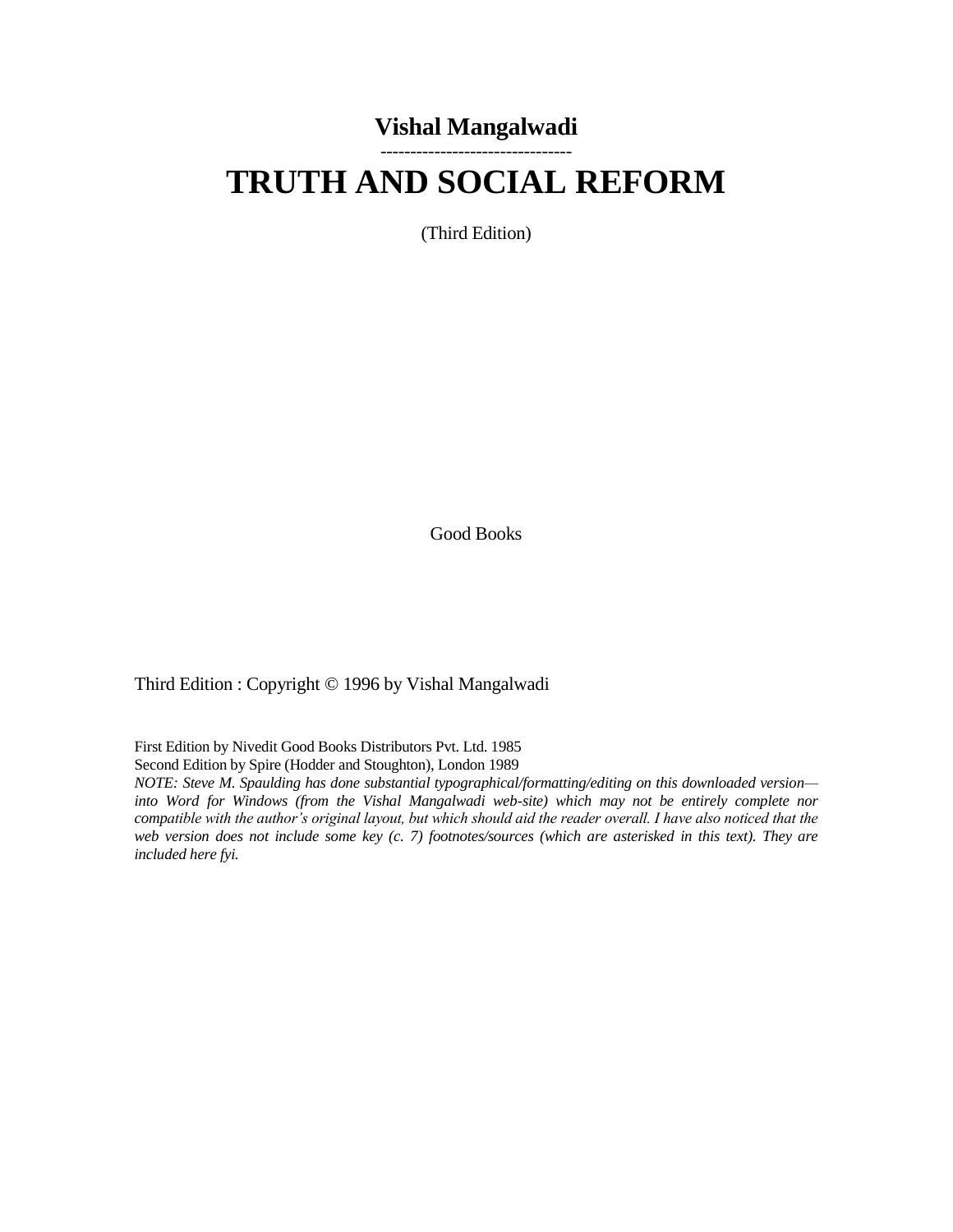*Published by:* Nivedit Good Books Distributors Pvt. Ltd.

#### *Orders & Correspondence:*

Ivy Cottage Landour, Mussoorie (U.P.) 248 179 India

#### *Registered Address:*

58 Mandakini Enclave Kalkaji, New Delhi 110019 India

#### *Distributed in North America by:*

The McLaurin Institute 331 Seventeenth Avenue SE Minneapolis, MN 55414 USA [US](javascript:void(0);) +1 8005828541 [Call](javascript:void(0);)

ISBN 81-86701-003

Dedicated to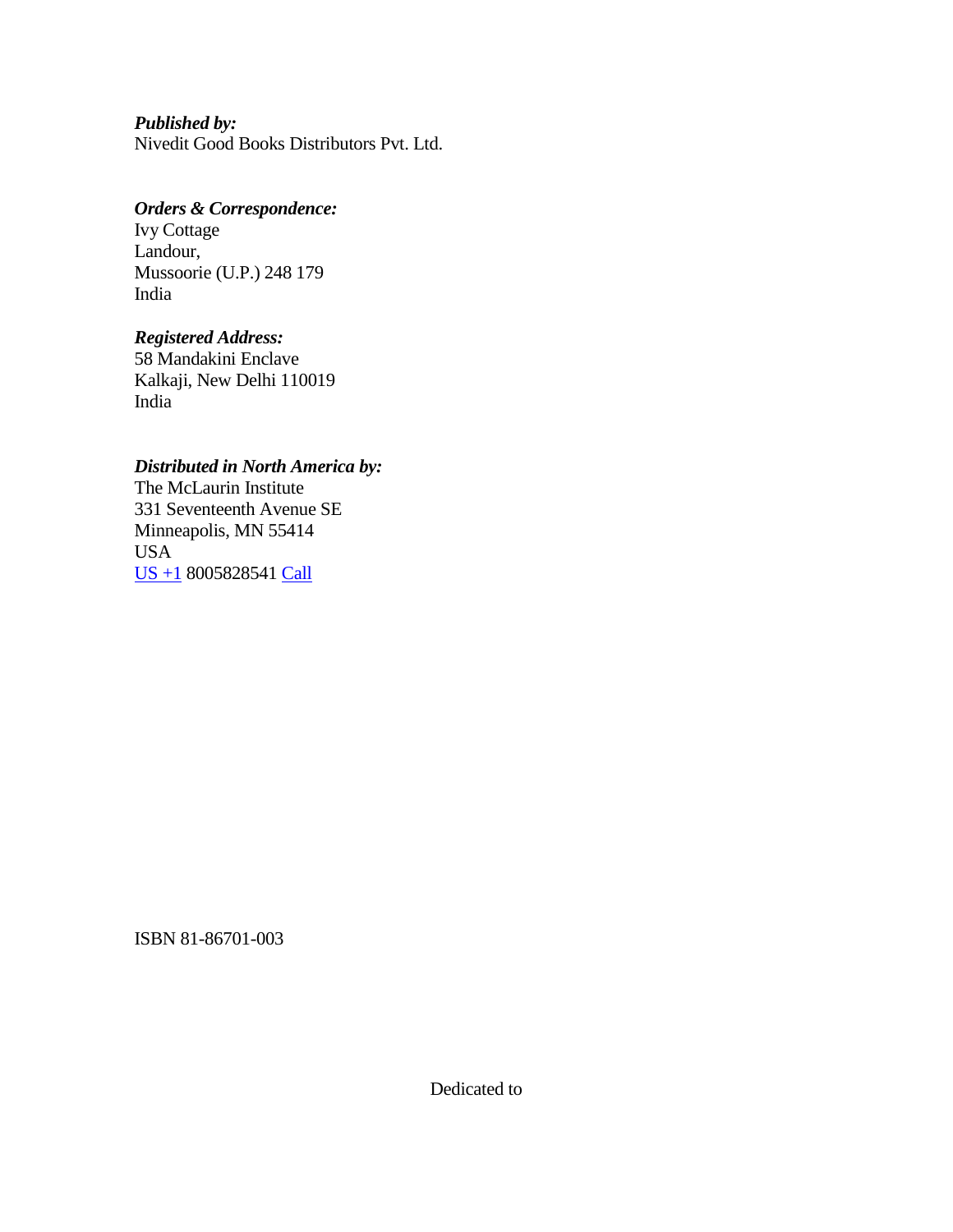Prabhu & Phillipa Guptara whose friendship has always been self-sacrificing

### **Other Books By Vishal Mangalwadi**

The World of Gurus When The New Age Gets Old: Looking For A Greater Spirituality Missionary Conspiracy: Letters To A Postmodern Hindu Carey, Christ & Cultural Transformation (*co-authored with Ruth Mangalwadi*)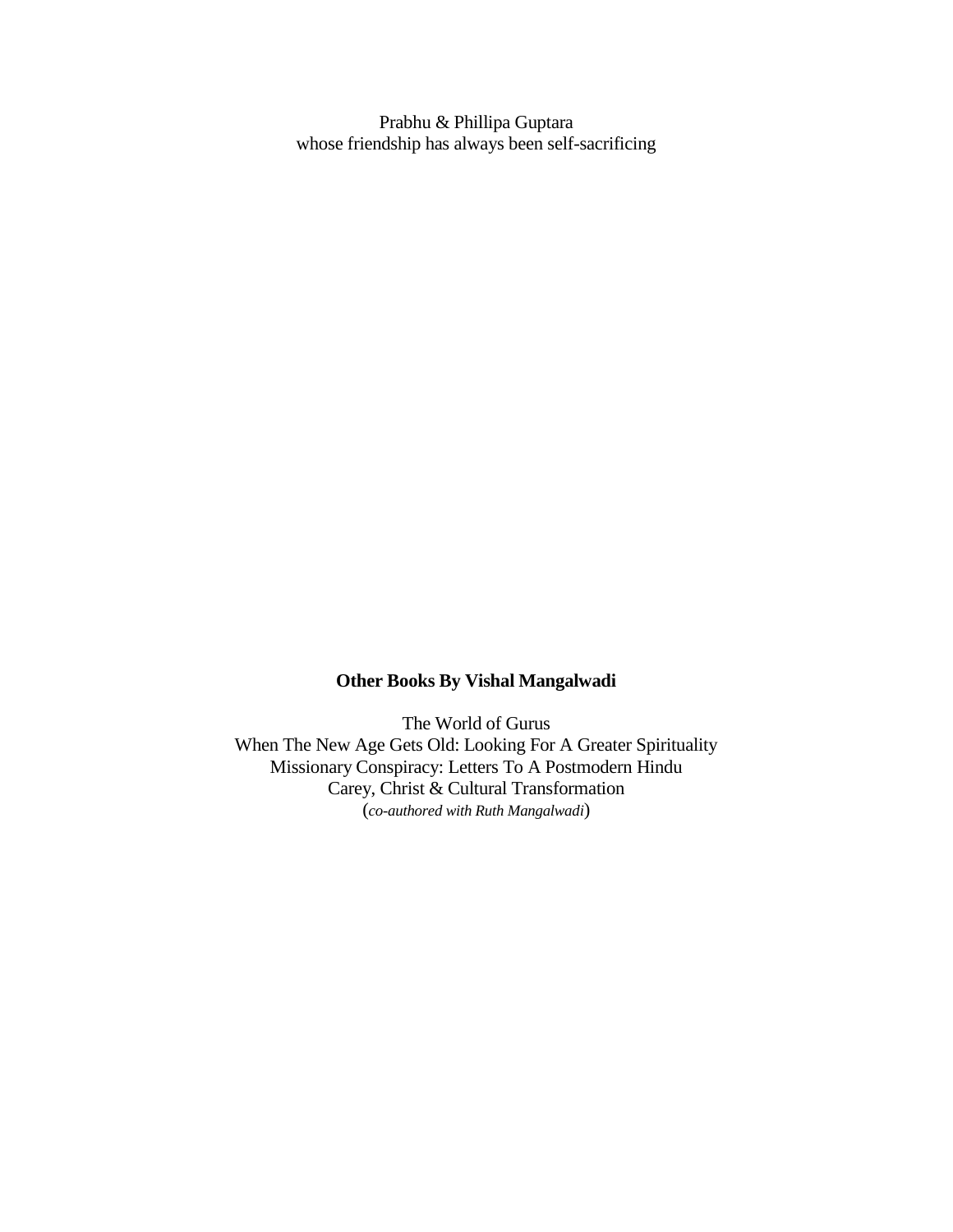# *Contents*

| Preface to the Third Edition                                           | 5   |
|------------------------------------------------------------------------|-----|
| Introduction to the British Edition                                    | 8   |
| 1 Compassion and Social Reform: Jesus the Troublemaker                 | 9   |
| 2 Evangelism and Social Reform: All Things New                         | 23  |
| 3 Sin, Salvation and Social Reform: A New Man in Christ                | 36  |
| 4 The Holy Spirit and Social Reform: You Shall Receive Power           | 56  |
| 5 The Church and Social Reform: Shepherds for the Sheep                | 69  |
| 6 Christian Hope and Social Reform: A Faith that Overcomes the World   | 81  |
| Appendix One:<br>You can Serve The Poor Without Giving Away Your Money | 91  |
| Appendix Two:<br>A Worldview for World-Healing                         | 95  |
| Credits                                                                | 101 |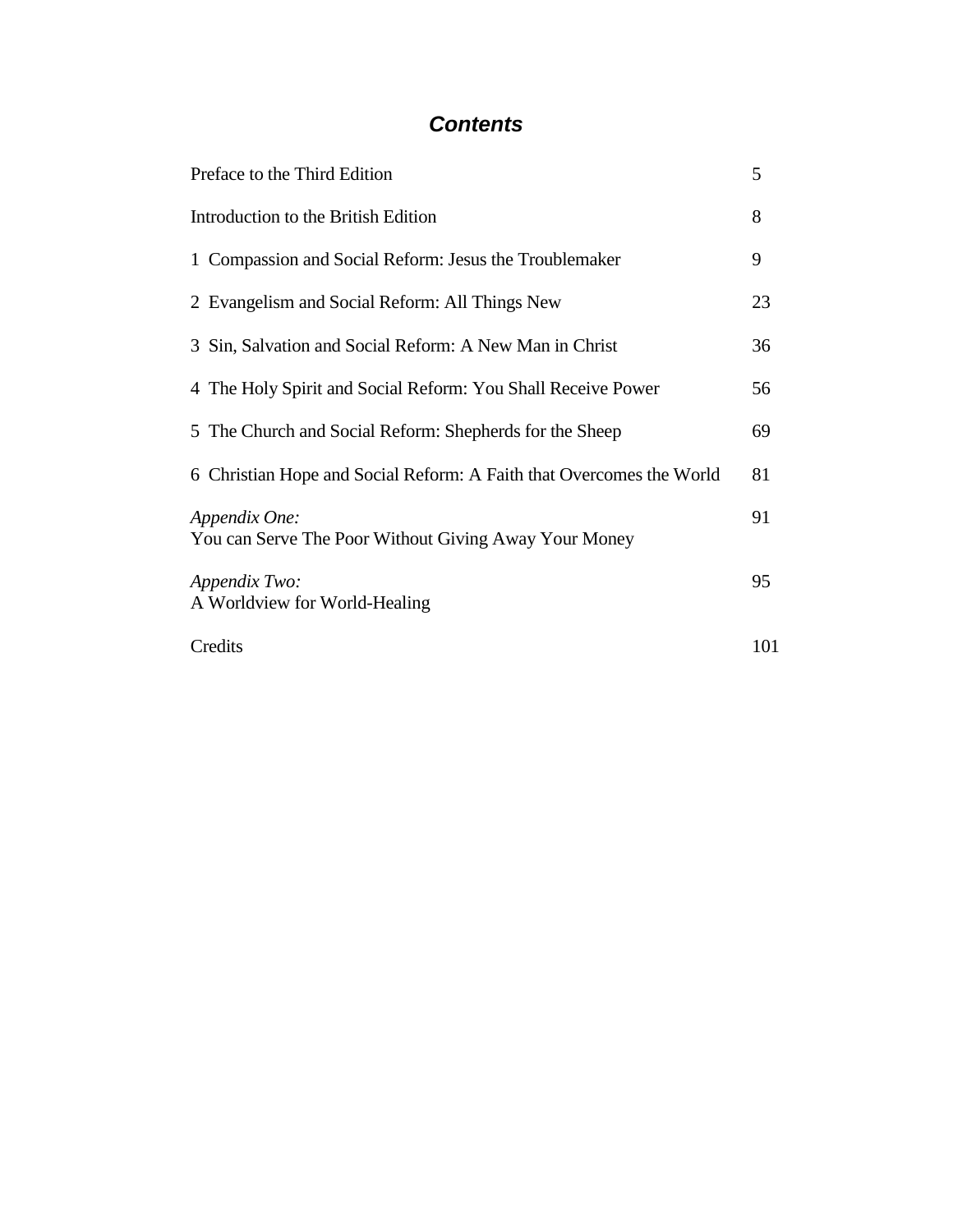# *PREFACE TO THE THIRD EDITION*

I was angry when I first read Jenny Taylor's comments (printed on the back-cover) about this book. Because the British are not known for making overstatements, I assumed that the comment must have been made to Jenny by some Indian friend of mine. A few days later, quite providentially, I ran into her. We were in England, I was wearing Indian clothes, and she had seen my pictures, so in a crowd of 30,000 she called my name and introduced herself. Eschewing formalities, I confronted her about the embarrassment she had caused me by painting a larger-than-life picture. Jenny insisted that no Indian but she herself had made the statement and that having surveyed the relevant literature available today she stood by her opinion. She argued that as an editor\reviewer she had as much right to praise a book as she had to criticize it, and added that she *is* sorry that the book is out of print.

It may have remained out of print but for another providential encounter. This time it was with a gentleman from South Africa. He saw some of my other books on a book-table outside a church, pulled out a copy of the British edition of *Truth and Social Reform* from his bag, and asked the "salesgirl", "Do you have any copies of this book? It changed my life a few years ago when I found it in my country. Since then I have searched for it in many bookshops to give it as a present to my friends. I have failed. I am visiting India for two weeks and one of my objectives has been to try and find at least six copies." The "salesgirl" said, "I am sorry! The two earlier editions of the book have been out of print for a good many years and I know that the author will never republish the book because he will never find the time to revise it. But don"t worry, if the book really means so much to you then I will publish it, with or without revisions. I am Nivedit, and the author happens to be my father." I realized that I owed an apology to Jenny when Nivedit obtained orders for 500 copies, even before the new edition was advertised!

**The central thesis of this book is quite simple**: *Ideas have social consequences***.** Great ideas have lasting consequences. A rediscovery of the Gospel in the Sixteenth Century did not reform Europe alone, as those true ideas traveled to India they brought about great positive social changes here as well. In my book *Missionary Conspiracy: Letters to a Postmodern Hindu* and in the book co-authored with my wife Ruth, *Carey, Christ and Cultural Transformation*, I have looked at some of the biblical beliefs and their social outcome in India. *Truth and Social Reform,* written on the battle-front and not in libraries, studies some basic New Testament themes and their reforming power. Three follow-up books are in the making: "*Rebuilding A Ruined Republic*" studies the "post-exile-ic" Old Testament books Daniel, Ezra, Nehemiah, Haggai and Zechariah and draws lessons for our day from Israel"s experience of rebuilding "the ancient ruins" after complete disintegration; "*The Greatest Sermon Ever Preached*" looks at Jesus' Sermon on the Mount as a Social Ethic for today; and, "*The Bible and Civilization In The Second Millennium*" argues that the Bible has had greater impact than any other book in shaping some of the best features of the second millennium AD.

Raja Rammohan Roy, was the pioneer of the Nineteenth Century "Indian Renaissance" and the Father of the Hindu social Reform movement. His advocacy of English education helped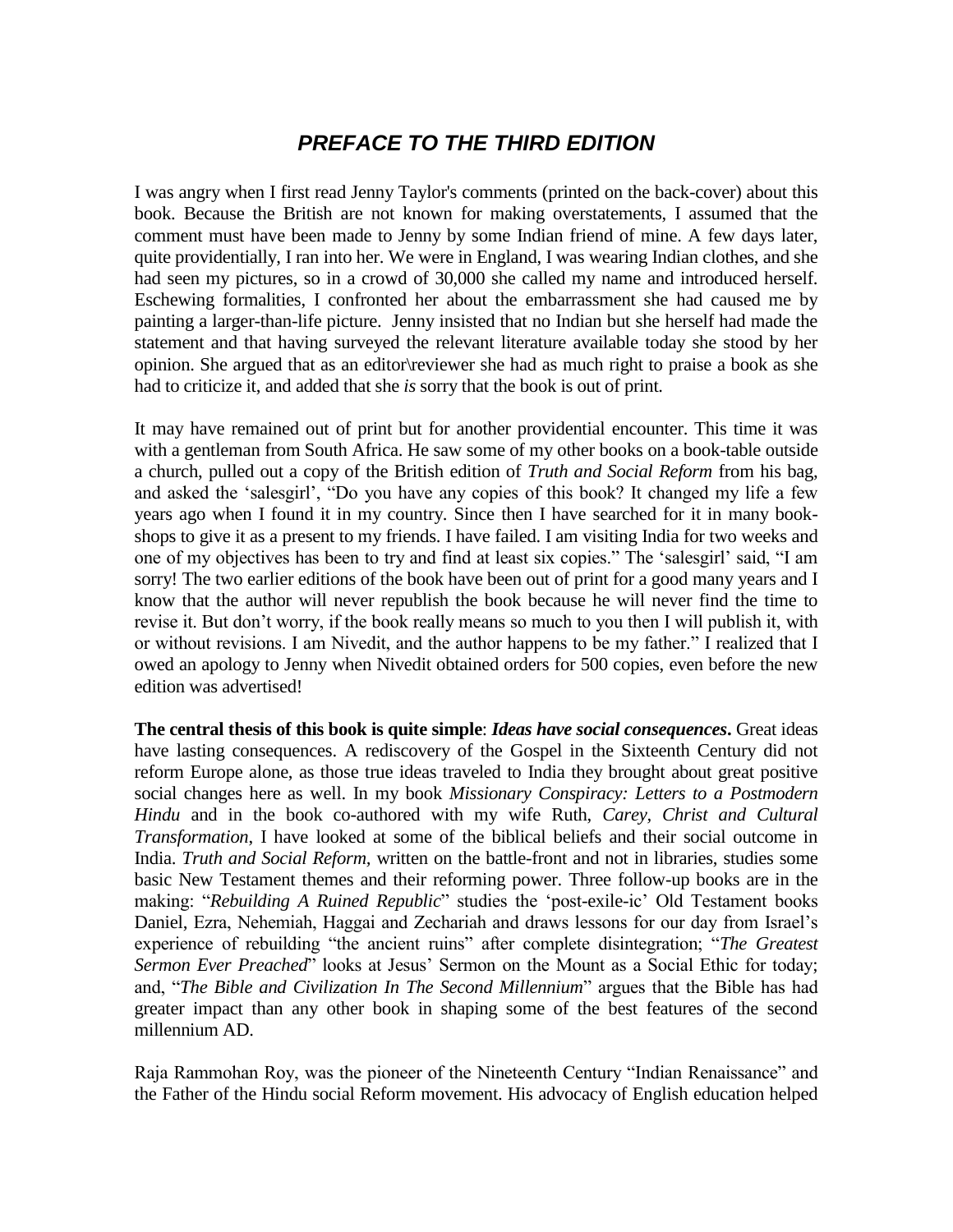usher in the education revolution in India and his opposition to *Sati* (widow-burning), helped ban it. Roy said:

**The consequences of my long and uninterrupted researches into religious truth has been that I have found the doctrine of Christ more conducive to moral principles, and better adapted for the use of rational beings, than any other which have come to my knowledge. (quoted by M.C. Parekh, Rajarshi Rammohan Roy, Rajkot 1927, p. 34)**

Keshub Chunder Sen, the successor of Raja Rammohan Roy, and the founder of *Prarthana Samaj*, was more forthright:

**We breathe, think, feel, move in a Christian atmosphere under the influence of Christian education; the whole mature society is awakened, enlightened, reformed…our hearts have been touched, conquered, subjugated by a superior power and that power is Christ. Christ rules British India, and not the British Government. England has sent us a tremendous moral force, in the life and character of that mighty prophet, to conquer and hold this vast empire. None but Jesus ever deserved this bright, precious diadem - India and Christ shall have it. (Quoted by M.C. Parekh, Bramarshi Keshub Chunder Sen, Rajkot, 1931, p.94)**

Mahadev Govind Ranade (1842-1906) one of the greatest Hindu reformers at the end of the Nineteenth Century concurred with his predecessors:

…the love of municipal freedom…the skill of virtues necessary for civil life…aptitudes of mechanical skill…the love of science and research…the love of daring and adventurous discovery…the resolution to master difficulties,…and…the chivalrous respect for womankind… The Christian civilization which came to India from the West was the main instrument of renewal. (Quoted by C.F. Andrews, *The Renaissance in India: its Missionary aspect,* London, 1912, pp138f.)

Mr. Nani Palkhivala, is perhaps the most **highly respected legal luminary in India at present**. He argues that modern India owes some of its best features to the British rule:

There is something special, in fact providential, in the relationship between Britain and India. **The crucial test is this: if the last two hundred years in India"s history were to be relived, how many thinking Indians would prefer to have them without British rule? I venture to say that no one, who is not ignorant or partial, would wish the past to be redrawn effacing all traces of the Raj.**

There was much that was ugly and exploitative in those years. But on balance, the good far outweighed the evil . . . There were **six invaluable gifts which [the British] bequeathed to us:**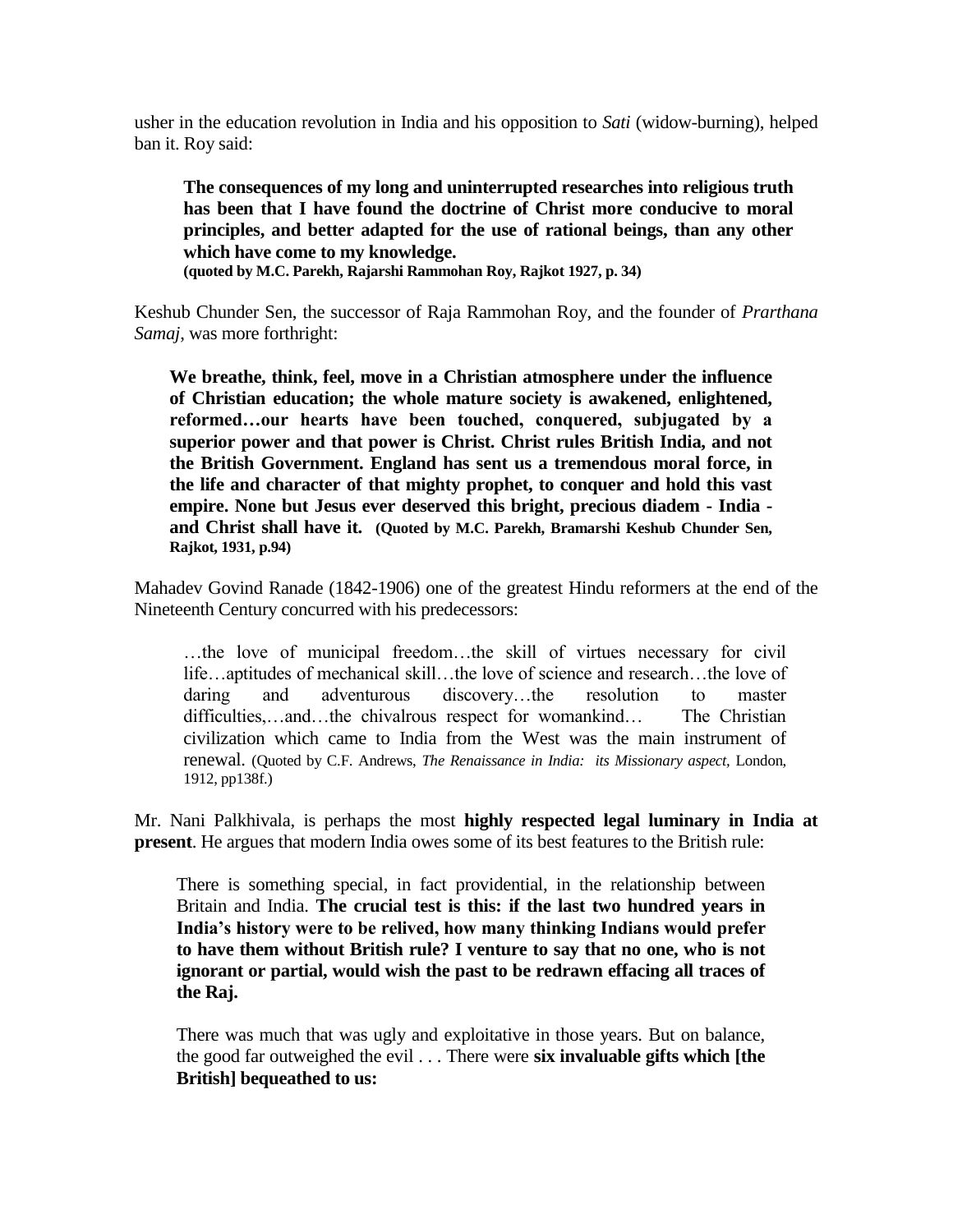It was the accident of British rule which is responsible for the (1) *unity and integrity* of India today.... The largesse of the (2) *English Language* enriched the Indian culture. It was the cement which bound, and continues to bind, our country together.… The (3) *civil and criminal laws*...are based upon English jurisprudence...The (4) *administrative structure* in India is still as the British left it... Not the least of the gifts that the British left behind was the institution of the (5) *armed forces* imbued with the tradition of being totally apolitical.... Finally, if India is a (6) *free republic* today, that is also the consequence of the British rule. Indians fought, and fought valiantly, to get rid of foreign domination. But it is probable that, up to now, India would not have shaken off the domination of Indian rulers but for the notions of freedom imbibed from the days of British. (Palkhivala, We the Nation, UBSPD, New Delhi 1994, pp.15-17)

Did the above blessings mentioned by Mr. Palkhivala come to us because of the British traders, army, or politicians? No, the British East India Company began trading with India in the early 1600s. Its rule in Bengal began as a destructive phenomenon in 1757. India"s reformation started only with the arrival of the Truth of the Gospel at Serampore with the early missionaries led by William Carey. **Historian Hugh Tinker in his classic study** *South Asia: A Short History* **(Macmillan, 1966 & 1989) sums it up:** 

**"And so in Serampore, on the banks of river Hooghly, soon after 1800, the principle elements in modern South Asia - popular linguistic identification ("linguism"), the press, the university, social consciousness - all came to light. The West and South Asia were about to come to grips with each other in terms not merely of power and profit, but also of ideas and principles."**

The infusion of true and powerful biblical ideas and principles began India"s reformation. Unfortunately, however, in many spheres contemporary Indian society is reverting to its past evils. This little book, therefore, is being republished with a prayer that the Lord of history will take it as an offering - as trivial as that of a boy who gave him five loaves and two fish  **and that He will use it to trigger off a new and global reformation movement through his Church**. During the now concluding millennium, the Christian Church has emerged as the largest and the most resourceful NGO (Non-Governmental Organization). **It has already done more than any other forum to bless our world**. The Church of Jesus Christ is capable of doing much more - all the way from grass roots to global issues. **One factor which inhibits an unleashing of its full potential is the fact that much of the Church is not even aware of the power of the Truth on which it was founded - power, both for the salvation of individuals and for the destiny of their nations.**

Vishal Mangalwadi Mussoorie December 6, 1996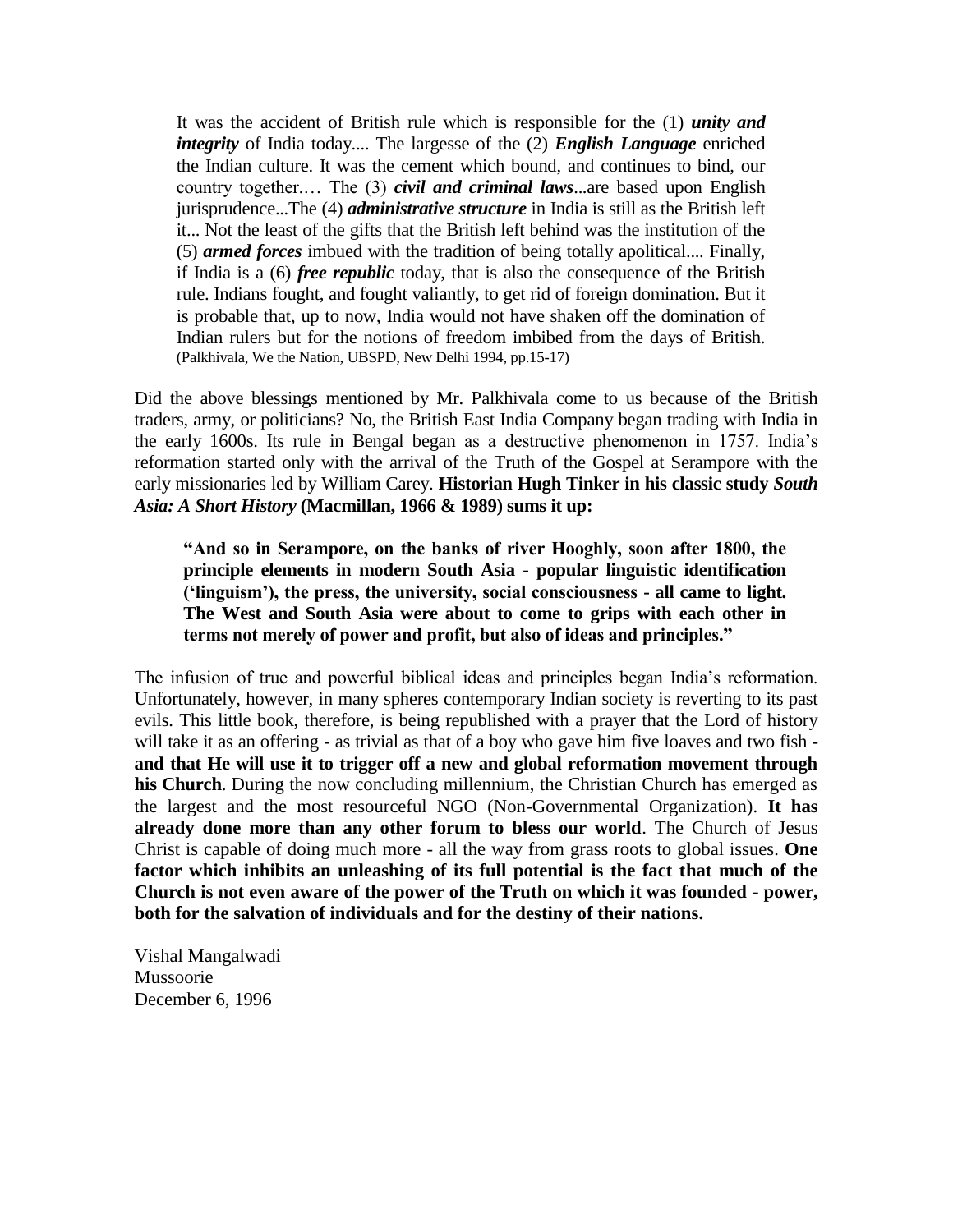## *INTRODUCTION*

The discovery of truth is explosive, because it calls for major changes in our outlook and service. I hope that will be a liberating, not a frightening, experience. One basic assumption of the Protestant Reformation - one of the greatest reform movements of all times - was that because the Bible is God's objective revelation to man, each individual can read it and know the truth, without blind submission to the Church"s in fallible interpretation and traditions. If my interpretations appear to be iconoclastic, it is because **(a) I am going away from some of our traditional understandings, back to the Word of God and (b) because I assume that the Bible speaks not to our souls, to give us some religious experience, but to the real world. A world that is really fallen, but can be reformed.**

Three trillion dollars have been spent, since the Second World War, in the effort to "develop" the poor of the Third World. The results, however, have been minimal. **Since 1976, my wife, Ruth, and I have had the privilege of being involved with the development scene on the front line**. This experience both shattered our illusion that there is any easy answer to poverty, and gave insights into the application of Scriptures to socio-economic realities.

**Truth and Social Reform discusses poverty in the context of the supernatural dimension of reality**. It presents biblical insights gained in the heat of experience, in the hope that it will enrich the reader"s understanding of Christian faith and service wherever he or she may live and serve.

#### *Vishal Mangalwadi*

March 1989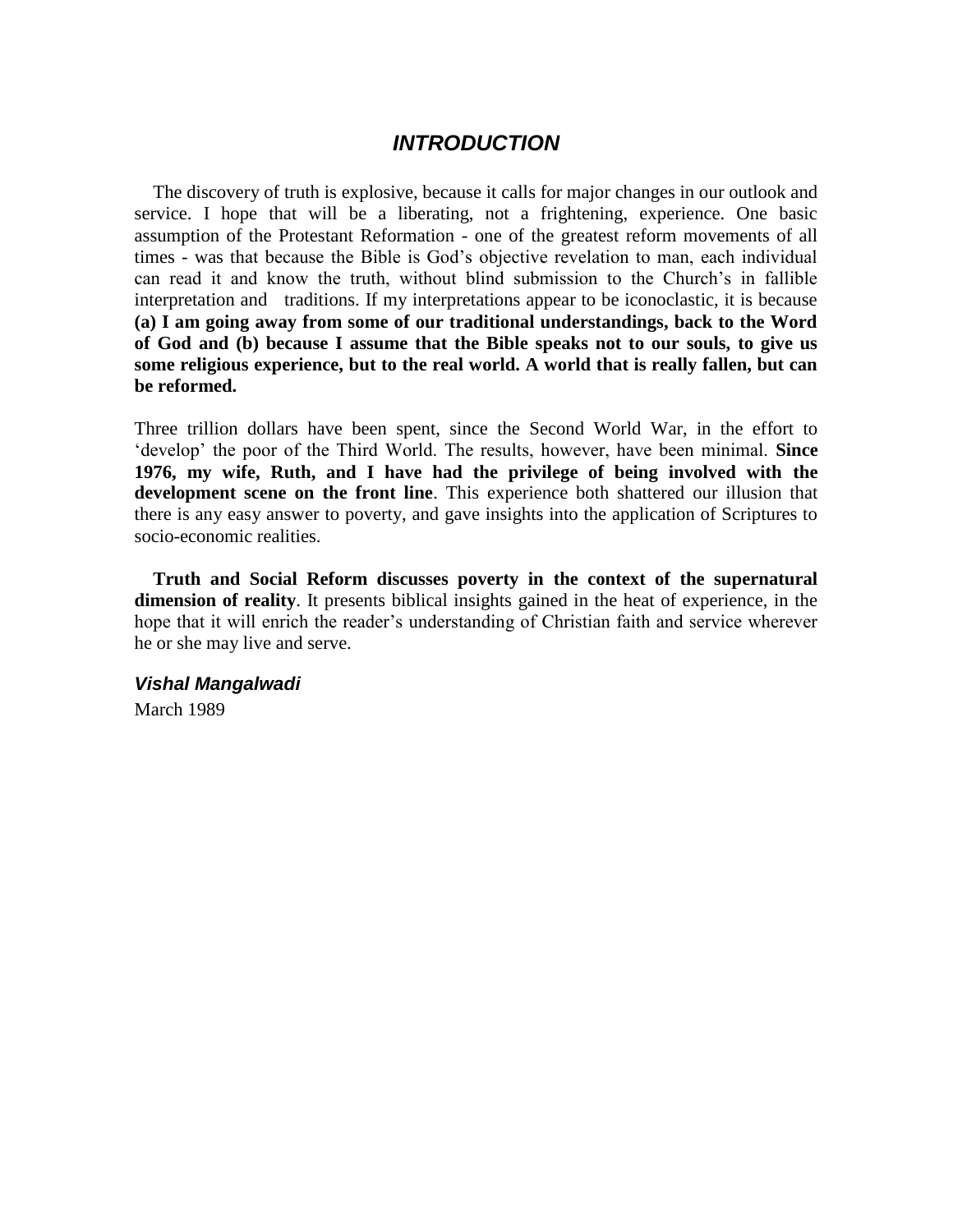#### *COMPASSION AND SOCIAL REFORM :*

#### *JESUS THE TROUBLEMAKER*

Compassion for the suffering individual and concern for the glory of God were undoubtedly the prime motives of Christ's service. But if compassion had meant for Christ merely what most Christians understood by it today, then Jesus would never have been killed. He would have been a fit candidate for a Nobel prize, not the cross.

Christ's compassion was prophetic**. Instead of being a gut-level response to pictures of starving children, it grew out of a prophetic insight into the root causes of human misery**. In His response, therefore, Jesus went to the source of suffering and dealt with it. In this chapter we shall look at three facets of Christ's compassion and service which led to His death. In an earlier age, when Protestants still believed in social protest, such a commentary would have been redundant. But today? Well, we have drifted so far from our Biblical and historical heritage, that it may seem too radical to some people.

Service: A Stirring of a Stagnant Pool

In John 5, Jesus healed a man who had been sick for thirty-eight years. The lame man was lying near a pool of water. When the waters of the pool were stirred, therapeutic powers went into action and the sick who entered the water were healed. This was not superstition, but something the man had been witnessing for decades. If he hadn't seen the healing powers of those waters, he wouldn't have stayed by the pool for all those years. He was sick. The treatment was free and within his sight, yet he could not get it. Why not? He explained to Jesus that he did not have anyone who would put him into the water when it was stirred. No one cared for him.

Jesus asked this man who had not stood for almost four decades to pick up his mat and walk. He did. And it was the Sabbath. In Israel, you could forget whether it was Tuesday or Thursday, but no one ever forgot it was the Sabbath.

Their society was so well organized that in no time the Jewish authorities knew that this unknown man had dared to break the Sabbatical rule; he had picked up his bed and was walking. An on-the-spot enquiry began. How efficient ! Was it the beauty of that society? No, an establishment which didn't care for a man for thirty-eight years was prompt in caring for its own inhuman rules. I find it hard to believe that they were so keen to enforce the Sabbath legislation because they wanted to please God. I am more inclined to think that their real interest was to impose a fine and collect a little extra revenue! The sick man had complained to Jesus that his problem was that the Jewish society had no compassion. It hadn't even bothered to enforce a basic etiquette of civilised behaviour: first come, first served. The resourceful came late, but got healed first.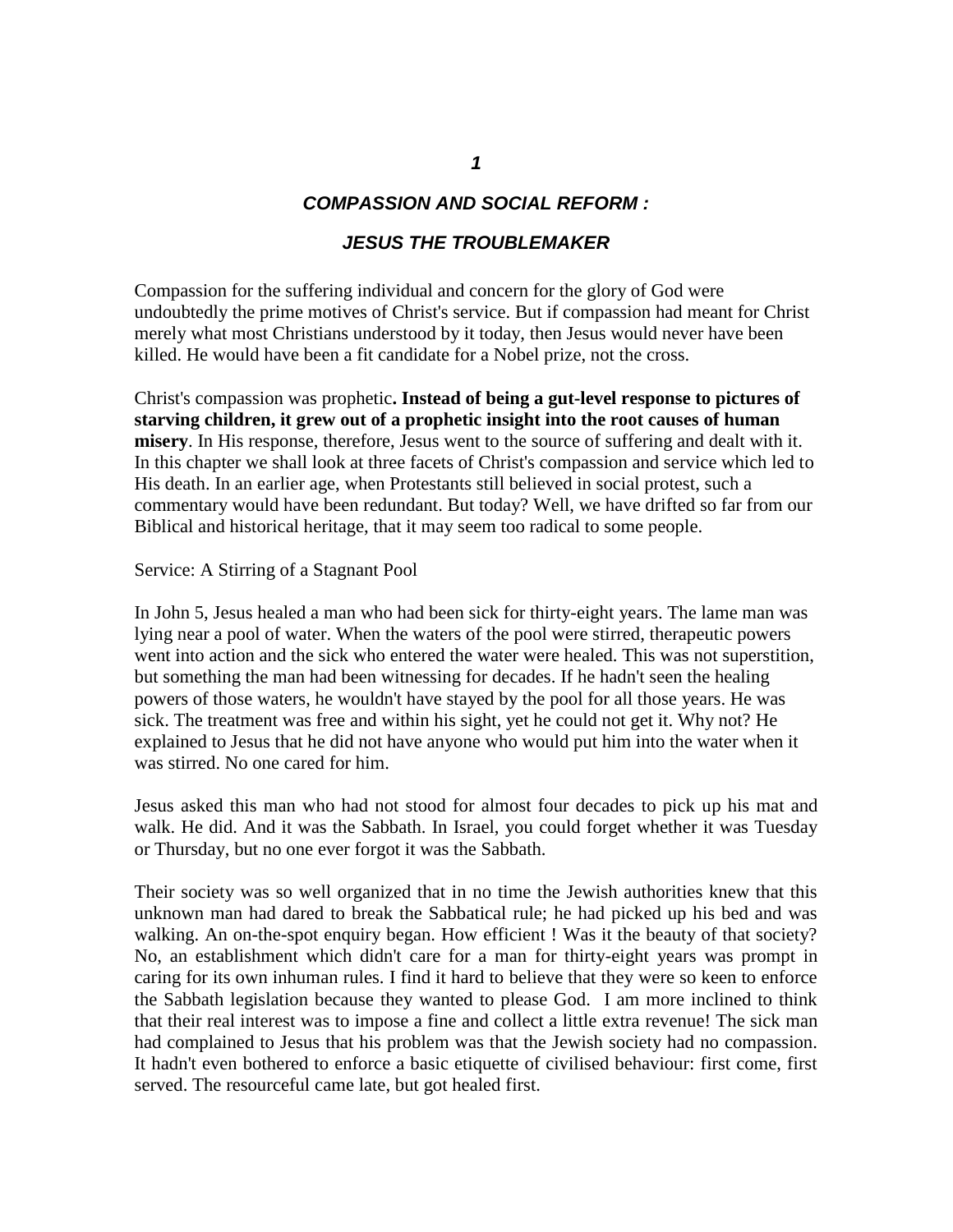It was not by mistake that Jesus asked this powerless man to challenge an inhuman society by a deliberate act of defiance of it"s rule. God had provided the stirred-up pool of water for the healing of this man. It was the social pool of a stagnant, selfish society that needed to be stirred up for his healing. That was precisely what Jesus did. He not only healed the man, but also asked him to break the Sabbatical rule, which stirred up the Jews and led to an attempt by the Establishment on Jesus' life (John 5:18).

**Does the healing ministry of the Church today, even its community health work, lead to such retaliation from society? No, because our service does not touch the real issue at all.** Many sick men, women and children in the villages and slums of my country die daily, not because treatment is not available or is expensive, but simply because no one cares to take the treatment to them. In some of the villages in my district, young women die during childbirth, simply because their villages are marooned for two to three months during the monsoon. We do not even know that they exist until they migrate in desperation to turn our cities into slums.

 The Establishment can send satellites to the sky; but it cannot take simple sanitation to the dying destitutes in its slums. The Church says it cares, yet so often it does not dare to expose the selfishness of the elite which is the real cause of the hundreds of basic diseases which should have been wiped out by now, if only clean water, basic sanitation, adequate nutrition, health education and immunisation were made available to the poor masses. The technology and financial resources are available in abundance for taking these services to the poor. Yet they starve, suffer and die because the powerful have other priorities. The World Health Organization estimates that the annual loss in India due to sicknesses caused by contaminated water alone might add up to twenty thousand crores of rupees. **Christ's mercy did not touch the individual alone. It sought to touch the heart of a society. It sought to awaken the sleeping conscience of society. It troubled the stagnant waters which brought about a torrent of retaliation from vested interests.**

Service: A Judgment of a Blind Society

After He opened the eyes of a beggar who was born blind (John 9), Jesus did not suggest He was a 'servant', He said, 'I came to this world to judge, so that the blind should see and those who see should become blind' (John 9:39 GN).

The disciples asked Jesus, 'Rabbi who sinned, this man or his parents, that he was born blind?'

This question seems to have hurt Jesus. It is hard to believe that the disciples were asking a sincere question about the cause of an inexplicable suffering. Certainly Jesus did not think that they had a profound philosophical interest in the problem of suffering which deserved an answer. (*For a detailed discussion of suffering see the chapter "Making Sense of Suffering‖ in my book ―Missionary Conspiracy: Letters to a Postmodern Hindu‖ published by Nivedit Good Books.)* Were the disciples really asking, `Rabbi, could you kindly provide us with some good rationale to justify our indifference to the suffering of this man?'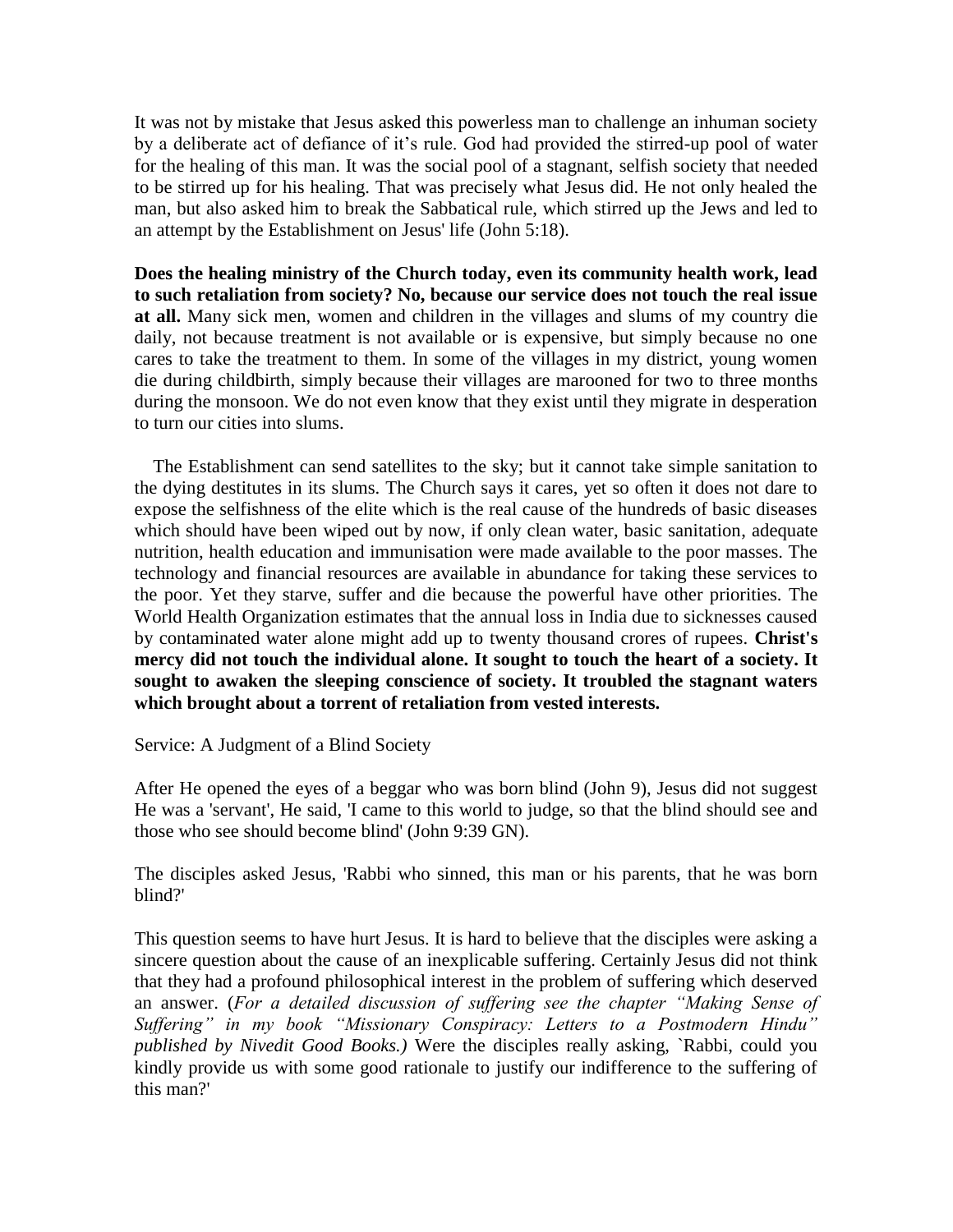True, the man was born blind. But did he have to be a beggar? True, both he and his parents were sinners. But was Israel justified in ignoring the fact that he was also a human being made in the image of God, worthy of love and care? He was begging, neither because he was blind, nor because he was a sinner, but because Israel was blind to the fact that he was an image-bearer of God, the crown of God's Creation. He was a beggar because Israel had sinned by not caring for him. Instead of seeing their own sinful indifference the disciples were more keen on finding out his sin and that of his parents.

Jesus, therefore, sought to open their eyes by His brilliant act of civil disobedience.

The incident in John 5 was not an isolated happening. It was part of Christ's pattern. On that occasion Jesus had simply asked the sick man to break the Sabbath law. Then in chapter 9 He did it Himself. In order to open the eyes of this blind man, He did not need to spit on the ground and make mud with the spit, especially on a Sabbath day when He knew that it would be seen as `work" and therefore a deliberate act of defiance of the Establishment's laws. Yet, He did it. It was a deliberate provocation of the Establishment. Jesus also asked the blind man to break the law, `Go and wash your face in the pool of Siloam' (John 9:7GN). Jesus did not need to do this in order to heal him, but **healing him**  was not the only objective of Christ's service. His objective included exposing the **blindness of the self-righteous Establishment and condemning it publicly**. Had not God commanded Israel in the Old Testament to have mercy on its poor? **If Israel was righteous and obedient, why did this man beg on the streets in order to live?**

**Civil disobedience is a deliberate and courageous act of a reformer to expose and condemn the institutionalised evils of his day. That is what Jesus was doing**. And the Establishment was blind enough to be thus exposed. Instead of containing Christ's service by patronising it, they condemned the healing of a blind man, simply because it was done on a Sabbath. They excommunicated the man from the synagogue and thereby further exposed their own blindness. The word was able to see that a mighty prophet had arisen among them who could open the eyes of a man born blind, yet the Establishment could see nothing more than the violation of its own petty rules. Its values, its ideals, its attitudes, its priorities all stood exposed and condemned. The world was able to see that its rulers did not care for their people, but Christ did. The sheep were able to perceive that Jesus was their true shepherd who dared to stand against the wolves pretending to be their custodians.

Jesus made the blind man pay a heavy price for his healing. He was excommunicated from the synagogue because he chose to speak the truth. No doubt, he would have been welcomed into the community of Christ's disciples, yet his excommunication must have helped many sincere Jews to make up their minds against their own rulers whose own blindness had been exposed.

Such service, which judges the world, is not pleasant. The authorities not only excommunicated the man; they also made it known publicly that Jesus was persona non grata. Whoever said that Jesus was Christ would be excommunicated. **It became harder to associate with Jesus; being seen around Him could land someone into trouble.**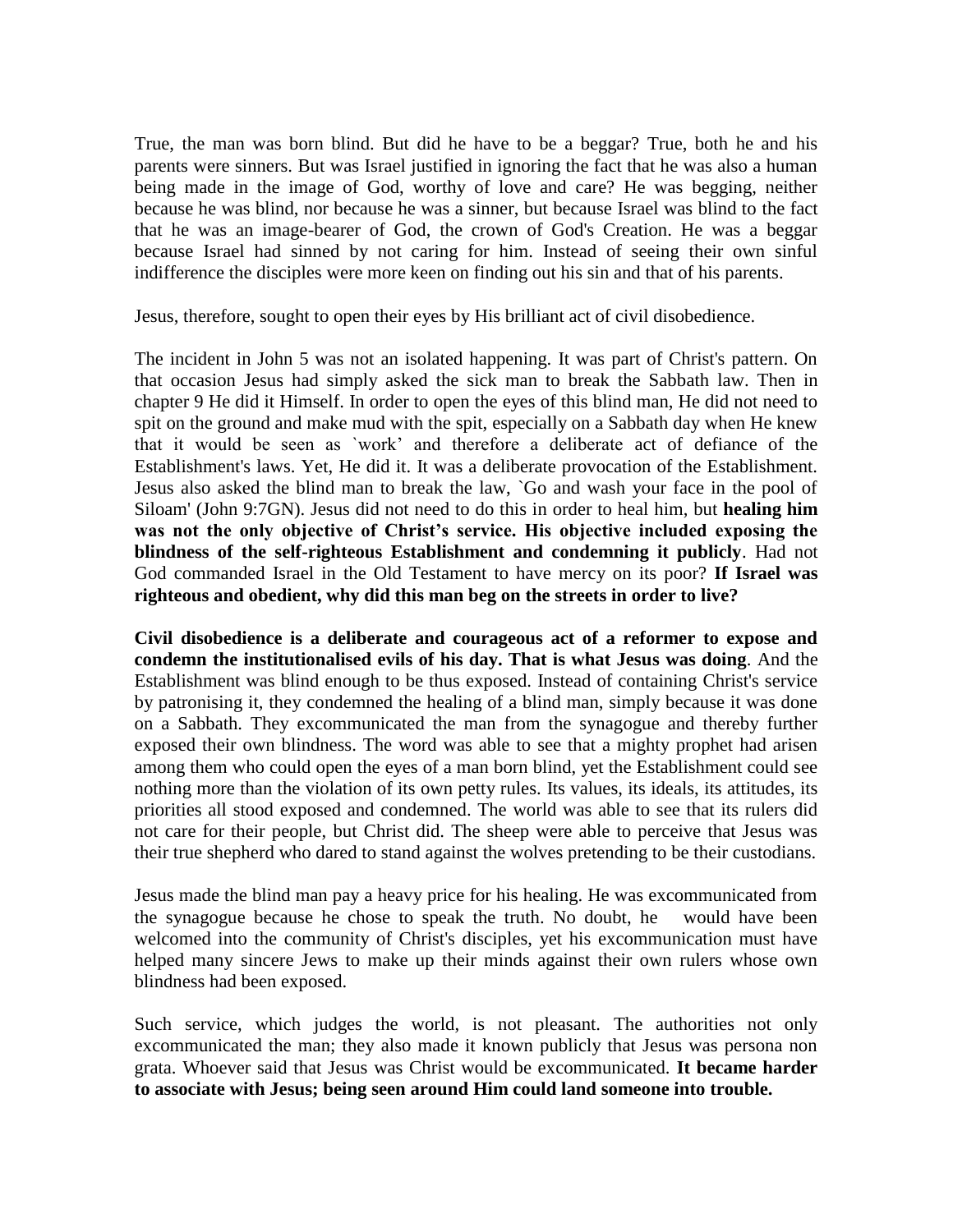The Association for Comprehensive Rural Assistance (ACRA) was the community with which I served the rural poor in Chattarpur district of Madhya Pradesh from 1976 till April 1983. We were involved in service which stirred the social pool, which judged the blindness of the Establishment. When you judge the world, the world retaliates by judging you. During May 1982, thirty of us were arrested on four different occasions, because we not only helped the victims of a hail-storm, but also through our service exposed the insensitivity of the politicians towards the victims of this natural calamity. It is joked in our area that we get three crops a year: the winter crop, the monsoon crop and the relief crop. The last is always a "bumper crop" for the political and civil servants. The politicians not only had us arrested, but they also tried to have me murdered. The superintendent of police himself threatened this. Many Christian leaders were frightened, and disassociated themselves from me. Such treatment hurts. It makes you lose friends. They choose not to associate with you, lest they too, get into trouble. Yet, one has to decide whether he wishes to walk in the footsteps of his Master and serve the oppressed, or please his friends. Jesus' mercy did not touch a blind beggar alone. How many blind people could He heal in three years anyway? How many blind people can the church heal through its hospitals and eye centres? **We must have compassion for the individual. But we must also understand that he is a beggar not because he is blind, but because the society in which he lives is blind to his need. A blind man can be happy and fulfilled if society cares for him**.

Karl Marx rightly understood that true compassion calls for dealing with the social context which makes men miserable. Marx, however, defeated his own purpose by trying to build a case for compassion on atheistic premises. If the individual man is merely a product of random chance in an impersonal universe, then there is no meaning in caring for him, especially when he is too weak and powerless to be of any use to us. But if man is a created being, then he is special to his Creator. If he is created as the image-bearer of the Creator Himself, he is even more special. If each individual is to relate to the Creator in an intimate personal relationship and to carry out His will for Him in this world, then he is very special indeed. That is how Jesus saw this blind beggar. `He is blind so that God's power might be seen at work in him' (John 9:3 GN).

Because an `unknown' blind beggar is special to God we must have compassion for him individually. This compassion must be visible in specific acts of mercy, but our compassion for him must go deep enough to create a society which can see that a beggar is a special person of God; he ought not to be allowed to destroy his self-respect by begging. He should not have to live a hand-to-mouth insecure existence, until one day he falls sick, becomes too weak to beg and rots by the roadside to be eaten by beasts, birds and worms.

If our society cannot see that a blind beggar is a special person, then we are blind to truth. And if we do not acknowledge our blindness, then we are hypocritical, self- righteous and sinful. We should condemn the blindness of our society, and work to build a more humane and compassionate community within it.

Service: An Alternative Power for Social Change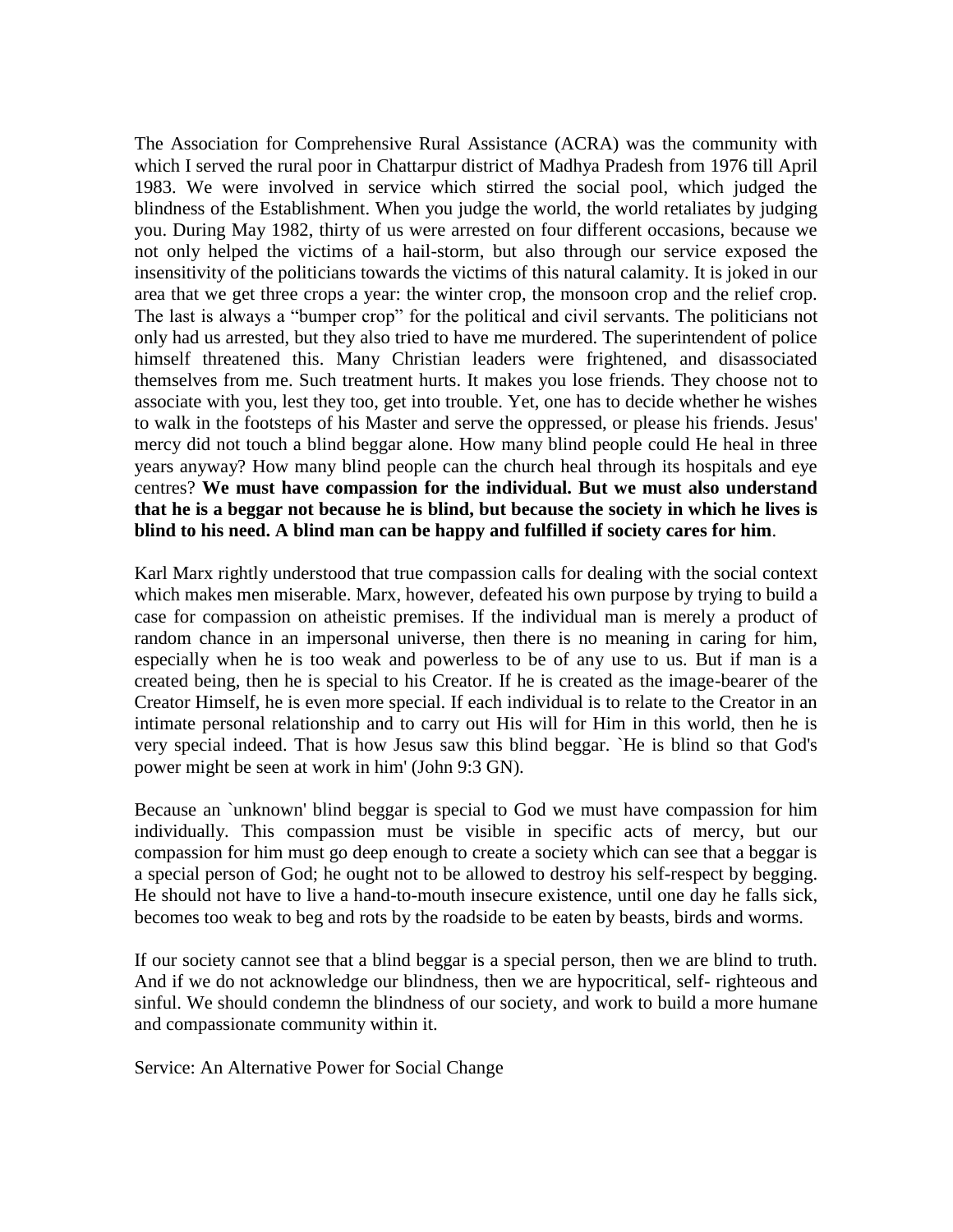It is not enough to stir a society or to judge a blind Establishment. If the leadership does not repent, if it does not decide to fulfil its responsibility, then it becomes our task to seek to provide an alternative. Servanthood is the Biblical motive and means of acquiring morally legitimate power to lead. However, if it becomes known that the purpose of our service is to change the status quo, to change the leadership, then we are in trouble. The final decision to kill Jesus was made by the Jewish authorities after He raised Lazarus from the dead (John 11), and when He began to be seen popularly as a shepherd, Messiah and king.

Jesus loved Lazarus and his sisters Mary and Martha. These sisters sent word to Him that Lazarus, His beloved friend, was sick. Jesus could have healed him by a word from wherever He was and saved the sisters from much agony. But no; His healing ministry had purposes other than mere healing. He waited till Lazarus died. He waited till the Jews in Jerusalem heard of his death and had assembled in his village, Bethany, to comfort his sisters. Then, in front of a crowd, Jesus displayed His love for the dead man and his sisters. Jesus displayed His sorrow *social force* that stood for the smallest of men in contrast to the Establishment which protected the interests of the powerful exploiters such as the traders in the temple whom Jesus called robbers (Mark 11:15-18). Jesus called His followers to serve 'the least important ones', the hungry, the naked, the sick, the homeless, the prisoners (Matt.25: 31-46).

Third, this alternative power was a *courageous force*. It required a determination to stand for the protection of the harassed and helpless sheep to the point of the laying down of one's own life (John 10:1-12). This was a contrast to the Jewish Establishment, which was concerned primarily for its own safety and well-being, and the in face of the Roman threat was prepared to sacrifice the interest of the common man (John 11:45-8).

Jesus intentionally built up His following, His Church, as a power structure to withstand the mighty forces of destruction and death. He said to Peter, '...you are Peter and on this rock I will build my church, and the gates of Hades will not overcome it' (Matt.16:18). The destructive forces of death will fight against Christ's new society, but will not prevail against it. **The Church was meant to stand against the forces of oppression and death because it was asked to 'feed my lambs' and 'take care of my sheep.' In an unjust, oppressive society when a group stands up for the smallest of lambs, it automatically stands and anger at sickness and death which caused such anguish to His beloved.**  Jesus displayed His unique relationship with God, His Father, and He displayed His authority and power to give life to the dead.

This display of love, sorrow, anger and power were the means of exhibiting **who** He really was, so that people could make an intelligent choice for or against Him. Jesus' prayer in John 11:41-2 makes it abundantly clear that even though Jesus could have healed Lazarus and raised him from the dead without exhibiting who He was, He felt it necessary at that point to enable the world to see His heart, His being and His power.

The miracle had the intended effect: many people believed in Jesus. Their choice of Jesus was an automatic rejection of the Establishment (John 12:9-11). Jesus had provided an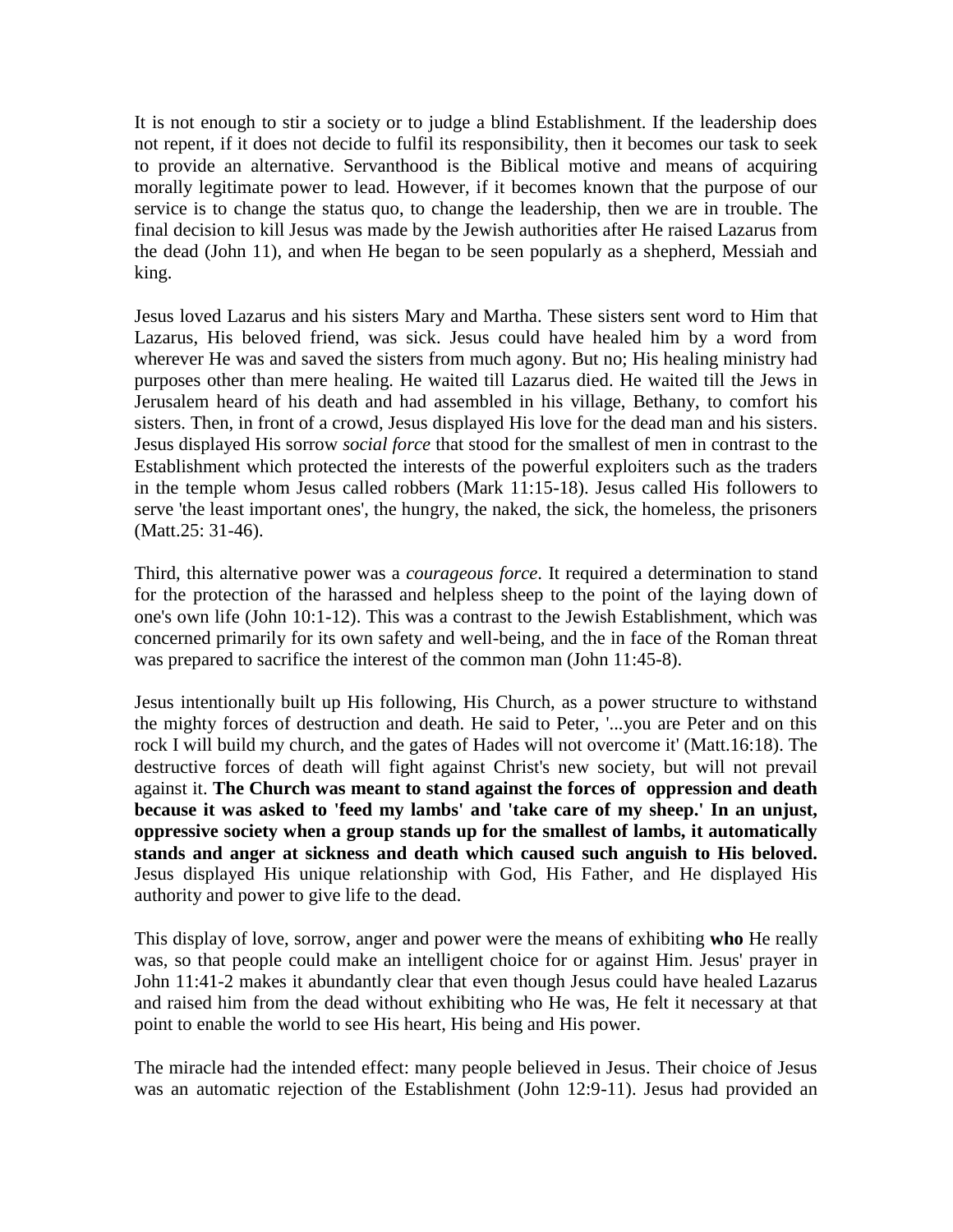alternative to Israel and people began to accept it. The Establishment was aligned to the exploitative Roman regime (John 19:15). It existed because it not only allowed but also enabled Rome to continue its exploitation of the people. The chief priests knew that if Jesus was allowed to extend His influence over the people, a new centre of mass power would be created which would be in the interest of the common man. Rome obviously could not tolerate a leadership, which defended the interest of the people. Therefore, it was inevitable that `The Roman authorities will take action and destroy our Temple and our nation' (John 11:48). Therefore, if the nation was to be 'saved' the shepherd had to be eliminated (John 11:49-50). "Slavery is better than destruction" was their rationale.

The healing ministry of Jesus not merely healed individuals but to it also built up a mass following, just as His preaching not only educated but also drew out a whole-hearted dedication to follow Him. The separation of evangelism and church planting has created a mentality among Christians all over the world which leads to preaching and serving, but not to building up a faith-filled following. Because of this mentality many people cannot even see in the Gospel the obvious fact that **Jesus was building up a disciple-based movement through His teaching, preaching and healing.** 

However, **a fresh look at the Gospels will convince the reader that Jesus carefully built a large following which was not just another religious sect, but was an alternative centre of power** in Israel. It was a threat to the status quo not only naturally. but also intentionally, because it was the very antithesis of all that the Establishment represented.

**First, this alternative centre of power was a** *moral force* **in contrast to the immoral Jewish Establishment**. Jesus had not only healed men but also called them to 'stop sinning' (John 5:14). He called His disciples to righteousness which 'surpasses that of the Pharisees and the teachers of the Law' (Matt. 5:20).

 **Second, it was a** *social force* **that stood up for the smallest of men** in contrast to the Establishment which protected the interests of the powerful exploiters such as the traders in the temple whom Jesus called robbers (Mark 11:15-18). Jesus called His followers to serve 'the least important ones', the hungry, the naked, the sick, the homeless, the prisoners (Matt. 25:31-46).

**Third, this alternative power was a** *courageous force*. It required a determination to stand for the protection of the harassed and helpless sheep to the point of the laying down of one"s own life (John 10:1-12). This was a contrast to the Jewish Establishment which was concerned primarily for it's own safety and well-being, and in the face of the Roman threat was prepared to sacrifice the interests of the common man (John 11:45-8).

**Jesus intentionally built up His following, His Church, as a power structure to withstand the mighty forces of destruction and death**. He said to Peter, "…you are Peter and on this rock I will build my church, and the gates of Hades will not overcome it' (Matt. 16:18). The destructive forces of death will fight against Christ's new society, but will **not prevail against it.** The Church was meant to stand against the forces of oppression and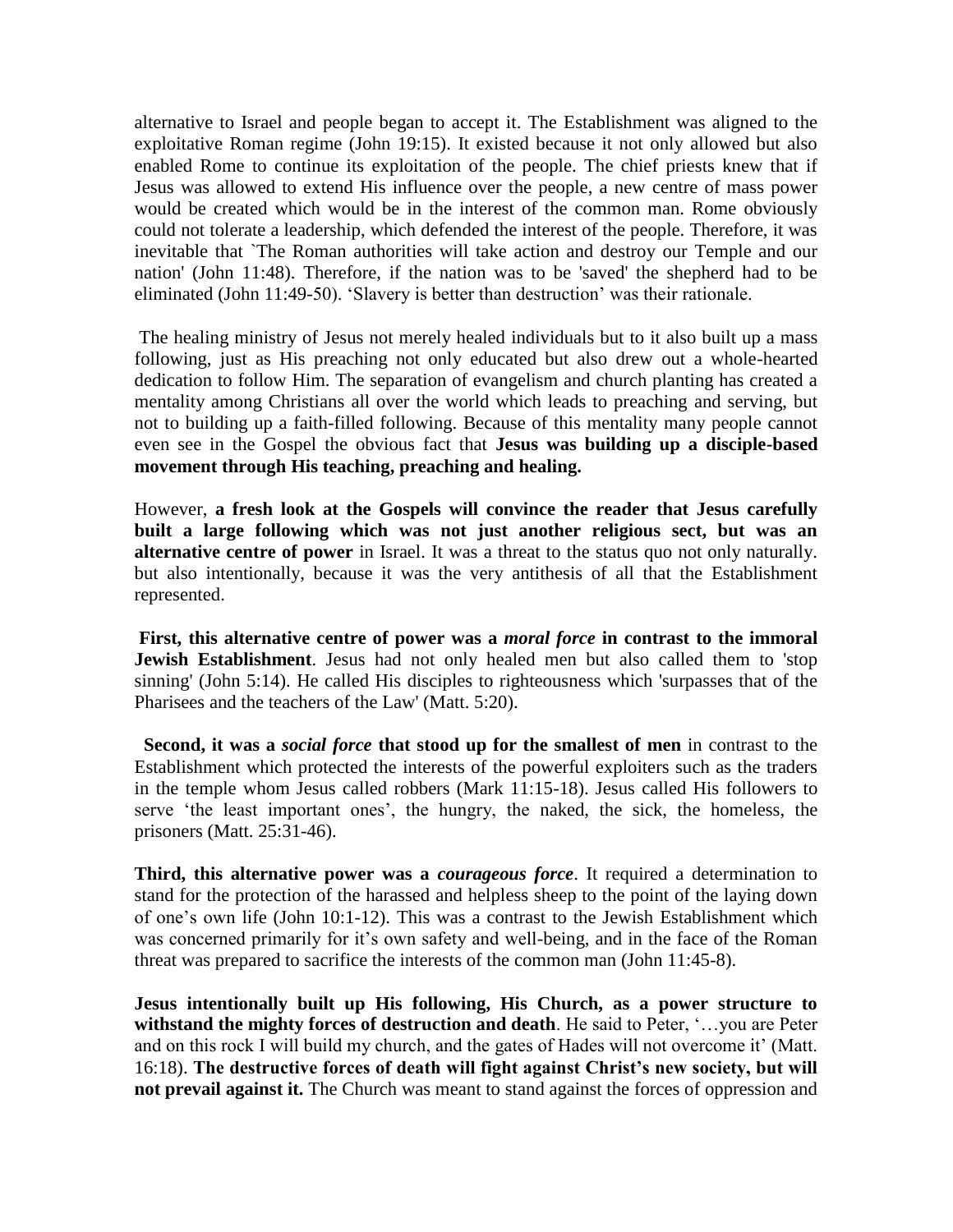death because it was asked to "feed my lambs" and "take care of my sheep". **In an unjust, oppressive society when a group stands up for the smallest of lambs, it automatically stands up against the mighty vested interests which grow fat on their flesh (**see Isaiah 61:1-2).

Jesus and His new community were naturally and intentionally a threat to the Establishment then. When Jesus set His face to go to Jerusalem and precipitate a confrontation, **the Establishment had to choose between its own survival and the status quo on the one hand, and a titanic socio-political change and transfer of power to another group on the other hand.**

Even though it is true that, in many cases, the 'Sunday-school Jesus' confines Himself only to the changing of men's hearts, the Jesus of the Gospels aimed at changing both human and human *society*. He prepared shepherds to replace wolves from the leadership of Israel. He made His intentions explicit. For example, in the parable of the labourers in the vineyard (Mnatt. 21:31-46), He concluded by telling the chief priests, `And so I tell you that the kingdom of God will be taken away from you and given to a people who will produce the proper fruits' (v.43).

Here was an explicit statement of a radical social transformation, of change of political power. The Jews understood Jesus and tried to arrest Him on the spot, but they were afraid of the crowds, who considered Jesus to be a prophet' (v.46). Jesus announced His intention of a social change to the Establishment itself after He had carefully built up His mass support, even though the wise men had announced His Kingship at His birth and John the Baptist had announced some of the changes that Jesus was to bring about before Jesus began His work. Jesus asserted His royal authority over Zion, through the dramatic events of His triumphal entry into Jerusalem on Palm Sunday, only after the raising of Lazarus, which had created an excitement in the masses.

**Power was not an accidental by-product of service**. It never is. The Church has no real competitor in the field of service in India today. But it continues to be powerless. **This is because our service is very different from Christ's. He consciously cultivated a mass following**. Jesus was a man of the masses and in part He built up His massive following by His service. Look at His strategy following the raising of Lazarus in John's Gospel (John 11:45-12:33).

*First, He brought a dead man back to life. He allowed the story of this fantastic miracle to spread to the point when it started ringing alarm-bells in the ears of the Establishment (John 11:45-53). Then, He withdrew to a desert town, Ephraim (v.54). It was near the time of the Passover festival, when many Jews poured into Jerusalem. They naturally gossiped about Jesus (11:55-7); after He had become the hot topic of debate, He returned to Bethany, to Lazarus' home, just two kilometres from Jerusalem; the word spread in Jerusalem and crowds flocked, to see not only Him but also Lazarus (John 12:1-11). Then, when a large enough crowd had gathered about Jesus, He asked for a colt and allowed His disciples to organise a procession. They marched into Jerusalem proclaiming Him to be the King of Israel. The whole city was stirred up, until the authorities sat up and said to*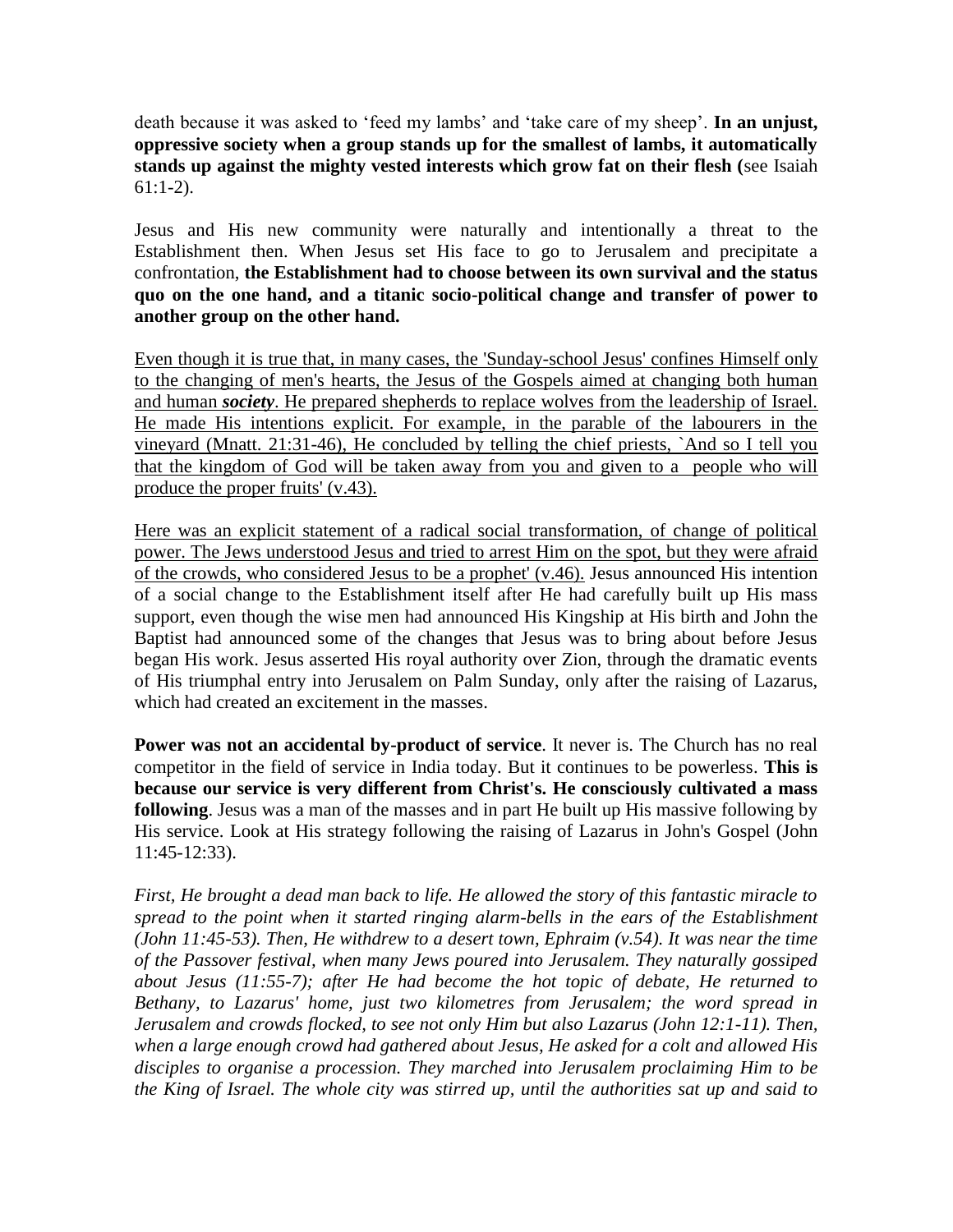*each other, 'You see, we are not succeeding at all! Look, the whole world is following him' (John 12:19).*

The result of this strategy was that the Jews decided to kill both Jesus and Lazarus (John 12:9-11) Christ knew that this would be the consequence of what He was doing, but He had no choice. The Establishment had refused to repent; it had refused to believe the truth and had decided to continue in its evil ways. Either Jesus had to give up His call for repentance and change or He had to precipitate a confrontation to give a last opportunity to the Establishment either to repent or to kill Him. Jesus was prepared to pay the price of such a confrontation.

Jesus did not heal the blind man or raise Lazarus from the dead merely to make them live comfortably. He was paying a price for the world and His followers had to pay a price, too. **Our service to the poor fails to produce a following often because it is funded from abroad and therefore it does not ask the beneficiaries to pay a price.** *When Jesus sent the twelve apostles to preach and heal in Israel, He prohibited them from taking money with them* (Matt.10:5-10). **The beneficiaries of their healing ministry had to pay for their upkeep and thus become participants if not the owners of His movement**. Jesus accepted His death, the price which He paid as a criminal, as His glory, and He carefully chose the time and manner of His own death so that His cause could receive the maximum benefit from His crucifixion.

The purpose of cultivating a mass following was **not to gain a selfish crown. Satan had offered the kingship to Jesus at the very beginning of His ministr**y (Matt.4:8-10). But He refused to have the kingdom for Himself. **He wanted the kingdom for the poor** (Matt. 5:3; Luke 6:20), **the sorrowful** (Matt. 5:4), **the meek** (Matt. 5:5). The poorer masses saw Him as their Messiah and began to follow Him, which naturally threatened the existing leadership. The Jewish authorities had perceived: 'The whole world is following Him; therefore He has to be eliminated'. The crucifixion, not international recognition, was His real glory, laying down His life for the poor of His nation, the harassed and the helpless lost sheep.

**The totality of Jesus' ministry gave Him a mass following which in turn gave Him power**. This seriously threatened the Establishment and meant death, which was the final proof of whether Jesus was really serving others or only Himself. An all-out love for God and for one's neighbours has to be tested. Jesus was prepared to be tested by fire.

When people are so committed to changing the unjust social structures in favour of the enslaved, exploited and oppressed that they will lay down their lives for the cause, they are bound to create ripples in history that never cease.

Neither the Jews nor the Romans killed Jesus in order to make Him a sin-offering. The historical cause of His death was that He was a serious troublemaker as far as the Establishment was concerned. Their charge against Him was that He had claimed to be the legitimate king of the Jews, which meant that their rule was illegitimate.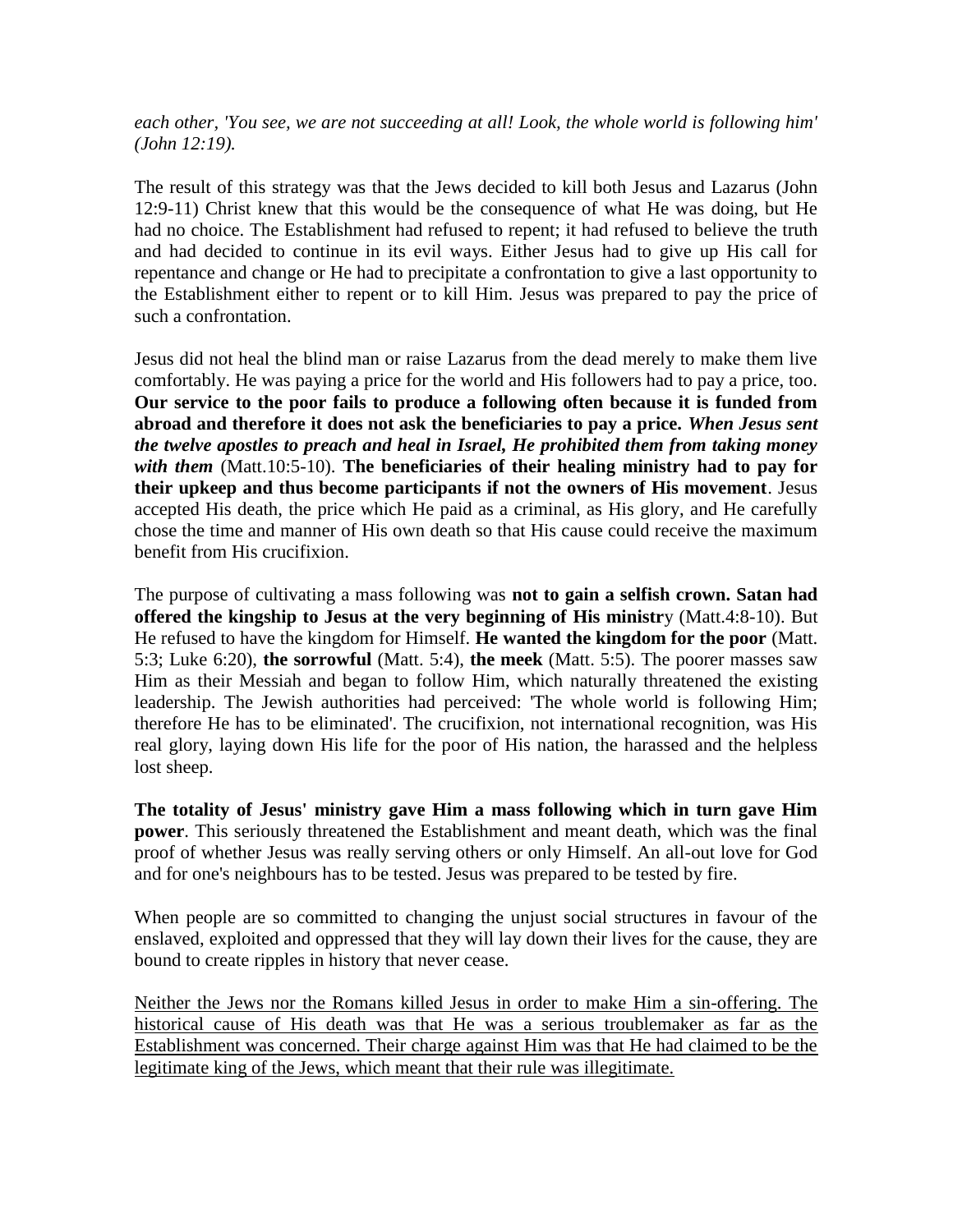Yet this is not to say that the theological meaning of the cross, that Jesus died for man's sin, is false, less true or historically untrue.

As Jesus hung upon the cross of Calvary, it was literally the sin of the world that was hanging there at that moment of history. The people who physically saw that crucifixion, whether or not they were Christ's followers, saw that it was not the justice but the injustice of man that was being carried out that day. In the arrest, trial and crucifixion of Christ, man's sin was more than visible: man's disobedience to God, man's rejection of truth, man's cruelty, his lies, his hate, his greed, his vested interest, his oppression, his exploitation, his abuse of power, his deliberate choice of evil were all there on the cross for everyone to see, hear and feel. That is why the Biblical statement that Jesus became the sin of the world, is not some theological mumbo-jumbo, but a statement of historical fact. It was not Jesus who was judged on that cross, but the sin of mankind that was judged and condemned.

The eyewitnesses, such as the dying thief, could see that man's evil was hanging on Jesus' cross. That is why (\**The act of proclaiming forgiveness for sin through Jesus' death on the cross is described in legal terms as ―witnessing‖ because it is first a historical statement and only then a theological statement.*) the Bible declares that God has now decreed, that since Jesus loved sinners so much and became the sin of the world Himself on the cross, man can find forgiveness for his sin through faith in the death of Christ, as the final and complete sin-offering. But conversely, if a man does not personally accept the death of Christ as a means to his salvation from sin, then he cannot be saved; he will himself have to take the full consequences of sin before a perfectly Holy God. Many people find it hard to accept that the sacrifice of Jesus on the cross is the only means of finding forgiveness for one's sin. But who else ever became sin for the world? In the whole of human history Jesus is the only one who took man's sin upon Himself.

The Jews did not crucify Jesus to make Him a sin offering for the world, but since He did become sin on the cross by His own choice, God declared that 'there is no other name under heaven given to men by which we must be saved' (Acts 4:12). Indeed, the New Testament focuses on the theological meaning of the cross, i.e., Jesus as the Saviour from sin, far more than it focuses on the immediate meaning of the cross, i.e., Jesus the troublemaker. One of the reasons for this is that the meaning of the cross was obvious to the contemporaries of the New Testament writers, whereas the theological meaning needed exposition, defence and practical application. We can ignore the theological meaning of the cross only at eternal cost to ourselves.

However, the contemporary assumption that the historical meaning of the cross in its own immediate context is irrelevant is equally mistaken. Jesus not only carried His cross, but He asked His disciples to carry their own crosses, too. One cannot be a disciple of Christ unless one takes up one's cross and follows Him (Luke 9:23).

What does it mean to carry one's cross?

The capital punishment of crucifixion was the weapon used to perpetuate Rome's reign of terror. Those condemned to die had to carry their own crosses to a public place where they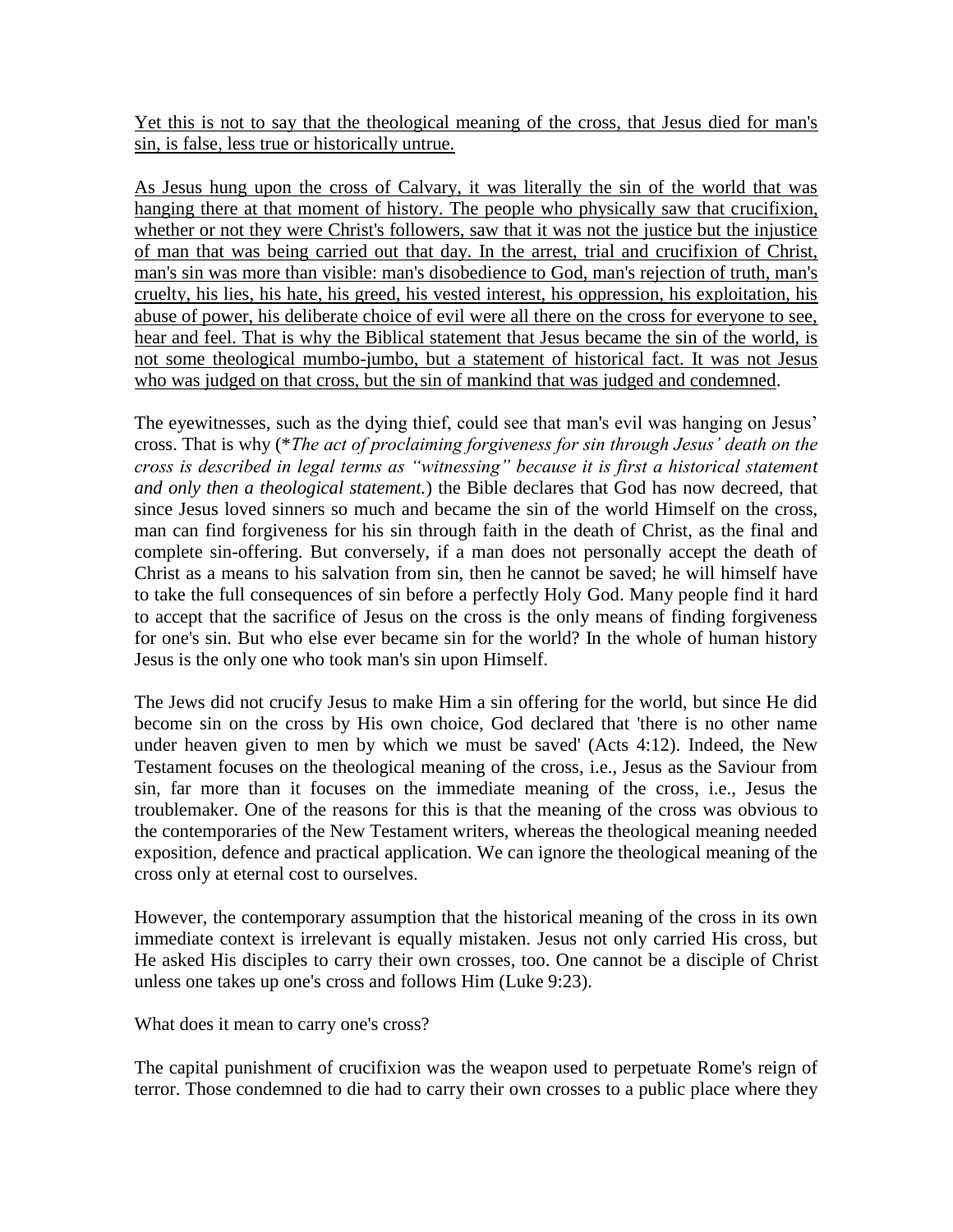were crucified. Jesus asked **His disciples to fight Rome with its own weapon, instead of trying to fight it with the sword.**

Mahatma Gandhi well understood and imitated Christ on this point. Some Indians wanted to fight British colonialism with guns and bombs. But Gandhi asked his followers to fill the British jails and accept the British stick-blows and bullets**. When the British threw Gandhi in jail, it was not Gandhi who was judged and condemned but the British themselves**. When they beat and killed the peaceful protesters, they in fact destroyed their own kingdom. That was what Jesus had invited His disciples to do. To 'take up your cross' means to become a rebel, to fight a corrupt establishment with moral weapons, to be a troublemaker and take the consequences of that.

Historically, the cross was the strategy of Christ and His followers in their battle against not only the heavenly, but also the secular powers, principalities and rulers of His dark age. During the day the Jews could not arrest Jesus in Jerusalem in that week of festivity, because the crowds revered Him as a prophet. They could not arrest Him at night secretly, because He didn't spend the nights in Jerusalem. There was no way they could have arrested Him in the Garden of Gethsemane, even with the help of Judas, because the darkness was to His advantage. A group of soldiers with torches, searching for a man in the woods, face an impossible task. He can slip out in any direction. In our districts of Madhya Pradesh, bandits have dodged whole battalions of police for as many as thirty years in the jungles. Jesus said that no one takes His life from Him (they couldn't), but that He lays it down Himself. Under His Father's guidance, He chose to die, at a time which best suited His purposes or strategy.

#### **On His cross, the Scripture says, He made a mockery of powers and authorities by disarming them, i.e., by making their weapon - the cross - redundant** (Col. 2:15).

Today, in many countries of the world where evil, corruption and tyranny reign, heaping untold miseries on the weak and the poor, Christ calls His disciples to a practical compassion for the sheep. He calls His followers to take up their cross and follow Him in the path of service, protest and confrontation.

**A man whose perception of Christianity is conditioned by the contemporary image of the Church is very likely to dismiss this interpretation of the historical meaning of the cross as a heresy. But Gamaliel, a respected Jewish rabbi, who watched Jesus and His cross-bearing community closely and sympathetically, saw them as well intentioned political rebels. He naturally classed the apostles with Theudas and Judas the Galilean who 'also' led revolts against Rome. The entire Jewish Sanhedrin both critics and sympathisers of the apostles-agreed with Gamaliel's perception of the Church as a band of rebels (Acts 5:33-40).** 

Through His service Jesus deliberately became a champion of the masses. **But this does not mean that He went after cheap popularity with the masses. He demanded costly**  discipleship. Only by creating disciples who are prepared to care for the sheep at the cost of their own lives, can we hope to stand up against the gates of Hades. **The Lord Jesus**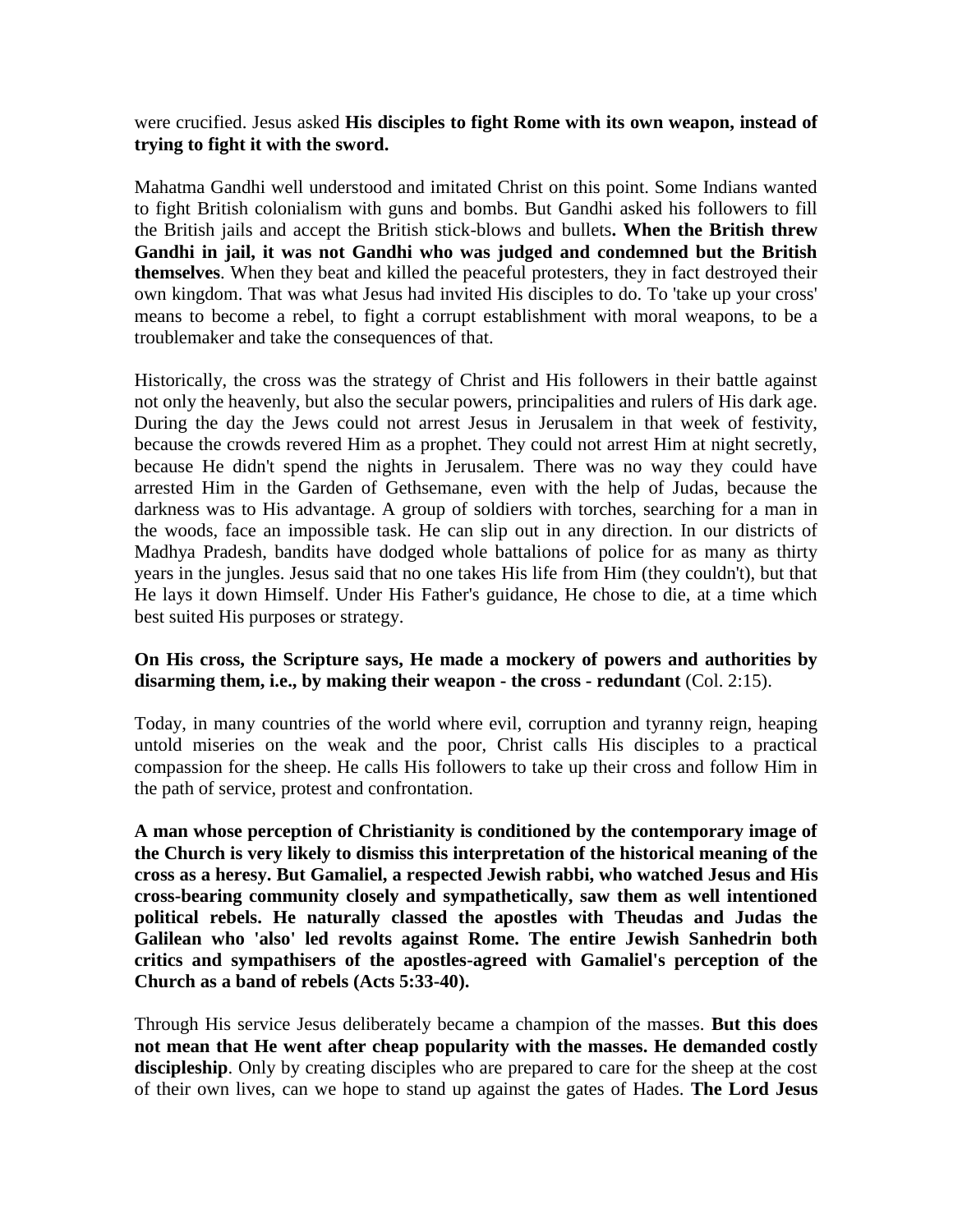#### **created a mass following, a power base, to disrupt the structures that had kept the blind man a beggar.**

Our service today lacks power because it is often marked by self-love, or it is produced by compassion which does not understand the social roots of human misery and gives no answer to them. When we choose to live for others in such a way that we are willing to lay down our lives for them, we shall produce fruit for God, because we shall have power. This will bring honour to God and to us, though through the cross.

#### A Story from Indian Church History

Indian society has experienced enormous change and improvement during the last two hundred years. Many people forget that this process of social change was initiated by the Gospel **because it was understood that Christian compassion called for a crusade against those social institutions and practices which oppress and dehumanise man.**

**The battles against sati (burning of widows), untouchability, child marriage, female infanticide, bonded agricultural labour, drunkenness and opium addiction, were often initiated and led by missionaries.** Hindu reformers took up the battle following the missionaries. However, we must admit with shame that when reform began to touch the evil of colonialism itself, the Church backed out, leaving the leadership in non-Christian hands. Nevertheless, there is much we can learn from the nature of the early Protestant movement in India. One good example was a crusade against the exploitation of forced labourers by the indigo planters in Bengal.

Indigo is a plant from which dye is made. After indigo plantations ceased to be very profitable in the West Indies and America, many European planters came to Bengal and joined the Indian landlords in the indigo plantations. They leased or bought large estates which were rented to Indian peasants for cultivation. Peasants were given initial loans which landed them and their children in virtual slavery. According to the terms of the loan and cultivation rights, they had to grow a fixed quantity of indigo for their landlords' factories, whether or not they could grow any food for themselves.

For decades, when the cost of other agricultural produce doubled or tripled, the price of indigo was kept fixed. The result was that production cost was often higher than the selling price. This kept the peasants on the point of perpetual starvation. If anyone protested he was kidnapped, locked in a factory and beaten up by the muscle-men of the landlords. The police and judiciary were bought off by bribes. Any honest officers and magistrates could do little because no peasant dared to witness against a landlord or his muscle-men. **It was a reign of terror.**

These cruel European landlords were a great help to the evangelists whenever they went on their preaching excursions among the peasants. But when the evangelists heard the peasant's tales of woe, they realised that these men with empty bellies could not possibly pay attention to the Gospel. Even if they could hear it, they could not accept it, because the evangelists were patronised by their oppressors, the landlords.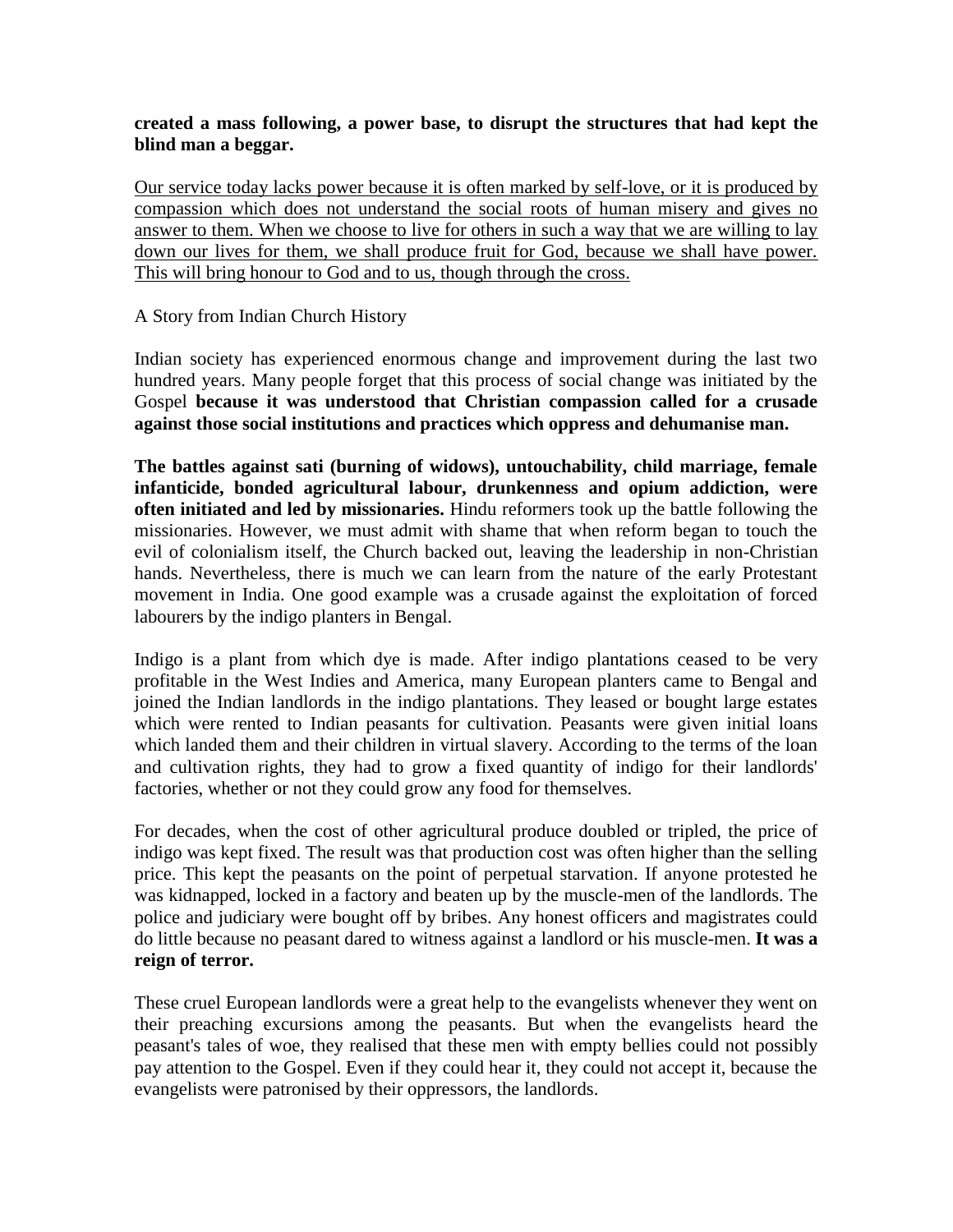The Rev. F. Schurr, a CMS missionary, was among those who were deeply grieved by the cruelties of the indigo planters. Like Moses long ago, he chose to reject the patronage of the planters in order to participate in the sufferings of the peasants. He exposed the cruelties of the indigo plantation system by reading a paper *'On the influence of the system of indigo planting in the spread of Christianity'* in September 1855 at a conference of Bengal missionaries held in Calcutta.

This sparked off a controversy. Some "Protestants" initially opposed the idea of getting involved, but gradually as the facts became known most joined the battle. The Hindu intelligentsia and the secular press played helpful roles. A powerful appeal was made to the Government to appoint a commission of inquiry and change the system of forced labour. The planters predictably fought back, blaming the missionaries for leaving religious matters and meddling in political and secular affairs and creating class conflict. The Government sided with the planters and turned down the appeal for a commission of inquiry without even giving a reason.

The missionaries were infuriated and moved the matter in the British parliament and aroused public opinion in Britain and in Bengal. Among the means used were art and drama. Michael Madhusudan Dutt, the Hindu convert whose poetry gave birth to Bengali nationalism, translated into English a Bengali drama, *Mirror of Indigo* which was a satire on the indigo system portraying the effects of the system on a labourer"s family*.* 

For tactical reasons (it would seem) the English version of the drama was published in the name of Rev. James Long, another CMS missionary. A criminal case for libel was started against him for this and he was finally imprisoned for serving the oppressed.

Here was a service that stirred up a society, exposed and condemned the cruelty of a blind Establishment and brought the cross, power and honour to Christian servants. An Australian historian, G.A. Oddie, wrote thus about the results of Long's imprisonment:

"Long's apparent willingness to suffer for the sake of others and in the cause of peace with justice for the ryots [peasants] of lower Bengal, his lack of bitterness and selfregard and his cheerful acceptance of what he believed was an inescapable duty made a profound impression. Indeed, his attitude and stand on the indigo issue probably did more to commend his faith than any amount of preaching could ever have accomplished and at least for the time being affected Hindu and other non-Christian perceptions of Christianity. It reinforced the impression created by the missionaries' earlier participation in the indigo controversy that they totally rejected the racial arrogance of fellow Europeans and were not 'partakers of other men's sins'. `The Rev. J.Long', wrote the editor of the Indian Mirror, "has acted manfully and precisely in the manner a true Christian missionary should have done when placed under the same circumstances." Dr Kay of the S.P.G., who visited Long in prison, remarked on the tone of vernacular newspapers and quoted one as saying that, if this be Christianity, then we wish Christianity would spread all over the country. Duff, Wylie , Stuart and others believed that Long's imprisonment was creating a very favourable impression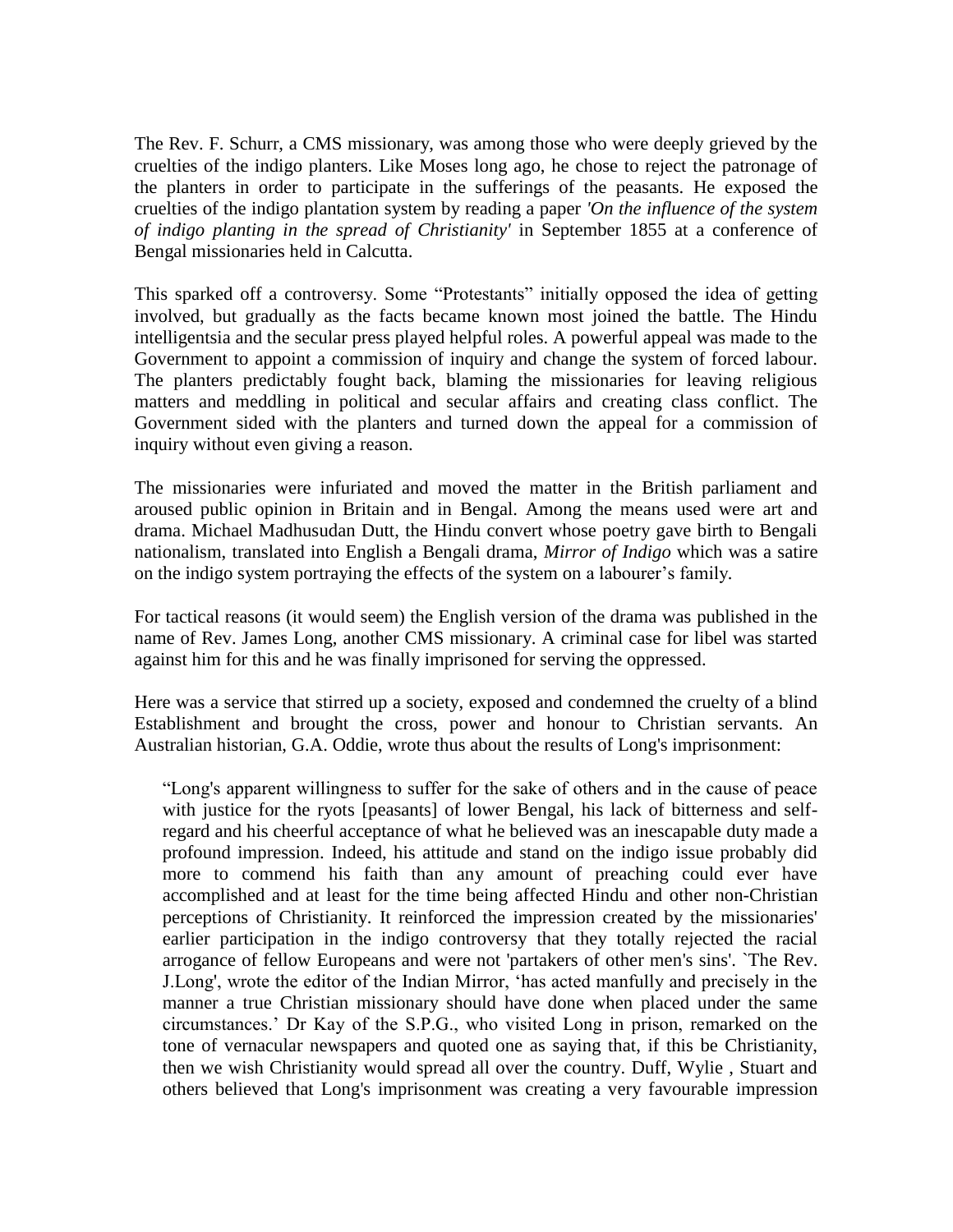for Christian missions and catechists informed Long that as a result of his imprisonment 'people have listened...more willingly to their preaching'."\* (Footnote: See *What Liberates A Woman: The Story of Pandita Ramabai - A Builder of Modern India* by MacNicol and Mangalwadi, published by Nivedit Good Books Distributors Private Limited.)

 It will no doubt be argued that Long lived in British India and thus was able to speak boldly against 'his own system'. Modern missionaries in India are prohibited from such interference. It may be true that as guests they do not have the right to interfere with our socio-economic system. But the problem comes when the missionaries (and even Indian church leaders) prohibit the Indian Christians from being true to their "Protestant" tradition which has to mean involvement in such daring acts of compassion. The missionaries keep the Indian Church away from the mainstream of national life, and prevent us from cultivating a feeling that this is 'our system', and we have not only the right but a responsibility to love it and make it just.

**By the end of the nineteenth century, Jesus had become the central issue in India, primarily because the Church not only evangelised but also led the action for social reform and upliftment of the down-trodden. J.N. Farquhar, in his classic study,**  *Modern Religious Movements* **in India (published at the beginning of this century) shows that Christ was then the central factor in the ferment in Indian consciousness. All the movements were either responding to Him or reacting to Him.** 

**However, when Indian leadership began to feel that the greatest social evil in India was colonialism, the Church generally withdrew from the arena. Therefore the initiative and leadership of the reform movement passed out of Christian hands. In the 1920s and '30s Jesus became a side issue in India. Missionary statesmen such as E. Stanley Jones realised what great damage a short-sighted Christian leadership was doing to the cause of Christ by not participating in the national struggle for independence. Stanley Jones, therefore, vigorously supported the independence movement. The British Government retaliated by banning his entry into India for five years.** 

It was most unfortunate that at that time the Indian Church neither stood up for independence, nor even for Dr Stanley Jones who had served the Church as few others had. **The result of this non-involvement was that by the 1940s and '50s Jesus became a non-issue in India**, Christianity appeared to be a tool of Western imperialism, and Christians began to be perceived as those whose loyalties did not lie with India. **This popular misconception continues to make evangelism ineffective**. If Jesus continues to remain a non-issue much longer, we shall certainty wipe out the tremendous legacy of the two hundred years of missionary service in India.

Take the issue of freedom for women to develop as full human beings. A century ago, when Christians first started admitting girls to school in our district, the Hindu pundits said, 'You might as well educate the cows.' Pandita Ramabai, a brilliant high-caste woman, who founded the Ramabai Mukti Mission (Mukti means liberation), was converted to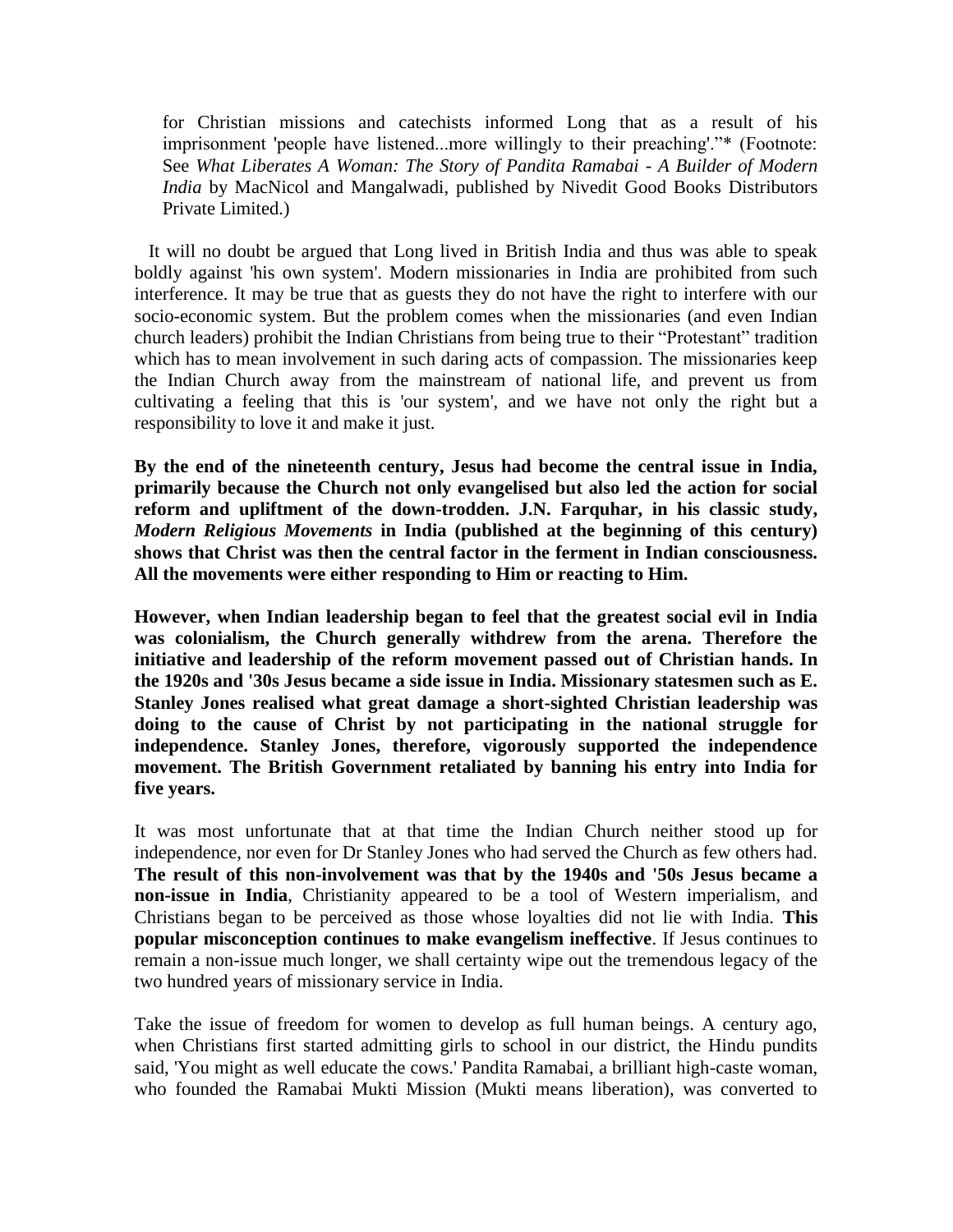Christ because she saw Jesus as the true liberator of women (e.g., His dealing with the Samaritan woman in John 4).

Today, Jesus is no longer seen as a liberator of women, even though the evils of female foeticide, female infanticide, child marriage, dowry, bride-burning, forced prostitution, 'flesh trade' (or selling of women as slaves), continue unabated. (As the Christian influence declines in India, even the most horrifying ritual of sati has been revived.) It was banned one hundred and fifty-eight years ago primarily due to the efforts of the first British missionary in India, William Carey, who was supported by the British reformer William Wilberforce and the Indian reformer Raja Ram Mohan Roy. (\*Footnote: See *Carey, Christ and Cultural Transformation* by Vishal and Ruth Mangalwadi, published by Paternoster Press, England.)

In such a situation where evils continue to be institutionalised, Jesus could be brought back into the centre of the debate by compassionate Christian interaction with the mainstream. Why are we uninvolved? For some it is a matter of lack of compassion - religious service has become a means of self-aggrandisement. For others, it is a theological problem. The action for social reform, they feel, would take them away from their calling to be witnesses. We shall take up this latter problem in the next chapter. We can conclude this chapter by reminding ourselves that Christ's conflict with the religious system of His day was focused substantially on this point: their religiosity lacked mercy and compassion. Jesus said, "Blessed are the merciful, for they will be shown mercy" (Matt. 5:7). Jesus brushed aside the self-righteousness of the Pharisees with an exhortation from the Old Testament, "But go and learn what this means: (God says) "I desire mercy, not sacrifice"" (Matt. 9:13). He explained to them that their spiritual blindness was rooted in their lack of understanding that unlike the pagan gods, their God demanded from them not animal sacrifices for Himself, but compassion for their fellow-beings who suffered (Matt. 12:3-7). Jesus equates lack of compassion with wickedness (Matt. 8:33). The most sobering feature to remember is that Jesus said that at the Last Judgment, our relationship with God will be judged on the grounds of our life of compassion or lack of it (Matt. 25:31-46).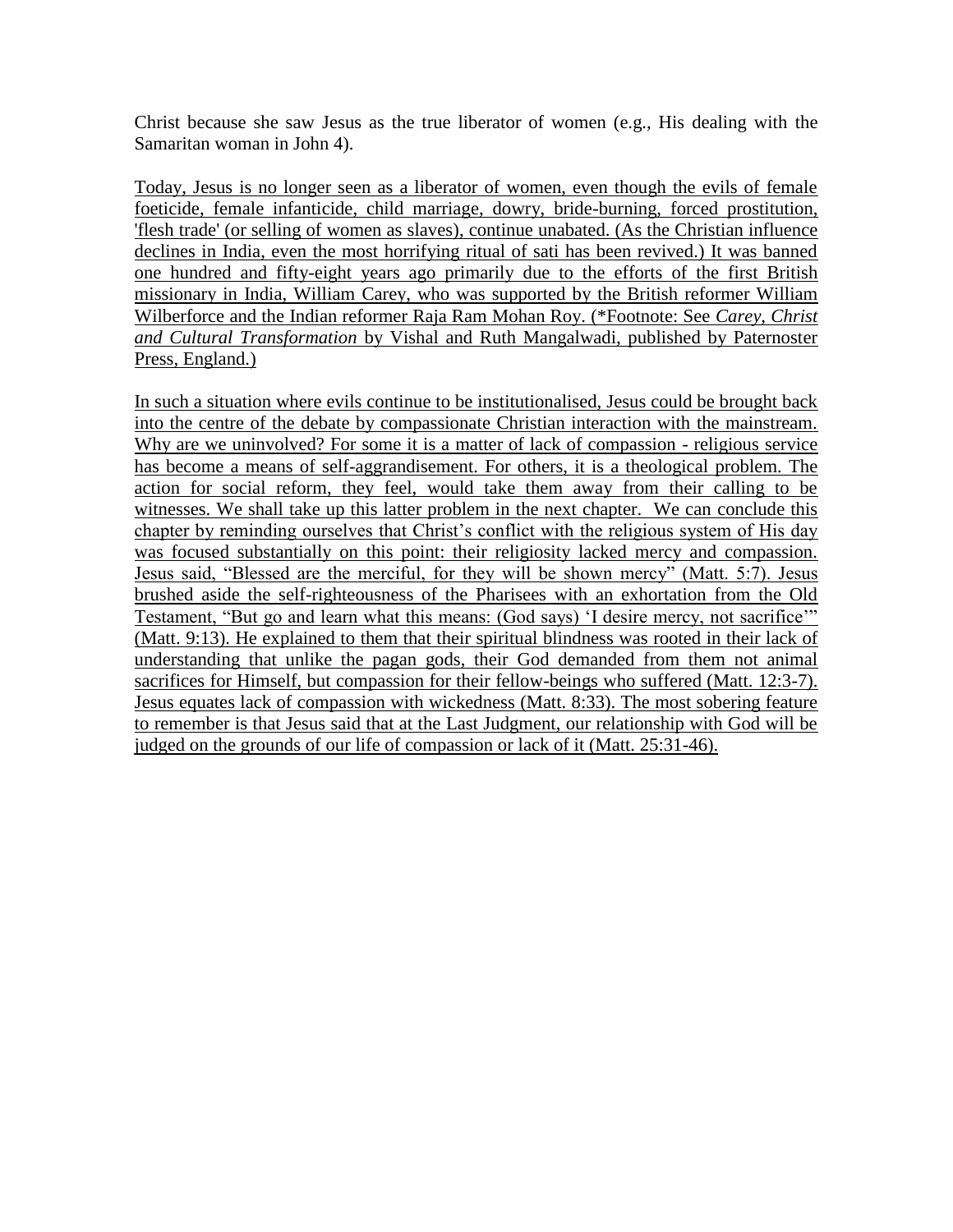#### *EVANGELISM AND SOCIAL REFORM:*

#### *ALL THINGS NEW*

**A society cannot be reformed unless it is first informed of what is wrong with it,** what is right and how to get it put right. **Some societies permit action for reform. They are called 'open' societies.** They grant freedom to the citizens to oppose the evils of the rulers. **These societies have inbuilt self-correcting mechanisms**. But this is a relatively recent phenomenon in world history. Most societies even today are 'closed'. **Insiders can hardly speak against the evils in their society**, let alone do anything about them. Attacking social evils in these societies is virtually impossible**; even preaching takes enormous courage**. When centres of power have been taken over by corrupt vested interests, a reform movement has to awaken and organise the common man. **In other words, to bring about a fundamental change in the evil institutions of a society, one needs to build up a mass movement**. **Preaching is the prerequisite for building up a movement, and this can be undertaken by an individual.** 

In a closed society, preaching is often the only tool available to the reformers. For example, **Jeremiah was given the task of reform. God said to him, 'See, today I appoint you over nations and kingdoms to uproot and tear down, to destroy and overthrow, to build and to plant' (1:10). What was Jeremiah's tool for reform? Nothing but preaching.** God said to him, `You must go to everyone I send you to and say whatever I command you. Do not be afraid of them...'(7-8).

The fact that a person is only preaching does not necessarily mean that he is not a reformer. John the Baptist was a lone voice preaching a new kingdom. But he triggered off a movement. By the time of Paul, the fulltime preachers of the Kingdom were numbered in scores. Ultimately, it is ideas, not armies, that rule the world.

Social reform is usually a people's movement which seeks to remove the evils of society and transform its unjust oppressive values, ideals, practices and institutions into being just, humane and conducive to human fulfilments**. A movement for social reform is based on:**

- (a) **A critical awareness in a society that their values and institutions are fundamentally wrong.**
- (b) **A hope that a change is possible.**
- (c) **A faith that a better alternative is in fact available.**
- (d) **A leadership that is able to organise and mobilise the masses against the evil status quo.**

Piecemeal social reform is possible. A group of people may see one particular social evil, protest against it and set right the injustice. But from a Christian point of view *evil is cosmic,* it has a supernatural dimension. *The conflict of good and evil is a conflict of two kingdoms* - the kingdom of Satan versus the Kingdom of God. Therefore an evangelist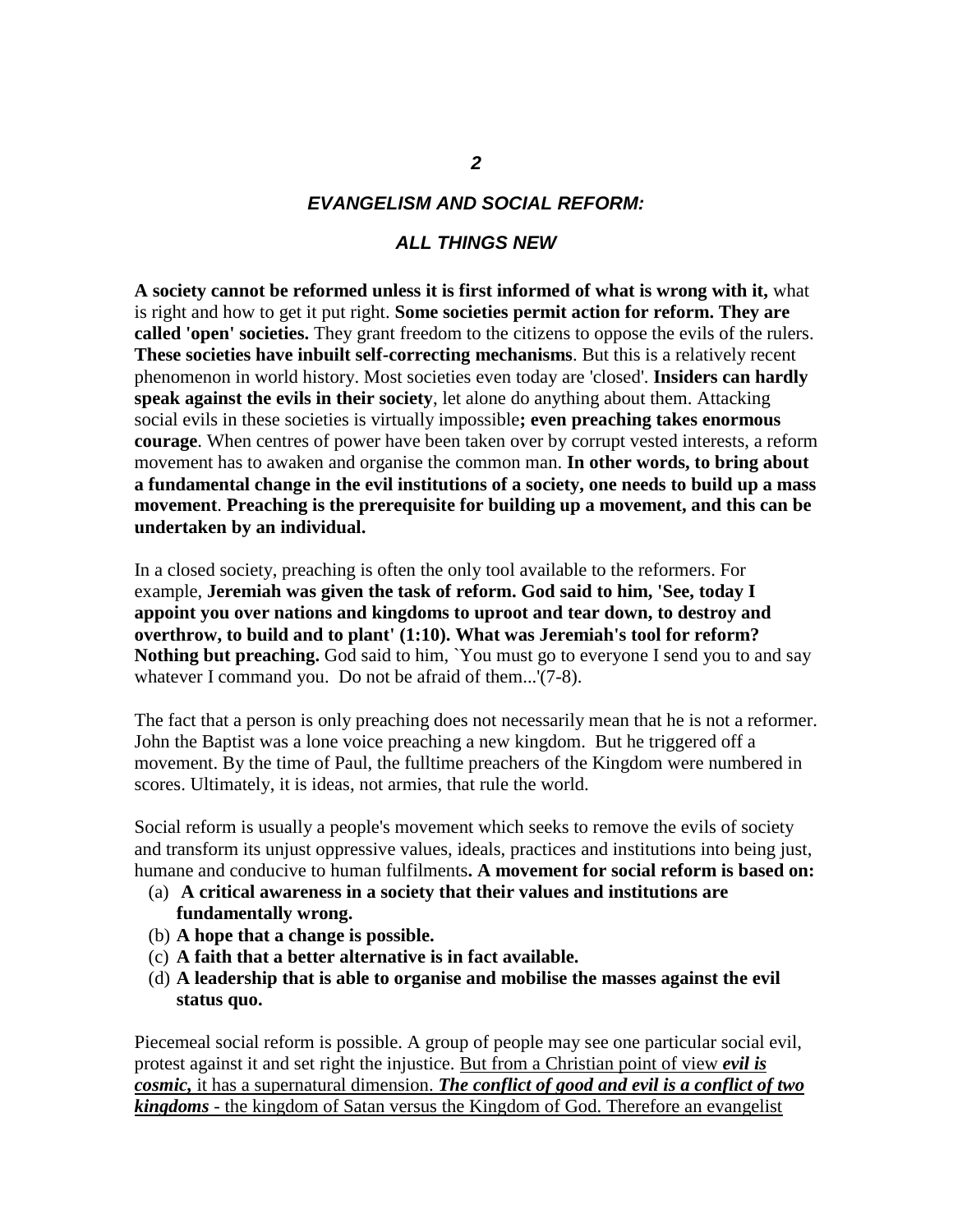aims at holistic, not piecemeal, reform. As St. Paul put it, evangelism or Good News implies 'the new has come' (2 Cor. 5.17). The evangelist seeks to bring the kingdom of Satan under the righteous reign of God, *even though he recognises that until Christ returns all change is temporary*, that the forces of evil will fight back and seek to corrupt the hearts and institutions of man.

#### Kingdom of Satan

Some years ago a non-Christian young man was sent to our community in ACRA. Though he was an intelligent and pleasant person, he had some deep personality disorder which we could not understand. He had been taken to the best medical and psychiatric experts in India, but that had been of no help. After he had been with us for several months some of us began to suspect, for a variety of reasons, that perhaps his problem was demonic. So we began to pray for him. One night as I was riding my motor-cycle back from the town to our village I felt in my spirit that it was going to be a crucial night for that young man. Soon I found myself praying out loud and singing as I rode. It was past nine o'clock on that wintry night when he met me at the gate and announced that he was leaving us. I requested him to wait till the morning and proceeded to call the community together for prayer. We prayed for him the whole night, but apparently to no effect. He disappeared the next day. We had a great sense of failure and I felt that we had simply made fools of ourselves.\* {insertion from text: *Months later we discovered that the personality disorder did in fact begin after the boys' uncle has some sorcerers cast spells on him to enable the uncle to take over his father's restaurant business.}*

But there were three young people in our community who did not give up. They began to pray that God would bring a simple case of demon possession before us and initiate us into the realm of the supernatural reality. These three decided to fast and pray over a weekend. On the first night of their prayers, one 10-Year-old Hindu girl in our community had an attack of fits, which she had never had before. Because she was a girl, her parents decided not to disturb any of us at night, so they didn't tell us. But by the morning she was better, so no one took much notice of the episode.

Two days later she had another severe attack of fits. As I was walking back to my home after morning prayers, I saw her lying on her string cot. She was writhing with pain. She had high fever and in a rhythmic fashion she was lifting her head and banging it back on the cot in much agony.

One of the three young people who had been praying suggested to me that we ought to pray for her as she had an evil spirit. The young man's mother, however, insisted that the girl simply had an attack of fits and should be taken to a doctor. I was indecisive, hesitant to say that my Christian friend was mistaken, yet unwilling to make a fool of myself as before when the whole night of prayer ended in failure. I thought it best to have my breakfast before deciding whether to take her to the hospital or to pray.

While I ate breakfast one of our Hindu friends took his bicycle, went to the village and brought back a sorcerer. This sorcerer saw the girl and straightaway abused the demon in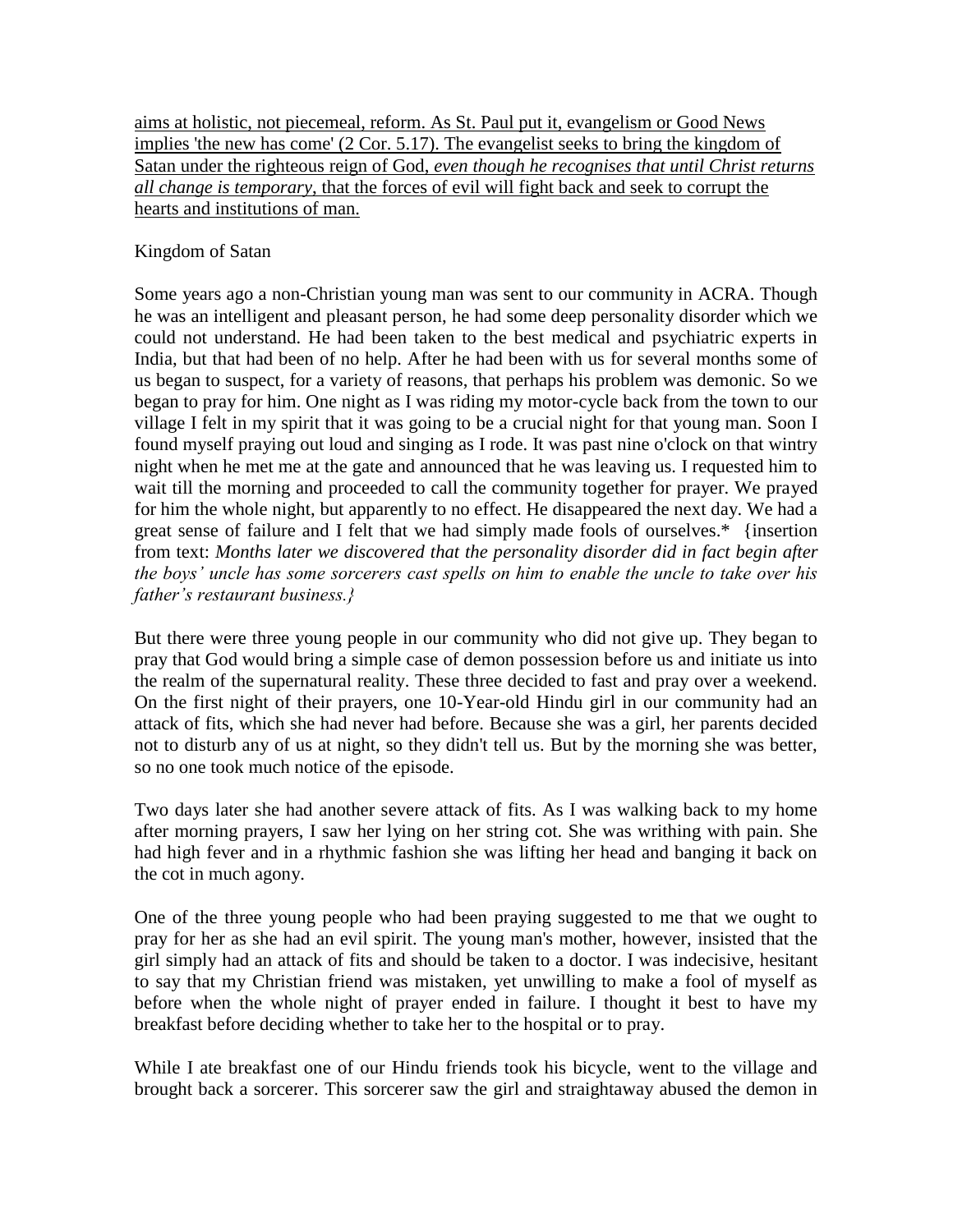filthy language, asking it to come out. To everyone's amazement the girl became normal in an instant.

Naturally I felt humiliated. I had to admit that even though I was a Christian, my secular education had really made me quite naturalistic. Deep down in my mind I was not really sure that evil spirits affected human beings. My Hindu neighbours in the village understood the supernatural nature of the universe much better than I did and were therefore able to handle such a situation more confidently. Our community had another prayer meeting repenting of our unbelief, praying for another opportunity to discover the power of God.

A week later a 20-year-old man had a similar attack of fits, except that it was much worse. By the time we reached him, he was screaming out loud that he was going to die. He complained of a splitting headache and body ache. He, too, was lifting and banging his head on his bed in a rhythm. We felt that it was the same evil spirit which had earlier troubled that girl. So, we began to pray. We prayed for over an hour but nothing happened. Gradually people began to leave the room. The boy's condition became worse. There was a self-confessed agnostic in the community, who began to mock us as well as advise us to take the boy to the hospital instead of playing with his life.

Finally, only two of us were left praying. Doubts began to come to my own mind. There was nothing much left to pray about, anyway. So l had to choose again; do we take him to the hospital or pray more? With my eyes open, looking at the agony of our friend, l made my decision out loud. ''This time l refuse to be deceived. This is demonic and the evil spirit must go. 'At that moment, in an instant, the fever, pain and fits all vanished. The boy got up as if from a trance. He walked with us to the next house where many of the community members were having coffee, and announced, `I was dying; these people prayed for me and the Lord Jesus has healed me.'

Most Christians, I suppose, will have little difficulty believing that evil supernatural forces exist and bring suffering upon individuals. But in today's cultural climate many may have difficulty in believing that the evil supernatural forces also affect and seek to control the socio-political systems under which we live. The Bible says: 'The devil led Him [Jesus] up to a high place and showed Him in an instant all the kingdoms of the world. And he said to Him, "I will give you all their authority and splendour, for it has been given to me, and I can give it to anyone I want to. So if you worship me, it will all be yours "'(Luke 4:5-7).

The devil was not bluffing Jesus. Jesus Himself acknowledged that Satan was the 'prince of this world' (John 16:11). St. Paul called him 'ruler of the kingdom of the air, the spirit who is now at work in those who are disobedient' (Eph. 2:2).

St. John says, 'we know that ...the whole world is under the control of the evil one' (1 John 5:19).

It was Daniel in the Old Testament who was first given the insight that behind the sociopolitical evils lie supernatural powers. In Daniel, chapter 2, King Nebuchadnezzar saw the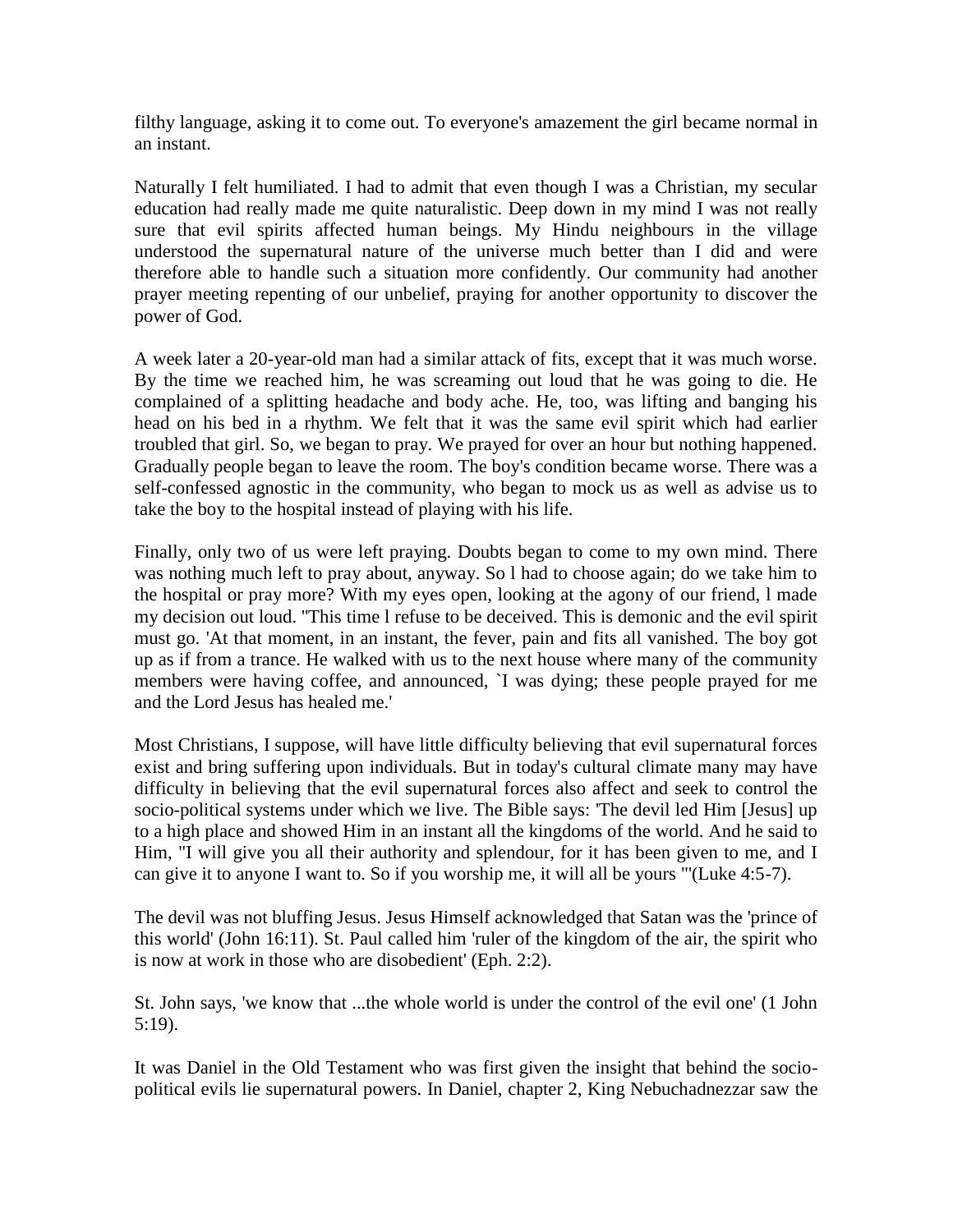statue of precious metals that represented the four successive empires of gold (Babylonian), silver (Medes and Persian), bronze (Greek) and iron (Roman) and finally a mere stone (the Kingdom of God) which conquered the kingdoms of this world.

In chapter 7, as Daniel, the governor, sought to understand where history was going and God's role in it, he was given the vision of these same four kingdoms - not as the dazzling statue of precious metals but in their essence and spiritual nature - as beasts that devour: the lion (Babylonian), the bear (Medes and Persians), the leopard (Greek) and the 'fourth beast - terrifying and frightening and very powerful. It had large iron teeth; it crushed and devoured its victims and trampled underfoot whatever was left' (Dan. 7:7). This was the Roman Empire. In contrast to these beastly kingdoms which came out of the Mediterranean Sea, Daniel saw the humaneness of the coming Kingdom of God as 'a son of man, coming with the clouds' (Dan.7:13). As Daniel fasted and prayed to understand history further, it was revealed to him that the kingdoms of this world were beastly because there were evil, supernatural forces behind them. The angel said to Daniel:

"Since the first day that you set your mind to gain understanding and humble yourself before your God, your words were heard, and I have come in response to them. But the prince of the Persian kingdom resisted me twenty-one days. Then Michael, one of the chief princes, came to help me, because I was detained there with the king of Persia ... Soon I will return to fight against the prince of Persia, and when I go, the prince of Greece will come. (Dan. 10:12-20)."

I understood the Biblical teaching that the socio-political evils have supernatural dimension when I saw the Hindi film *Ardh Satya* (Half-Truth). It is a film about a police inspector in Bombay who seeks to fight political/bureaucratic corruption. The film says that courage and integrity are half-truths. When a man of great courage and integrity stands up against social evils, he destroys not the evil but himself. The film realistically shows that evil in our social system is far stronger than a heroic police officer, a journalist, a social scientist, an agitator for the civil rights movement, or a trade union leader. They can do little about evil, because they don't even understand its true nature or power. The film says that we live in a system where evil is greater than good and it rules. That is what I believe the New Testament implies by the teaching that Satan has taken over the control of this world's kingdoms. Without this perspective, it is impossible to understand adequately how political authority can degenerate to the levels of cruelty and wickedness that it so often does.

The Creator gave this earth to mankind to manage. **Therefore Satan can rule here to the extent that we let him. For this reason, the kingdom of Satan begins in the mind**. It began when Eve doubted God and believed Satan (Gen. 3:1-6). St. Paul also teaches the same truth in Romans 1:18-32. The kingdom of Satan begins when we turn away from truth to believe falsehood. **When the mind is darkened, our behaviour quickly becomes immoral**. Sin then begins to rule in our bodies. When most people in a society turn away from truth, then that society confuses right with wrong and wrong with right. After affecting our mind and behaviour, Satan then affects the social institutions which our darkened minds build and govern. The human institutions so affected become corrupt,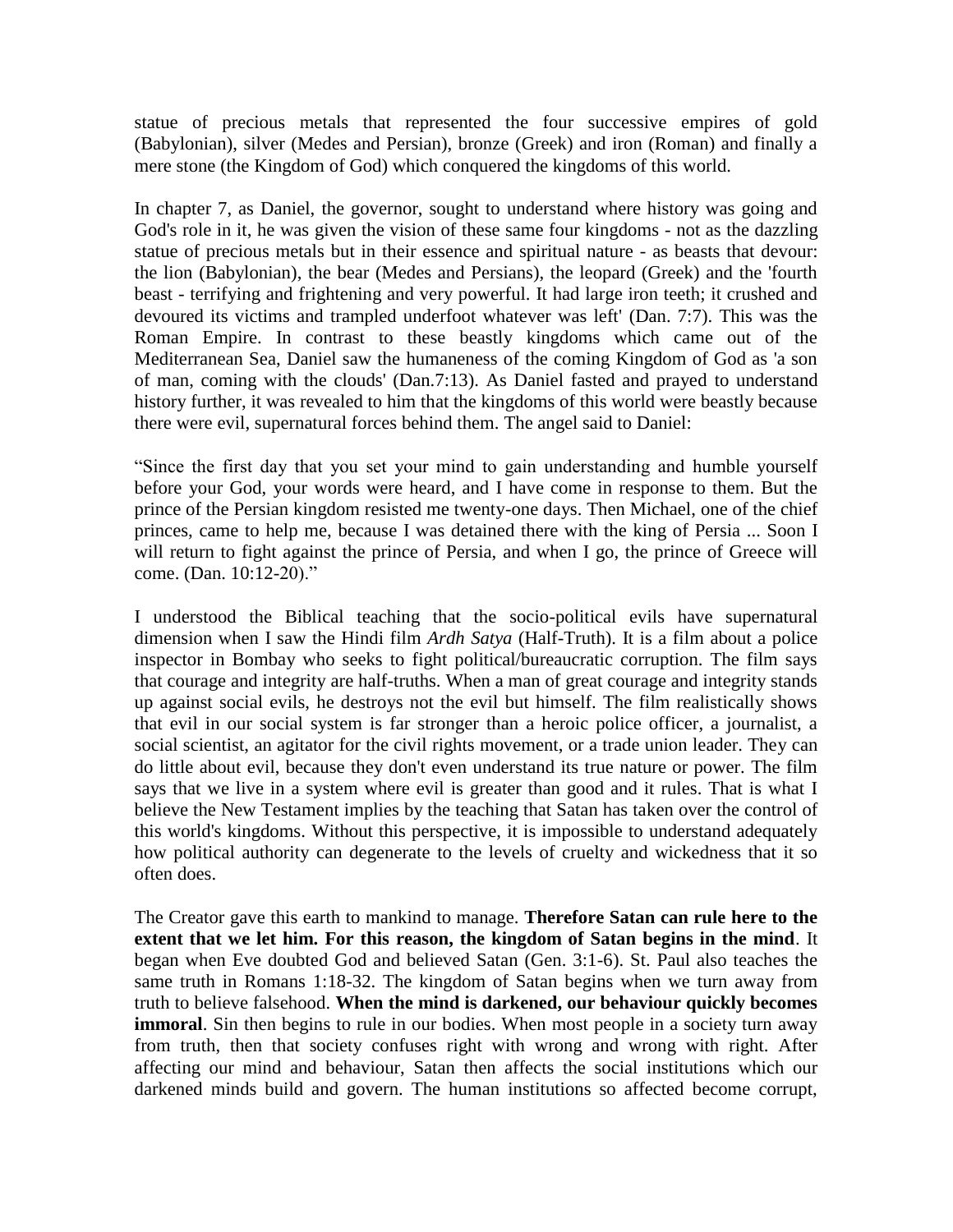wicked and oppressive. It was the authority and splendour of the oppressive political institutions of man that Satan claimed were his kingdom.

Because of their individualistic outlook modern Christians seem to think that Satan's objective is to lead individual souls astray. But the Book of Revelation reveals that Satan is out to 'deceive the nations' (Rev. 20:3,8). He 'leads the whole world astray' (Rev. 12:9).

What is Satan's basic deception? Again, **Revelation says that the plan of the great dragon is to control the political power. The 'dragon [Satan] gave the beast [emperor] his power and his throne and great authority ... Men worshipped the dragon because**  he had given authority to the beast, and they also worshipped the beast' (Rev. 13:2-4). It is the 'beast' (the human king - Rev. 17:11) who makes war against Christ and wants to be worshipped as God.

**The modern secular ideologies which deny God, end up making the State to be the Lord and Saviour**. They violate the first of the Ten Commandments, 'You will have no other god besides me', and by making the State 'absolute' and independent of God they turn State into an oppressive beast, causing poverty, slavery and war.

#### *'The Truth Will Set You Free'*

The rule of Satan begins in our minds, when we choose to believe his deception, and culminates in the oppressive political institutions we build. This means that **untruth is the foundation of slavery**. **Proclamation of truth, therefore, is a basic means of setting people free** from oppression and exploitation. Jesus said, 'Then you will know the truth, and the truth will set you free' (John 8:32).

Often we fail to see that the oppressive and exploitative social structures survive not because of the strength of their institutions or their physical force, but by the spreading of their faith. People believe the falsehood, therefore they allow themselves to be exploited.

I grew up in the city of Allahabad in the State of Uttar Pradesh in India. Millions of devout Hindus come there from all over India to bathe in the River Ganges. They know that the Pandas (priests) will loot them. They do their best to protect their money from the Pandas. But they usually return home with stories about the way they were cheated. Later, they return to the Ganges and generally get looted again. Yet they continue coming. Why? Because they believe that the holy waters of Ganges will wash away their sins and give salvation to the souls of their deceased relatives. **Slavery is a matter of belief.**

Christians at the time of Martin Luther knew that the Papacy had become an exploitative Establishment, yet they sustained it. Why? Because they were made to believe that the Pope, as successor of St. Peter, held the keys to salvation.

'Justification by faith' is the heart of contemporary evangelistic preaching. It was also the heart of sixteenth - century Reformation theology. *Then the doctrine of 'justification by faith' created titanic socio-political reforms. Today it creates no ripples*. Why?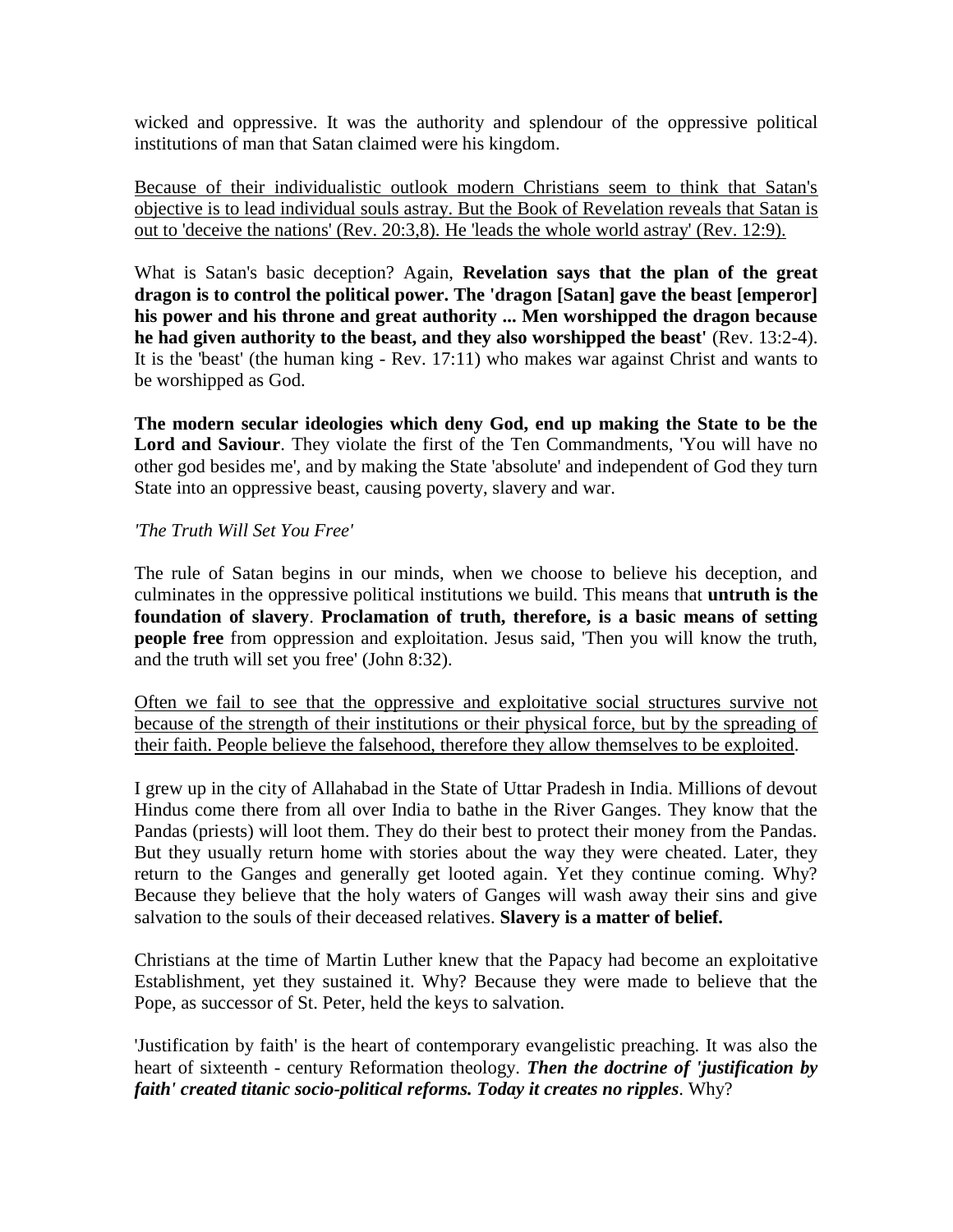Then, Martin Luther had courageously added a significant word to the Biblical teaching on salvation by faith, which gave this truth a cutting edge in the then contemporary society. It was the word 'alone'. 'Justification by faith alone' consciously implied that the selling of indulgences by the Church for the salvation of the living and the dead was nothing but economic exploitation of the masses by a corrupt religio-political Establishment. This doctrine meant that the seven sacraments of the Church were, in the final analysis, irrelevant for salvation. Therefore, the entire army of priests, bishops, and even the Pope, which saw its role chiefly as sacramental, was an unnecessary economic burden.

'Salvation by faith' and 'the priesthood of all believers' *were radical truths*, not pious doctrines. These truths demanded that the Pope and the entire priestly hierarchy should be opposed because they had sucked Italy economically dry and were now threatening to rob Germany of its wealth.

Luther's preaching of justification by faith alone stirred up the masses because it offered spiritual as well as economic freedom. The masses are rarely moved by theological debates. It was not the theological truth which stirred up the masses. It was the politicoeconomic implications of the truth, perceived by the ordinary people to be beneficial to them, which generated the mass movement for acceptance of the truth.

#### **Evangelism in the sixteenth century attracted crowds because it freed nations from the yoke of oppression; because it was 'good news to the poor' (Luke 4:18).**

Paul's evangelism was exactly the same. Paul said to the Corinthians that when he visited them. he was determined to preach nothing `except Christ and Him crucified' ( 1 Cor. 2:2). He preached nothing except Christology and soteriology, i.e. the doctrines of Christ and salvation through the cross. **Therefore, we need to look at these two doctrines of Paul to understand how evangelism set people free from the slavery of oppressive Jewish and Roman systems.**

Paul's Doctrine of Salvation

Paul's preaching of salvation through Christ's death on the cross is summed up in two major themes in his epistles - grace versus law and faith versus works.

Paul preached, taught and debated that man cannot be saved by works of the law but by faith in the grace of Christ. Paul taught that by faith in the atoning death of Christ, man can find forgiveness from sin and reconciliation with God. This, according to Paul, meant that there was no further need for circumcision, animal sacrifices, observance of Jewish rituals or special days. Under the traditions the Jews had added to the Mosaic law, man had to spend much money to earn salvation; now it was available freely. Believers no longer needed to live under the yoke of the law. This simple but evolutionary message undercut, in one fine stroke, the entire edifice of the exploitative Jewish structure.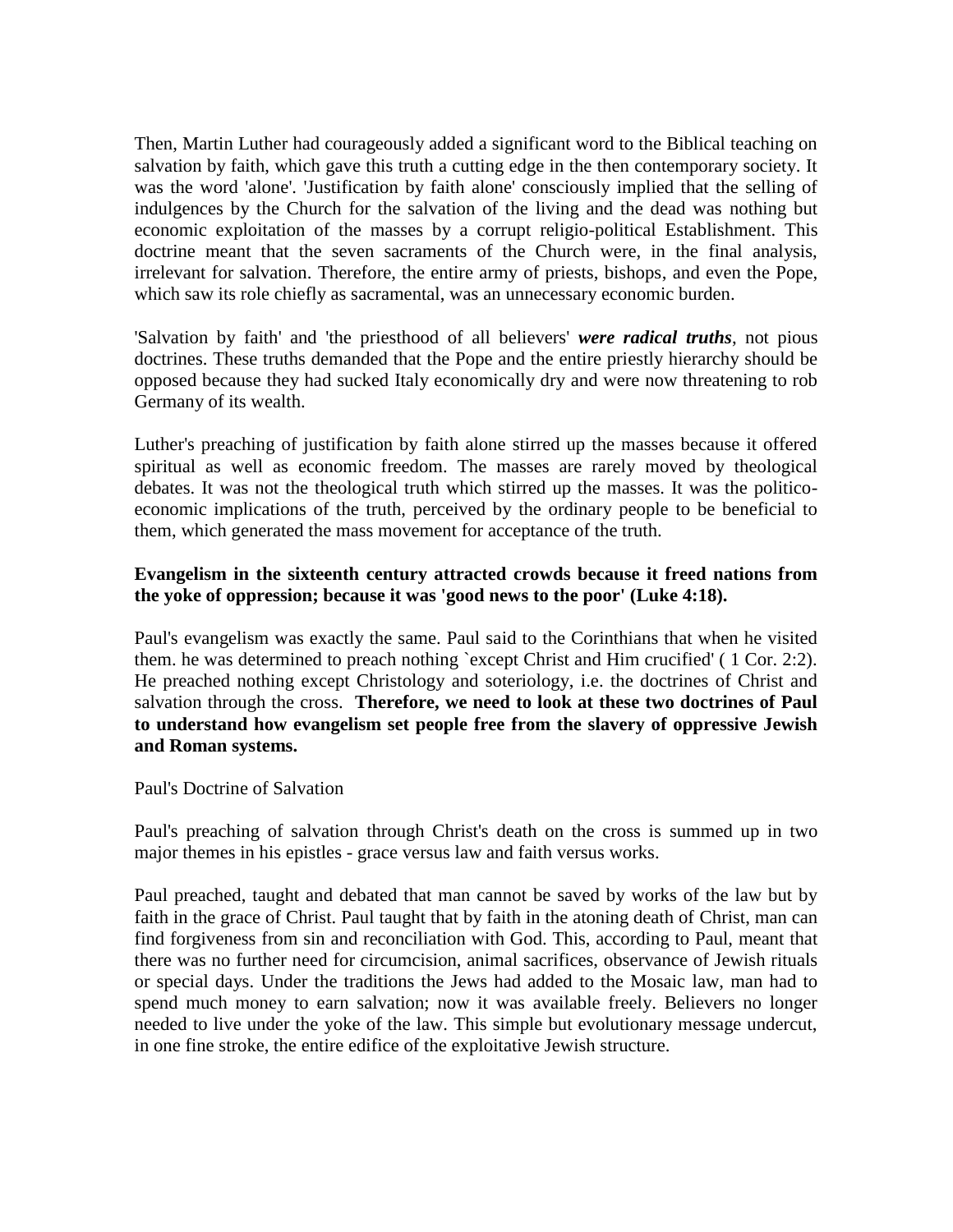Jesus said that he had come to set the captives free (Luke 4:18). Paul was showing how that was accomplished through Christ's death.

The Jews who went to the temple in Jerusalem to offer sacrifices knew that it was a 'den of robbers' (Matt. 21:13). Yet they came, patronised the temple and allowed themselves to be exploited by a corrupt Establishment. Why? Because they believed that they could be saved only through observance of the law.

Declaring that man cannot be saved by the law, but only by faith in the sacrifice of Christ, Paul was destroying the very foundations of the exploitative Establishment. The Jews were naturally threatened by this preaching and as we shall later see they persecuted Paul because of the threat his message was to their whole system.

Paul was perhaps first exposed to the basics of his theology by Stephen, who taught that the temple in Jerusalem was not the heavenly reality it was made out to be by the Jews. Stephen said that God gave Moses the vision of the heavenly reality. Moses made a shadow of the heavenly reality in the form of a mobile tabernacle. After Israel settled down, David wanted to build a temple. But because David was a man of war God allowed only his son Solomon to build it; which implies that the temple is not the ultimate sacred institution of meeting with God. In any case, God made it plain even in the Old Testament that He, who created the heaven and earth, does not dwell in temples built by human hands (see Acts 6 and 7). This was a message which undercut the whole Jewish system and predictably brought about violent retaliation.

Paul, after his conversion, preached Stephen's message with greater clarity and depth. The message that the work of Christ had made the Jewish law redundant was best summed up by the author of the Epistle to the Hebrews. He said, 'By calling this covenant "new", He [God] has made the first one obsolete; and what is obsolete and aging will soon disappear (Heb. 8:13).

Paul was an evangelist because he preached salvation by grace. And his preaching was seen as 'Good News' because it freed his audience from their slavery to the law. When the Jewish converts sought to bring the law back into the Church, Paul fought them, arguing that if that happens, grace will be futile and Christians will be back in slavery. It was Paul's determined fight which finally made Peter declare in the Jerusalem council that the law was a yoke on the necks of the Gentile disciples which neither the Jews nor their fathers had been able to bear (Acts 15:10). Paul's preaching of salvation was thus a message of social reform, of freedom from a yoke.

The late Dr. Bhimrao Ambedkar, the greatest leader of the untouchables in India, understood this same basic technique of social reform which Paul used. That is why he preached 'conversion' as the answer to the social evil of casteism. It is unfortunately true that Buddhism, to which he led his disciples, has turned out to be a blind alley, but it remains true that a society can be reformed in one of three ways: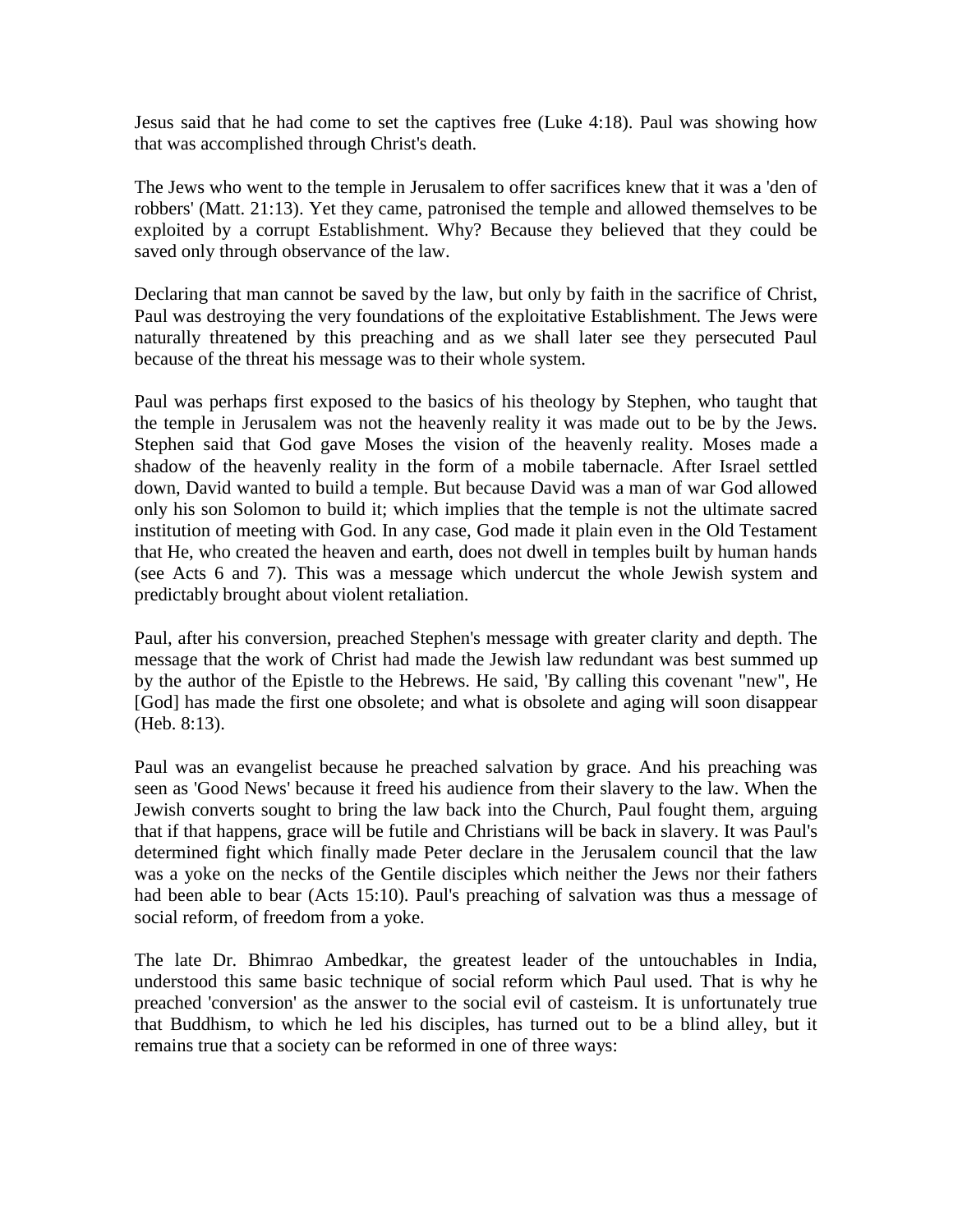(a) One can accept the basic structure of the society, e.g. the Hindu caste system, and seek to minimise injustices inherent in it by law, as the government of India has tried to do for the past five decades. But Ambedkar, who wrote much of India's constitution, knew that this approach could not transform the situation fundamentally.

(b) Therefore, a second option is to refuse to accept the basic structure of an unjust society and seek to change the people on top who are responsible for injustices. It is almost impossible to change the people on top merely by preaching, because they are usually happy with the status quo. As Jesus in essence said, it's easier for a camel to go through the eye of a needle than for a beneficiary of the kingdom of Satan to enter the Kingdom of God. The oppressive, exploitative system is favourable to the people on top, therefore they don't want change.

So, one is tempted to use either violent or non-violent force to overthrow the oppressors. It is possible to overthrow the government by seizing or killing a few or a few hundred people. But what can one do if the oppressors number literally hundreds of thousands, or if they are too powerful to be overthrown by force?

(c)The third option then is to change the oppressed. One can refuse to accept the basic unjust structure of society and reform the system by changing the oppressed, e.g. if the untouchables cannot change the high-caste oppressors, their only option is to change themselves. This change has to be at two levels. First, they have to be set free from mental or ideological slavery. They have to cease to believe that they are born untouchables because of the karma (actions) of their past lives and that blessings of their future lives depend on their fulfilling the duties of their present low status. They are held in slavery by faith in a falsehood. The truth alone can set them free from this mentality of slavery. Second, they have to opt out of the socio-religious system, i.e. cease to be Hindus, in order to cease to be untouchables. They have to accept a new world-view which has a high view of man and the equality of man as basic doctrines and at the same time they have to join a community which practises these truths.

Oppressive systems survive by propagating falsehood. Evangelism liberates by spreading truth, i.e. by undercutting the intellectual foundations of an exploitative system and by creating an alternative social structure which seeks to live out the truth.

#### Paul's Doctrine of Christ

For Paul `preaching the Good News,' and `preaching Christ' were synonymous. The Messiah was Paul's `Good News.' Much of Paul's theology is therefore Christology. Paul's Gospel is that `Jesus is Christ' (or Messiah). The crucified risen, exalted and soon returning Christ is the heart of his message. Paul preached that Jesus, who was humiliated on the cross, has now been exalted over all rulers, powers, authorities and dominions of this age as well as of the age to come. This same Jesus, who is going to return soon to set up His Kingdom will destroy the man of sin - the evil ruler who sets himself above God. Paul's Christology was thus a political Gospel. Jesus was presented as King of kings and Lord of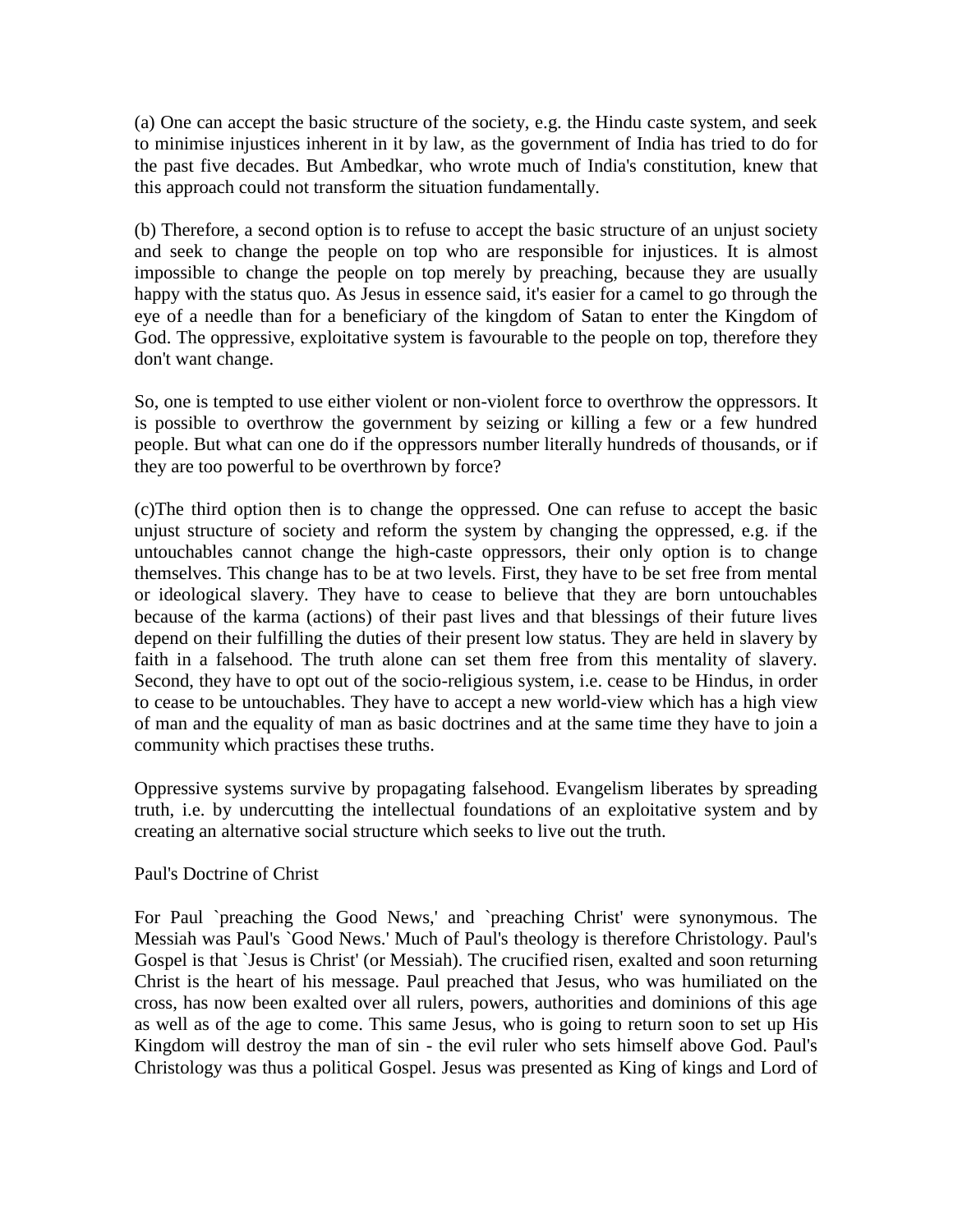lords. Jesus, not Caesar, was the One before whom every knee would bow and whom every tongue would confess to be the Lord.

In his Christology, Paul was not comparing or contrasting Christ with the deities of the then prevalent religious sects. Jesus was the alternative to the emperor and the religious sects. Jesus was the alternative to the emperor and the religio-political ideology of the day. The Gospel was formulated against the background of the imperial faith as the answer to the exploitative empire. Jesus was not another or more powerful god but the only God. He, according to Paul, was the Ruler, the final Authority, the Judge, the King - the Lord.

In a society where the 'dragon' has deceived people into worshipping the beast, Caesar becomes the lord, and 'statism' is official creed. When the State is the ultimate, the final reality, the absolute or the lord, it becomes the exploiter, the source of most social evils and oppression. In such a setting, preaching of a Lord who as a Shepherd or Saviour is above the State is exciting news. As Canon Michael Green said:

"If Jesus was going to return as the triumphant son of man in clouds of heaven...then clearly here was the final winding up of history for which they were all waiting; here was the break-in of the theocracy and the defeat of the impious Romans. This must have been a factor in the immediate growth of Christianity from its cradle in Jerusalem."\* {Insertion from text: Michael Green, *Evangelism in the Early Church* Highland Books, 1984}

It is true that many preachers of Christology teach the divinity of Jesus and His saviourhood, but fail to preach His Kingship. Most Christians therefore understand how 'Jesus saves' is good news, but fail to see how 'Jesus is Lord' is also good news. **But the wise men who came looking for the baby Jesus in Jerusalem were looking for a king and not specifically for a saviour. Why? Because they were disillusioned with the kings and beastly kingdoms of this world. What were the kingdoms of this world? Brutal!** Immediately after the visit of the wise men, King Herod ordered the massacre of boys under two, in and around Bethlehem! There was nothing their parents could do to protect the lives of their infants. **In such a milieu the news that the Messiah, a new king, is born was indeed "good news"**.

In the Roman world of the first century the message that 'the kingdom of heaven is at hand' received such a massive response in spite of brutal opposition from the state, because it was presented to a people who believed the prophet Daniel, who had taught that at the time of the fourth empire (after Babylonian, Persian and Greek) the God of Heaven will raise up His kingdom. In the first century the apostles' audience in the Roman Empire would have heard the Gospel as a proclamation that the vision of Nebuchadnezzar was about to be fulfilled: during the era of the kingdom of iron, a stone uncut with human hands will **smash and destroy the dazzling statue of precious metals (or human kingdoms**) and itself become a mighty mountain, was about to be fulfilled.

The original New Testament readers were living in the fourth empire, in the oppressive kingdom of the beast, in the darkness of despair and death. The message that the Kingdom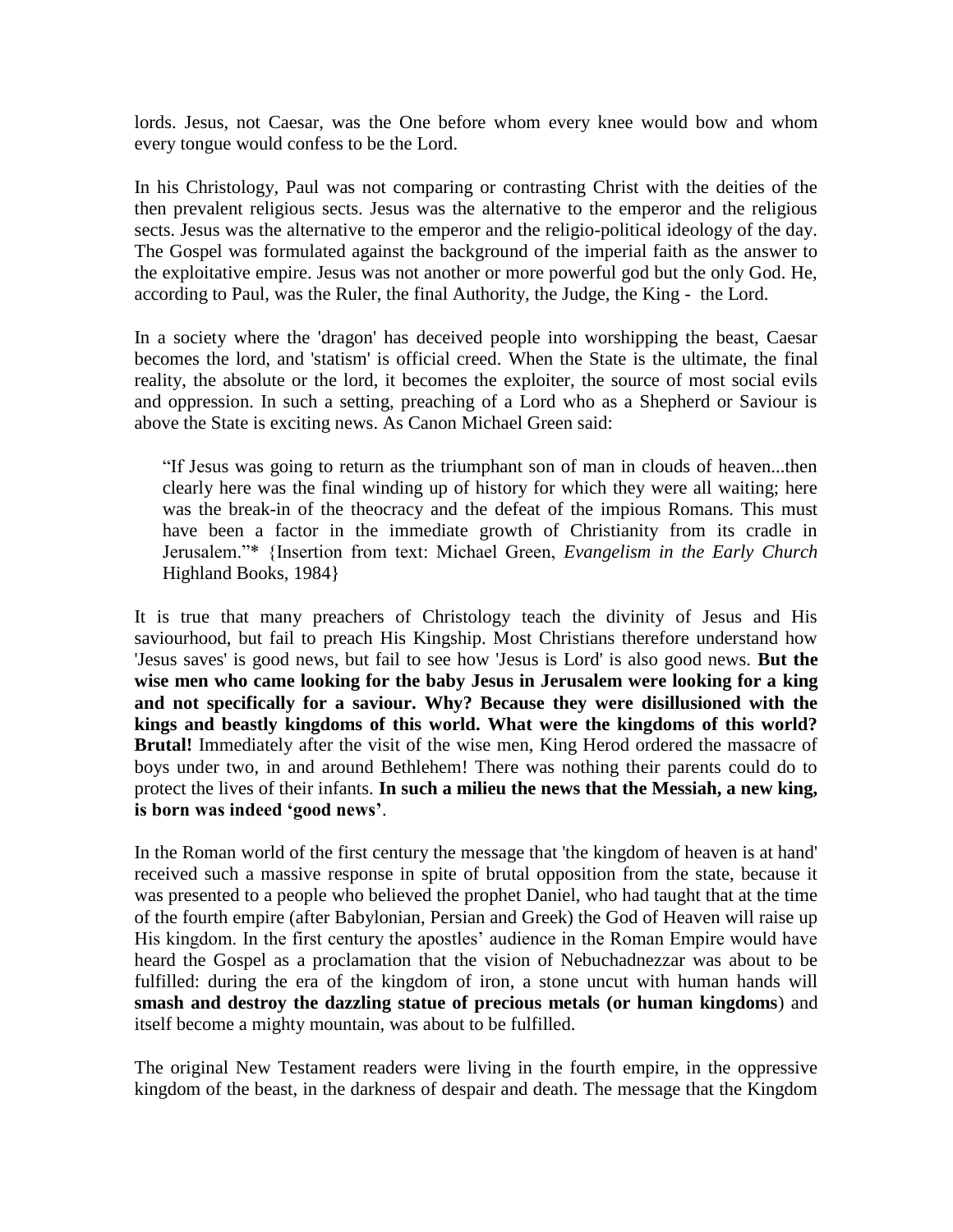of Heaven has come, and that Jesus is Christ, naturally stirred up hope and excitement - as well as determined opposition.

Just as Paul's preaching of salvation as a free gift of God, by faith in the cross of Christ, undercut Jewish theology and set people free from the yoke of slavery to the Jewish Establishment, **his preaching of Jesus as Lord undercut the theology of Roman imperialism and destroyed political totalitarianism**. **The common man's excitement at the realisation that Jesus was King was most visible on the first Palm Sunday, when He entered Jerusalem on a colt with a crowd following Him and shouting 'Blessed is the King of Israel"** (John 12:12).

The Jews persecuted Paul for destroying their entire system through his preaching of the cross (Acts 21:28). The Romans persecuted him for destroying their imperialism by his preaching of Jesus as Lord. For example, in Thessalonica **when Paul preached, `This Jesus I am proclaiming to you is the Christ' (Acts 17:3), his opponents understood him as 'defying Caesar's decrees, saying that there is another king, one called Jesus' (v.7).** Did they misunderstand Paul? If it was a matter of misunderstanding a spiritual king as a political threat, then Paul and the other apostles could have easily corrected that misunderstanding. In fact they would have avoided preaching Jesus as 'Christ' and concentrated on preaching Him only as the Saviour. But they did not compromise their preaching. It was natural that such preaching would result in persecution. **They knew Jesus as 'the ruler of the kings of the earth' (Rev.1:5), therefore they preached Him as such. They in fact believed that Christians would rule over the nations of the earth (Rev.2:26-7).**

#### *We Wrestle 'Not Against Flesh and Blood'*

**Some Christians may find it hard to accept this insight into Paul's Christology. Paul himself said, they might argue, that 'our struggle is not against flesh and blood' (Eph. 6:12). How can Paul then be concerned with political reform?**

Paul did say our struggle is not against flesh and blood, **but added in the same verse that we struggle 'against the rulers, against authorities, against the powers of** *this dark world* **and against the spiritual forces of evil in the heavenly realms'.** Paul did wrestle with evil spirits - the spiritual forces of evil in the heavenly realms. But much of his time was spent in struggling against the rulers and authorities of this dark world, who were humans. **It was not the evil spirits who beheaded John the Baptist, crucified Jesus, stoned Stephen or persecuted Paul**. The Church was and is pitched against the rulers and authorities of this dark world - against those in positions of power and authority, who prefer darkness over light. However, it is also true that **there are spiritual forces of evil over these human rulers**.

I can understand why Christians living in 'open' societies fail to understand Paul's oblique language of 'powers and principalities. 'But they ought to understand that Paul was not living in an open society with freedom of speech guaranteed. In fact, when he wrote the letter to the Ephesians he was under arrest with perhaps a Roman guard reading what he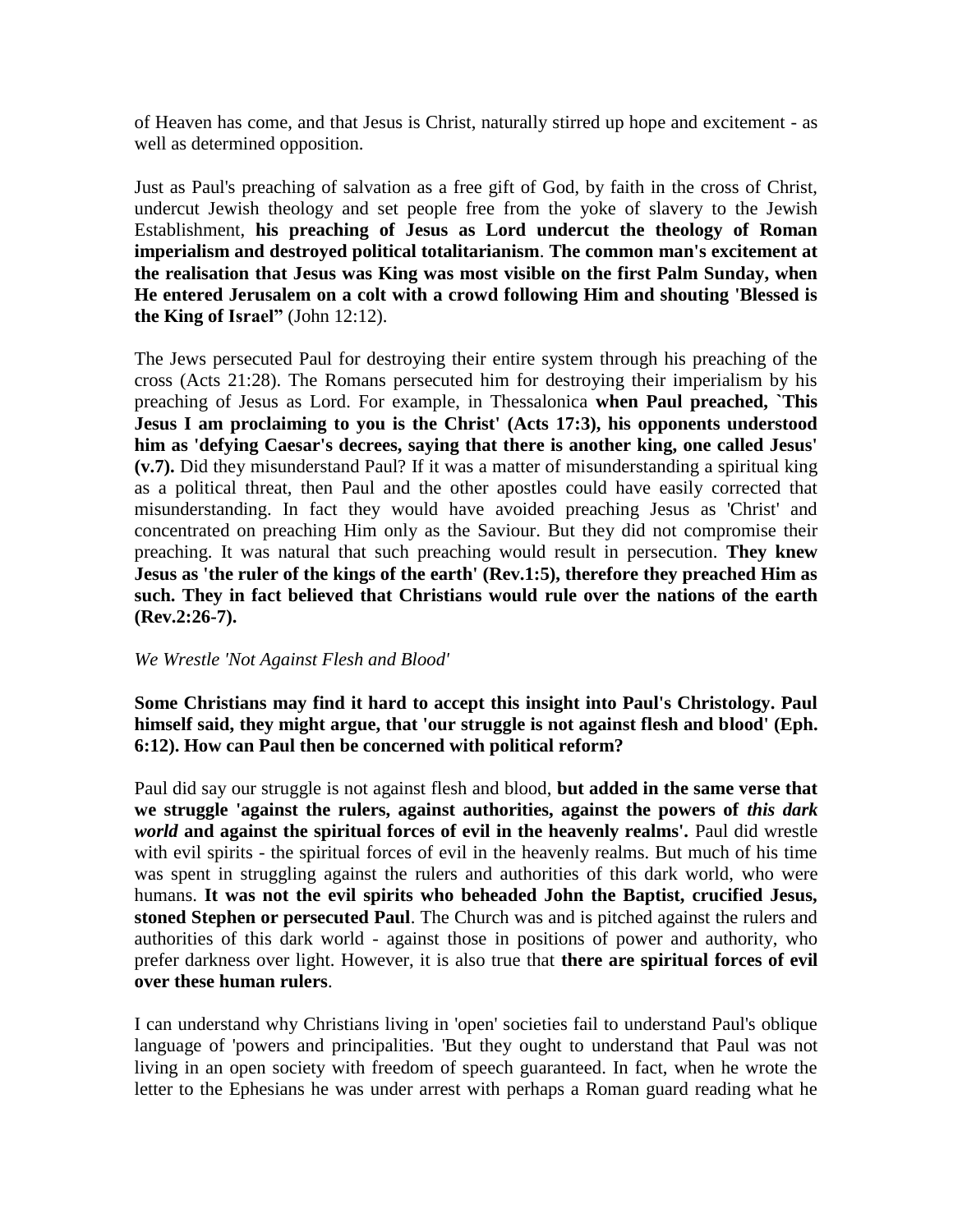wrote or listening to what he dictated. How could he say openly that he was wrestling against the totalitarianism of Caesar?

Recently in one of our villages, a high-caste man beat an untouchable man to death. He ordered his body to be cremated that night, before the police could come or a post-mortem could be done. The untouchables were terrorised. As they have to live in that village they could not oppose the wicked village chief openly. They have only whispered against the 'rulers of this dark world', in a (oblique) language very similar to Paul's.

Evangelism and Political Freedom

**The evangelists did not conceive of political freedom in negative terms of the overthrow of the Jewish and Roman Establishments. They understood and preached political freedom primarily in terms of submission of human kings to the rule of God. This is significant because history has not been able to throw up a better understanding of political freedom than this.**

There are many nations even today whose understanding of political freedom is no more than skin-deep. In not a metaphorical sense, but literally. For an average Indian, for example, political freedom is when the white colonial rulers leave and brown, black or yellow natives take over the rule. Most often this colour-of-skin definition of political freedom means worse oppression and tyranny. One does not need to prove the emptiness of this definition. In almost any nation that has attained 'political freedom' since the Second World War, the new rulers are happy with their freedom, but the ruled are usually more oppressed and exploited than before. Colour-of-skin definition of political freedom generally means freedom for the new governors, not necessarily the governed.

Only where the freedom is understood as the rule of law is there some freedom for the governed. **A people are free only to the degree to which the powers of their government are limited by law.** The final test of political freedom is this: **Are the rulers under the law or above the law**? If any of the human rulers are above the law, then that is rule of rulers, not the rule of law. Potentially that is a dictatorship, not a free country. Freedom means the 'Rule of law' not human rulers (see James 1:25, 2:12, 4:12 etc.). This raises the fundamental question: **What is the source of law - human or divine?** If the law is merely human, then those who have the power to make the law have the power to change it, too, and thus they are above the law. Genuine freedom is impossible in societies which have only human law.

**Only if law comes from beyond man, can it be binding on all men.** Only before a transcendent law can there be a genuine equality of all men. Kings and prisoners alike can be equal before the law if the law itself is above the king. Transcendent law presupposes a transcendent law-giver. If there is no just ruler above the ruler of the earth, if He has not given His law to men, then political freedom or rule of law is a sheer illusion, a mirage that is impossible to attain. Man is condemned for ever to live under the rule of 'might is right' whether the might be of a few or of the majority. The concept of the rule of law becomes a superstition without faith in a just ruler above the human rulers. The European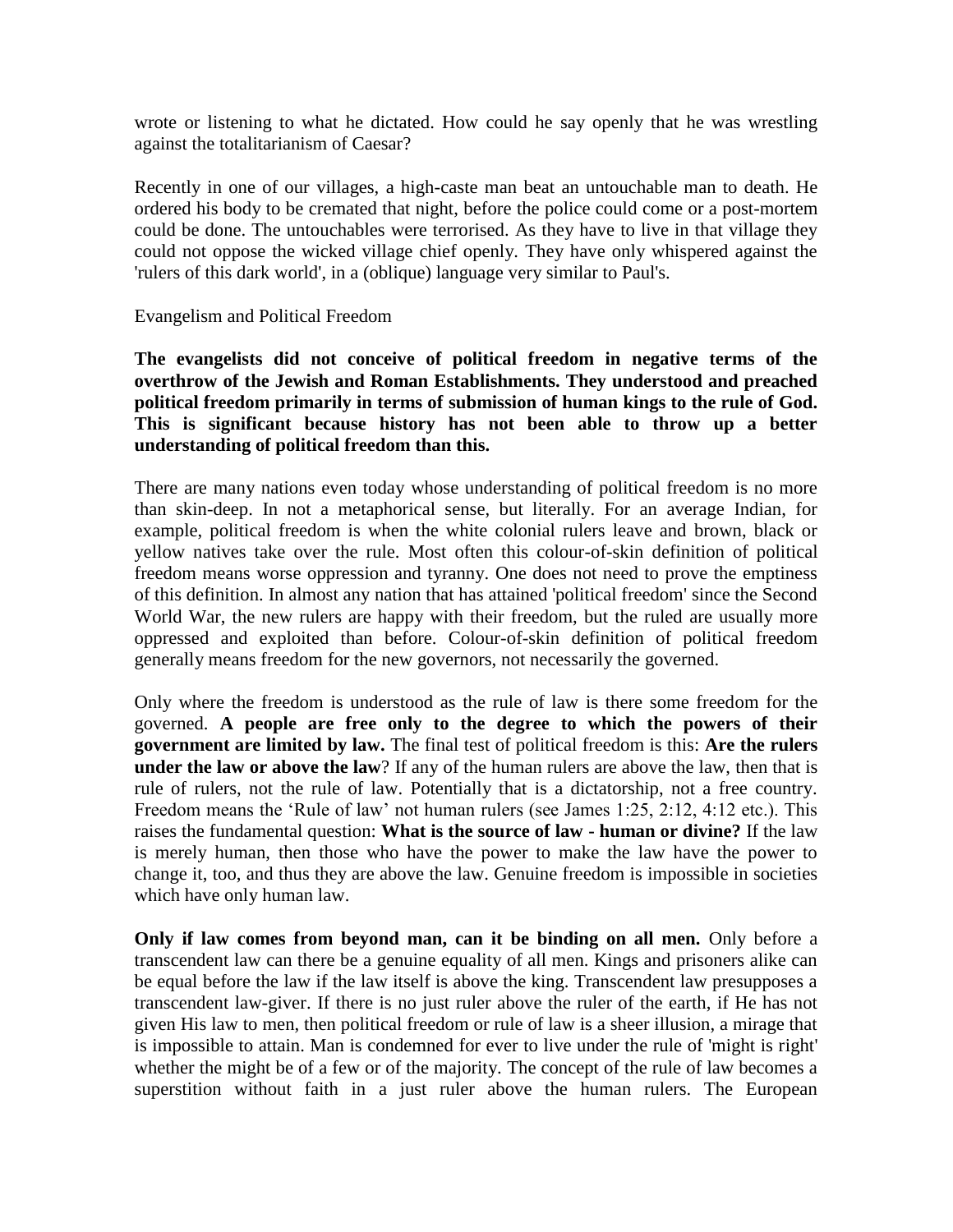Enlightenment of the eighteenth century tried to spread this superstition through its concept of "Natural Law". \*(Footnote: No ruler or dictator in any Communist, Fascist, Buddhist, Hindu, Muslim or Animist culture has been able to see this natural law, because nature has no moral law regulating it. The moral law appeared "natural" to the Enlightenment thinkers, such as John Locke, only because they inherited it from their Christian heritage.)

**Proclaiming Jesus as 'The ruler of the kings of the earth' was, and is, the only genuine way of establishing politically free societies. In this sense evangelism does not overthrow the existing political kingdoms. But by bringing kings under a transcendental law it curtails the arbitrary freedom of the kings and thereby increases the political freedom of the ruled.**

**Political freedom is determined not primarily by whether or not the king himself is Christian, but by whether or not he is under the law of God.** Political freedom will increase in proportion to the submission of the rulers to the transcendent law in their public lives.

Was Paul fighting a corrupt political establishment? No, if fighting is understood militarily, but Yes, if it is understood evangelistically. He was witnessing uncompromisingly that Jesus, not Caesar, is Lord. Christ had chosen Paul, precisely for such political evangelism. God said to Ananias, 'This man is my chosen instrument to carry my name before the Gentiles and their kings...'(Acts 9:15). For Paul socio-political reform was an integral part of evangelism, because it brought the kings of this world under the rule of Christ as it had been predicted in the Messianic Psalm 2 (the second most frequently quoted Psalm in the New Testament). Bringing totalitarian human rulers under the authority of a transcendent law, is the highest definition of political freedom that history has seen.

The New Testament teaching regarding the Second Coming of Christ and the Final Judgment of man reinforces the perspective outlined above. The doctrine of the Final Judgment of man affirms the great significance and responsibility of each individual. What each individual does with his or her life is important to God. But this doctrine also establishes the equality of every man, whether high or low, before the law of God. Paul says to the slave-owners that they should treat their slaves in the light of the fact that both they and the slaves have a common master `in heaven, and there is no favouritism with him' (Eph. 6:9).

The same applies to the human rulers and the ruled, judges and accused prisoners. There is an ultimate equality of all men before the law of God. That is a radical Christian basis for political freedom now on this earth. When an evangelist tells the kings of this earth that they, too, have a king and judge over them, before whom they are as much accountable as any other man, the evangelist curtails the totalitarian powers of the human rulers and demands that they be just. That result is what political reform or freedom should ultimately means.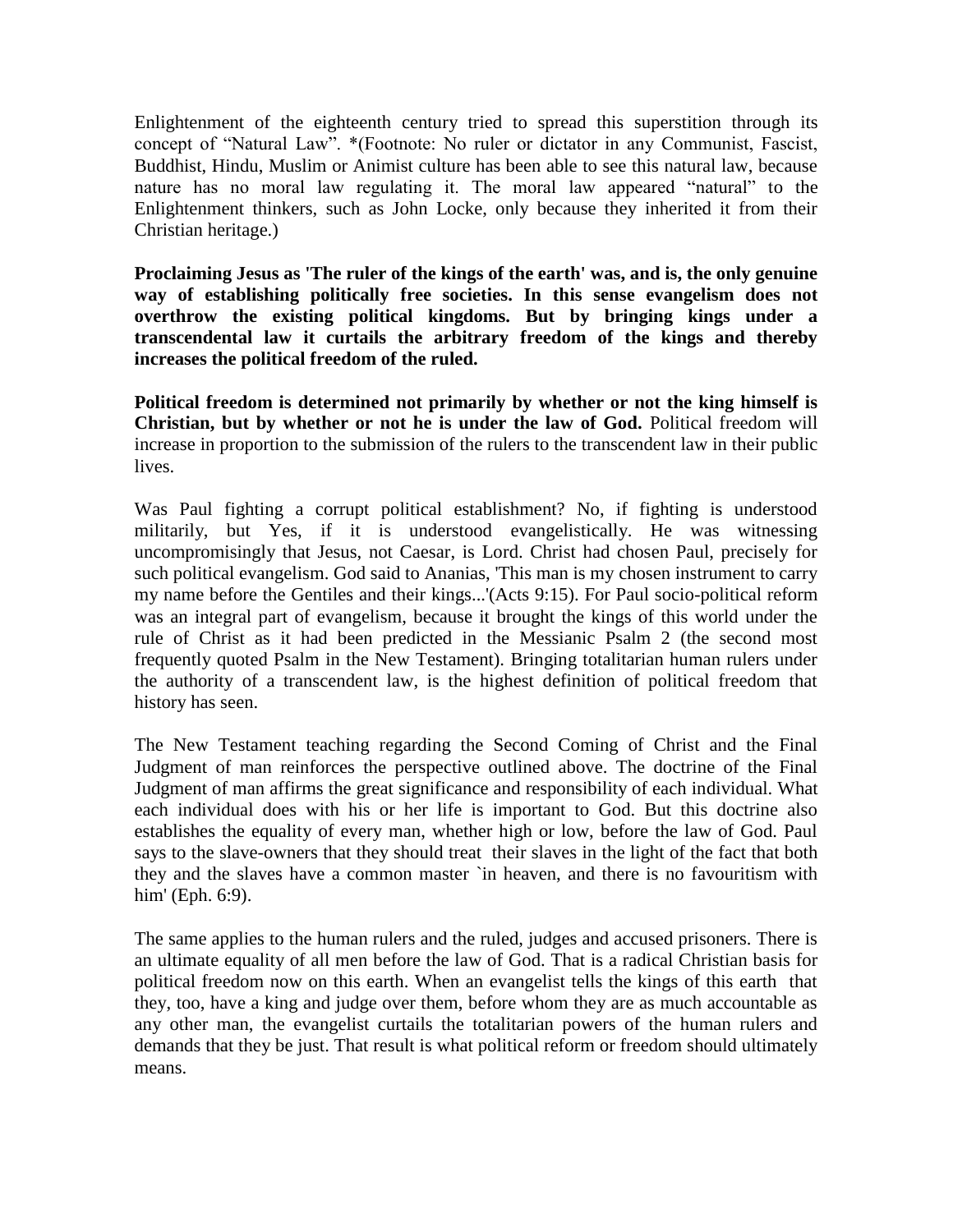From this perspective, doctrines of the Second Coming and the Final Judgment do not give us the right to assume that the world will go from bad to worse, making reform impossible. On the contrary, these doctrines demand that our evangelism should result in curtailing the oppressive totalitarian powers of the human rulers.\* (Footnote: For a detailed discussion of this see the chapter entitled "Christian Hope and Social Reform".) The kings, presidents and prime ministers of the earth should be brought under the rule of Christ. That is evangelism, and that is also political freedom - curtailing and limiting the power of the State over the individual, demanding that the laws of the State be just in the light of the justice and righteousness of God.

Evangelism frees the powerless individual by putting them in a direct relationship with their Father - the Almighty God. Jesus gave authority to His disciples to go into all the world and to make disciples, because, He said, "All authority in heaven and on earth has been given to me." When the masses are in touch with the King of Kings, when they are assured of eternal life, they cease to fear their petty rulers whose power does not extend beyond killing individuals. The evangelized masses limit the power of government by making Christ the Ruler of the kings of the earth.

We shall return to the subject of evangelism and social reform in the second half of the next chapter. But before I am misunderstood as over-emphasizing the social dimension of evangelism at the expense of its appeal to individuals to repent and believe, let us consider the relationship of sin to social evils and salvation to social reform.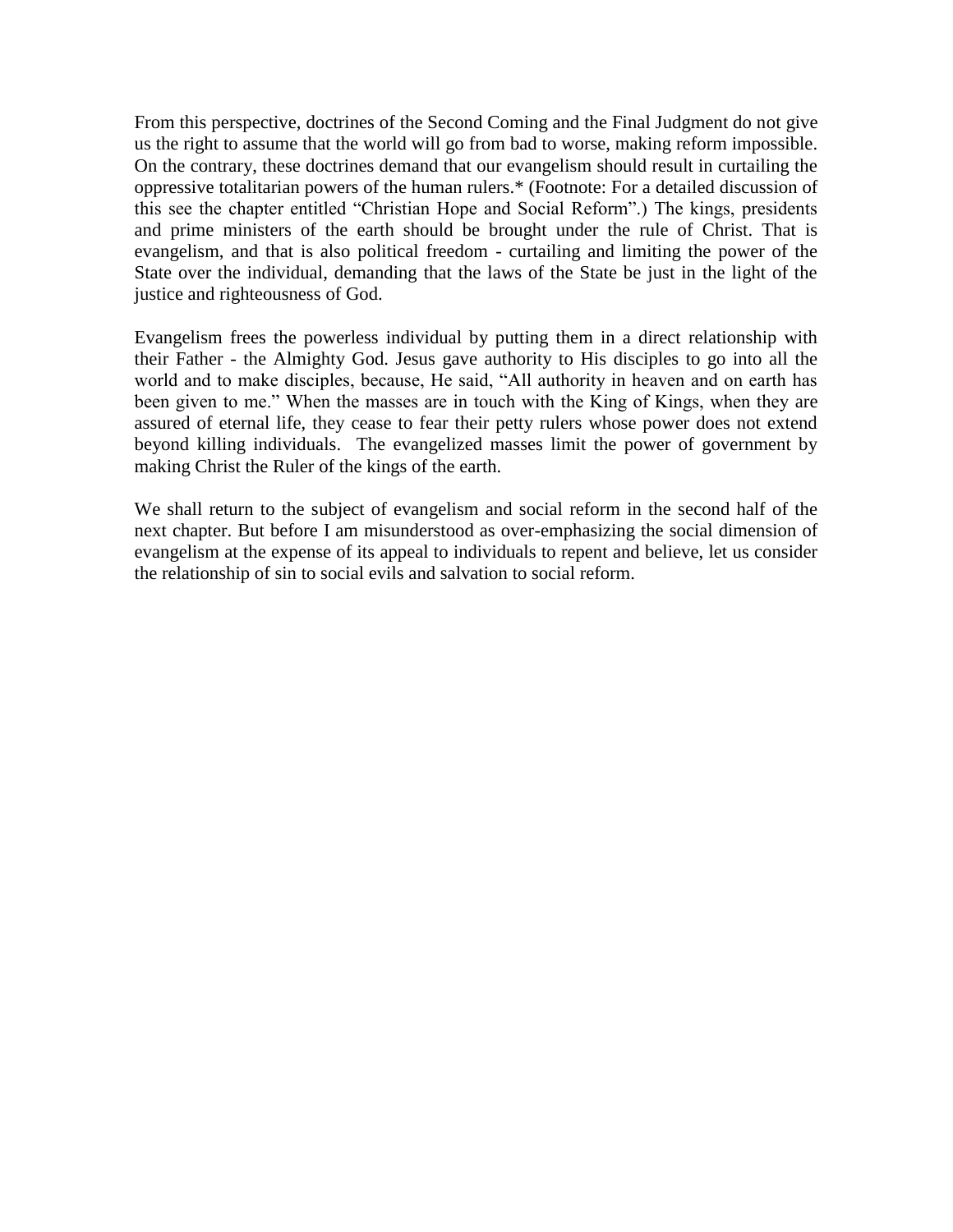#### *SIN, SALVATION AND SOCIAL REFORM:*

#### *A NEW MAN IN CHRIST*

The previous chapter sought to highlight some of the social implications of evangelism. That, however, must not undermine the fact that in the New Testament the predominant focus of the Good News is on an individual's salvation from sin. Though in some societies today, selfish individualism is denying people the personal fulfilment which comes from deep interpersonal relationships, one basic evil of the twentieth century has been to sacrifice the individual for all sorts of supposedly 'social' goods. The 'collectivisation' programmes of the Communist regimes that suppress individuality are too blatant an instance of this evil to need mentioning. But the Communists are not the only guilty ones. The killing of unborn or new-born babies for controlling the population of a nation or the 'happiness' of a nuclear family; the burning alive of a widow (sati) for protecting the property and harmony of a 'joint family'; throwing out peasants from their lands (without adequate compensation) to build dams, are all instances of an evil outlook that forcefully sacrifices the individual for so called 'collective' good.

The Gospel of Jesus Christ in contrast, offers salvation to every individual. The individual bears the image of God, therefore he is the central object of God's love and salvation. It is the individual who is called to repent of his sin and by faith accept God's offer of forgiveness and salvation.

Social evils are the consequences of the rule of Satan. Satan has authority over us because when we choose to sin, we choose to obey him. We are individually responsible for our sins. Therefore, salvation from sin is the heart of an wholistic reform.

Let us take poverty as an example of social evils, to see in some detail how sin leads to the misery of poverty and salvation to shalom, i.e., peace with prosperity. Sin is disobedience of God's law (or obedience of Satan's deception). If for our purposes we look only at the Ten Commandments as part of God's law for us, we can see how every one of those commands has a bearing on poverty and prosperity. Needless to say, the Ten Commandments provide a framework for the whole of life, not just for our economic life.

1 False Gods

While God was leading the Israelites out of the slavery of Egypt to the promised land, under the leadership of Moses, He spoke to His people on Mount Sinai:

*I am the Lord your God, who brought you out of Egypt, out of the land of slavery. You shall have no other gods before me (Exod 20:2-3).*

In this very first Commandment, God reveals Himself as a saviour from slavery; as one who delivered His people from oppression and wants to lead them into a land flowing with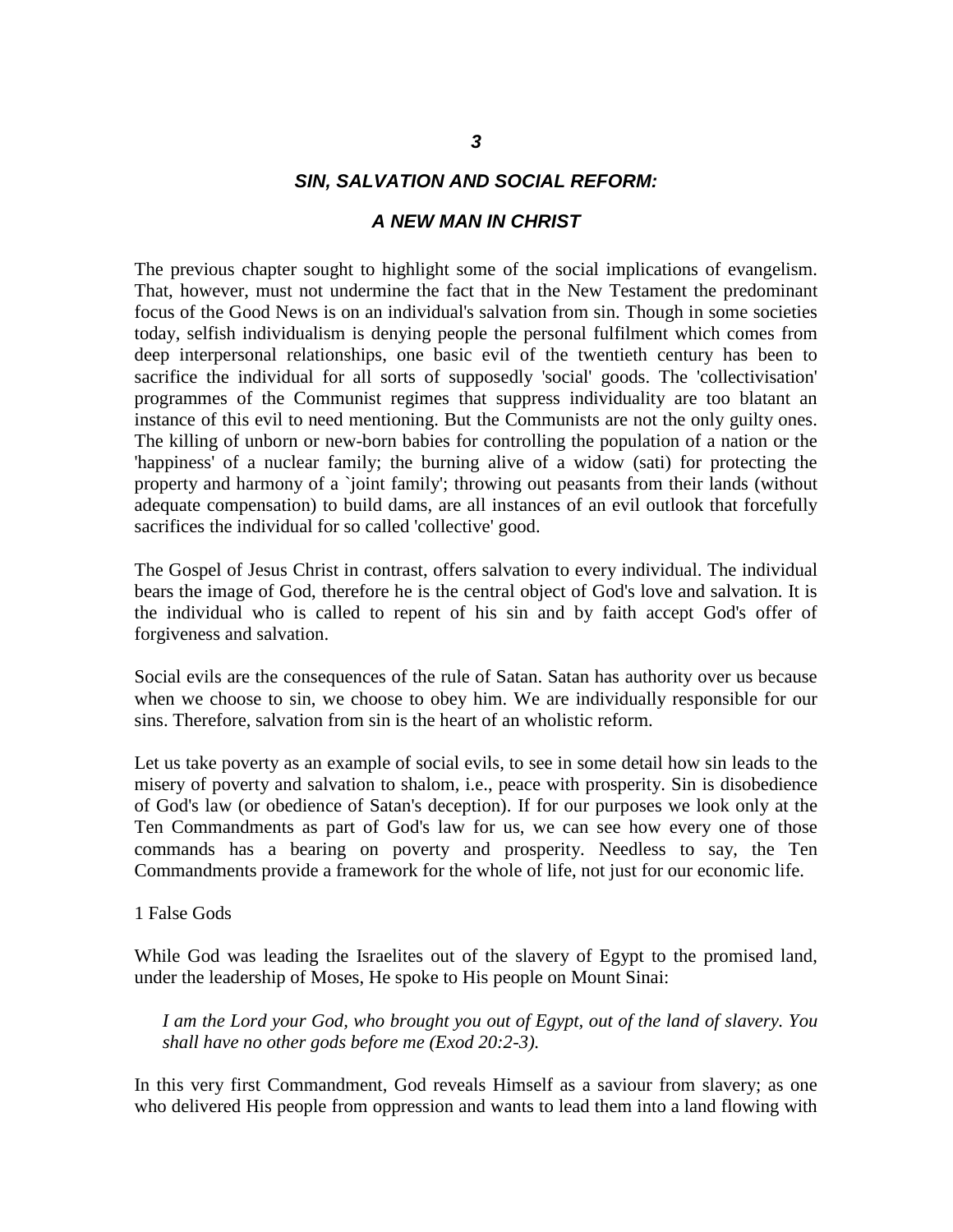milk and honey. He is a personal and moral being - a God of justice and righteousness. He commands us not to turn to false gods. This is not so much because God is somehow hungry for our worship, but because when we turn to amoral or immoral gods, we soon lose our freedoms and find ourselves under oppressive systems.

We have already noted in the previous chapter, and elsewhere I have considered in detail, the fact that submission to false deities results in poverty. The kingdom of Satan begins when we turn from the true God to false gods. The personal, moral God is the ultimate truth of the universe, the starting-point and the reference point of the meaning of everything else.

The failure to Know the personal God means that we cannot define the human person either, and as a society we gradually and inevitably sink so deeply into darkness and sin, that our lack of appreciation of personhood leads to institutionalising even murder. William Carey, the first British missionary to India, once saw a basket hanging from a tree. In it lay the body of an infant, half-eaten by white ants and birds. He was shocked to learn that it was a common practice for parents to starve their unwanted infants to death in this way, The fact the infanticide had been given socio-religious sanction was totally intolerable to him. Every year in a festival, parents used to throw their unwanted infants in the 'holy' River Ganges. Carey, therefore, fought to uphold the dignity and value of human life by getting this 'religious' ritual banned in the eighteenth century.

Is twentieth-century man any more civilised, more developed? Not really, except in the sense that he now has the technology to kill as many as 60 million unwanted children every year before they are born. In some ways `developed' humans are worse. When you do not acknowledge God as Creator, in whose image man is made, you are forced to define man with reference to an ape or simply as a complex collection of molecules. No rational basis remains for treating humans differently form animals or machines.

A society which does not know the Saviour God ultimately loses objective yardsticks for distinguishing between justice and slavery, oppression and development. How is it, that in spite of the immense advance in knowledge and power, so many governments in the twentieth century have been able to justify large-scale oppression in the name of development or social engineering, and describe slavery as 'revolutionary freedom' of the left or the right?

It really should not surprise us because the aim of the 'old dragon' is to make nations worship the 'beast' - the emperors that oppress. Communism is the clearest example of the folly of modern man who turns away from the Saviour God to put his faith in a party or a dictator. But Communism is by no means the only such folly. Western secularism also ends up at the same point denying God and deifying the state. It hardly matters whether we have a leftist saviour or a rightist saviour. Any deity other than the Saviour, God, will lead us to bondage and poverty.

2 Worship of Creation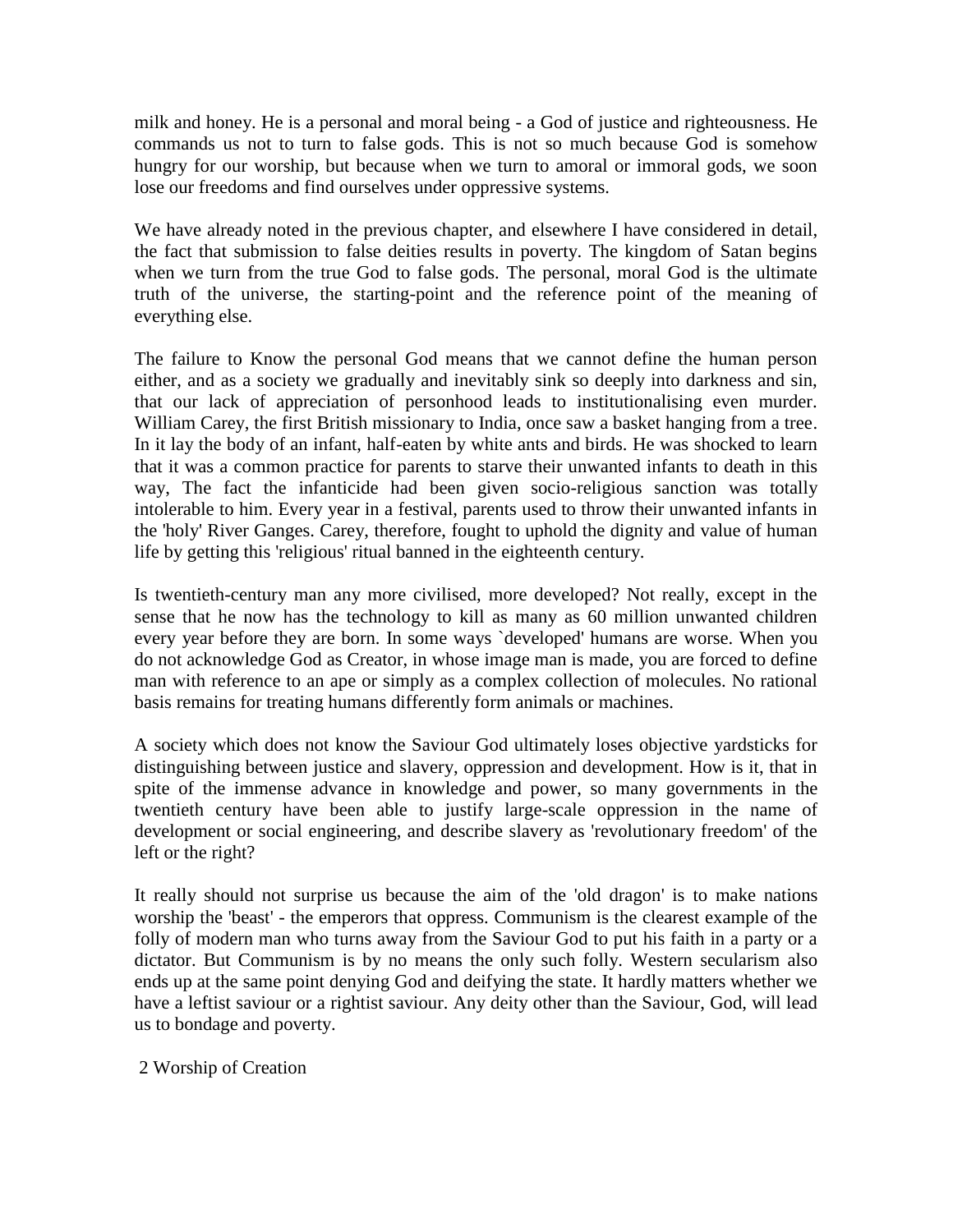#### God commands:

*You shall not make for yourself an idol in the form of anything in heaven above or on the earth beneath or in the waters below. You shall not bow down to them or worship them; for I, the Lord your God, am a jealous God, punishing the children for the sin of the fathers to the third and fourth generations of those who hate me, but showing love to a thousand generations who love me and keep my commandments (Exod 20:4-6).*

Some years ago I was invited to a village where some poor people wanted us to start development projects. When I reached there, they had just finished cremating a dead body and were making an offering to demons. My friends proudly showed me their temple in the middle of the river, which they said was a thousand years old.

I said to them, 'Do you know why you are poor? It is because your forefathers feared and worshipped the river instead of harnessing its water for your fields.'

Today that village has some believers as well as a government-constructed lift-irrigation system, which has transformed their agriculture (though the high-caste men have begun to grab by fraud and force those previously unproductive lands, which the untouchables have made productive).

When we worship creation we become incapable of exercising dominion over it. A society which worships the cow, becomes incapable of manipulating or improving its breed. A tribe which worships the 'mountain god', instead of looking under the mountain for, say, copper, is doomed to poverty. The tragic consequences of these sins last for generations.

Faith in a personal Creator sets the philosophical framework for faith in an objective, rational creation, whose laws are both discoverable as well as harnessable by human rationality because man is made in the image of a personal God. Societies which substitute faith in a personal Creator for faith in chance or impersonal energy or consciousness, eventually lose a concept of rational creation altogether and are forced by their own logic to deify the forces of nature as well as to consider the objective world as somehow unreal, merely a projection of consciousness.

The eleventh-century Hindu philosopher Shank-aracharya, for example, has been the most influential thinker of India. He taught strict monism called *Advaita Vedanta*. According to him, the diversity or plurality of the world is Maya (illusion) or dream of Brahma (Universal Consciousness), who is the only reality that exists.

Prior to this teaching, India made significant advances in science, mathematics, astronomy, architecture, arts, grammar etc. But after Shankara, there was stagnation and deterioration.

This monistic philosophy had two damaging, albeit logical, implications for India.

First, rationality was rejected in favour of mysticism. Our rational consciousness, including our self-consciousness (sense of individuality) was logically seen as illusory. Rationality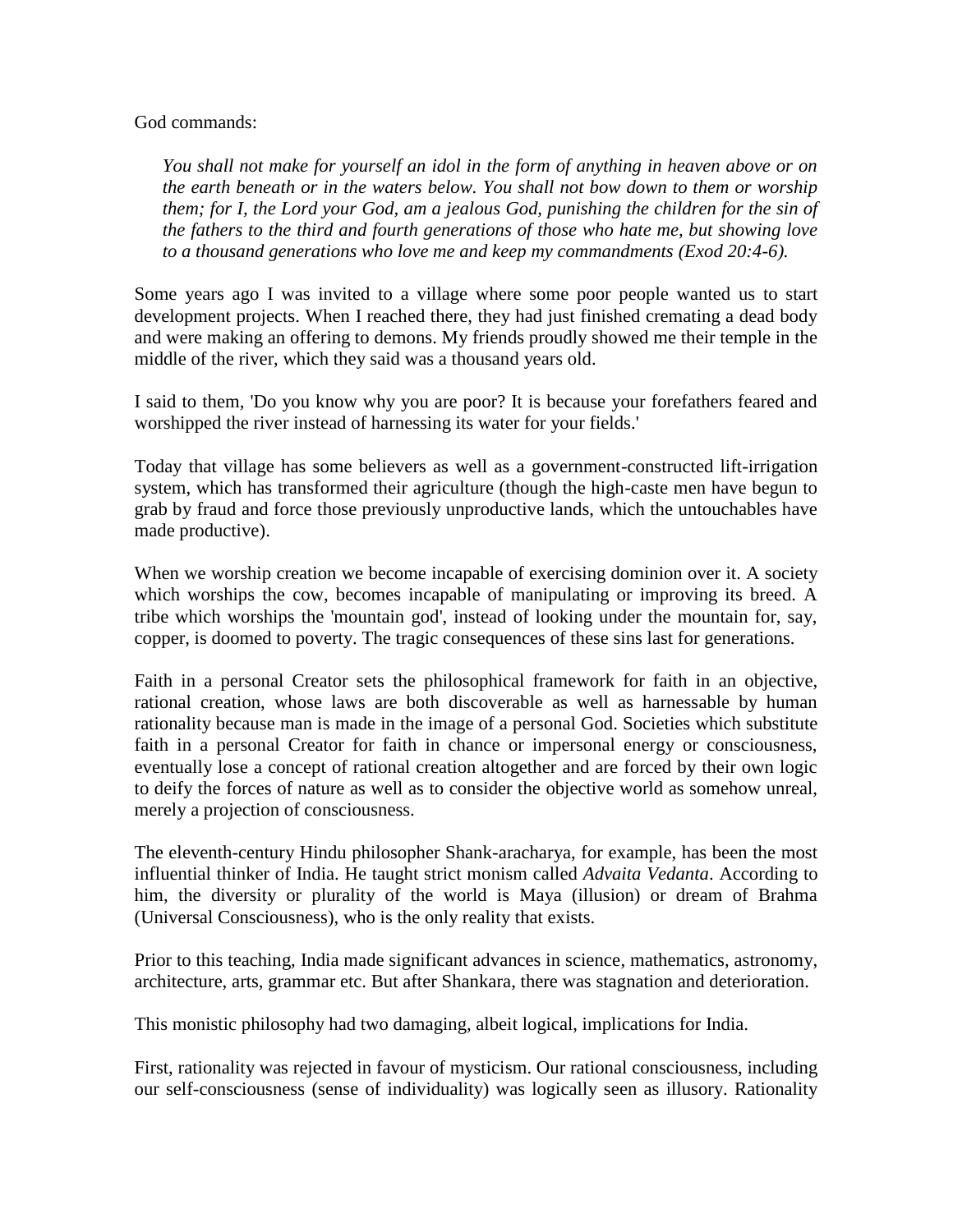was considered to be the source of our ignorance or bondage, which makes us see ourselves as distinct individuals instead of God. Meditation, yoga, Tantra etc., became proper epistemological means to transcend the bondage of rational consciousness and find reality (Brahma) in mystical experience. The denial of rationality in favour of mysticism meant that science became impossible.

Second, because reality was thought to be one, it was logical to assume that nothing else existed except God. Therefore the worship of stone, snake or sex was worship of God. No wonder that after Shankaracharya Indian society degenerated into superstition, sorcery and a host of social evils.

The stream of Western thinking which gave up faith in the infinite personal Creator is now being forced by the logic of its unbelief to give up faith in a rational creation, too. This is clearly seen in contemporary science fiction movies that grapple with the concept of time and stretch the Einsteinian concept of space-time continuum to imply that time is illusory. The film *Star Trek* IV, for example, explores a reality where the twentieth and twenty-third centuries exist simultaneously. A person can travel from one to the other in an instant, providing he has the technology to go fast enough.

Such a view of time could provide no rational basis for development, i,e.,alleviation of human misery or even ecology with which *Star Trek IV* is concerned. This view would ultimately mean that not only time but creation itself is illusory. If the twenty-third century already exists, why save the whales for it as the heroes of the film do? What significance can human action have if history is not moving, if we go 'back to the future'? What significance does man or his work have if time and history are not real?

The pre-Einsteinian rationalists who conceived of time as 'absolute' were wrong. Because God alone is absolute, time and especially our perception of it cannot be absolute. We perceive everything from a relative standpoint through various media. When we see a coin, for example, in a bucket of water, the coin is not where it appears to be, because water has refracted the rays coming back from the coin. However, the fact that our normal perception of the coin is inaccurate, does not make the reality of the coin itself illusory. Time is not absolute but it is real.

God created for six days and rested on the seventh; this means that what came to be on the second day\* was non-existent on the first. Man and creation are also real. But they are not to be worshipped. God made man from the earth. Therefore man is a part of creation. But God breathed His spirit in man and therefore he is different from the rest of creation. He bears the image of the Creator. He is creative. He is to be a worker in God's creation, exercising dominion over it, not worshipping it. {Insertion from the text: *I am not implying that six days necessarily mean six 24-hour periods. What a day means on earth is not what it means on Venus or Jupiter. Genesis specifies that by one day is meant one evening and morning – not 12 or 24 hours.}*

Recently, the Prime Minister of India spoke to the United Nations' General Assembly against the Western tendency to have 'dominion over creation'. He advocated the view that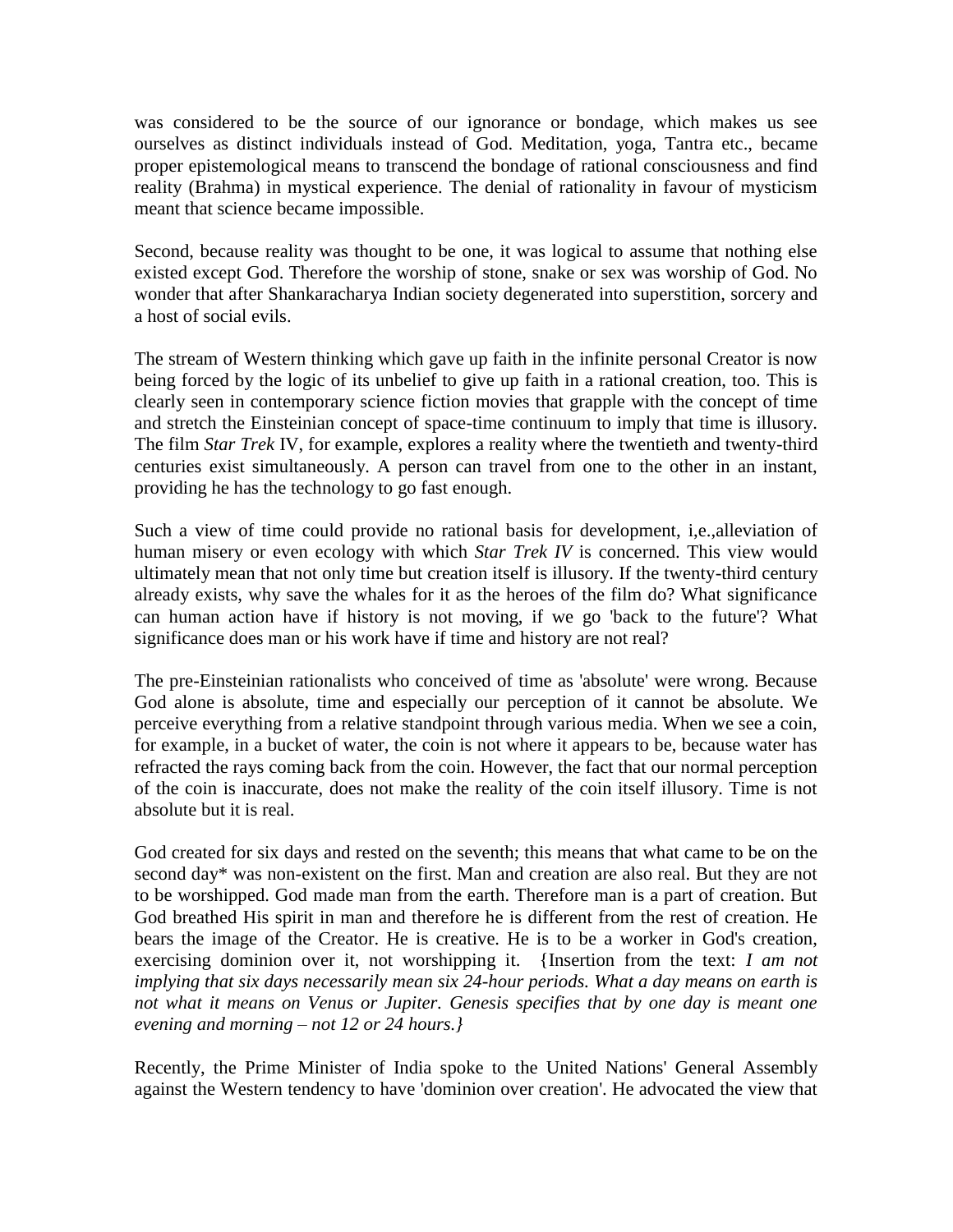man should seek harmony with nature, not authority over it. In his own country, however, he would like to assume authority over people and would have everyone believe that his exercise of authority is not only good for people but also necessary. And that is true of course. If men who have greater intelligence than any other creature, need human authority over them, would not the non-rational things and forces of nature require greater exercise of intelligent authority over them for order and development?

The Bible says that people who worship dead wood, metal or stones eventually become dead in their minds, too. Those who worship demons become demonic to the point of sacrificing their own children to appease their deities.

Another reason why we should not make images of God is because God has made His image Himself-man. Man is made in the image of God and therefore He is the one to be respected and served, not the idols made by human hands and imagination. That is sin.

## 3. Lack of the Fear of God

# *You shall not misuse the name of the Lord your God, for the Lord will not hold anyone guiltless who misuses His name (Exod. 20:7).*

Gods of stone, wood or metals do not save. But the living God does. He made man in His own image that man may have fellowship with Him and serve Him. Man has turned away from Him and consequently gone into slavery. But God still takes the initiative to rescue man and to enter into a covenant relationship with him. Even though we have sinned and joined the dark side, He is willing to be our God, our Father. He is willing for us to use His name, to have all the privileges and power that come from His name. But unlike other gods and goddesses, He is not a power that men can manipulate for their advantages through magic, sorcery, rituals, offerings or sacrifices. His name is not a mantra (sacred sound with occult power) like that of the demons, to be chanted for occultic power of mystical experiences. He is a person. He is a Holy God-a judge. Therefore, He is to be respected, worshipped and obeyed.

The proverb says that 'the fear of God is the beginning of wisdom'. A mind which fears God stays away from evil and loves truth and righteousness. Because it fears God, it ceases to fear man or the kingdoms of man. It also ceases to fear nature, but sees it as a mission field.

The first Commandment to have no gods other than the Saviour God deals with the state of our minds-whether we believe in truth or falsehood. The second and third Commandments which prohibit the worship of creation and exhort us to revere the living God, deal with the attitudes that result from our beliefs. It is not enough to believe in the Saviour God. We must revere Him.

Not taking the name of the Lord in vain implies a deep commitment to walk in integrity, with a sense of personal responsibility for our thoughts, words and actions. The truth is that we are morally responsible creatures, therefore accountable to God. This fact demands that we should build our lives on the foundations of the fear of God.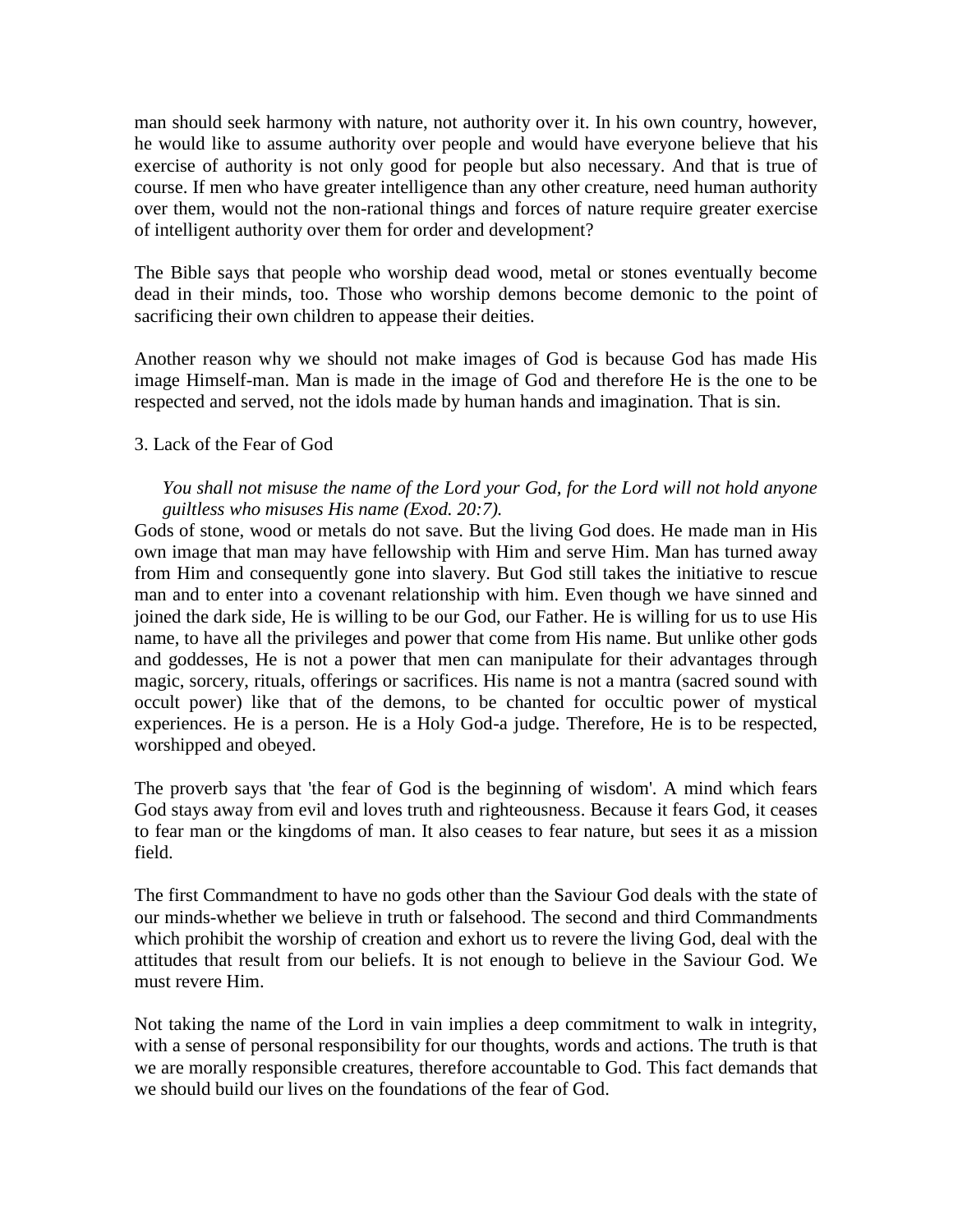Can a business enterprise succeed where the workers have no respect for those in authority over them ? Can the larger human endeavour to find shalom - peace with prosperity succeed without a fear of God born of a sense of human accountability to Him? For a finite creature living in God's universe it is sheer foolishness and arrogance to disregard and disrespect God. It will not go unpunished. The greatest of human minds are no more than those of little boys playing with pebbles at the shore of the sea of knowledge. Just as an astronaut is certain to destroy himself and his spaceship unless he obeys the instructions of others who are better informed than he, man destroys himself without humility, meekness and reverence towards the infinite, personal God, the Saviour God who has allowed us to use His name. This commandment means that He saved Israel from slavery; He is leading them to prosperity; ut He is a Holy God, not to be taken for granted or used for our vested interests.

#### 4. Neglect of the Sabbath

*Remember the Sabbath day by keeping it holy. Six days you shall labour and do all your work, but the seventh day is a Sabbath to the Lord your God. On it you shall not do any work, neither you, nor your son or daughter, nor your manservant or maidservant, nor your animals, nor the alien within your gates (Exod.20: 8-10).*

This fourth Commandment deals with the necessity to work for six days and to rest on the seventh day. Some people sin by not working diligently for six days, whereas others, driven by greed, unbelief or other circumstances do not rest on the seventh day. Either way of breaking this command results in poverty. The necessity of work flows out of man's special position in the world as God's vice-regent, implied

in the first three Commandments. It is not enough, not to worship creation. God put Adam in the Garden to 'till it and keep it', therefore human fulfilment comes from work. Not to work is sin.

A person who makes no distinction between creation and the Creator first begins to worship creation. Then he interprets creation as somehow unreal, and therefore a life of work as a life of bondage. His goal or salvation then becomes to go into an ashram (ashram or non-labour), away from a life of action to a life of meditation. As the Western mind increasingly moves away from the Christian World view it also appears to be moving away from faith in work to a faith in meditation, magic, occultism, spiritism, yoga etc., as means of acquiring power over creation. Even cult movies such as the Star Wars or Star Trek series reflect this, often showing magic to be greater and more desirable than the powers of science and technology. This represents a gradual move of a culture from truth to deception, from responsible freedom to the slavery to superstitions and demons. We in India know the result of this intellectual suicide. This Commandment warns against it.

A life of meditation, when it means a negation of work, is a life of suppression of human creativity or a denial of the image of God in man. It dose not require academic expertise to know that a culture which does not put a premium on work comes under the grip of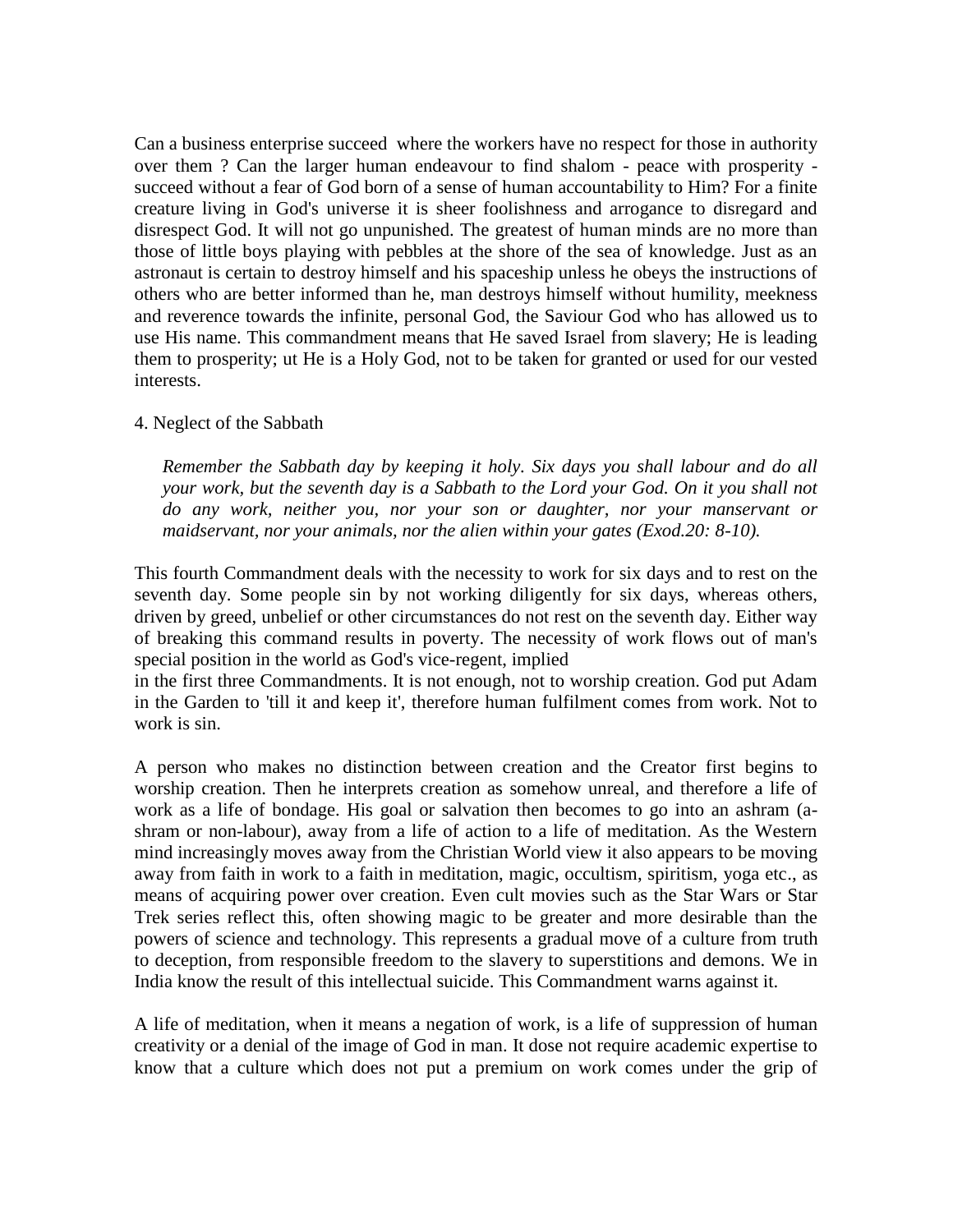poverty. 'He who works his land will have abundant food, but the one who chases fantasies will have his fill of poverty' (Prov. 28:19).

P.T. Baur, of the London School of Economics, has challenged the consensus of the economists who think that the prosperity of a nation depends on its climate and natural resources. He did his pioneering studies in the rubber industry of South-East Asia in the 1940s and ' 50s and found that the Indians harvested half the rubber that the Chinese did when they were working on the same plantations. From this he learnt that it is not physical resources but human values and attitudes that make the critical difference between prosperity and poverty.

In my own experience of the rural life, I learnt that one important cause of poverty was that the high-caste Hindus worked only when forced to by necessity; otherwise they generally considered work to be degrading.

The work ethic of the Indians working for their Government is a handy subject for the cartoonists. But it is sad that so many of the educated youth in Third World countries bribe to get a Government job precisely because they believe that it means secured salary, perks and 'extra income' without much exertion.

The command to work for six days and to rest on the seventh implies that even though the Saviour God has delivered Israel from slavery in Egypt and is taking them to a promised land- 'a land flowing with milk and honey' (Deut. 26 and 27)- yet economic prosperity will not be there lying around to be picked up and enjoyed. No His people will have to work for it.

Yet work eventually ceases to be meaningful and fulfilling unless it is seen as a part of the overall purpose of human life in relation to both creation as well as the Creator. If work is to be a vocation, a 'call' transcending drudgery, then it has to be seasoned with Sabbath rest. The Sabbath is not merely a physical and mental rejuvenation. It is holy. It is meant to service our hearts and minds with the divine perspective on life. Therefore, it is primarily a spiritual rejuvenation. It is the spirit which must govern our minds and bodies. Whether work is the never-ending drudgery of a housewife washing dishes and mopping floors or a watchman staying awake night after night, or a strenuous effort of an astronaut in space for months, the Lord's Sabbath can give meaning and inspiration to make their labour not only tolerable but also a work of art pleasing and satisfying. By keeping the Sabbath to the Lord your God' you bring your life and work under God. The work then becomes a 'call' It inspires the worker to persevere, to work for a cause higher than mere bread and butter.

St Paul says that a man who does not work but steals as his means of livelihood, must begin to work after he comes to Christ, not merely to be able to work after he comes to Christ, not merely to be able to eat, but so that he can create enough wealth to be able to give to those who are in need (Eph. 4:28).

To disobey this command is to sin with far-reaching socio-economic consequences.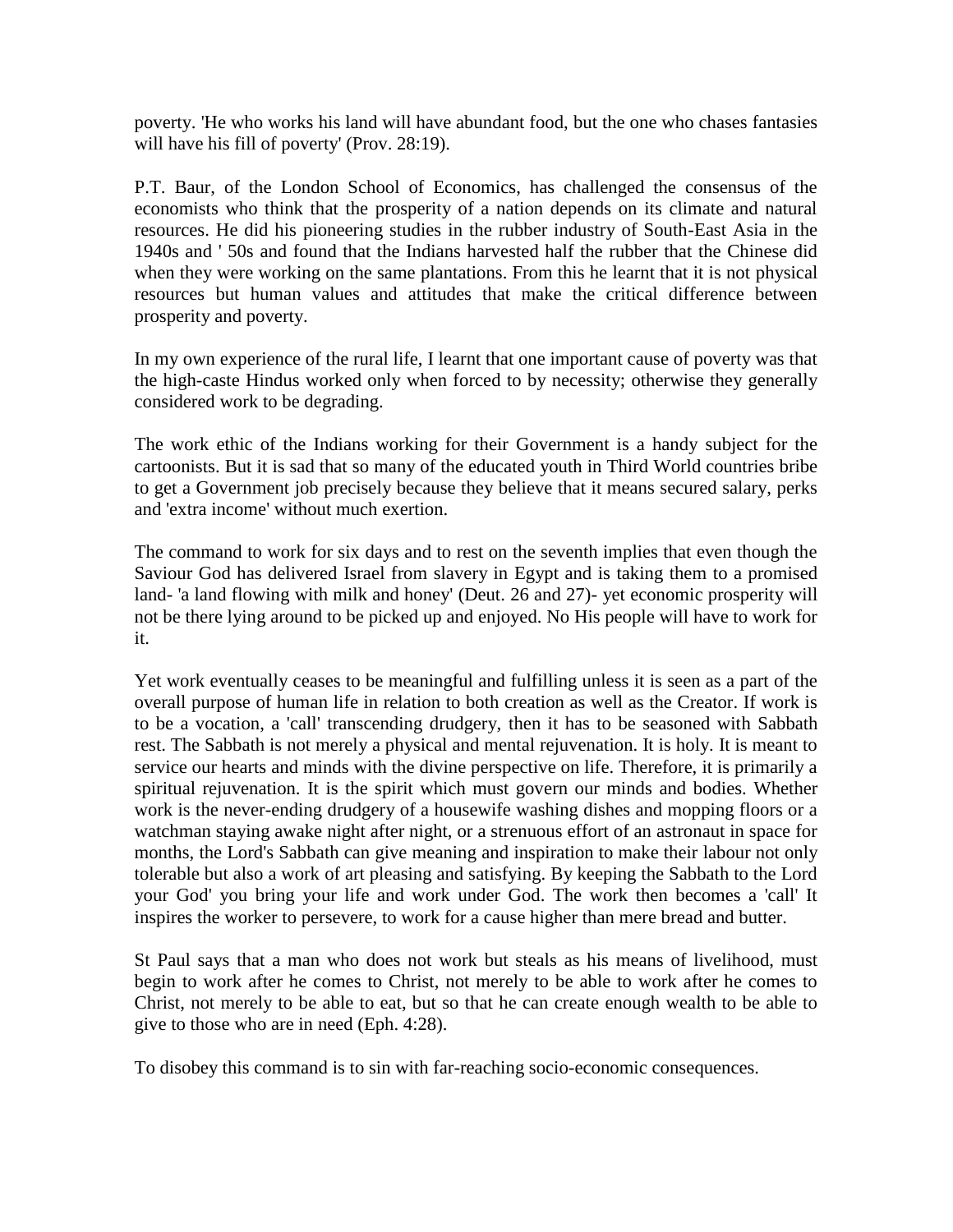#### 5. Dishonour for parents

*Honour your father and your mother, so that you may live long in the land (Exod. 20:12).*

Man cannot exercise authority over creation, without being himself subject to authority. Only those who honour authority over them, can handle the power of authority over others.

The family and parental authority are the sources of respect and obedience for authority, and wisdom comes from age and experience. Honouring parents is the necessary preparation for a life of useful work, which is taught in the first four Commandments. To dishonour parents or other authorities is sin: it leads to a chaos of conflicts and unhappiness. Respect and obedience for authority lead to order, peace, fruitfulness and life.

This fifth command to honour parents underlines the importance of family life. In some societies individualism is destroying the family. In others, collectivism often destroys the family as the primary educational and economic unit. Both individualism and collectivisation are, therefore, sinful.

Israel was a patriarchal, tribal society. The `family' was not merely a social unit, but a civic, economic, military and political entry, too. So this command implies not simply that we honour our fathers and mothers but that we be law-abiding citizens, respecting authority.

We have seen in the previous chapter that an assumption underlying the preaching of the Kingdom of God was that the Roman empire was the fourth beast of Daniel 7:7 or the empire of iron of Daniel which was smashed to pieces by the stone of the Kingdom of God (Dan. 2:34, 44-5). St. Paul learnt from his own experience, however, that the grace of God was not absent even from wicked, totalitarian kingdoms. The

Jews would have killed Paul, had it not been for the Roman law which held that an accused had a right to defend himself before a judge as well as to make an appeal to higher authorities, up to the supreme court of Caesar himself. Therefore Paul taught Christians living in Rome to pay taxes and respect civic and political authorities (Rom.13:1-7). It is only by a life of consistent obedience that we earn the right to disobey human authority when that has to be done in order to obey the higher authority of God.

When family is the business enterprise, it does not require any imagination to see how to break this Commandment will result in poverty. Can an enterprise be profitable without respect for and obedience to superiors?

God says we must honour and obey those over us so that we 'may live long in the land'. One very important cause of the relative weakness of the economic life of Third World countries is that family-owned economic enterprises are suspected, whereas artificial cooperatives, societies or state-controlled 'public sector' companies are promoted. More often than not these ventures fail because they do not do justice to 'human factors' in economic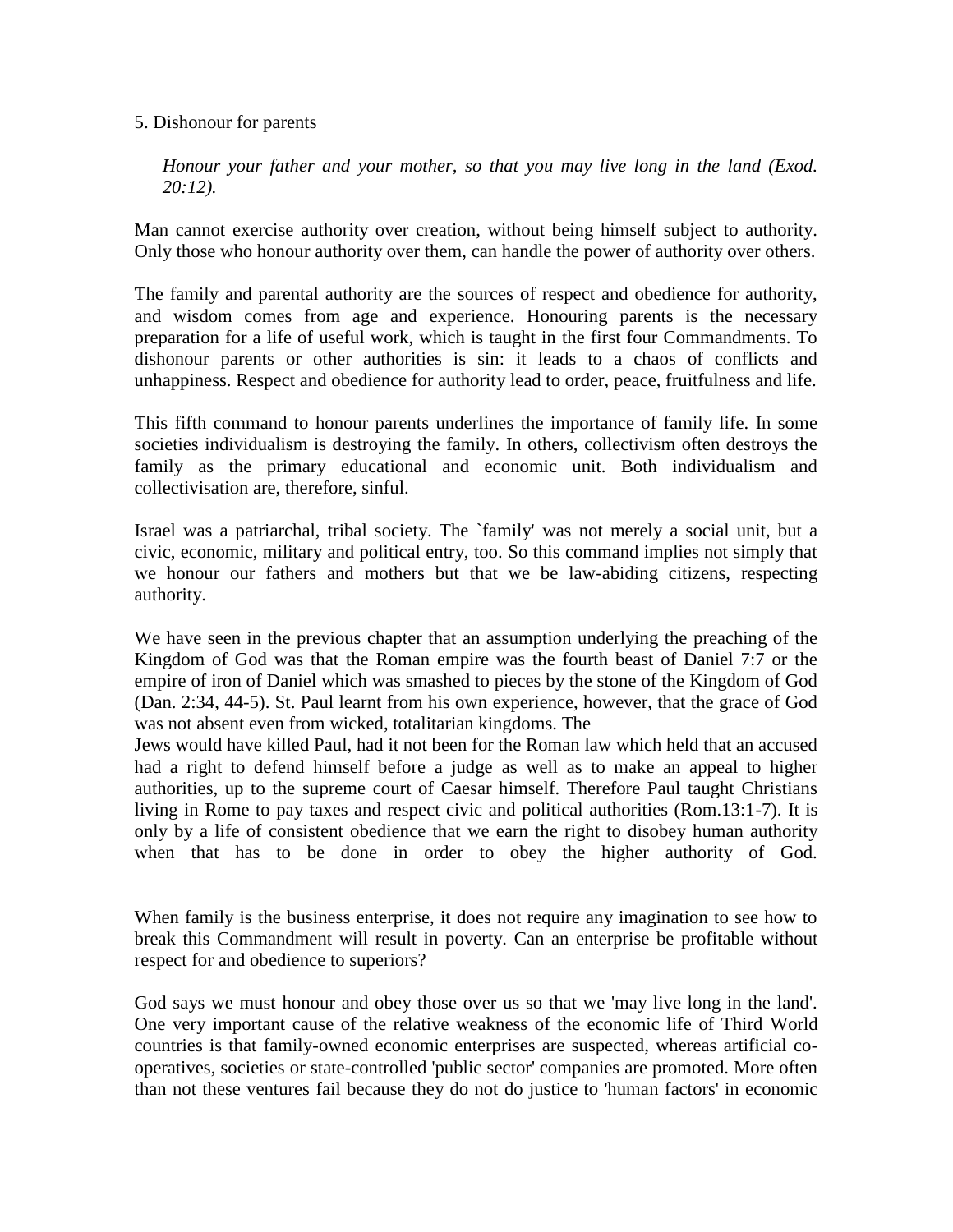life. In contrast, Japanese experiment has shown that even large multinational Japanese experiment has shown that even large multinational companies do better if a family spirit is injected into management.

But the command to 'honour your father and mother' is not to be obeyed primarily because of its economic benefits. In fact it is sinful to respect only those who have economic or intellectual power.

Children may well have more knowledge or money than their parents, but that does not justify disrespect for poor or illiterate parents. If parents are to love and care for powerless, illiterate infants then when children grow up, they should reciprocate respect and care for parents who may by then have become powerless. A society which does not care for parents will soon lose the rationale for caring for children too. God says that if you wish to live long in the promised land, you must honour your father and mother. And we should note that mother is to be respected and obeyed as much as father.

Old-age pensions, retirement benefits and other forms of social securities for the aged are to be welcomed as positive developments. But when these become substitutes for the love and care of the children for their parents, then these measures, instead of being expressions of the respect for the parents, become an expression of the selfish individualism of a society which is bound to be as destructive of the family as collectivism. The promise of shalom-that you may live long in the land-is dependent on the continuity of right relationships in the family

## 6. Murder

The Commandment *'You shall not murder' (Exod. 20:13)* implies that man has a Godgiven right to life of which he cannot unjustly be deprived. God is pro-life. Jesus said he came to give life abundant, whereas the one who gives death is a robber. Man as the creator of wealth is more important than land, cattle, capital or machine. It is not enough to respect only God or parents. We must respect all of human life, including those under our care and authority.

One of earliest lessons I learnt in our development work in the rural areas of a dacoit(bandit) infested district was that a chief cause of poverty was the absence of the security which comes from a stable law and order system; where to have wealth means to invite robbers, people prefer either to remain poor or move out of the villages to the more secure context of cities. Those who are able to save a little money in the village choose not to invest it in a rural-based enterprise. The commercial banks are often reluctant to invest in perfectly viable projects in villages, because of lack of security.

A society which cannot put the security of human life as its top priority cannot hope to rise above poverty. Therefore the sixth Commandment not to commit murder, is fundamental for prosperity.

Like all sin, murder begins in our minds, in a lack of a clear understanding of who man is, in a lack of respect for human life. The evolutionary view that far from being sacred, life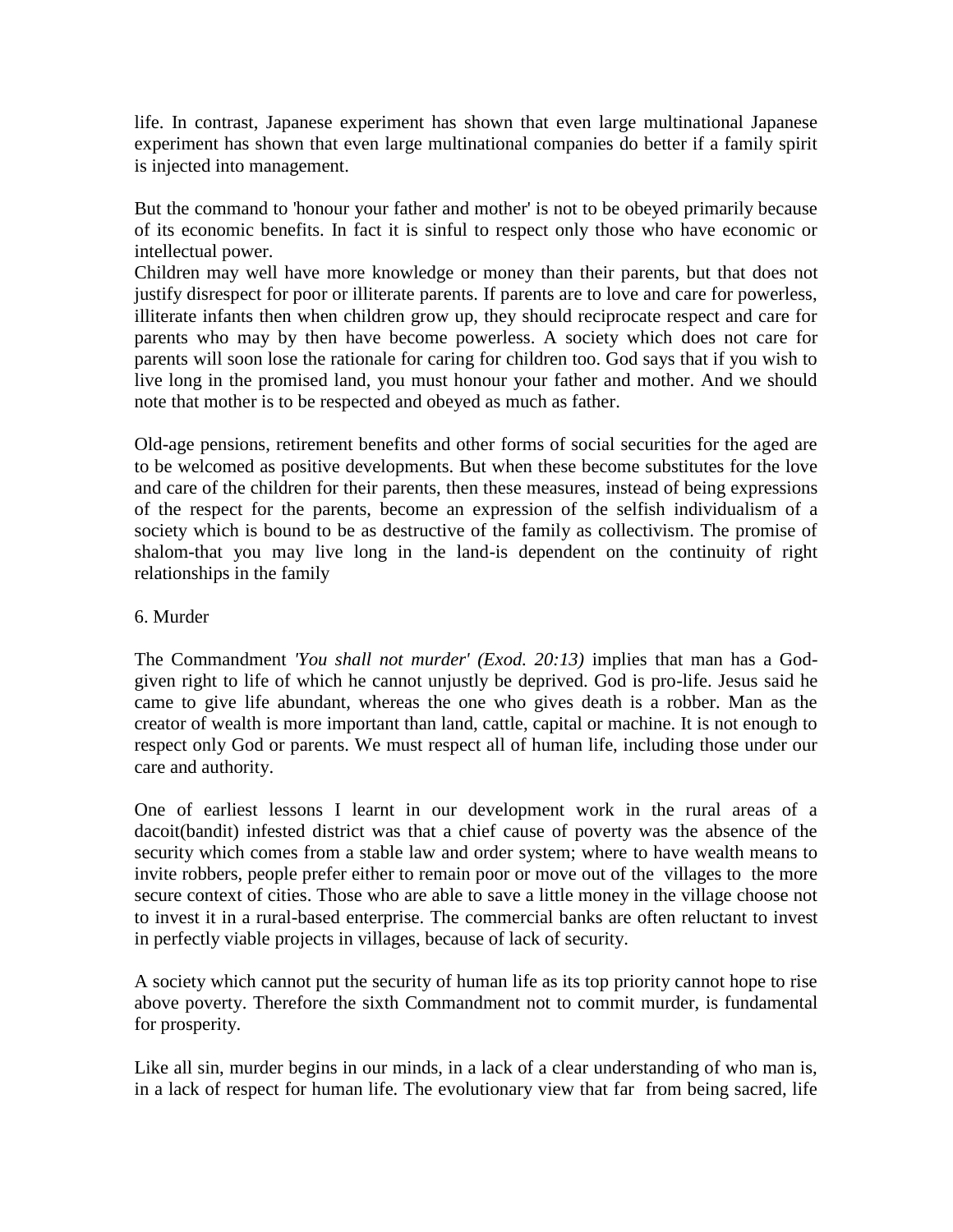was a product of blind chance meant that Hitler, who believed in the doctrine of the survival of the fittest, could first order execution of all the terminally sick patients in Germany and then of six million men, women and children, whose only crime was that they were born to Jewish parents. Reverence for life implies that our right to life is not absolute. We do not have a right to suicide. `My life' is not mine-it is God's gift to me. Besides, I have debts to repay to my family, my society and to my God. So it is important that we develop an attitude of respect and gratitude for life.

In India socio-religious sanction for murder of infants and burning alive of widows became possible without any Hindu guru challenging the evil, because the doctrine of reincarnation of the soul meant that life is not something sacred but a bondage or sansara. The goal Moksha (Salvation) was understood as cessation of our individual existence, i.e., merging of our individuality into Brahma (the Impersonal Consciousness).

Philosophies that imply a low view of human life are to be shunned as evil. But we must recognise that we may hold to the correct doctrine and yet in practice hate our brothers,, which, said Jesus, is as bad as murder in God's sight (Matt. 5:21-2).

Today, atheistic secularism justifies taking away human life by giving it a less objectionable name than murder, such as abortion or euthanasia. Once the doctrine of the sanctity of life has been rejected and a philosophy of death accepted, we have already lost the battle for development. For the secular mind, poverty issues are more important than pro-life issues because it puts the purse above the person. Politicians are always talking about the poor because the poor have votes whereas unborn babies don't.

Jesus, however, says that human life is far more important than economics, i.e. what we shall eat or wear (Matthew 6:25-34). The command not to commit murder defines the boundary of our authority, as well as constantly holding before us the purpose of our salvation and of all our work, i.e., life.

## 7. Adultery

God says, *'You shall not commit adultery' (Exod. 20:14).* One of my frequent themes in our villages is that the economic bullock cart of India is moving very slowly because it is being pulled only by one bull-the male. The woman is usually confined to the chores of the home. The reason for women's enslavement is rampant sexual immorality. We cannot afford to give freedom to village girls to go to high schools in towns because we don't trust our men to leave them alone. Therefore, they often have to remain uneducated, unskilled and treated as economic liabilities. Even in the West the growing acceptance of the singleparent family almost inevitably means a poor family, and emotionally handicapped children. Very often the system of social security gives financial incentive for claimants to remain single-parent families. This not only impoverishes them but puts a financial strain on society, too, which ultimately cannot but

be destructive to moral values, to the institutions of marriage, family and economic life as a whole.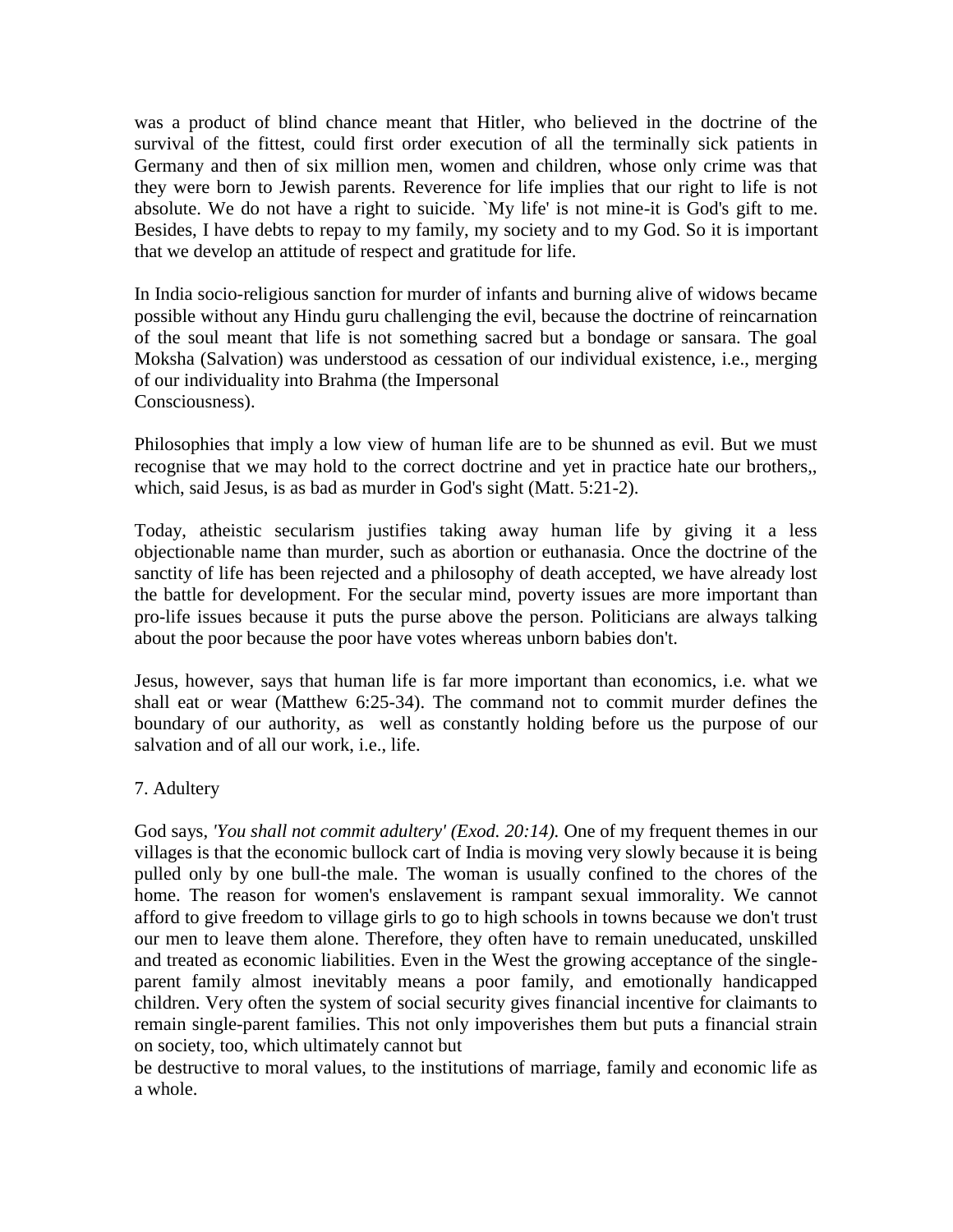We can give freedom to our women only when we trust our men. Trust is possible only in a society which has a high sexual ethic. A low sexual ethic first results in the breakdown of marriage and then eventually in loss of freedom for women, as a means of protecting the family. Both have far-reaching economic consequences.

In 1980 my wife and I were invited for a lecture tour of Holland. On the first night our hosts put us up in a Christian hostel in the middle of the 'red light' district of Amsterdam. In my lectures that week I often joked with my audience.

`I thought I was coming from an underdeveloped country to a developed society. But on my first night here I learnt that I have come from a culture that is about a thousand years ahead of yours. What you have in Amsterdam now, we had in our "temples" In Khajuraho a millennium ago and we know well where that road leads.'

Young people today often live in tension. On the one hand, there is the tradition that you can depend on your parents for financial needs only as long as you are unmarried. On the other hand, the marriage age is being pushed back because of the need for academic specialisation to get good jobs. More and more people are resorting to premarital sexual relationships. In some countries this seems to be gaining social acceptance.

There can be no doubt that once sex is permitted outside of marriage, there is not much hope of protecting the institutions of marriage and family. The way out of the dilemma should be family support for married children, instead of encouraging them by default to live together before being married.

To break God's law for personal convenience is extremely dangerous and in the long run destructive of stability, peace and prosperity.

During 1975-7 when India went through its brief phase of totalitarianism called 'Emergency', I was amazed to discover that even our population control measure-of forcefully sterilising men-failed in spite of the brutal use of the state power because of the low sexual ethic in the countryside. It was the village women who resisted the programme. The reason was simple-if they became pregnant after their husbands had had a vasectomy, how could they 'show their faces to anyone'? They did not think that it was possible for them to protect themselves from the lust of other men around them. Therefore the could not allow their husbands to go through the vasectomy operation. Thus the sin of adultery became the real hindrance to the control of a growing population.

## 8. Theft

The Commandment *'You shall not steal' (Exod. 20:15)* implies that I have a right to property of which I cannot be deprived unjustly. Security of life and property create a context in which economic development can take place. A society which cannot protect the wealth of its citizens from thieves or a state which robs its citizens of their wealth through unjust tax structures or by denying them the right to property, cannot hope to get out of the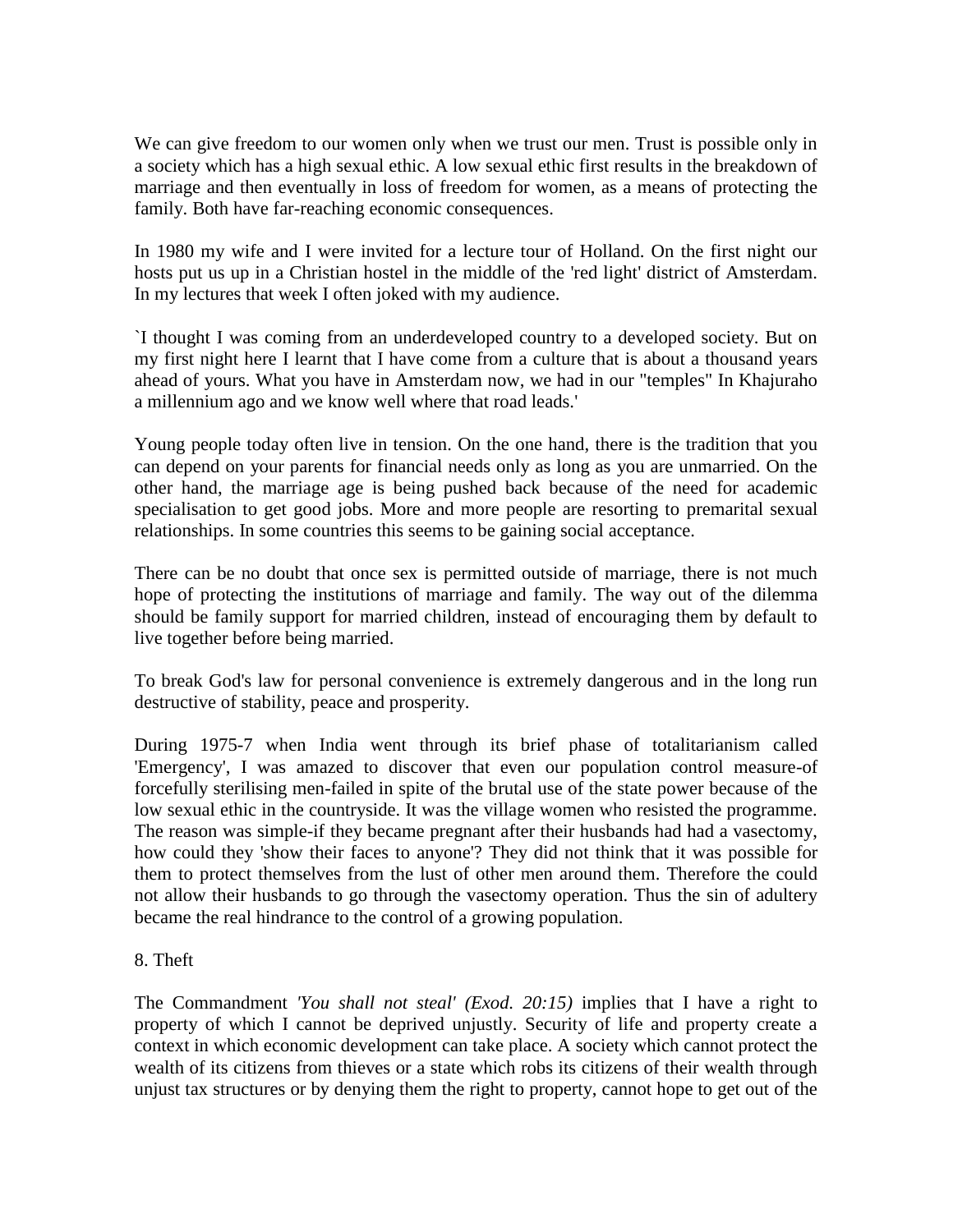clutches of poverty. On the other hand, if the citizens steal the taxes which should go to the Government, they impoverish and weaken their society. Therefore, the command 'You shall not steal' is another pillar on which a prosperous society stands. The sin of theft breeds poverty.

The Indian Government is rocked today by scandals that almost two hundred and fifty thousand million rupees have been hidden away by Indians in foreign banks as 'black money'. Much of this money has been generated by the politicians and bureaucrats as illegal bribes on imports and exports. But much of it is also money generated by legitimate business which is not brought into the country to evade taxes. The businessmen feel that the Government will steal their money through unjust taxation. So they prefer to steal taxes from the Government themselves. We have a joke: When a politician steals public property in the West he goes to jail; when he steals it in India, he goes to the West-preferably to the Swiss banks. Some national leaders feel that the present situation is worse than the British Raj taking away to England the wealth that Indians had created.

One of the ways in which the business community stole the wealth of the ordinary people in Biblical days was through 'unjust weights and measures'. Moses prohibited such theft in his law. The prophets denounced it as sin. But today many economies lower the value of their currency as the simplest way of stealing the wealth of the people-in the name of 'development'. When people ultimately lose faith in Governments' paper money, the country goes through the upheavals of bankruptcy.

This practice of stealing by devaluing currency, which is the modern equivalent of using changeable weights and measures, seriously hinders progress in poor countries. It serves as a disincentive to saving. A person who saves a hundred thousand rupees to enable his child to start a commercial enterprise may find that by the time the child is ready, the value of his savings has gone down to (say) only seventeen thousand rupees. In contrast, a person who had taken a loan of a hundred thousand rupees may find that it was very profitable to have been in debt because the real value of his liability over the years has decreased on its own to only seventeen thousand rupees. It then becomes wiser to have liabilities instead of savings, for fear of theft of its people's savings by the state, cannot get out of its poverty.

Property rights, like the 'right to life' are not absolute. In the Jubilee legislation, for example, the Lord says, 'The land must not be sold permanently, because the land is mine' (Lev. 25:23). A man who becomes a drunkard or a gambler cannot have the right to sell off his capital assets on the grounds that 'it is my land' any more than he can take his own life on the plea that 'it is my life'. Ultimately the land is not his. It is God's gift to him. He is required develop it for his children and grandchildren, not fritter it away.

Some interpreters think that Leviticus 25:23 implies that we have no property rights. Form God's statement 'the land is mine,' they somehow derive a socialism which says 'the land is the state's ' Nothing could be farther from the truth. Jubilee law implies that private ownership is so fundamental that basic capital assets in Israel could not even be sold. This is not a question of taking sides in an academic debate between the right and the left. The future of a whole society depends on whether or not its people have security of property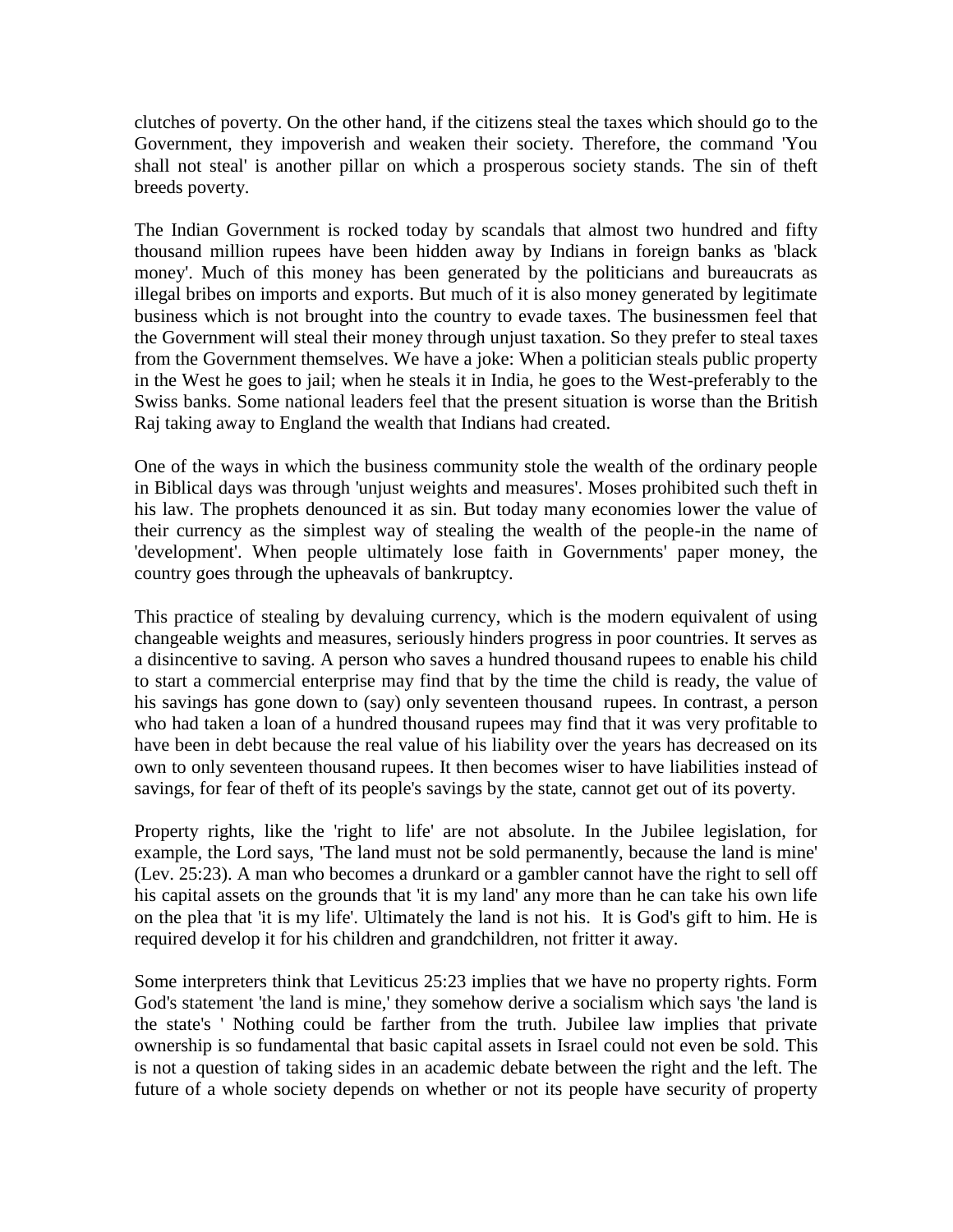rights. A man is likely to recharge his soil and develop his land best, if he knows that his descendants have to live off that land for generations to come. The family ownership of capital is the best way to preserve and strengthen the eco-system. The ideologies that deny property rights to families destroy their capital. Why would a man plant a tree and nurture it unless he is either paid for it or he has a reasonable basis for thinking that his children and grandchildren will get the timber and fruit from that tree? It is folly to deny property rights to people and then demand that they plant trees or recharge soil. Economic development is built on the foundation of security to property implied in the command, "Thou shall not steal."

9 False Witness

*You shall not give false testimony against your neighbour (Exod.20:16).*

Personal integrity is fundamental for a just social order. A few years ago a Sikh, who had done business both in India and England for years, taught me the significance of honesty to poverty and prosperity.

He said to me, "Why don"t you settle in England and do business here; it is very easy and much more rewarding."

I was surprised how a man who could not speak one correct sentence in English could succeed in business in England. So I asked him, "Why is business easier in England than in India?'

"Because everyone believes you here, "was his reply. As a businessman he knew the relationship of truthful witness to the economic prosperity of a society.

Successful commercial activity is built on trust, which in turn depends on the truthfulness of the people.

Where people do not respect their own words, they create conditions of conflict, chaos and suffering.

They build a society on the premise of distrust.

In 1980, I walked with a friend in Holland to a dairy farm. There was no one in the sales room. He opened the tap of the milk container and filled his jug. Then he put a banknote in the money bowl lying there, took out the change from the bowl, put it in his pocket and started walking back home.

I was amazed. "If it were India," I said, "you would probably take home both the milk and the money. But then, in a flash of insight, I saw the relationship of moral integrity to economic prosperity.

"If the farmer had to employ a salesman," I said, "our children would get less milk than they do now, because it would be more expensive. In any case, if people are dishonest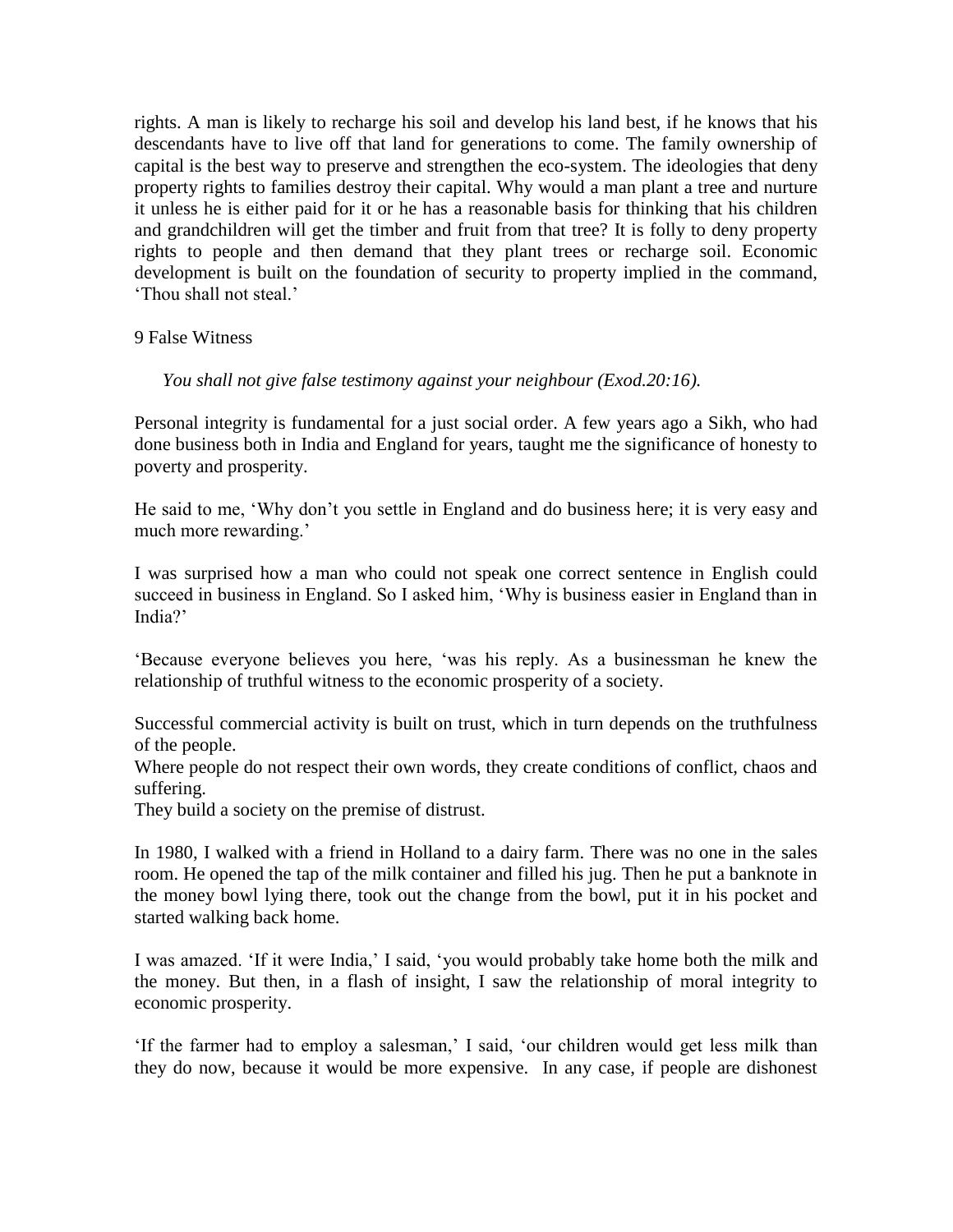how can you trust a salesman? We have milkmen in India, but we can never trust that they have not mixed water in the milk."

In 1983, I was again in Holland, waiting with my daughter for a tram in Amsterdam. I asked two American girls, Where can I buy tickets for the public transport system?

"Why do you want to buy tickets?" they asked, rather surprised, and added, "We have been going round the town for three days now, and no one has bothered to check whether or not we've bought tickets.'

"You should be grateful," I said, "that you still have enough honest people here that the system can cope with a few dishonest ones. If the proportion of the dishonest grew, then they would have to employ inspectors to check your tickets and then the tickets would cost more. Dishonesty would spread to the management and maintenance of these trams, too, and you would have too many break-downs and accidents, and you would wreck a beautiful system.'

In one of our projects we enable peasants to solar dry potatoes in to wafers. Then we grind the wefers into potato powder. One peasant farmer whose family has found this to be a very profitable project was pleading with me, "Why don"t you allow me to set up a grinding unit in my own home for making powder?"

I replied, "If we can set up the powder-making unit in your home we can sell powder cheaper than anyone else in the world, because we shall eliminate packing, transporting, warehousing costs of wafers. But the problem is that wheat flour is so much cheaper than potato powder. How can be I sure that you will not mix it in the potato powder to make more money? The costs of dishonesty in India are so high that the Dutch can sell their powder to us much cheaper than we can sell ours in our own country."

The consequences of dishonesty on economic life are bad enough, but when false witnesses destroy a judicial system, then a society has to reconcile itself to living in oppression and violence. Principles of justice and civilisation then give way to the law of the jungle-"might is right." Eventually the judiciary and the State themselves lose all legitimacy because the State becomes most corrupt and oppressive in using the judiciary to pervert justice. Stalin and other Communist dictators made a mockery of justice in eliminating millions of their opponents through sham judicial trials, which were among the darkest episodes of our century. But even in countries like India which have inherited a fair and independent judiciary from the British, the ruling powers are now using the judiciary to protect criminals and harass and punish political opponents through resort to false witness. This cannot but destroy the legitimacy of the State itself.

## 10 Covetousness

*You shall not covet your neighbour's house. You shall not covet your neighbour's wife, of his manservant or maidservant, his ox or donkey, or anything that belongs to your neighbour (Exod. 20:17).*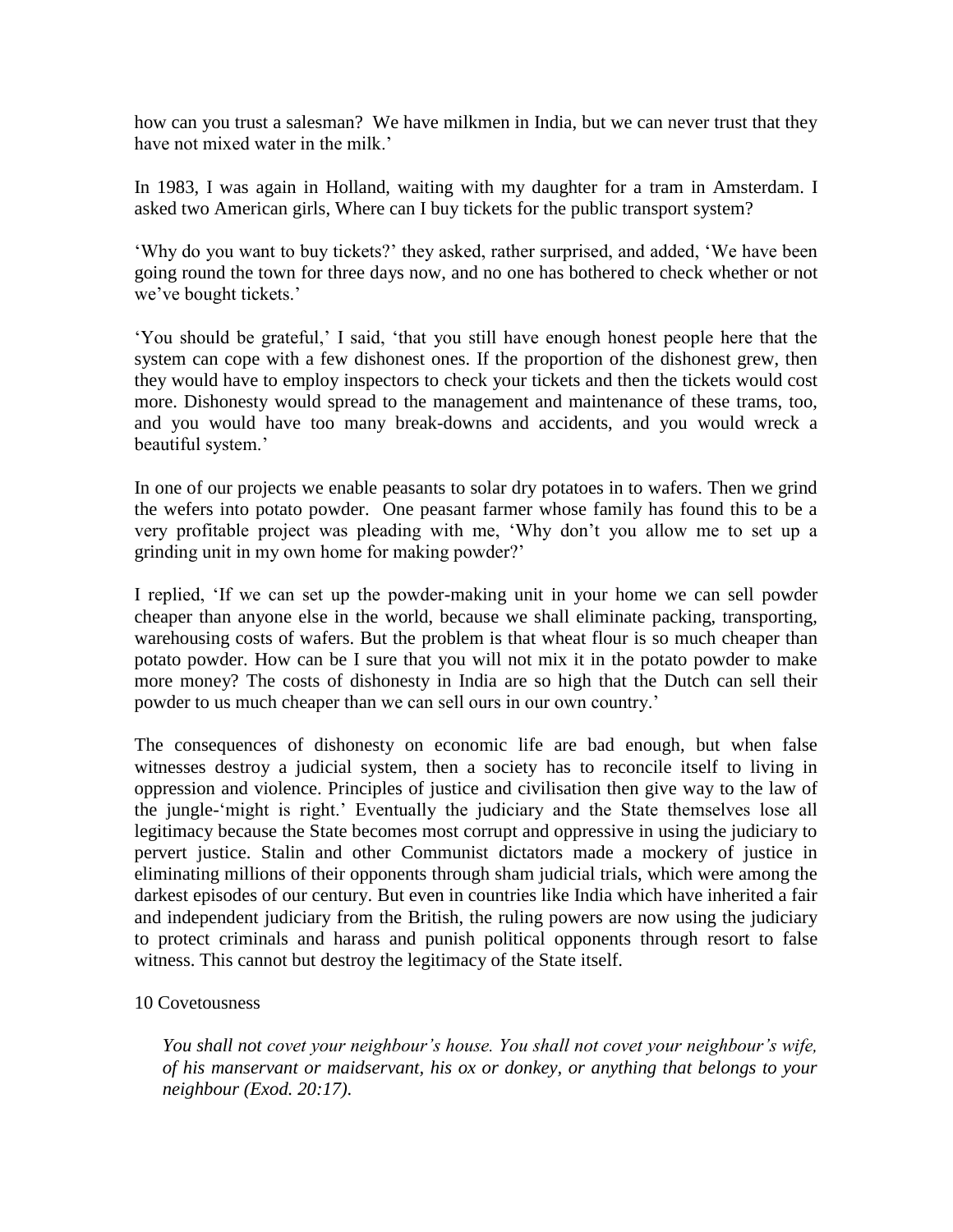The tenth Commandment takes the earlier nine Commandments from the external sphere idolatry, murder, theft, adultery, etc., to the inner attitude. Our faith in God"s goodness and love for us must result in contentment and thankfulness. Our respect for our neighbours and their property must mean that we work for what we want to and need to have, instead of coveting what our neighbours have. I must create a house I can be proud of instead of coveting my neighbour"s I must work at loving my own wife, to have happiness in my home.

Under the impact of Socialist thinking, many of our leaders in India and in some other Third World countries have told us that we are poor because the Western world is exploiting us. The way out of poverty, therefore, is for us to get their money. All exploitations, of course, must cease- though we must realise that often our own leaders are the greatest exploiters of our countries - but coveting our neighbour's wealth ultimately is an attitude that cannot help. If I have a right to enjoy the wealth I create, so does my neighbour. Exploitation is nothing but the result of covetousness.

Not having a covetous disposition means not only contentment, thankfulness and industriousness - to earn what we want - but also an attitude of loving our neighbour and giving of ourselves to others. We have a right to protect our properties, but it does not mean that we should hoard what we have, irrespective of the needs of others around us. Not being covetous means that we respect and care for our neighbour"s rights and needs. This creates the environment of harmony and co-operative action necessary to fulfil our human destiny on earth.

Covetousness is a result of our lack of faith in God and a lack of love for our neighbours. That is why it is a destructive sin.

Sinfulness, Repentance and the Dignity of Man

A reform movement is built on the assumption that man- including the insignificant and enslaved man - is worth fighting for. How does the Christian view that man is a sinner provide the basis for a fight for the dignity of man?

Logically man became human - a creature endowed with free will and moral choice - only when he was given the command, 'Thou shalt not.' The concepts of responsibility and dignity have no meaning without a real choice being given to man. The command gives man the opportunity to exercise his free will. Instead of obeying his instincts alone, he can make real moral choices too. Instead of obeying instructions as a robot, he can choose to obey out of love and gratitude.

It was unfortunate that man exercised the option of choosing to disobey, to sin, to alienate himself from his Creator. The choice to sin meant believing something false and following Satan. By his choice man went from light into darkness. His mind was darkened; his heart was hardened; and his conscience became increasingly insensitive to truth. The spiritual life of man was dead. He ceased to have fellowship with God and he grew to love the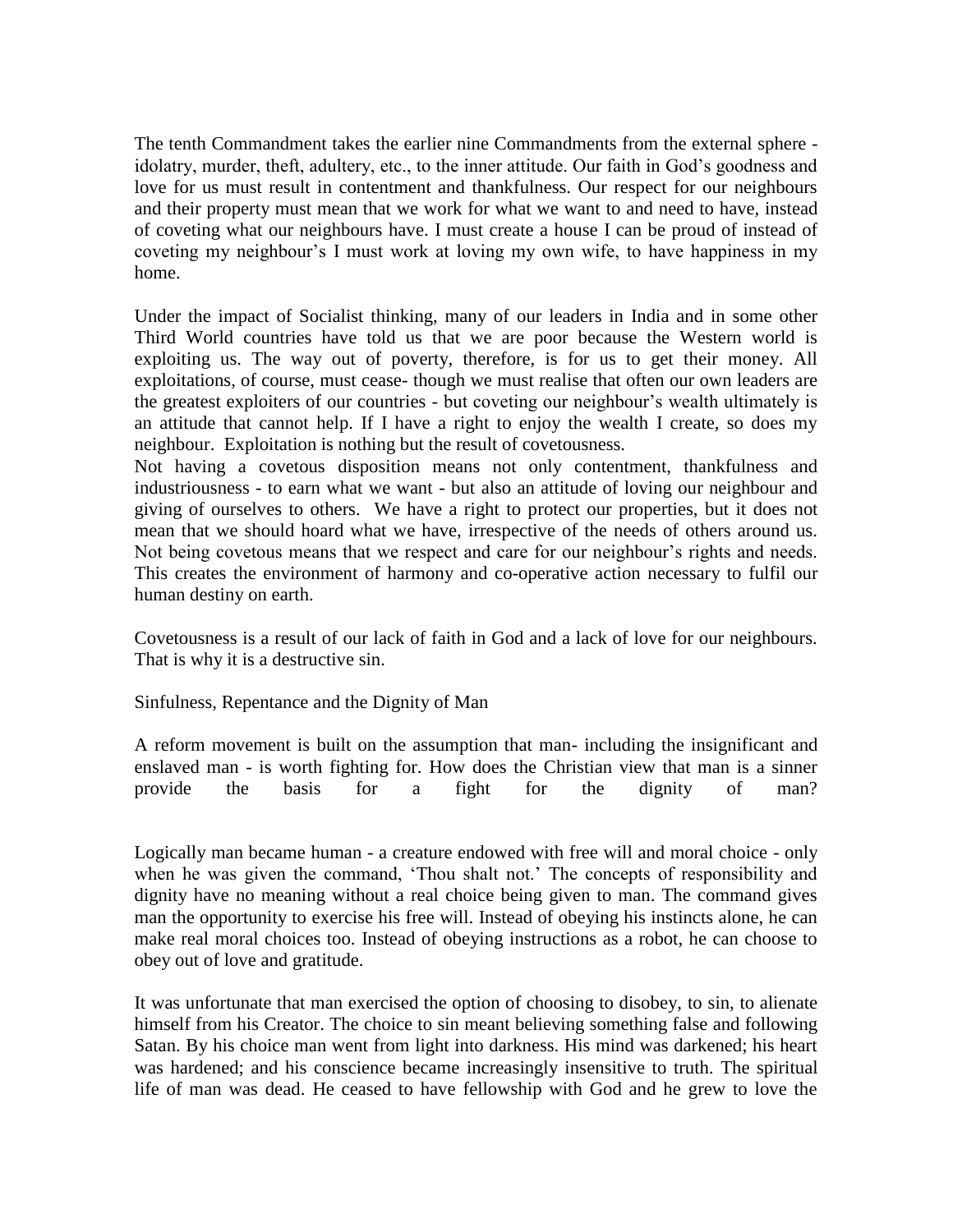darkness of evil. He became a slave to sin, that is, increasing compromise with sin meant decreasing freedom and power to choose what is right (Rom.7:14-24). As sinner man is guilty-worthy not of respect but of punishment, of eternal separation from God, i.e., hell.

But the Good News is that man is still an object of God"s love. God loved man enough to send Jesus to take man"s sin upon Himself on the cross. Jesus became sin for us. He took our punishment. He died so that we may find forgiveness and life; so that we may come out of darkness into the joy of God's light. For a sinner, a life of dignity begins in repentance. The view that the human creature has a dignity means that man is a responsible creature. Individuals are personally responsible for sin. To repent is to own responsibility for one's choices

As slaves of sin we may have forfeited the power to choose what is right, but we have not lost the ability to choose to repent of our sin. A great man is one who shoulders great responsibilities. True greatness therefore must begin by owning responsibility for oneself. For a sinner who has broken God"s Commandments to own responsibility means to repent; to ask for forgiveness; to get right with God; to be born again; to get out of the slavery of Satan and begin a life of obedience to God-a life of responsibility to walk in truth, in the light. This is salvation-to find forgiveness and reconciliation with God through repentance and faith. This is also the beginning of a holistic reform.

Ordering our lives conscientiously, or walking moment by moment with a deep sense of personal responsibility within the framework of truth, releases that human initiative, energy and creativity which can generate prosperity and lasting peace.

Salvation and Social Reform

The God who set the Jews free from the slavery of Egypt told them how they could both maintain this freedom and turn it into prosperity.

*So be careful to do what the Lord your God has commanded you; do not turn aside to the right or the left. Walk in all the way that the Lord your God has commanded you, so that you may live and prosper and prolong your days in the land that you will possess (Deut. 5:32-3).*

Sin breeds poverty, Repentance from sin and obedience of faith result in shalom.

St. Paul says that salvation means that a man, who was dead in transgressions and sins, has died with Christ -because Christ died for our sins-and has risen with Christ to newness of life. "Therefore, if anyone is in Christ he is a new creation; the old has gone, the new has come"(2 Cor. 5:17).

The renewal of society begins with renewal of individuals who pass from death to life, from unrighteousness to righteousness. It is a modern folly to assume that the Key to the economic prosperity of a society depends primarily on its collective programmes, communes or cooperatives. This misguided belief moves even Christians to spend their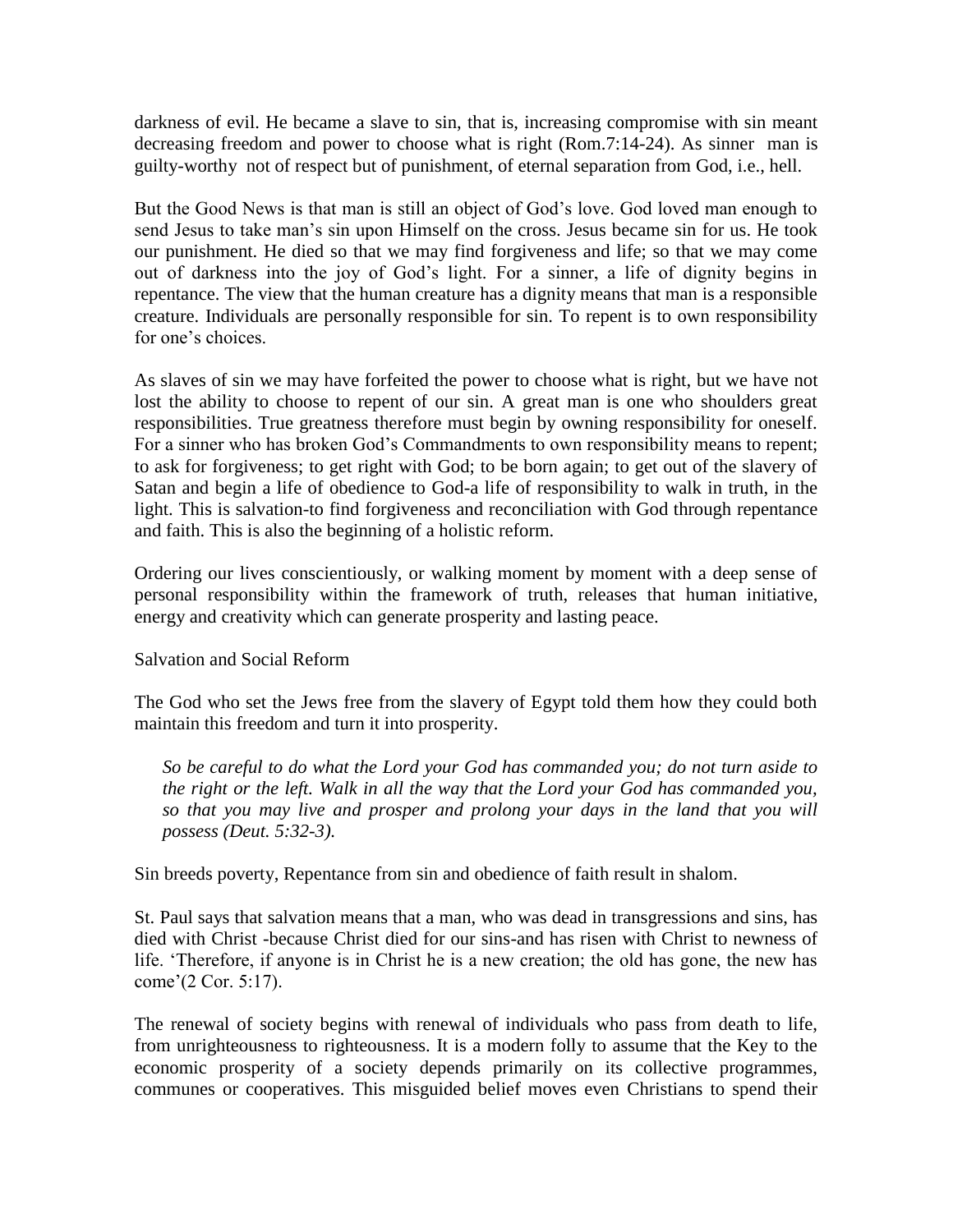energies in trying to work exclusively for "community organisation" or "community development'. The fact is that very often no entity called 'community' exists in a given situation. In our villages, for example, where many Christians and secular groups are working for "community development" nothing called community exists. What exist as social realities are individuals, families and castes. A reform movement which seeks to go to the roots, must therefore go to the individuals and families.

The true key to shalom lies with the quality of life the people lead. It will help us to see the relationship of salvation to social reform if we see the necessity *of relating justice to righteousness*. *The Scriptures say that justice and righteousness are the pillars of God's throne, i. e. Kingdom. In the Kingdom of Satan the two are separated*.

*Righteousness is the personal dimension of moral law; justice is its societal expression. More often than not, the world replaces righteousness with ideology. Then ideology, not rightness of an act, determines whether it is judged just or unjust. The consequences of this are terrible.*

For example, the Bible says that a dispute should be settled on the basis of right or wrong (righteousness), and the judge should show partiality neither to the rich nor to the poor (Leviticus 19:15). In many countries, such as India, socialistic ideology says that the law should protect the interest of the poor. A landlord or landlady is assumed to be rich and a tenant to be poor. The tenant can stay in the house and not pay the rent for years, but the landlord cannot get possession of the house without prolonged, expensive litigation. The result is that people consider it foolish to invest their wealth in building houses and renting them out. They prefer to hide their money in secret Swiss accounts, away from the sight of the tax authorities. The poor then have to live in slums or in the streets because wealth is not being invested in the business of housing - which should normally be a very attractive business, considering the demand.

*Illustrations can be multiplied to show that if justice is separated from righteousness or God's moral law and attached to an ideology, then justice becomes oppression and hurts the poor and the weak whom the ‗ideology' was seeking to serve in the first place.* It is like Communist ideology which claims to be the dictatorship of the proletariat but ends by denying the proletariat the rights to organise themselves into unions or even to speak freely in their "own" system.

When Jesus asked us first to seek the Kingdom of God and His righteousness (justice?) before bread and clothes are added unto us (Matt. 6:33), he spelt out the necessity of salvation to shalom.

In search of bread the poor are not to follow the revolutionary who takes up the banner of justice rooted in ideology, even if argument is that God is biased towards the poor, therefore the state and the law should also be biased. God is concerned with righteousness. He calls the poor to repent of their sin, including their sin of faith in the secularised idols of ideologies. *Salvation (or clothing ourselves with righteousness) has to precede shalom.*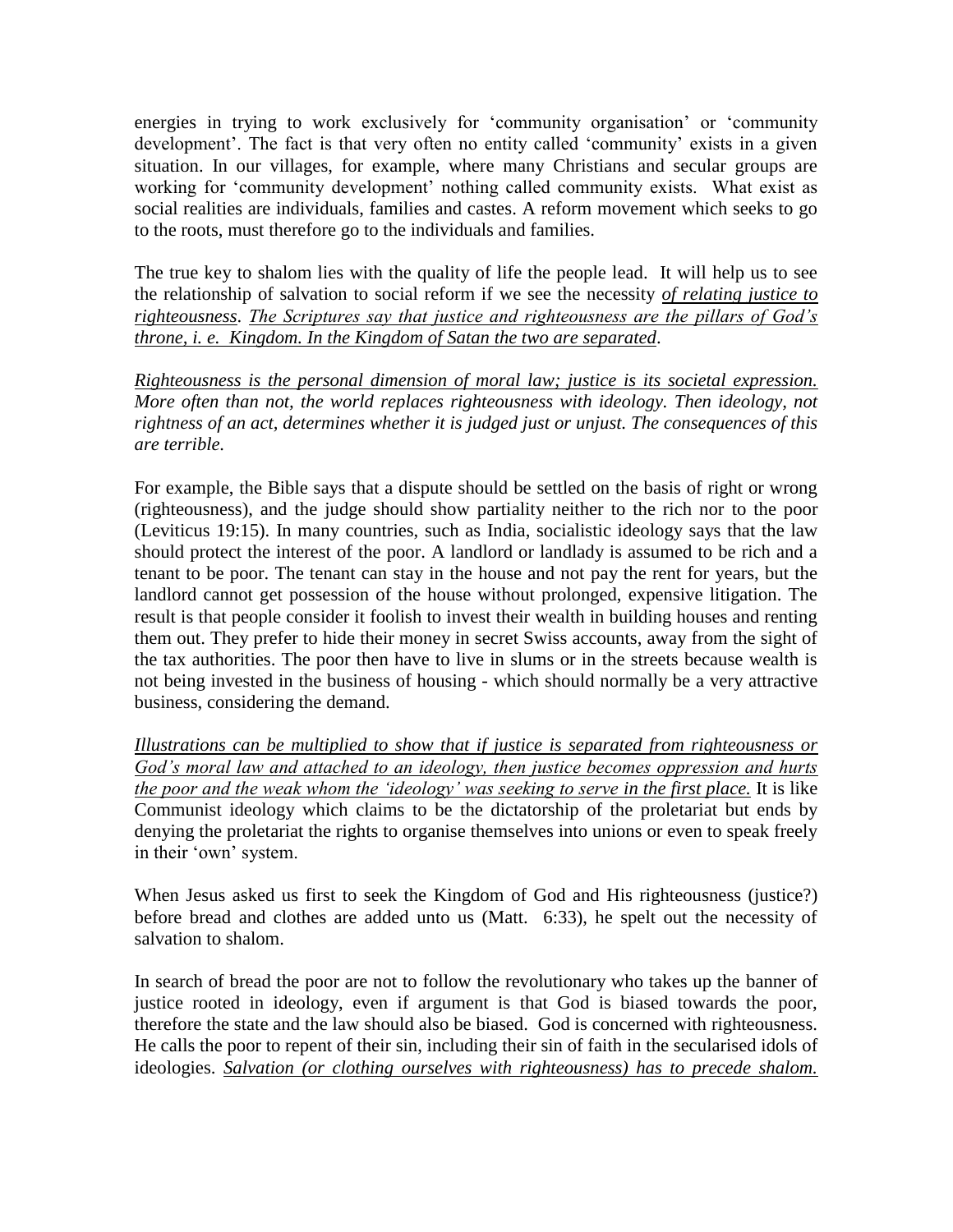*Justice must grapple with issues of righteousness (right and wrong) or the personal dimensions of moral law*.

Salvation is necessary for social reform because the Kingdom of God is built on righteousness and justice, whereas the kingdom of Satan is often built on ideology and injustice.

In the preceding pages we have seen the roots of social evils in our individual sin and of shalom in our righteousness. But it is important to remind ourselves that social reform is dealing with societal issues. As individual may be righteous, freed from the power of sin in life and yet not be free to be his creative, enterprising self in his own country.

For example, simple hard-working Indians perform economic wonders in Europe or America or ever in some Asian and African countries - where they may not even have the elementary political power of a vote. But within India the same people find that they cannot prosper because they do not have the right political connections. The politicaleconomic Satan has been bent by the powerful to suit their vested interests. In such situations the tasks of the reformer is to break the chains of oppression, so that the individuals are free to be themselves. *Therefore, having reminded ourselves that sociopolitical freedom is worth something only if the people are free from the power of sin in their individual lives, we should briefly reconsider the significance of the role of an evangelist to the issues of social reform.*

As evangelist who seeks to convince people that they are not just living in the kingdom of Satan, but that they are personally responsible for sin, spreads critical awareness. He seeks to inspire people with hope for a better future. He gives them faith that a change for the better is possible. He seeks to bring them out of the kingdom of Satan, into the Kingdom of God -to a state of heart, where individuals will bow before God and refuse to compromise with evil, even if it costs them their lives. Thus the evangelist becomes the forerunner, pioneer or leader of a reform movement.

Paul : An Evangelist

Paul has become a model of an evangelist who holds evangelism to be his priority and sticks to it. Paul claimed that he preached nothing but Christ and Him crucified. He exhorted Timothy to do the work of an evangelist (2 Tim.4:5). But for Paul, evangelism was a most potent, viable and God-given tool for reform.

Paul's evangelism did not aim at simply renewing people's hearts. Christ, according to Paul, was making all things new (2 Cor. 5:17). Salvation begins in the heart, transforms the mind and is expressed in the behaviour, life-style and relationships of an individual (Rom. 12), who becomes a new man in Christ. But Paul was excited about the great mystery of the Gospel because it was creating a new race (Eph. 2:11-12). Existing religion had become walls that separated Jews and Gentiles. The Gospel was breaking down barriers-the very things which gave social identity to people. The Gospel was creating a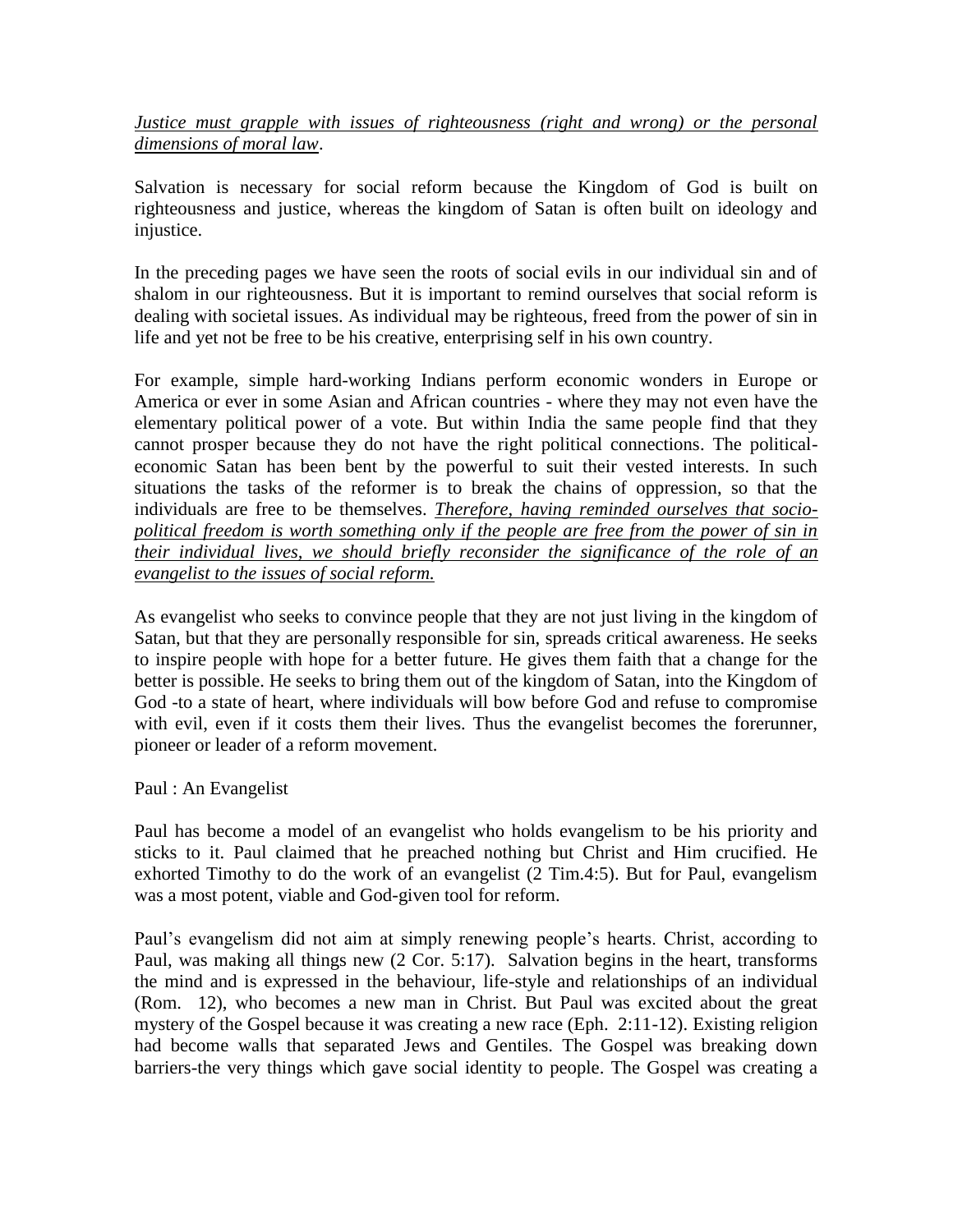new man. That is why Paul"s preaching of salvation was seen as a threat to the social status quo and opposed both by Jews and Gentiles.

# Paul: A Reformer

Paul was persecuted because he was perceived to be a troublemaker, a man who was turning the status quo upside down by his preaching. The Thessalonian Jews said to the city officials, "These men [Paul and Silas] who have caused trouble all over the world have now come here' (Acts 17:6). The Jewish lawyer Tertullus accused Paul before King Felix, "We have found this man to be a troublemaker, stirring up riots among the Jews all over the world" (Acts 24:5).

When Paul was arrested in Jerusalem (Acts 21), he was at the temple. He did not believe in Jewish ritualism, yet under advice from James and the elders of the Jerusalem church, he was financing the purification ritual of four Jewish converts. Paul willingly submitted to what he believed to be slavery, i. e., economic exploitation in the name of religion (Gal.3) and 4), in the larger interest of the fellowship of believers and in order to earn the right to be heard within the Jerusalem church.

Paul was not evangelising in Jerusalem, but keeping a low profile. Yet he was the one who was arrested. James and the other elders were "converting" the Jews, but they were not arrested. Paul who was not witnessing about Jesus, but observing Jewish rituals, was arrested and the Jews were anxious to do away with his life. Why?

James, the Jewish converts and other evangelists were not persecuted because "all of them are zealous for the law" (Acts 21:10). They were part of the Jewish sub-culture. Their message no longer had a cutting edge in their society.

*Paul, however, was arrested, not because he was preaching the 'simple Gospel' but because the Jews said that he 'is the man who teaches all men everywhere against our people and our law and this place [the temple]' (Acts 21:28).*

*Jesus had taught that Israel needed to do only two things for salvation, i. e. repent and believe in Him. The implication of this is that the Jewish Establishment had become irrelevant for Israel's salvation. The temple, in fact, had become 'a den of robbers' (Matt. 21:13), the Jewish leaders had become a pack of ‗wolves' (Matt.10:16). Jesus had rejected the temple and declared that it would be so thoroughly destroyed, that not even two stones would remain joined (Matt.24:2). The temple, the heart of the Jewish Establishment, had become the seat of corruption, exploitation and oppression of the common man. God, the Father, had vindicated Christ's rejection of the temple when He made the curtain of the temple split in two from top to bottom (Matt.27:51).*

*Yet, the temple and the Jewish legalism which Jesus had rejected were gradually creeping*  back into the life of the early Church. The Church was becoming culturally contained *within the Jewish status quo. Instead of setting people free from the slavery of the law and the Jewish Establishment, their evangelism was beginning to reinforce their hold. The*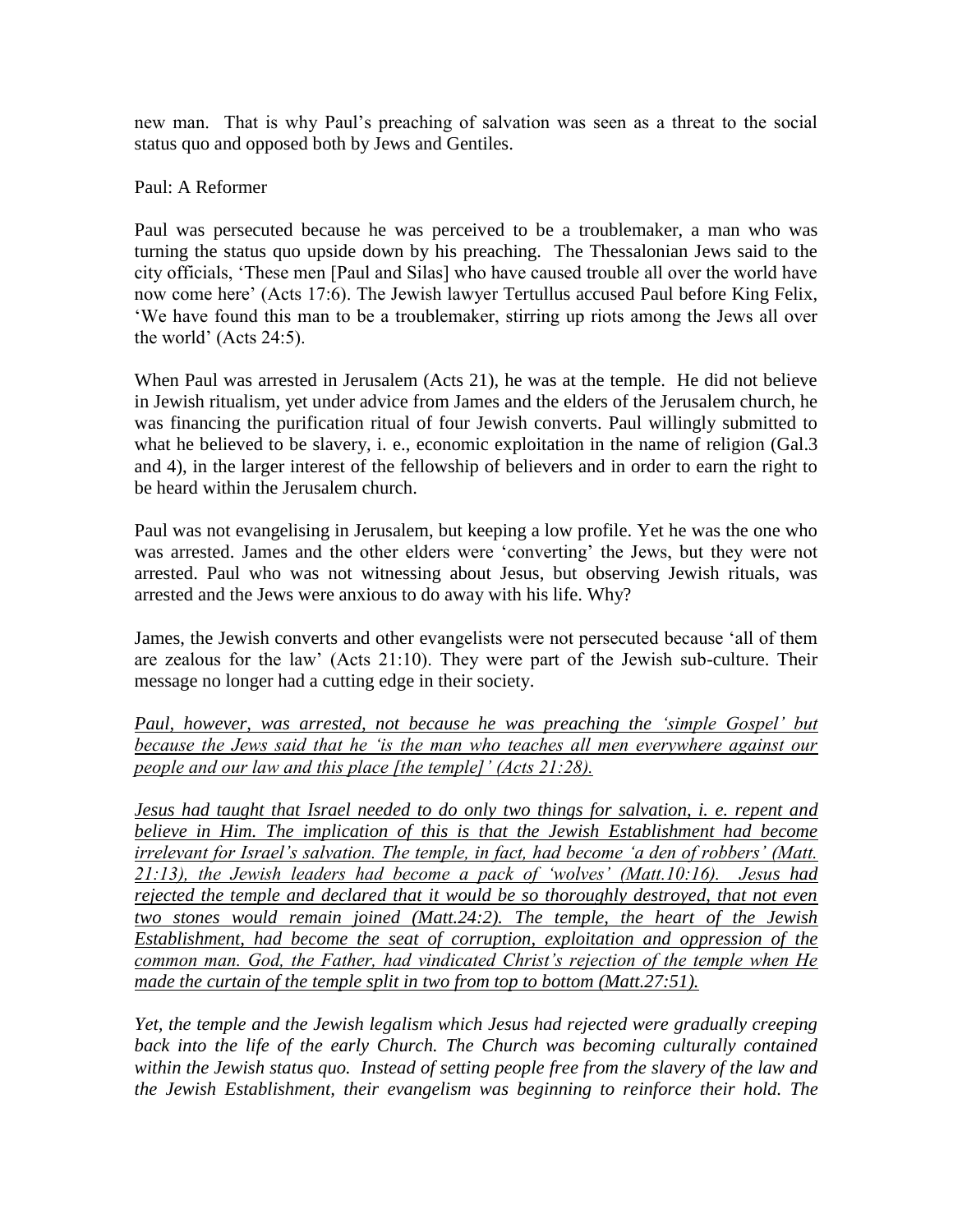*elders of the Jerusalem church seemed pleased that the new converts were ‗zealous for the*  law'. The Church stood in danger of becoming a tool of the corrupt oppressive *Establishment. No wonder it was no longer persecuted. It wasn't a threat any more. But Paul was still a troublemaker. He had been insisting that Christians who were not living out the social implications of the Gospel were hypocrites (Gal.2:11-13), carnal (3:1-3) and cowards (6:12). They were compromising with the Gospel because they did not want to be persecuted. Paul insisted that Christians who were compromising with the surrounding Jewish culture by going back to the law were not merely backsliders; they were backsliding away from the grace of Christ into slavery from which Christ had set them free (Gal.5:1-12).*

*Paul said that he was not persecuted because he preached the cross (everybody did that) but because he preached cross only (Gal.5:11; 1Cor. 2:2). The 'cross only' meant that circumcision, law, the temple and sacrifices were irrelevant. These were religious means of enslaving people, and slavery was not an abstract concept but social oppression and economic exploitation. The Gospel, for Paul, was the power of God for salvation, not only from sin but from slavery to the law as well. It was a force for reform.*

*Therefore, even though Paul asked Timothy to teach the churches to pray for kings and authorities so that Christians might lead peaceful and quiet lives (1 Tim.2:2), he also told him in unqualified terms that ‗everyone who wants to live godly life in Christ Jesus will be persecuted'(2 Tim. 3:12). A Christian does not seek to create trouble, but he does because he is personally and stubbornly committed to live a godly life in a crooked generation. He is committed to preach truth in a society which is built on falsehood. If one is to bear witness to truth in such a way that it will destroy the very foundations of the wickedness of the society in which he lives-he indeed needs power. And to that subject we now turn.*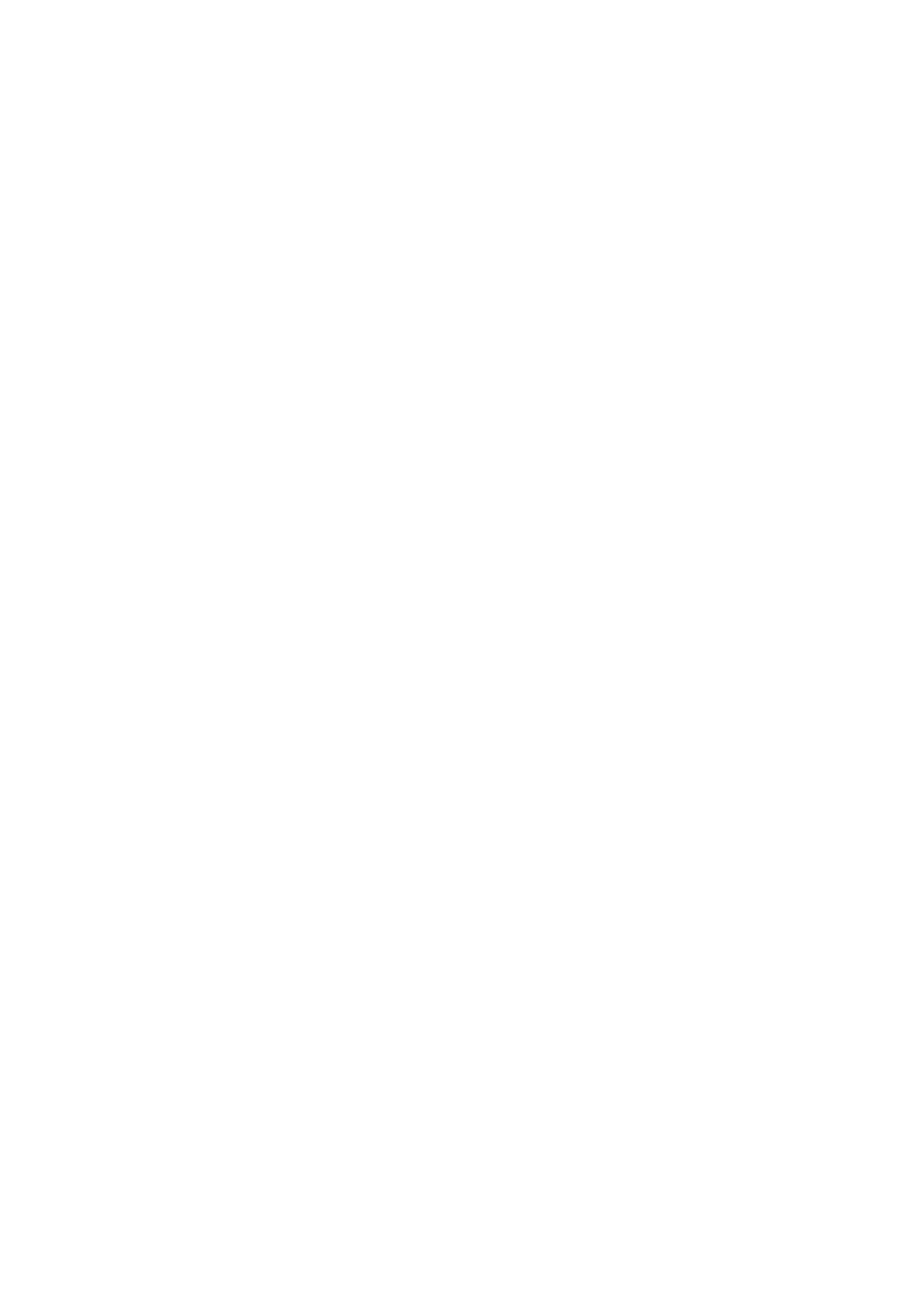# *THE HOLY SPIRIT AND SOCIAL REFORM:*

#### *YOU SHALL RECEIVE POWER*

Just before His ascension Jesus said to His disciples, `But you will receive power when the Holy Spirit comes on you; and you will be my witnesses... `(Acts 1:8). Superhuman power is needed for witness if it means calling not only individuals but rulers themselves to acknowledge Jesus as Lord, to repent from their evil ways; to reform. God said to the prophet Ezekiel that he was being sent not to a people who would respond to his preaching in great numbers, but to a people who would not listen because they were' hardened and obstinate'. Therefore, God said, 'I will make your forehead like the hardest stone, harder than flint. Do not be afraid of them' (Ezek. 3:7- 9). Jesus's promise of power came in response to the disciples' question, 'Lord are you at this time going to restore the Kingdom to Israel?' (Acts 1:6). Jesus said that their attitude should not be to know the time and merely wait for God to usher in His Kingdom. Rather,their job was to go into the world, filled with divine power, and boldly witness to the kingship of Jesus, bringing the world into subjection to the authority and rule of God (see Acts 1:8, Matt. 28:18-20). That is 'evangelism'. That is also the reform of a rebellious and corrupt humanity.

After the disciples were baptised by the Holy Spirit, Peter, quoting the prophet Joel, said that the result of the outpouring of the Holy Spirit would be that young men would see visions, old men would dream dreams and all God's men and women would prophesy (Acts 2:17-18).

In the Old Testament, Joel painted that grand picture of what the restoration of Israel would mean. Restoration was not merely deliverance from foreign rulers and an abundance of food, fruit and wine (Joel 2:18-22). It was also an outpouring of God's Spirit and a great outburst of inspired, healthy and positive creativity manifesting itself in a quality of life and godly culture that brings praise to God (Joel 2:26-9).

In a stagnant and enslaved society, old men do not dream dreams; they mourn for bygone glories. Young men are not inspired by visions of hope for the future; they resign themselves to live with the present static reality of despair and gloom. The creative springs of life dry up, and there is no song of praise in the hearts of slaves. People perish because there is no prophetic vision. No one speaks for justice and truth with the freedom and authority of God. Not only the masses but also the mighty bow before evil and prefer to be discreetly quiet.

Israel had been a stagnant, enslaved society till the day of Pentecost. Individuals like John the Baptist and Jesus had been murdered, but no one had the courage to speak for justice and truth. The outpouring of the Holy Spirit made the difference between death and life. An ordinary man like Peter became like a mighty prophet of old. With the thundering authority of divine courage, he confronted Israel with their cowardice and cruelty in crucifying Christ. That was powerful prophetic witness to the truth.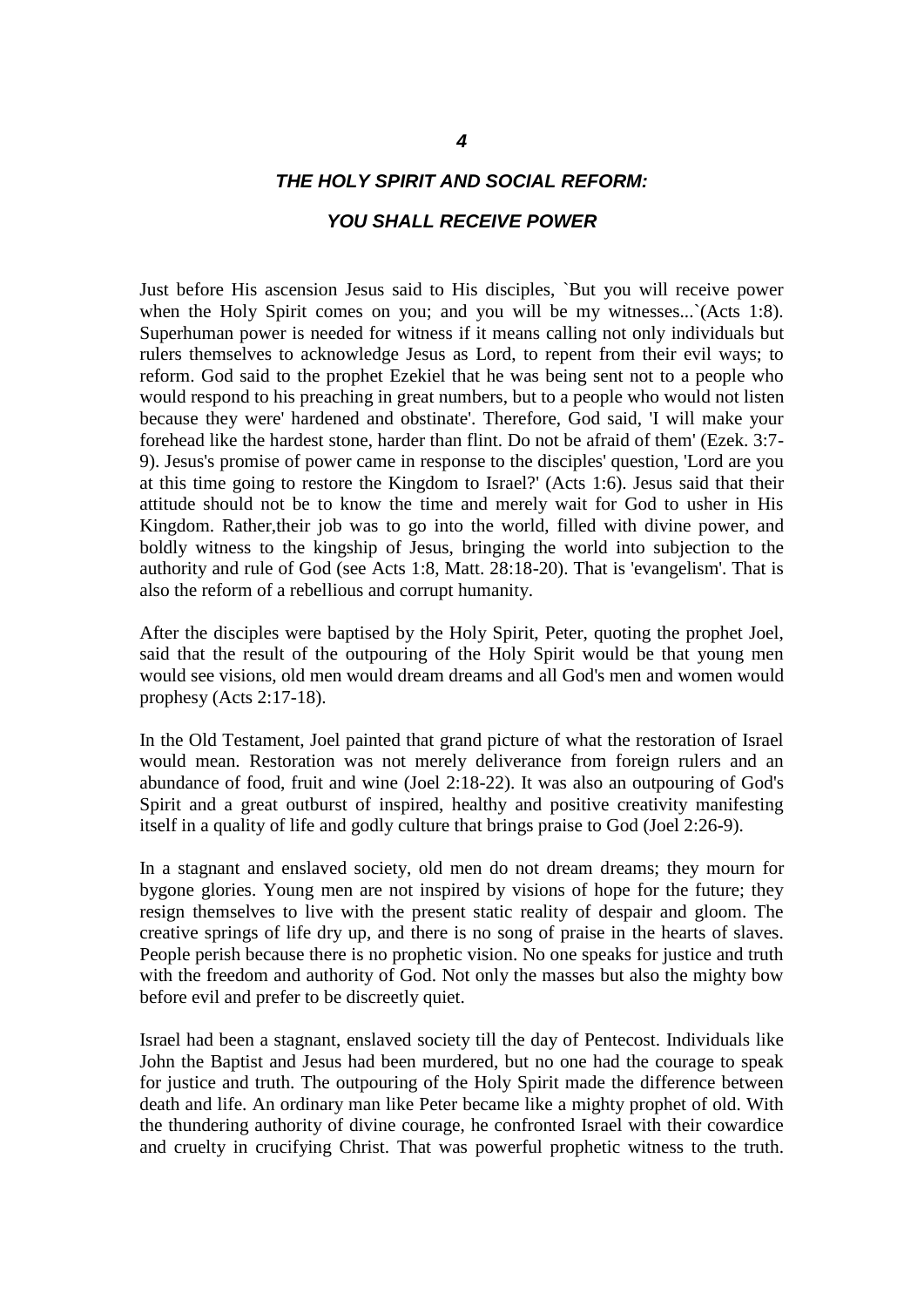With the coming of the breath of God the dry bones had come to life and become a mighty army (see Ezek. 37:1-14).

Power Through the Spirit of Knowledge

Jesus promised the power of the Holy Spirit to His disciples in order to make them "witnesses". Who is a witness? One who has power or the one who knows? Confusion at this point has meant that today Christian spirituality has changed from "Knowing God" to "having power". A witness is a person who knows. The apostles were eyewitnesses to Jesus Christ because, they said, they had known Him "the whole time the Lord Jesus went in and out among us, beginning from John"s baptism to the time when Jesus was taken up from us" (Acts 1:21-22). Apostle John authenticates the apostles" right to be witnesses to Jesus Christ on the grounds that they *knew* what they were talking about:

"That which was from the beginning, which we have heard, which we have seen with our eyes, which we looked at and our hands have touched - this we proclaim concerning the Word of life. The life appeared; we have seen it and testify to it, and we proclaim to you the eternal life, which was with the Father and has appeared to us. We proclaim to you what we have seen and heard…" (1 John 1:1-3).

Why is reform needed? What destroys a nation or a civilization? A study of history confirms what the Scriptures affirm: "My people are destroyed from a lack of knowledge" (Hosea 4:6) and, "a people without understanding will come to ruin" (Hosea 4:14). God complained through the prophet Isaiah that the problem with his people was that "Israel does not know, my people do not understand" (Isaiah 1:3). As a result, God lamented, "my people will go into exile for lack of understanding" (Isaiah 5:13).

Apostle Paul never came to India, but he diagnosed the root of India"s problems correctly when he said that people who suppress the Truth about the Creator with an unrighteous worship of creation, demons or mythological gods degenerate and decay (Romans 1:18-32). Paul"s diagnosis was based on this knowledge of Jewish, Greek and Roman history and societies. God grieves for His children who sell themselves into slavery by choosing untruth, because His overall purpose is to bless all the nations of the earth.

The Bible is a collection of sixty-six books, written by at least forty different people, over a period of sixteen hundred years, in different countries and languages. What makes it one book? One of the threads that makes the Bible one book by tying the plots of the sixty-six books into an overarching grand plot is God"s promise to Abraham that through his offspring, He plans to bless all the nations of the earth (Genesis 12:3; 15:5; 18:18; 26:4; 28:4,14; Deut. 9:5; Psalm 72:17; Isa. 19:25; Matt. 28:18-19; Acts 1:8, 2:5-11, 3:25, 17:6; Galatians 3:8; Revelation 21: 24-26, 22:2). So how is God going to resolve the contradiction between His plan to bless all the nations of the earth, and the degeneration of the nations because of their attachment to falsehood. Isaiah, inspired by the Holy Spirit prophesied that when idolatry has destroyed his nation, when the glorious dynasty of David has been reduced to a mere stump because of its patronage of idolatry, God Himself will take an initiative: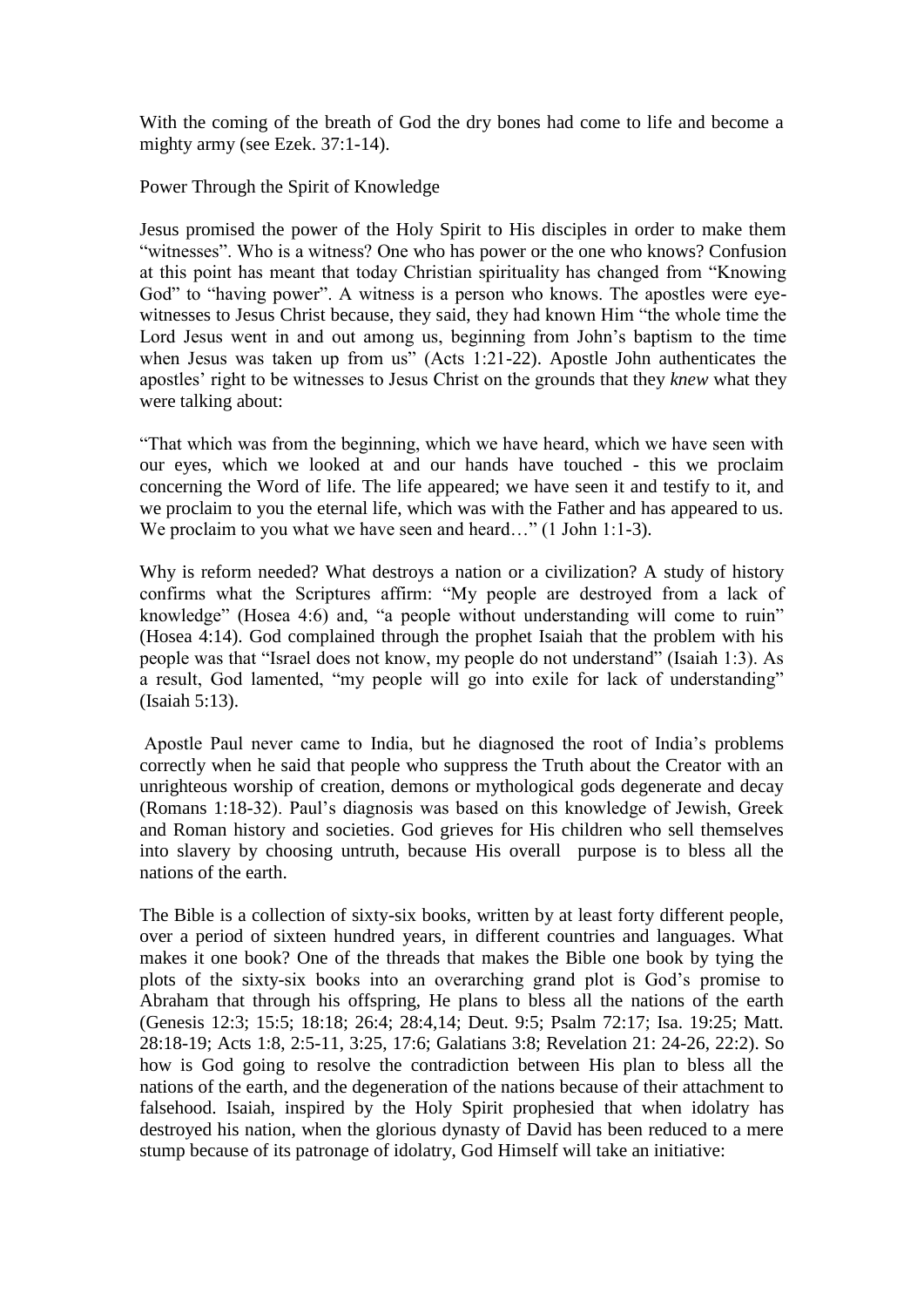*―A shoot will come up from the stump of Jesse; from his roots a Branch will bear fruit. ―The spirit of the Lord will rest on him - the spirit of wisdom and of understanding, the spirit of counsel and of power, the sprit of knowledge and of the fear of the Lord -‖*

Notice the promised Spirit is not a spirit of irrational hysteria, of rolling on the floor and barking like dogs. He is the Spirit of knowledge, wisdom, understanding and counsel and of a power which flows out of wisdom. It is the Spirit of knowledge that is needed because it is for a lack of knowledge that the nations perish. God promises to pour the Spirit of knowledge upon His servant, so that through him, Isaiah continues, He may fill the earth with the knowledge of God as the waters cover the sea (Isa. 11:9).

Knowledge, as we said earlier, is imperative to make us witnesses. But knowledge alone is not enough. Suppose you witness a murder committed by a gang of criminals in Bombay who have powerful political and police connections, without an inner source of power can you stand in a witness box and testify that this gang of chiefpriests, Herods and Pilates crucified an innocent man? No, you may know, but you dare not be a witness without power, especially if yours is aimed at uprooting a wicked and brutal power-structure wedded to oppression and injustice. A radical witness that goes to the root of the issues of injustices in a society is a prophetic witness.

Gift of the Spirit: Prophecy

The New Testament talks of many gifts and the manifold fruit of the Holy Spirit in the lives of believers. We need to look at one gift - prophecy - and one fruit - love, to see how the power of the Holy Spirit is essential for social reform. The New Testament Church considered prophecy as more important than the other gifts of the Holy Spirit, since prophecy is the reforming witness to the truth of God (Rev. 11:3, 19:10).

Today, the terms prophecy and evangelism are often kept strictly distinct. That distinction may have academic value. In real life they are not separate. For example, in 1 Corinthians 14, where Paul exhorts believers to seek the gift of prophecy, he says that if an unbeliever walked into a Christian meeting where everybody was prophesying, 'he will be convinced by all that he is a sinner...and the secrets of his heart will be laid bare. So he will fall down and worship God...' (vv. 24-5). Thus prophesying and evangelising are not two distinct activities. An evangelistic message from God is a prophetic message.

In the New Testament sense it is usually called evangelistic rather than prophetic because the emphasis of this message is on evangel or good news of forgiveness rather than judgment as was often the case in Old Testament prophecy.

A prophet is an evangelist because he primarily brings God's promise of forgiveness and salvation instead of judgment. Therefore, when the New Testament asks us to seek the gift of prophecy, it asks us to be evangelists. We are to preach repentance to our generation. Repentance not only for immoral behaviour but also for untrue beliefs. One reason why the Church is so ineffective today is that even though we do speak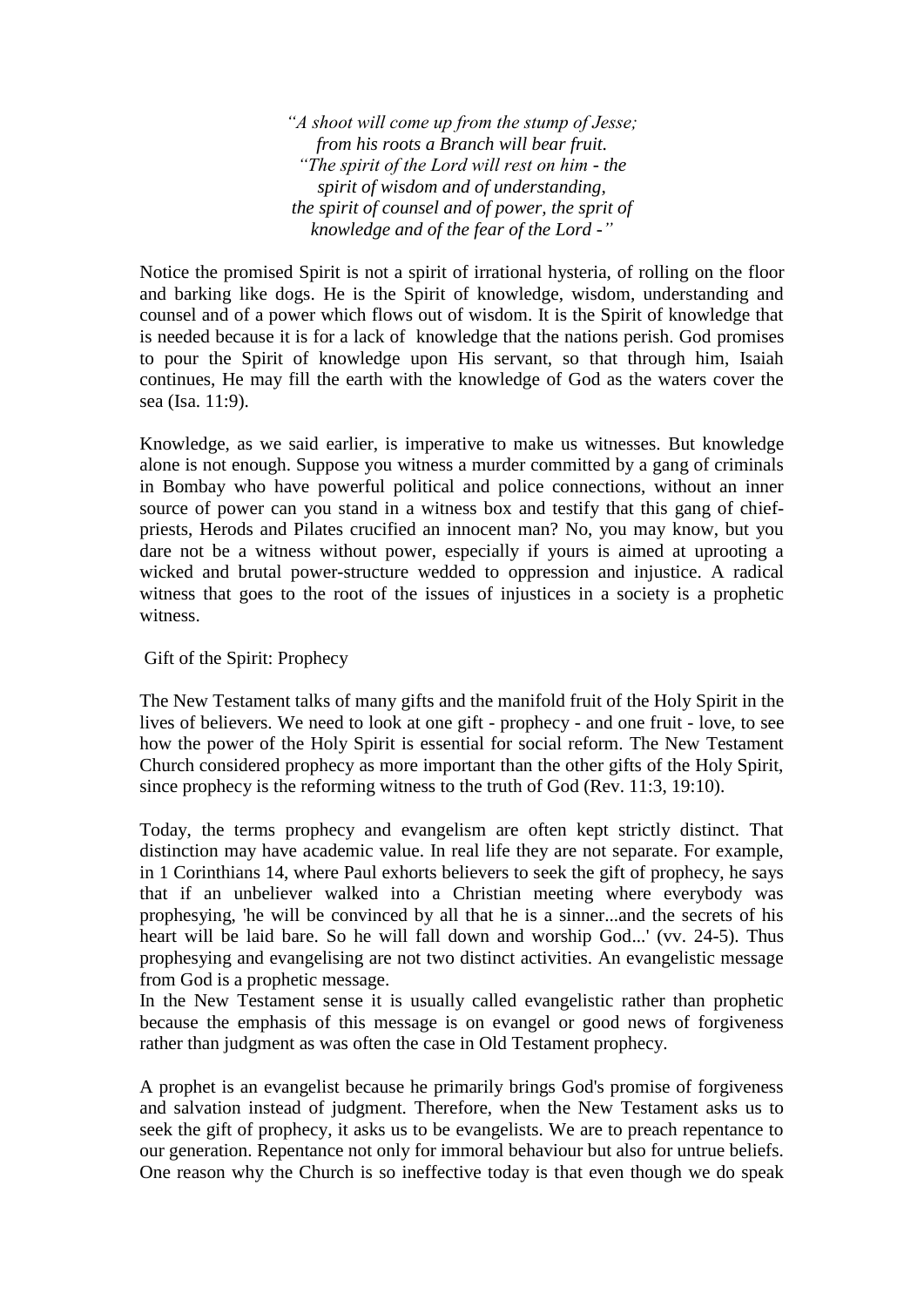against personal sin, we choose not to challenge the falsehood which our society believes in. In India we find evangelists preaching against smoking and drinking, but we rarely find someone preaching against idolatry. Yet false belief is the foundation of many a human misery, as we have seen in the previous chapter. Because our message rarely touches the miseries of the common man, it does not appear to many to be good news. The Holy Spirit gives us the power for being a reforming witness because He gives us the gift of prophecy, which includes the power to judge and protest against the evils of the kingdom of Satan.

The Power to Judge and Protest

Proclaiming Jesus as the King of Heaven does not generally result in persecution. But when we start proclaiming Him as the Ruler of the kings of the earth, we invite trouble. Because then we automatically judge the world around us by the yardstick of His justice and righteousness and demand that His will ought to be done on earth as it is in Heaven.

It takes enormous power and discernment to judge the powers and principalities which are committed to corruption and cruelty. But that is what Peter, empowered by the Holy Spirit, was doing in his sermon on the day of Pentecost. He charged his audience with the sin of cruel murder: '. . .you with the help of wicked men, put Him to death by nailing Him to the cross' (Acts2:23). And again, 'Therefore let all Israel be assured of this: God has made this Jesus, whom you crucified, both Lord and Christ '(v.36). The Bible records that with many other words, he (Peter) warned them, and he pleaded with them, 'Save yourselves from this corrupt generation' (v.40). That was prophetic evangelism.

Such prophetic evangelism judged a specific sin, which in fact was the extent of blind, naked, unashamed cruelty to which that society had degenerated. Peter also judged the fear, cowardice and the blindness of the masses which allowed corrupt rulers to kill a good, innocent man, whom the people themselves acknowledged as a prophet from God. This fearful cowardice which permitted evil to reign was one of the main causes of the injustice in their corrupt society.

Peter's exhortation to 'save yourselves from this corrupt generation' was not merely a message of repentance from private sins. It was a continuation of the theme of the kingdom of Satan versus the Kingdom of God, started by John the Baptist. Proclamation of Jesus as Christ was a proclamation of His Kingship; of the beginning of the renewal of Israel; of the start of the Kingdom of God.

The crucifixion of a righteous man was a symptom of the degeneration of a whole society. That symptom was what Peter attacked. In those public statements' made at the risk of his life, Peter was judging the evils of his day, protesting against them publicly and calling for repentance and change. His accusations were so pointed and so directly against the unjust official stand of the state (i.e., Jesus was a criminal) that his hearers had no option but to repent or to kill him. That was prophetic evangelism at its best.

This kind of witness obviously calls for great power and one major aspect of the power of the Holy Spirit is the power to judge the world.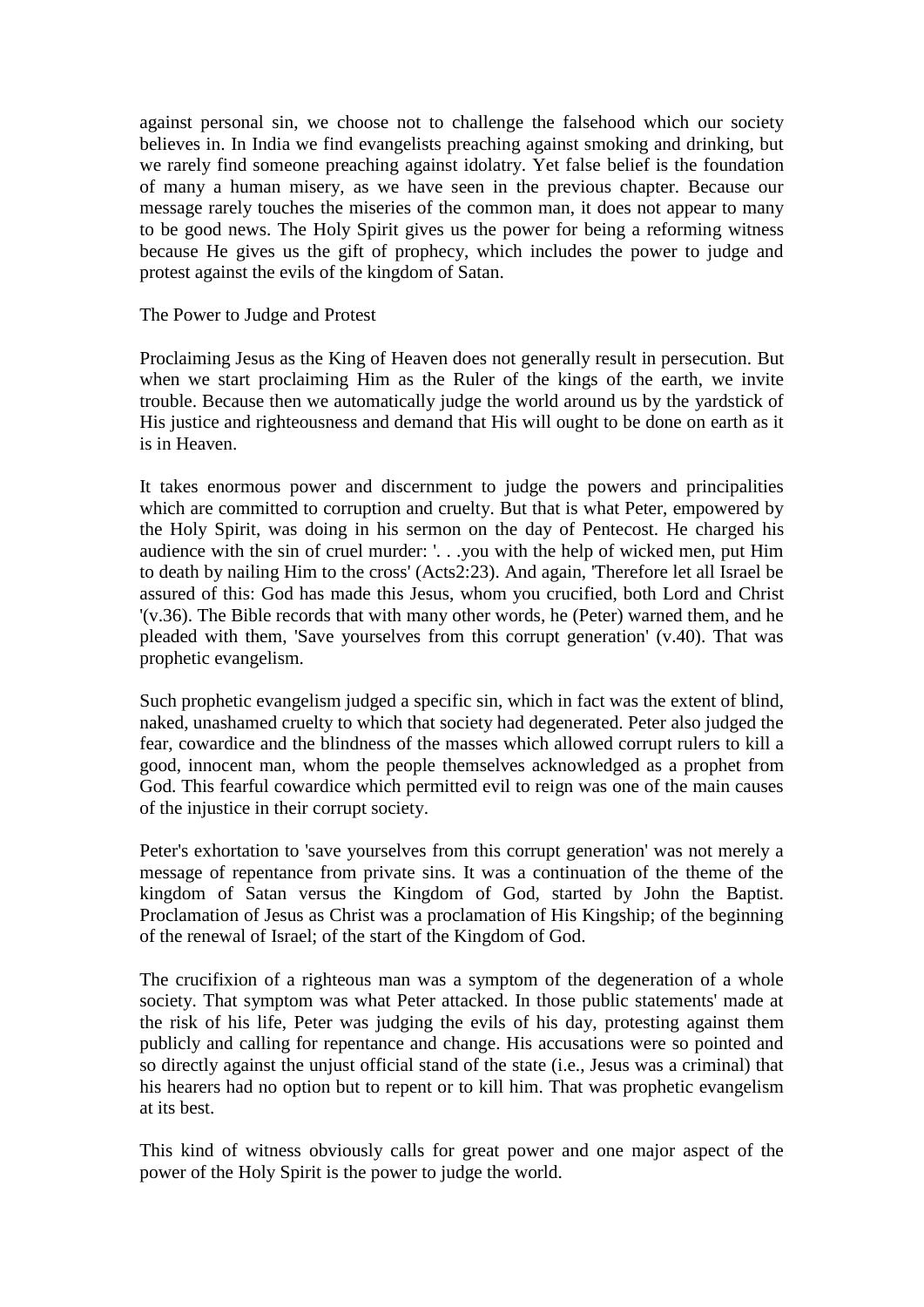When St. Paul said in 1 Corinthians 4:20, 'For the kingdom of God is not a matter of talk but of power,' what did he mean? The context clearly means the power to judge, the power to 'whip' (v.21). Paul confronted the sin of adultery in the Church at Corinth. He said that the Church ought to have the power to judge the adulterer, 'When you are assembled in the name of our Lord Jesus and I am with you in spirit, and the power of our Lord Jesus is present, hand this man over to Satan, so that his sinful nature may be destroyed...'(1 Cor. 5: 4-5). The Holy Spirit, especially the gift of tongues. Paul told them that the power of the Kingdom is not manifested by words alone, but in the authority to judge and punish sin.

Christian officers in the government of India and in the secular world are often respected for their integrity and ethical standards, but the same cannot always be said about some of the leadership of churches and Christian institutions. And even Church leaders who have personal integrity do not always seem to have the power to judge the sin within the Church. But is this power to be exercised only within the Church? Paul goes on to say in the same context that the saints have to judge the world (1 Cor. 6:2). Are we going to judge the world only after Christ returns?

In the *judicial* sense of the word 'judgment' (which carries with it the authority to punish), the saints will judge the world after Jesus returns (1 Cor. 5:9-12;Rev. 2:26- 7;20:4-6). But in the moral and prophetic sense of the word judgment, our task begins when we are empowered by the Holy Spirit. Jesus said, When he [the Spirit] comes, He will convict the world of guilt in regard to sin and righteousness and judgment' (John 16:8). How will the Spirit convict the world? Obviously through the Spiritfilled believers.

But if we judge the sin of the world, the world is bound to persecute us. Jesus was not killed because He showed the way to Heaven to man. He said that the world 'hates me because I testify that what it does is evil' (John 7:7). We have to witness or testify not merely about who Jesus is but also what the world is. The Bible says that we must expose the works of darkness (Eph. 5:11). We need power to do that because when we judge the world, the world retaliates by judging us. Stephen was stoned to death because he said to the Jews in Jerusalem,

*―You stiff-necked people, with uncircumcised hearts and ears! You are just like your fathers: You always resist the Holy Spirit. Was there ever a prophet your fathers did not persecute? They even killed those who predicted the coming of the Righteous One. And now you have betrayed and murdered Him‖ (Acts 7:51-2).*

That was prophetic witness and it requires power from above. Even the mighty men of this world are usually too weak to stand as witnesses against the evils of their contemporary powers and principalities. They consider compromise to be wisdom. For example, the ministers (and intelligence officers) in a given government know the corruption among their colleagues. But they accuse each other of corruption, in generalities only, after they have fallen apart with their comrades.

God's holiness means that He hates evil. His hatred is expressed in two ways - He saves men from sin and He also judges sin. Salvation and judgment are the inseparable sides of the same coin - God's holiness and hatred of evil. The Church as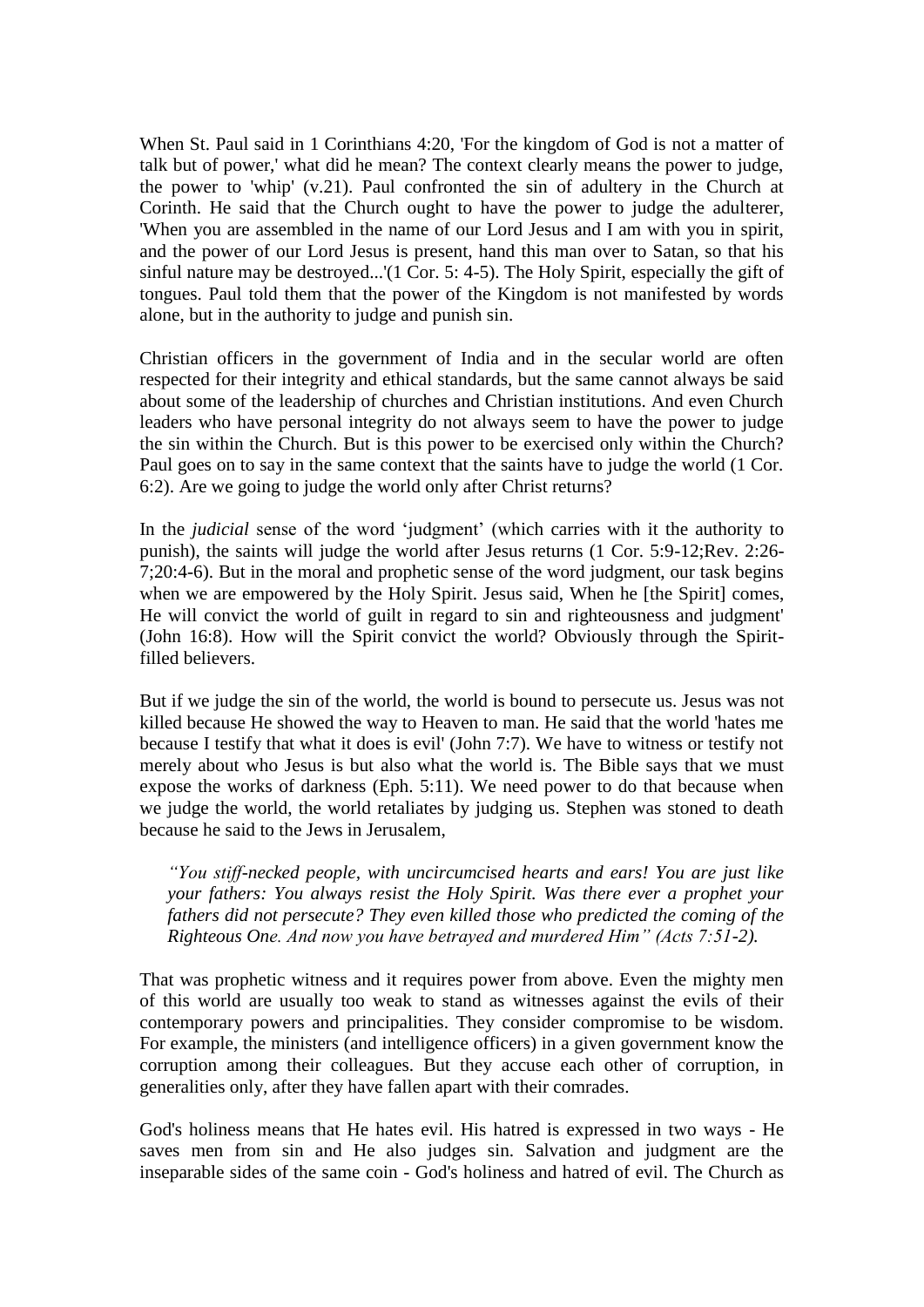Christ's body is meant to be both an agent of salvation and an agent of His justice. The loss of this balanced perspective has robbed the Church of her dynamism to transform society. Protestantism no longer protests against evil, because it sees itself merely as a channel of God's salvation and not of God's justice. What does it if mean for Jesus to be the Ruler of the kings of the earth if He does not judge them? What good is it His Spirit does not empower those whom He fills to pronounce prophetic judgment?

After His resurrection Jesus said, 'All authority in heaven and on earth has been given to me' (Matt. 28:18). Paul said that the Head of the Church is already seated on the throne above all powers, principalities and rulers of this world (Eph. 1:20-3). This means that Christ's Body has to carry out His instructions and orders. The Church is His mouthpiece. And to be a prophet means to be the mouthpiece of God (Exod. 4:14- 16).

This loss of perspective which separates prophecy from evangelism, preaches salvation without proclaiming repentance and justice, reduces the currents some of which are ghastly in their cruelty and injustice. Some Church leaders, for example, are enthusiastic to perform marriages for homosexuals, but too timid to oppose the annual murder of sixty million babies through abortion. Today we seek the patronage of the Pharaoh in order to preach to the enslaved people. We do not dare to witness to pharaoh himself.

But the tragedy is that when we cease to be the voice for justice, we also become ineffective as channels of salvation: When we are not breaking the yoke of oppression, we have no 'good news for the poor' either. The poor masses consider us irrelevant and our critics legitimately dismiss us as giving 'opium', and not spreading the Good News.

Martin Luther's preaching on justification by faith alone was a judgement of an Establishment that had become corrupt. That is why it required enormous power, and that is why it resulted in such great reform and many conversions. Paul's preaching of Jesus and His cross, as we saw in Chapter 2, was the judgment of Jewish and Roman exploitative Establishments. That is why he was seen as an opponent of the Jewish law, of the enslaving temple worship and traditions. No wonder Paul needed power from above for such preaching. Such witness has to be stamped with one's blood. It has to be a cross-bearing witness. The tragedy of the contemporary Church is that those Christians who rightly stress the necessity of the work of the Holy Spirit in our lives, are often mistaken about the purpose of God's gift of the Holy Spirit to the Church. They mistake signs to be the reality itself. They seem to think that the Holy Spirit is given primarily to empower us to do the 'miracles' whereas God said:

> *―I will put my Spirit on him [my servant] and he will bring justice to the nations... A bruised reed he will not break, and a smouldering wick he will not snuff out. In faithfulness he will bring forth justice; he will not falter or be discouraged till he establishes justice on earth ...* "*(Isa. 42:1-4)*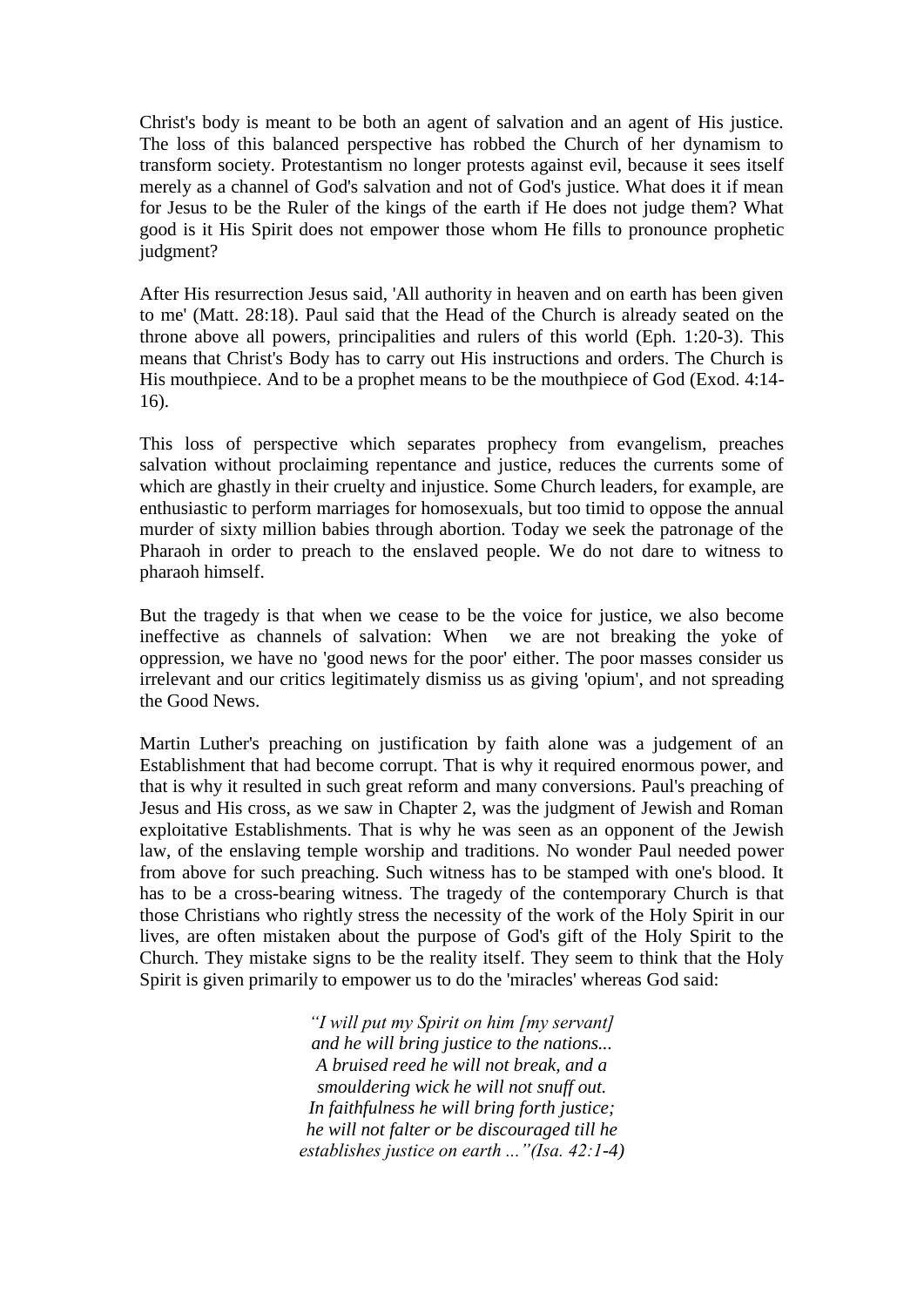It is a great folly to dismiss this as 'the Old Covenant'. The Lord Jesus Himself said:

*―The Spirit of the Lord is on me, because he has anointed me...to proclaim freedom for the prisoners and recovery of sight for the blind, to release the oppressed"* (Luke 4:18).

Miracles are 'signs' of the Kingdom, Justice and righteousness are its contents (see Ps. 45:6-7).

The Power for Cross-Bearing

Jesus, who commissioned His disciples to go out as His witnesses, called them to a life of cross-bearing. The disciples were willing to drink the cup, the passion and humiliation of the cross, which Jesus drank (Matt.20:22), but did not have the power to do so. Jesus said that their spirits were willing but the flesh was weak (Matt.26:41).

Jerusalem had crucified Jesus because He claimed to be her legitimate King. For one to reassert in Jerusalem, within two months of Christ's murder that Christ was indeed the King, was to woo death. How could the disciples who had earlier fled from persecution, bear witness to Jesus's Kingship without receiving strength which came from beyond themselves? For such a witness, they needed more than the power of oratory, the power of tongues, and the power to perform miracles. The disciples were able to perform miracles long before they were baptised with the Holy Spirit on the day of Pentecost, but they were too weak to face persecution (Matt.10:1; Luke10:17). What they needed was the courage to confront their corrupt and cruel society with its sin, call it to repentance and take the consequences of such a confrontation, i.e. persecution.

This was precisely the transformation which the baptism of the Holy Spirit brought about in the disciples. When the Jewish leaders who had killed Jesus and arrested the apostles came face to face with the courage of 'unschooled, ordinary men' like Peter and John, 'they were astonished' (Acts 4:13). The leaders imprisoned, threatened and flogged the apostles, warning them not to speak in the name of Jesus. But the disciples had the strength to disregard the warnings, rejoice in persecution and deliberately choose to disobey the state. That is evangelism.

This is also civil disobedience. By disobeying the state, the disciples affirmed that there was a law and a law-giver higher than the state. They affirmed that the present leadership was unjust, immoral and unworthy of obedience. By their disobedience, they proclaimed they had a new king; that they were subjects of the Government of God. Their willingness to suffer and die was a testimony to their certain knowledge and faith in the resurrection. Such a cross-bearing affirmation of the Sovereignty of God is political freedom, just as its opposite, Fascism, is "an active and violent resistance to Transcendence" (Earnest Holte).

Cross-bearing is the original version of civil disobedience. It is a Christian's submission to the higher law of God, a deliberate rejection of the immoral laws of the state and a joyful acceptance of the consequences of the stand.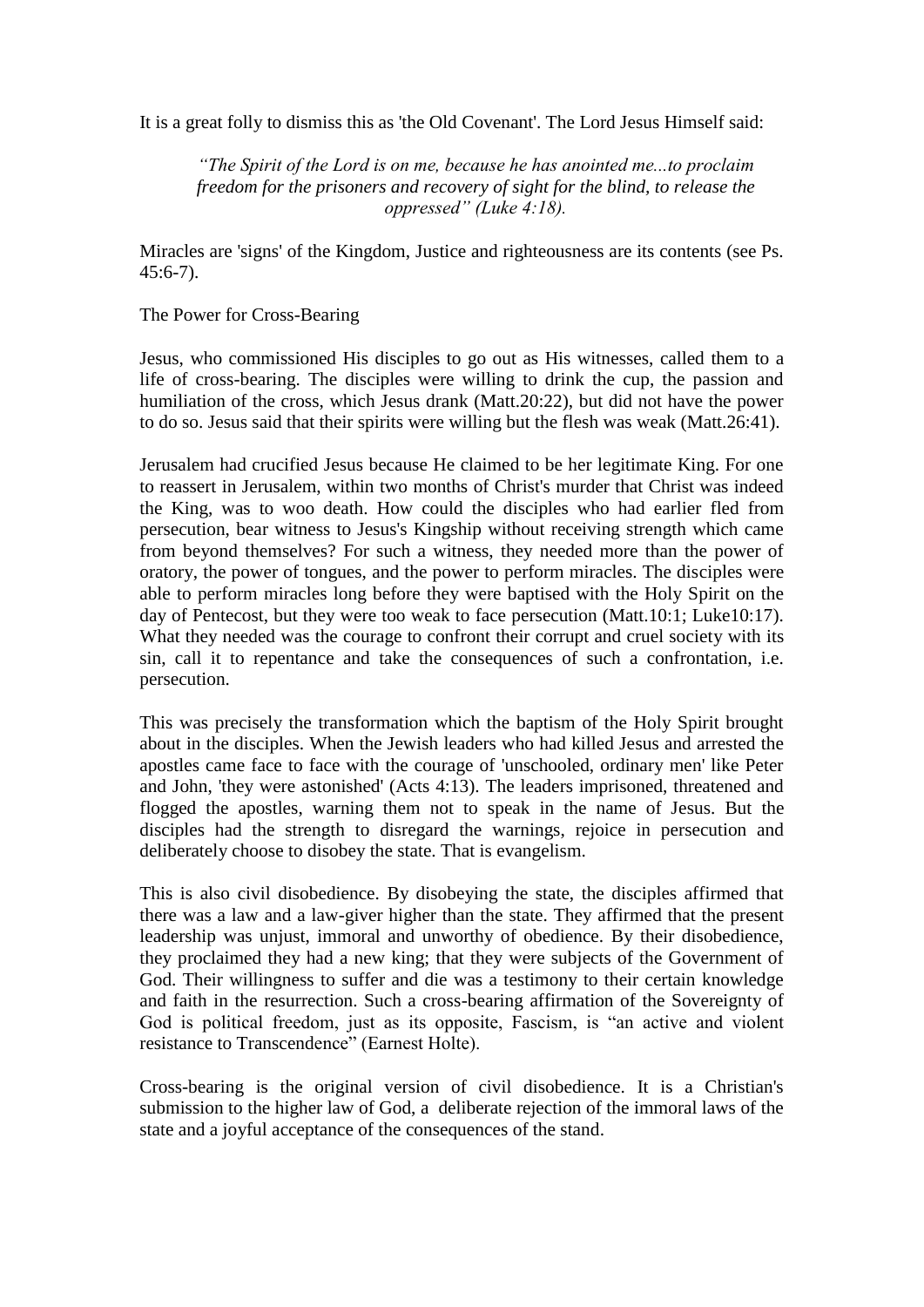Cross-bearing is not easy, and that is why before his arrest in Gethsemane Jesus asked his disciples to 'Watch and pray, so that you will not fall into temptation' (Act. 26:41). One needs power for cross-bearing witness. That is why Paul prayed for the Colossians that they might be 'strengthened with all power . . . may have great endurance and patience . . . (Col. 1:11). Paul asked Timothy to 'be strong in the grace that is in Christ Jesus . . . endure hardship with us like a good soldier of Jesus Christ' (2 Tim.2:1-3).

Thus the power for prophetic evangelism is the power to bear courageous witness to the truth and accept persecution from those who are committed to suppress the truth with unrighteousness.

Willingly to choose suffering and self-sacrifice for the sake of righteousness is to walk the way of the cross. It is to engage in a moral and spiritual conflict with the powers and principalities. You stand for truth: they stand for oppression. They stand with the sword. You stand with the cross, the symbol of self-sacrifice. Cross-bearing means power because choosing suffering presupposes fearlessness. The Kingdom of Satan is the reign of terror (Heb. 2:14-15). Social evils in the Kingdom of Satan continue to exist because people are too afraid to resist them at personal cost. If we oppose the corruption of powers and principalities, we are threatened, harassed, persecuted or ultimately killed. That is how oppressive societies perpetuate their injustice. The way of the cross doesnotmean accepting injustices. It means refusing to accept what is unjust and taking the consequences of that stand, even if it results in death.

While glancing through the Gospels one sees that Jesus emphatically taught His followers not to fear those who could kill the body. This fearless willingness to suffer is a prerequisite to prophetic evangelism. God said to Jeremiah,

*―Stand up and say to them whatever I command you. Do not be terrified by them, or I will terrify you before them. Today I made you a fortified city ... to stand against the whole land against the kings of Judah, its officials, its priests and the people of the land. They will fight against you but will not overcome you" (Jer. 1:17-19).*

> *―Let goods and kindred go This mortal life also The body they may kill God's truth abideth still His kingdom is for ever.‖*

That was the Christ-like attitude of Martin Luther which made the Protestant reformation possible. In our day Lech Walesa, the Nobel Peace Prize winning labour leader of Poland, a Catholic, whose daring initiative led to the dismantling of the oppressive Communist empire in Eastern Europe, exhibited similar power:

> *―Never shall we make alliance with kings, Never shall we bow our necks to might; It is from Christ we take our order, Each of us Mary's knight!*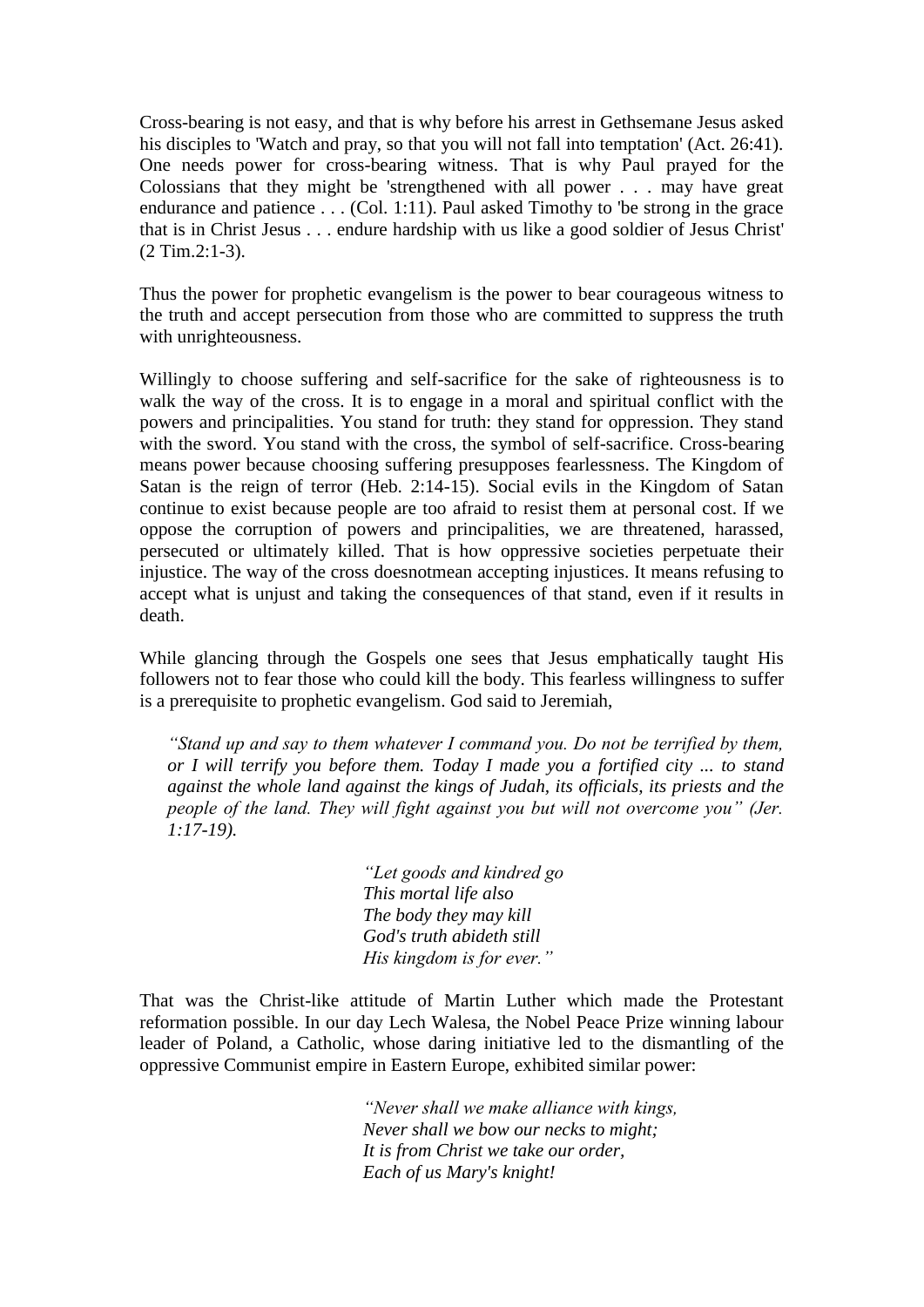*We shall not kneel before the power of authority... Hunger nor misfortune shall break us. Nor the world's flattery shall lead us astray: For we are all the recruits of Christ, Each of us in His pay!*"\*

{Insertion from text: *These are the first and last stanzas of ‗The Confederate Son', quoted from Maria Janion's article ‗Lech Walesa: A Worker in ‗The Other Side,' New Delhi, Nov. 1983}*

Fruit of the Spirit: Love

A fearless prophet, defying the state, preaching both judgment and repentance and facing persecution, creates the image of a rough and rugged man. But Jesus had asked Peter to take loving care of His tender lambs, to feed and protect them (John 21:15- 17). The Kingdom of God was for the meek and the lowly (Matt. 5:3-5).

God in His Kingdom has:

*―...scattered those who are proud in their inmost thoughts but has lifted up the humble. He has brought down rulers from their thrones... He has filled the hungry with good things but has sent the rich away empty*" (Luke 1:51-3).

The disciples, like normal human beings, were looking for themselves in the Kingdom of God (Matt.18:1-6; 20:20-3). Their favourite topic of debate was, `Who is the greatest among us?' But the power of the Holy Spirit was not for one's selfglorification; it was for serving others, especially the powerless.

Jesus continuously taught His disciples that to be great they had to humble themselves and become servants. He tried to teach them that the kingdom of Satan was for the big, but the kingdom of God was for the little children, the nobodies. This verbal teaching was not enough. Jesus also gave them object lessons by blessing the children, by becoming a servant Himself and washing their feet. But teaching and examples were not enough. They needed power to become servants. They needed the power to see that the great dreams of the restoration of Israel had meaning only if the powerless people had a place in those dreams.

It takes great vision and power to become a servant in a selfish, exploitative society. That is what the baptism of the Holy Spirit achieved in the disciples. Their eyes were opened to see the needs around them and to respond to those human needs with tenderness and the Holy Spirit's resourcefulness. Earlier they had seen the lame man at the beautiful gate as a beggar. Now they saw him with eyes of compassion, as a human being in need of something more than money. Their love for him was the fruit of the Holy Spirit in them (Gal. 5:22). Christlike compassion and character are what the HolySpirit produces in those who seek Him. This is the primary work of the Holy Spirit in all believers. By the Spirit's power we first become witnesses, then we are able to give credible witness.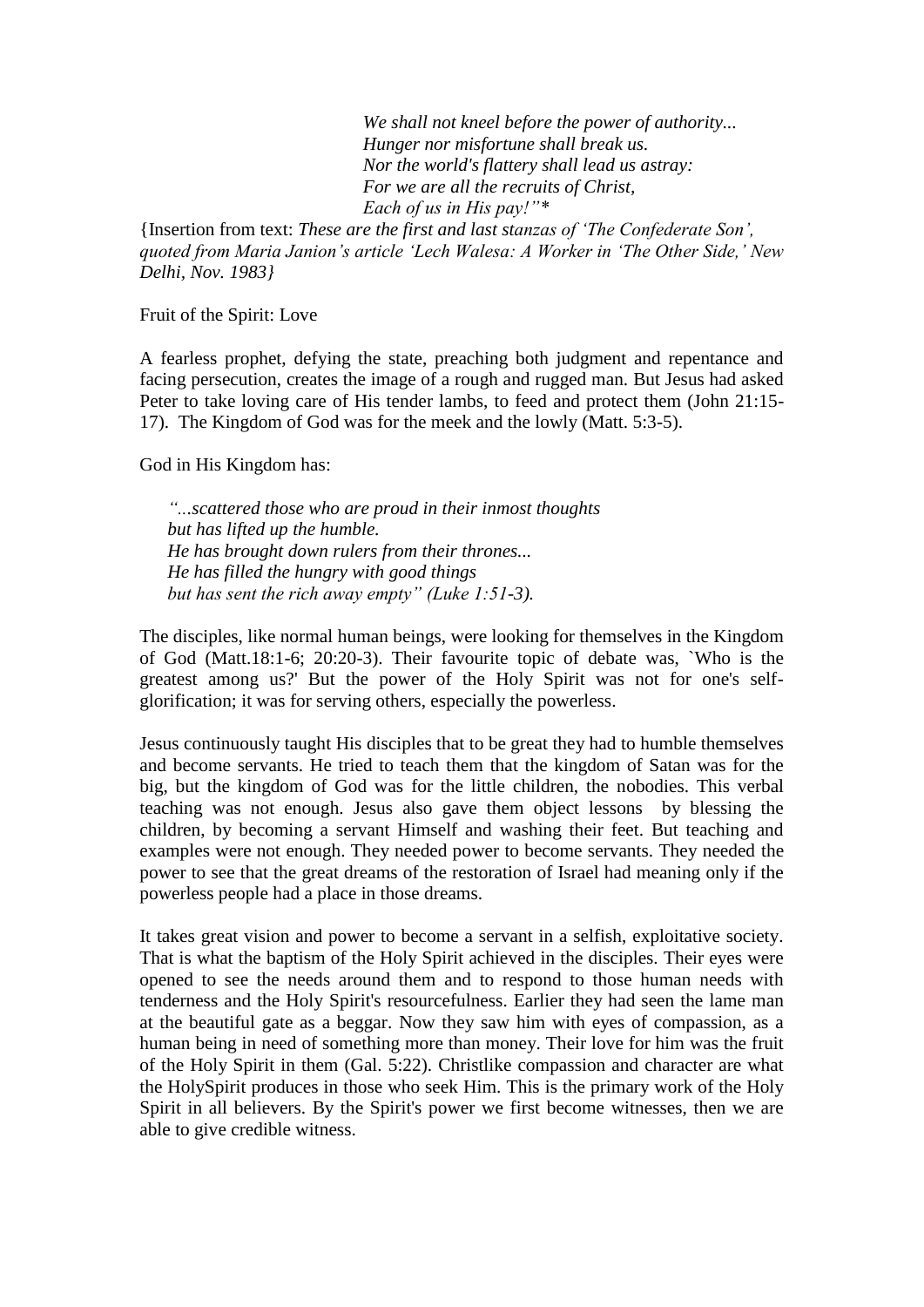The Holy Spirit not only gave the apostles the power to have compassion for the insignificant crippled beggar, He also empowered them to heal the beggar, to meet his need.

We cannot belittle the supernatural gifts of healing, casting out demons and performing miracles. I have seen these miracles take place in answer to my own prayers, as well as those of others who have the gift of healing. But we must remember that the power of performing miracles was not a result of the baptism of the Holy Spirit. The apostles and the seventy disciples were given that gift much before their experience of Pentecost. What the baptism of the Holy Spirit did for them was to make them servants. Earlier the "seventy" had exulted in their powerto perform miracles (Luke 10:17-20). Now they exalted Christ, as His servants. They not only healed the sick and cast out demons, they also looked after the widows, the orphans, the poor and the drought-stricken (Acts 6:1-4:32-35; 2 Cor. 8, 9 etc.).

A prophetic judgment against oppression, cruelty and exploitation in our society can have no meaning if it is not backed by our own life of service and the care of the powerless lambs. But our service also has little effectiveness if it is not seen against the background of our overall Christlike compassion for man.

We have seen in Chapter 1 that Christ's compassion was not some sentimental pity or charity. It grew out of a prophetic insight into the social evils of His day. Jesus saw the crowds as harassed and helpless sheep, whose shepherds had turned into wolves. He was moved enough to cry, outraged enough to condemn and concerned enough to identify Himself with them so fully as to lay down His life for them. That is compassionate service. Naturally it calls for supernatural power - the power to deny ourselves, take up our cross and follow the Good Shepherd.

There is no dearth of Christian service today. But because much of it is service without prophetic compassion, it is powerless to bring about a radical change in individuals and society. To be a Good Samaritan has eternal value in itself, but that is not the highest ideal of Christian service. It is only the beginning. A concern for the wounded and robbed man must lead us on to a prophetic judgment of the systems that violate the rights, dignity and values of man made in God's image.

Our service will have a cutting edge when it is seen against the background of our overall concern for man. A prophetic judgment of all that dehumanises man in our society gives meaning and power to our service towards those wounded and crushed by the same society. But in order to be credible, our prophetic words must be backed by service, by a practical affirmation of the value of man. A prophet may stand outside society, but a servant gets inside and dirties his hands. For a prophet to have his message heard, he has to become a prophet-servant.

Such service which grows out of a prophetic compassion brings one power because it makes one a good shepherd. Jesus had compassion for the crowds partly because the Jewish political, economic, civic and religious leaders, who should have been shepherds to the people, had instead become wolves (Matt.9.36). The crowds sought Jesus because they were looking for a shepherd, a new leader. Jesus, therefore, sent His disciples to preach, to serve and become shepherds to those lost sheep (Matt.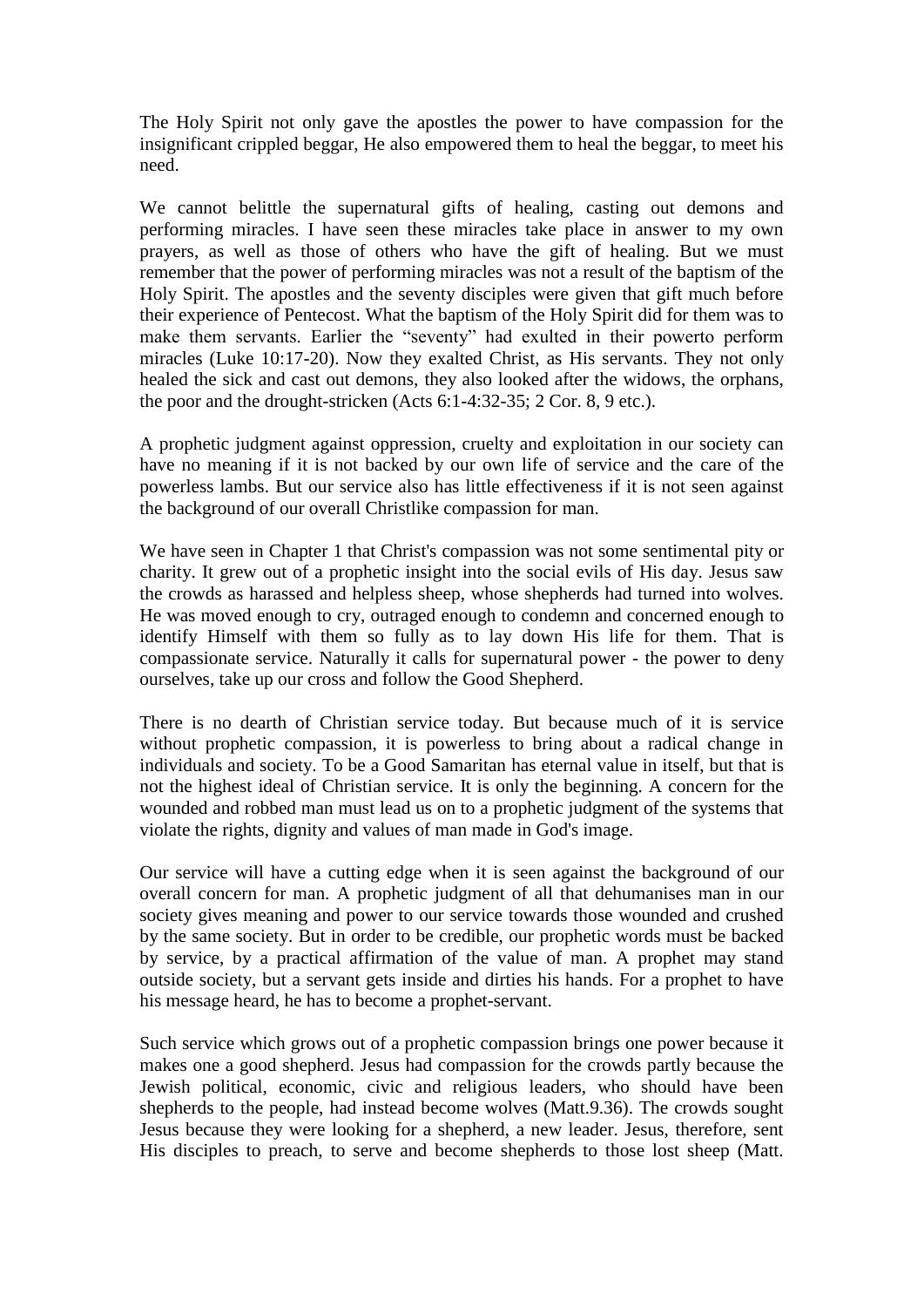10:6-8,16). Jesus' mission was to become the shepherd, to take over leadership from the wolves.

The role of a shepherd, community leader or reformer, gives social power. Jesus used that power as a deterrent against His arrest (Luke 20:19). He had been to the temple many times and was no doubt indignant at its corruption. But He did not challenge it until He had a crowd behind Him, shouting His praises. The High priests and soldiers were afraid to arrest Him for they feared the crowds would take to rioting. John the Baptist had remained a prophet, so it was relatively easy to arrest and kill him. But Jesus had gone on to become a shepherd by being a servant, and His flock was a powerful deterrent against His arrest.

It was the same with the sixteenth-century reformers. Martin Luther would have been arrested and killed as soon as the Reformation began, had his service not built up a powerful popular opinion in his favour. When Miltitz, a Saxon nobleman and chamberlain in the papal court, was sent by the Pope to secure the support of Frederick the Wise (the Duke of Saxony) against Luther, he realised as he travelled through Germany that public opinion was so strongly in favour of Luther that even if he had an army at his command, he could not take Luther to Rome. The people did not stand up for Luther (or Jesus) just because he was a saint, a great preacher or a theologian, but because they could see that Luther's stand against the Roman exploitation was in their own interest.

Service is the legitimate means of acquiring the power to lead. Service done with prophetic compassion makes one a shepherd, the *de facto* leader of the community.

Jesus asked Peter to take care of His sheep. The Holy Spirit empowered him for that service. Paul made it clear in 1 Corinthians 12 that the power and gifts of the Holy Spirit are for service to others. 'There are different kinds of service,' he said, 'but the same Lord ... to each one the manifestation of the Spirit is given for the common good' (vv.5-7). That is why love - the fruit of the Spirit - is the greatest power we must seek (1 Cor.13).

Prayer: The Source of Power

The Holy Spirit empowers us for prophetic, compassionate evangelism in response to prayer. The power comes from prayer, because prayer puts us in touch with God.

In the Garden of Gethsemane, just before His arrest, Jesus asked His disciples to pray so that they might have the power to withstand opposition. They did not pray; therefore, they fled before the threat of persecution. Before His ascension, Jesus asked them again to pray; they did, and were filled with the Holy Spirit and with power to serve, to suffer and to turn the world upside-down (reform) with their prophetic preaching.

A theology of power has to begin with God, Who is all powerful. When Zerubbabel, Joshua the High priest, Ezra and Nehemiah faced the task of restoration and rebuilding, they were told by God "Not by might nor by power, but by my Spirit" the great mountain shall be removed (Zech.4:6). Nehemiah had to build with a sword in his hand, but the Bible makes it clear that his faith rested not in the power of the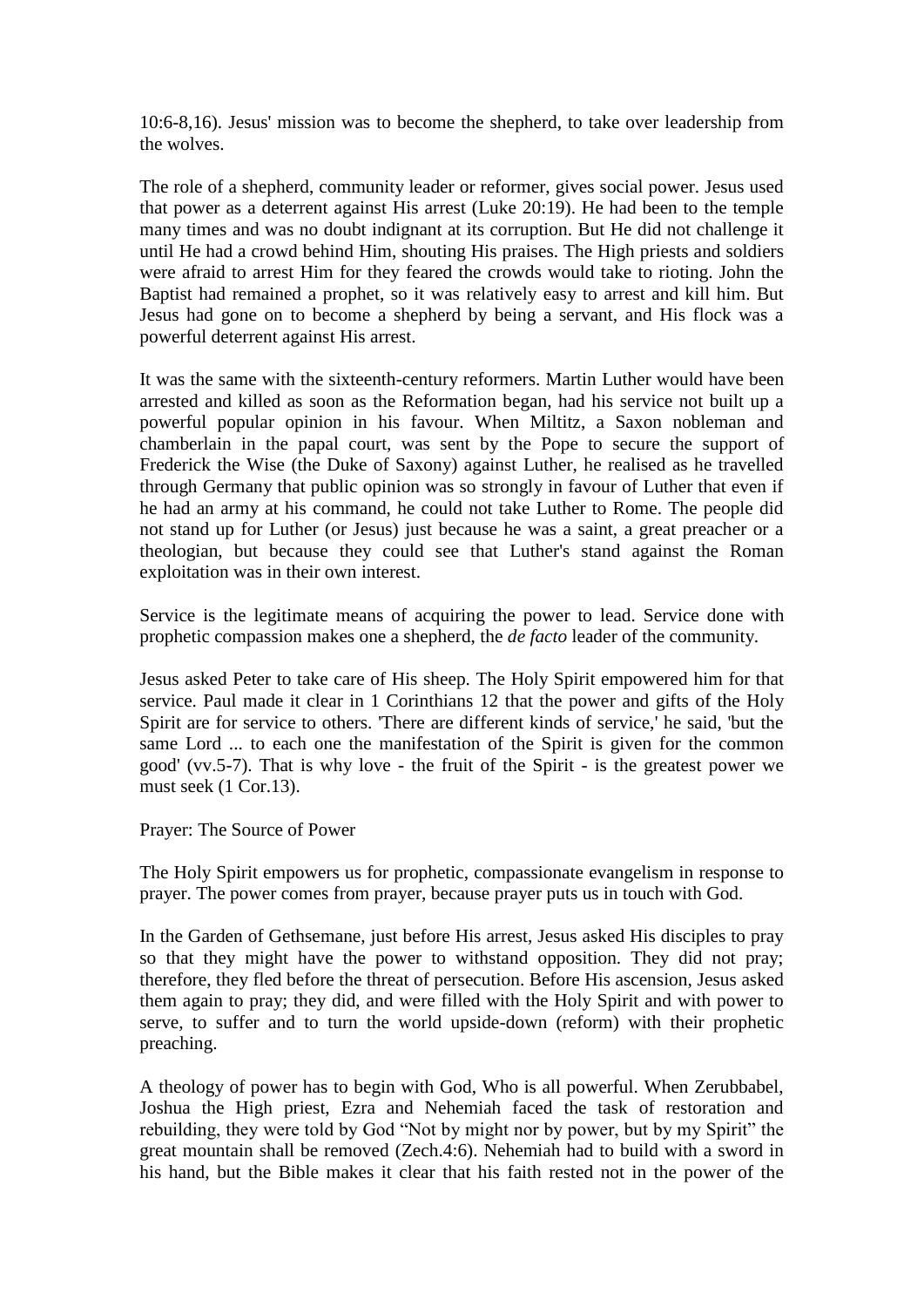sword, but in God. If there was ever a man of prayer, he was one. His power for great reforms came from prayer.

Dependence on God and the use of service, suffering, the sword or wise strategies are not mutually exclusive. It is like taking medicine and praying for healing.

Of course, some people do not even take medicines because they find it inconsistent with faith. My question to them is, "Why do you pick up a spanner or a screwdriver to repair your bicycle when it goes wrong? Don't you believe that God can fix it? Why don't you just pray?" Their reply inevitably is, "Because a bicycle is a machine." But the body is also a machine, as is the universe. Just as a man can work on a bicycle, so can man work on the human body and in the physical universe. Because man is made in God's image, his actions have significance. We must not belittle man's God-given abilities and significance. But we must also remember that just as a machine is open to human intervention, so it is open to divine intervention. God can and does work in the universe, in a human body and in a machine like a bicycle. Four times I have seen a scooter and a car run on prayer! Because the universe is open to God's intervention, prayer has meaning and significance. Both prayer and wise strategies are necessary for world-transforming witness. Man forgets prayer only at his own peril.

One night the chief of village Karri came to our community to ask if any of us knew sorcery. A Brahmin woman, Ramkali, had been bitten by a snake. The sorcerers had been called and they were casting spells when she became unconscious. The Government doctor, who was there, gave her intravenous glucose, because he didn't have anti-venom. Her condition became more critical. Now as she was dying, her friends were running around looking for witch doctors.

I said to the chief, 'We don't know sorcery, but we can pray.' He said, 'please come and at least pray.' Three of us Christians and one Muslim seeker went to pray. We knelt around Ramkali's bed. Over fifty people, including the doctor, watched us as we prayed for this virtually dead woman. In less than ten minutes, as we opened our eyes, she did too! On the third day she walked to our home three miles away to thank us and the living God Who answers prayers.

I know that prayer is a Christian's source of power, because I have seen the power of prayer in our struggle with the Government, police, politicians, power structures of villages, 'goondas' and bandits. For months the highest police officer of Chatarpur had been threatening to kill me. For at least one year a politician of the ruling party and another of the Communist party schemed ways to murder me. But through the power of prayer, we were able to withstand all this. We have the power of prayer in bringing hardened people to repentance and moving believers to share their wealth with the needy at great personal cost.

I believe in human planning, strategy and action because man is significant. He affects not only machines but society and history as well. But I also believe in prayer because God is Almighty. He acts in the mechanical universe, as well as in the hearts of believers and unbelievers. I believe in prayer because God is the author and finisher of history; therefore, prayer for reformation, prayer for change in society has meaning. Some of the greatest reforms in Biblical history came when men like Daniel (Dan.9) and Nehemiah (Neh.1) prayed.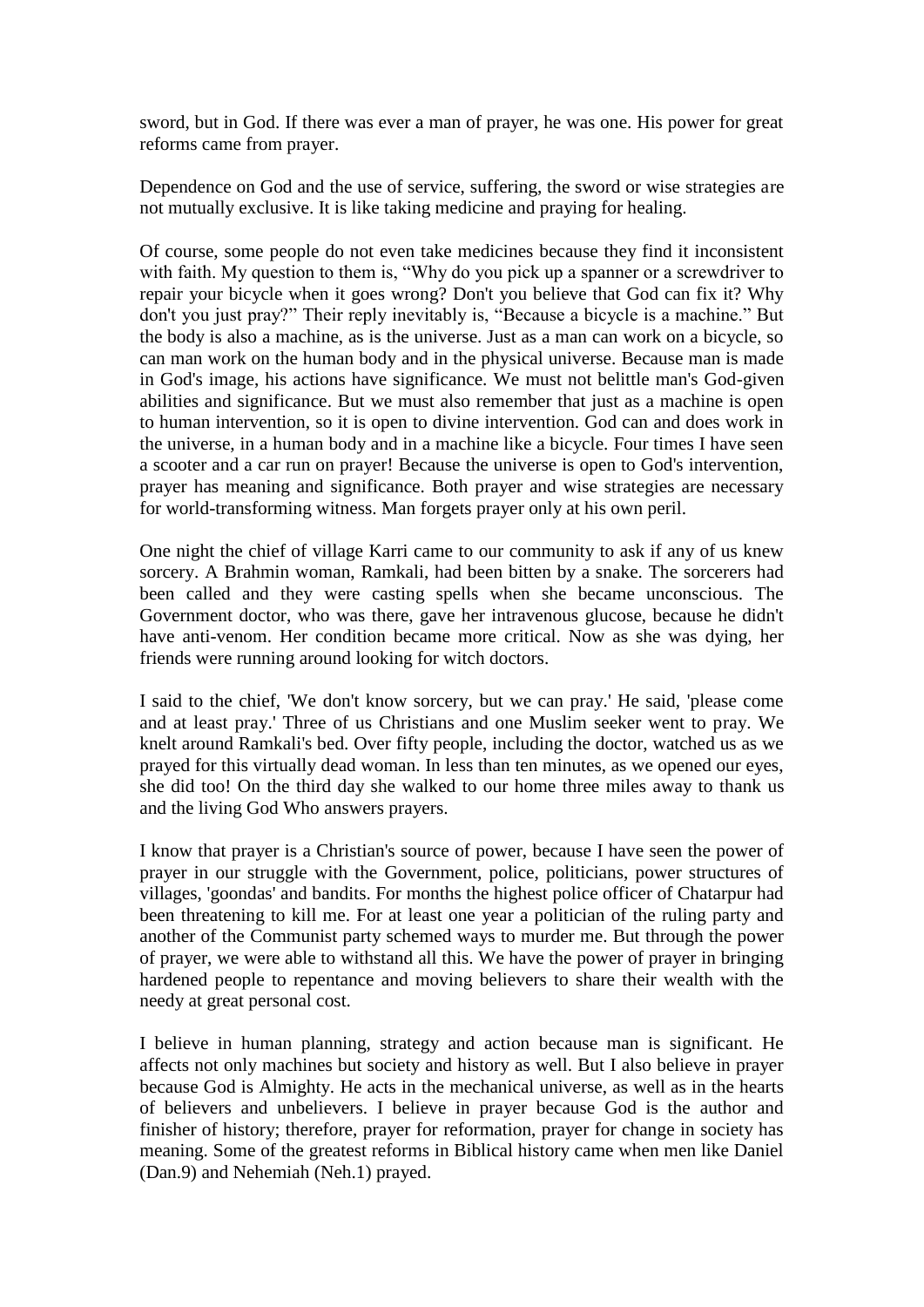Prayer not only has meaning but it is the only solution when we are faced with natural, social or spiritual problems which are beyond human wisdom and strength, because prayer releases the power of God.

It is necessary that we stand in the supernatural power of the Holy Spirit, because the battle between good and evil ultimately is supernatural. Modern man ignores the diabolic supernatural dimensions of evil; therefore, he is unable to understand or to deal with the social dimensions of evil.

Praying is trusting God. The Bible says that faith is what ultimately overcomes the world (1 John 5:5). Faith is power because it produces hope and generates action in a stagnant society. Faith is power because it produces patience and perseverance. Faith is power because it gives staying ability in the midst of opposition - the power to stand, to serve, to fight, to suffer, to die and to overcome. Most supremely, trusting or praying releases power because our dependence on God moves Him to act.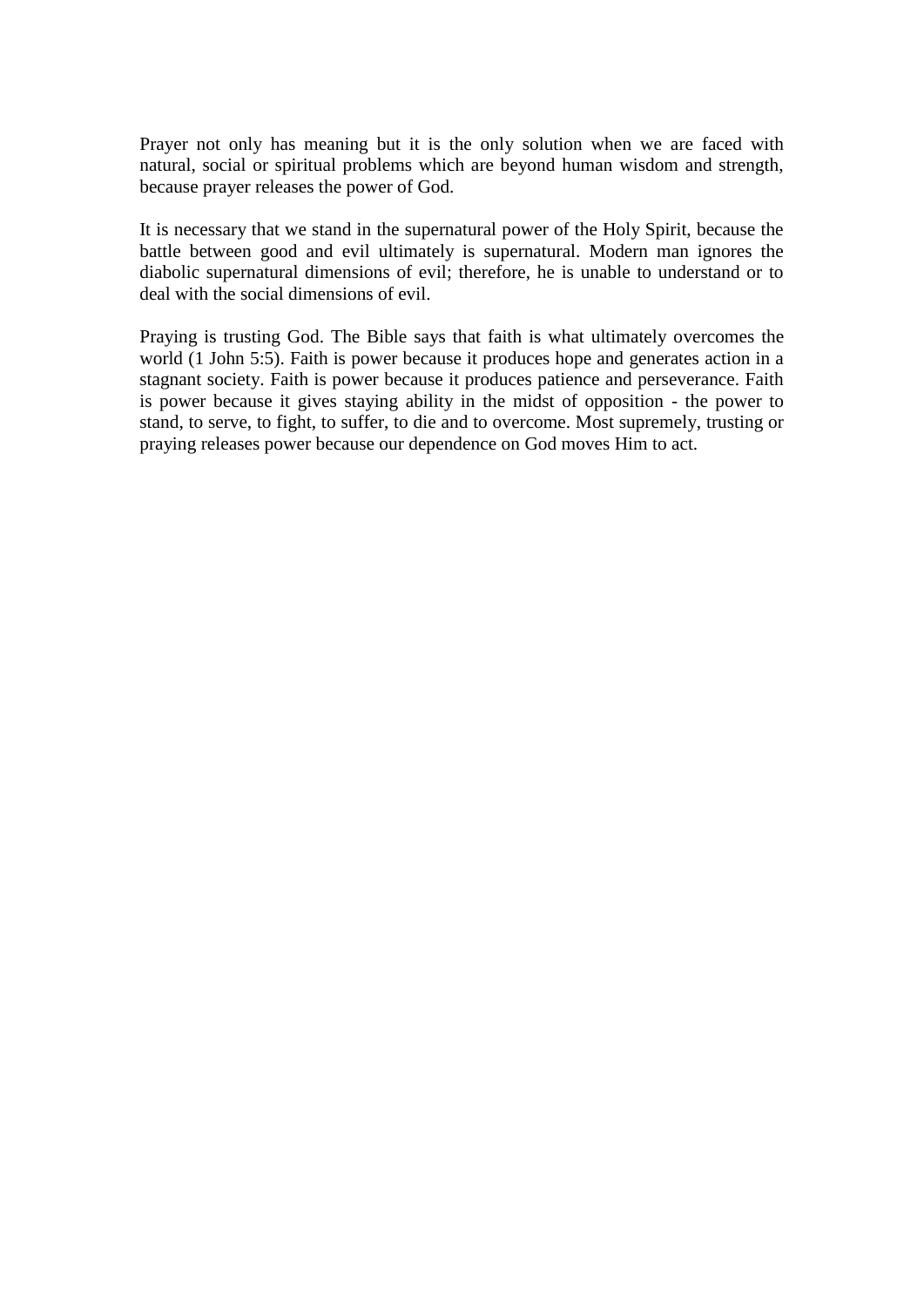# *THE CHURCH AND SOCIAL REFORM:*

# *A POWER STRUCTURE FOR THE POOR*

Social evils usually are unjust social relationships and their chronic consequences. The Church was meant to be a structure to ensure just relationships; therefore, by its very nature it was intended to be the answer to social evils, a force for social reform, a threat to the unjust oppression.

Poverty, when it is chronic, for example, can also be a product of oppressive, exploitative economic relations. The Proverbs say, `A poor man's field may produce abundant food, but injustice sweeps it away' (13.23). In this chapter we shall see that in the Bible the Church is the antidote to poverty, because it was meant to be a community bound by self-sacrificing love.

In Chapter 2 we saw that slavery, i.e. an oppressive, exploitative economic relationship, is justified and perpetuated by false beliefs; therefore, proclamation of truth is the basic tool of reform. Poverty, however, has not only a theological dimension to it but a social dimension also. That is the focus of our concern in this chapter.

Evangelism which does not take church planting seriously usually springs from a deficient theology which does not take the social dimensions of sin and salvation seriously. Evangelism without church planting and evangelism without a compassionate concern for society are two sides of the same coin. They are rooted in the lack of a clear understanding of the mission of our Lord.

The Mission of Christ and the Necessity of the Church

We do not need to take a comprehensive look at the mission of our Lord to understand why it was necessary for Jesus to create the Church. We can be selective and refer to only three examples of how Jesus perceived Himself, the people and His Church to understand the role of the Church.

#### *1. Jesus' Perception of Himself*

Jesus proved his Messiahship by pointing out His mission to the weak and the poor. When John the Baptist sent his disciples to find out whether Jesus was indeed the Christ, Jesus responded by exhibiting His compassion for the needy and saying, `Go back and report to John what you have seen and heard: The blind receive sight, the lame walk, those who have leprosy are cured, the deaf hear, the dead are raised and the good news is preached to the poor.' (Luke 7:22).

According to Luke, when Jesus first claimed to be the Messiah He supported this claim from Isaiah 61:1-2: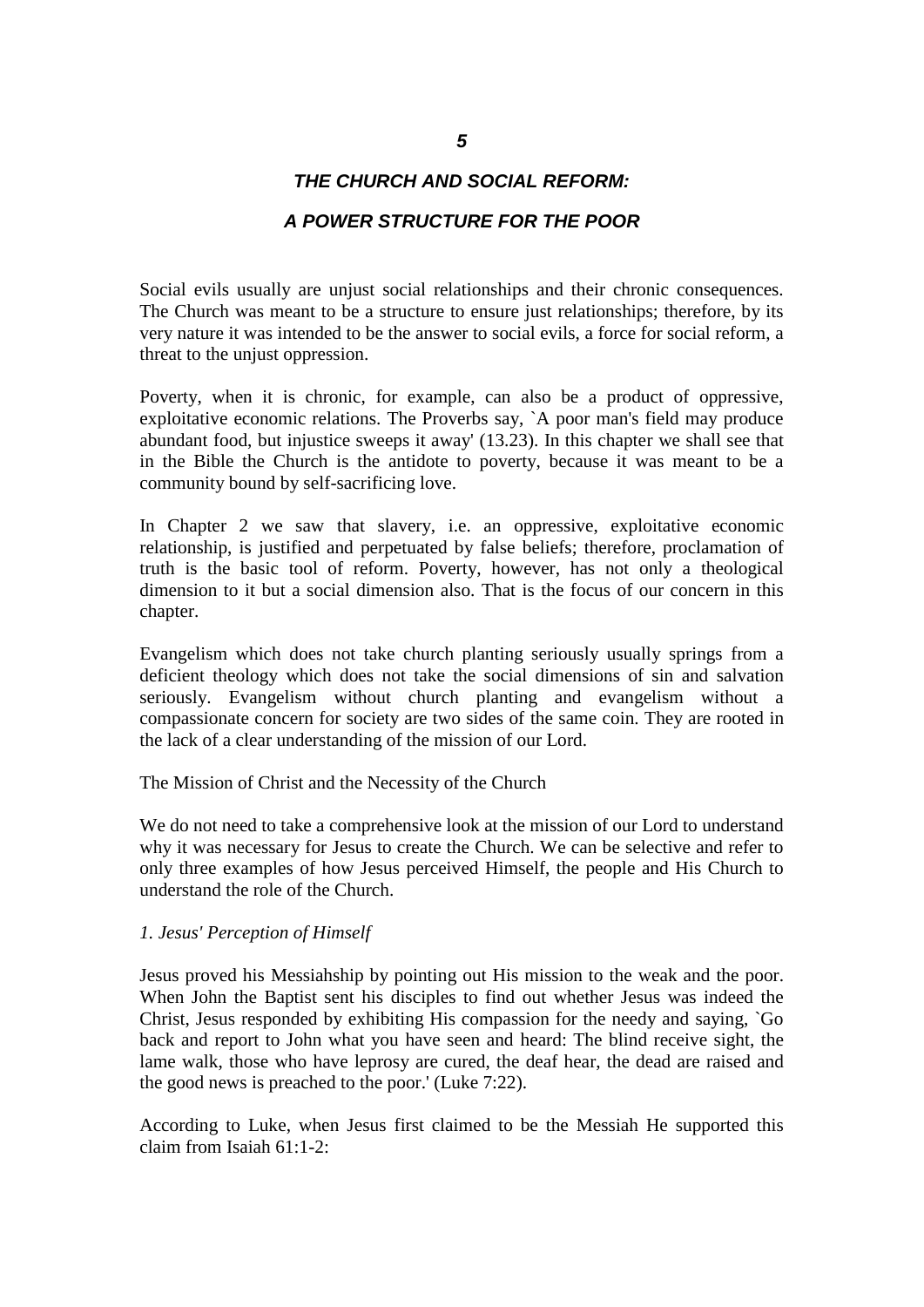*―The Spirit of the Lord is on me, because he has anointed me to preach good news to the poor. He has sent me to proclaim freedom for the prisoners and recovery of sight for the blind, to release the oppressed, to proclaim the year of the Lord's favour" (Luke 4:18-19).* 

# *2. Jesus's Perception of People*

Jesus did not see people merely as souls to be saved from hell. He saw them as sheep without a shepherd, `harassed and helpless' (Matt. 9:36); sheep in need of deliverance from the wolves (Matt. 10:16); as oppressed men `weary and burdened' who needed rest -shalom (Matt. 11:28). Jesus's claim to kingship rested on the fact that He was the `ruler who [would] be the shepherd of... Israel' (Matt. 2:6).

# 3. *Jesus's Perception of the Church*

Jesus said that He was sent 'to the lost sheep of Israel' (Matt. 15:24) to gather them into the fold, like the good shepherd who leaves the ninety-nine and goes after the one that is lost, to bring it in (Matt. 18:12-14). He sent out His disciples to do the same, to work as under-shepherds, to gather the harassed sheep into an `ecclesia', the Church `As the Father has sent me,' said Jesus `I am sending you' (John 20:21). Why is He sending them? To take care of the sheep, who are at present at the mercy of wolves. 'Feed my lambs... 'He gently pleaded with Simon Peter 'Take care of my sheep... Feed my sheep' (John 21:15-17).

# The Church as a Power Structure

Many Christians conceive of the Church as merely a harmless, worshipping, witnessing and serving community. If it were so, it would hardly invite the persecution it did, nor would it have needed the supernatural Power which we discussed in the previous chapter. When Jesus used the word 'ecclesia' to describe the community He was intending to create, He obviously had an image of the Church which is radically different from the modern connotations created by the word `Church'. William Barclay, in his study New Testament Words, describes what the word 'ecclesia' meant. That was the picture which Jesus's use of the word 'church' would have conjured up in the minds of His audience. Barclay says:

"The *ecclesia* was the convened assembly of the people (in Greek City States). It consisted of all the citizens of the city who had not lost their civic rights. Apart from the fact that its decisions must conform to the laws of the State, its powers were to all intents and purposes unlimited. It elected and dismissed magistrates and directed the policy of the city. It declared wars, made peace, contracted treaties and arranged alliances. It elected generals and other military officers. It assigned troops to different campaigns and dispatched them from the city. It was ultimately responsible for the conduct of all military operations. It raised and allocated funds. Two things are interesting to note: first, all its meetings began with prayer and a sacrifice. Second, it was a true democracy. Its two great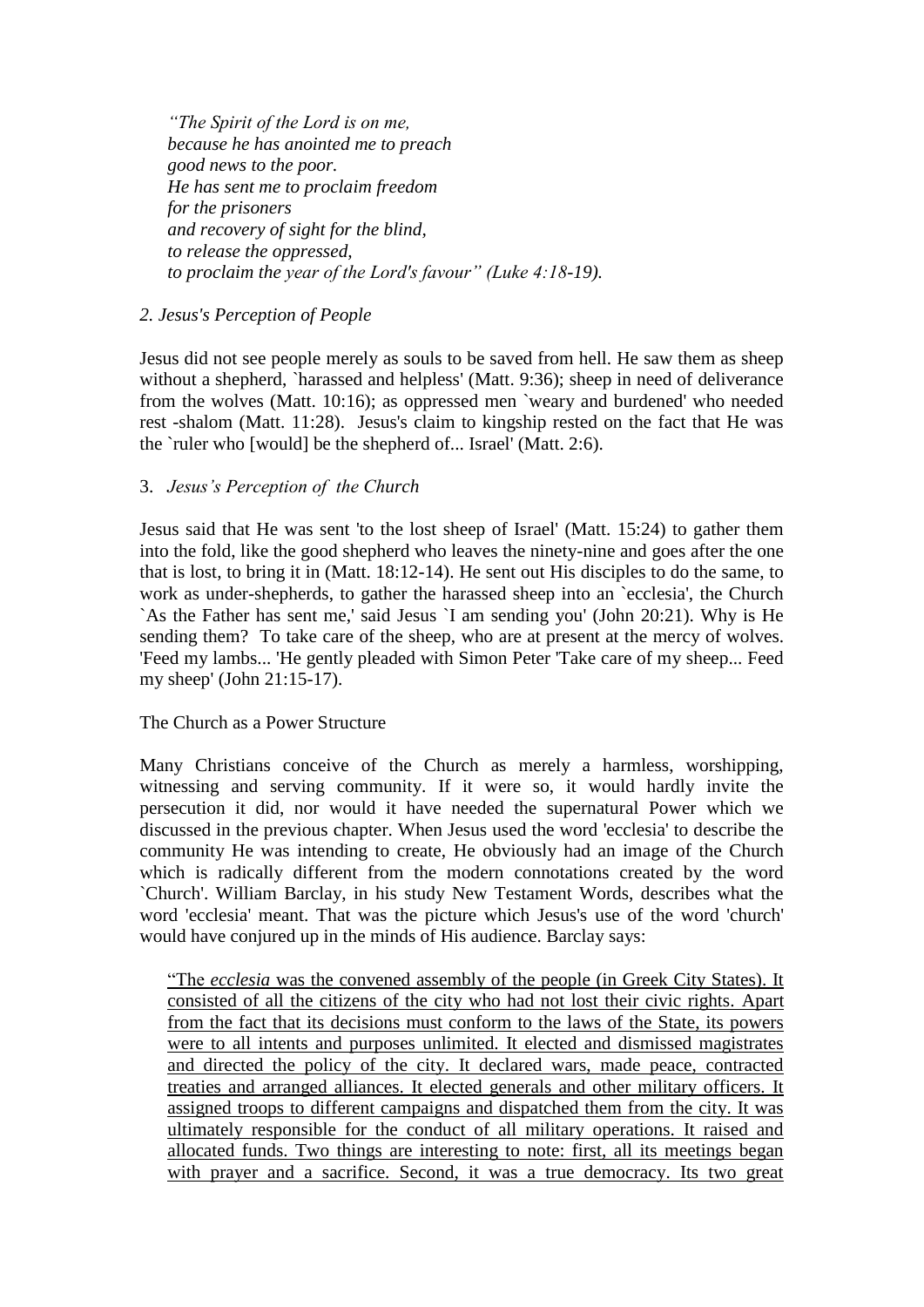watchwords were 'equality' *(isonomia)* and 'freedom' *(eleutheria).* It was an assembly where everyone had an equal right and an equal duty to take part." {Insertion from text: William Barclay, *New Testament Words,* SCM Press, 1964, pp.68-9}

Thus, according to Barclay, ecclesia referred to a power structure.

Did the word *ecclesia* have similar connotations in Jesus's mind, as described by William Barclay? Yes, in the very first usage of the word ecclesia, Jesus envisaged a community in conflict. He said to Simon, 'And I tell you that you are Peter, and on this rock I will build my church, and the gates of Hades will not overcome it' (Matt. 16:18).

In this first statement about the Church, we are told that the Church was going to be a social structure in conflict with the forces of death. Why? Because in an oppressive society if a group stands up to take care of the lambs, it automatically stands up against the wolves. The wolves are bound to fight the good shepherd. They have to do their best to destroy the ecclesia, if the ecclesia dares to protect the sheep. The Church was not meant to be an army that attacks evil, oppressive social structures, but a community that cares for the harassed and helpless sheep. But, unlike many Christians, Christ had no romantic vision of peaceful service. He knew that one cannot serve the sheep realistically without infuriating the vested interests—the wolves. Therefore, because conflict was inevitable, the Church had to be a powerful structure, a community that could withstand the very forces of Hades itself. It had to be a community which had the power to take up its cross, to follow its master.

The Church as the Antidote to Social Evils

Perhaps the themes of this chapter are best summed up in Ezekiel 34 which deals with the following facts:

# *(a) Poverty: A Product of Unjust Relationships*

Poverty in Judah at the time of this writing was a problem of unjust economic relationships. Ezekiel said:

*―The Lord spoke to me. Mortal man, denounce the rulers of Israel. Prophesy to them, and tell them what I, the Sovereign Lord, say to them: You are doomed, you shepherds of Israel! You take care of yourselves, but never tend the sheep. You drink the milk, wear clothes made from the wool, and kill and eat the finest sheep. But you never tend the sheep. You have not taken care of the weak ones, healed the ones that are sick, bandaged the ones that are hurt, brought back the ones that wandered off, or looked for the ones that were lost. Instead, you treated them cruelly…‖*

*―Now then, my flock, I, the Sovereign Lord, tell you that I will judge each of you and separate the good from the bad, the sheep from the goats. Some of you are not satisfied with eating the best grass; you even trample down what you don't eat! You drink the clear water and muddy what you don't drink! My other sheep have to eat the grass you trample down and drink the water you muddy. So now, I, the*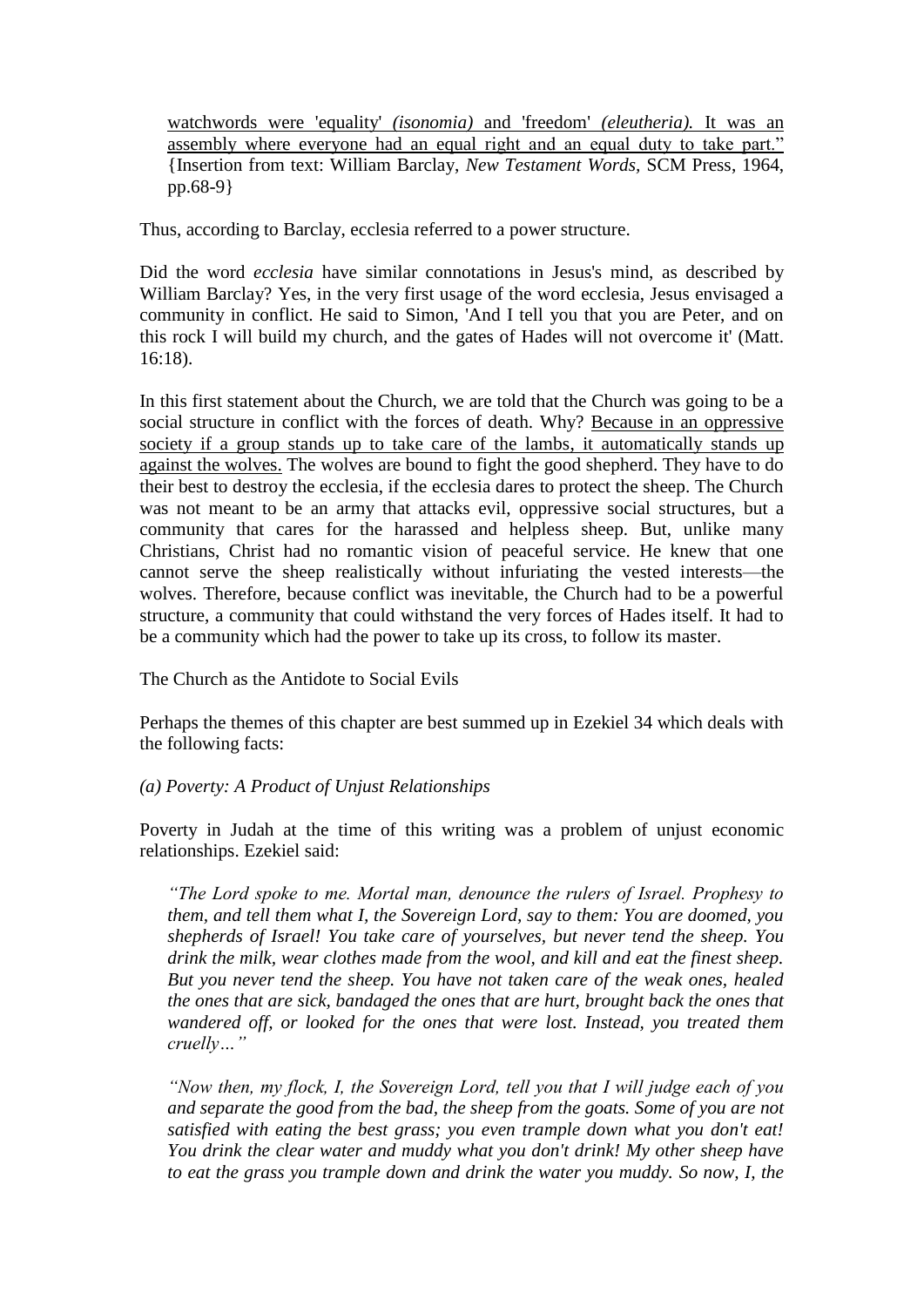*Sovereign Lord, tell you that I will judge between you strong sheep andthe weak*  sheep. You pushed the sick ones aside and butted them away from the flock..." *(34:1- 4;17-20).*

*(b) Ingathering of Sheep: The Answer To Poverty*

The shepherdhood of the Messiah was seen in His care for the weak and the hungry sheep.

*―I, the Sovereign Lord, tell you that I myself will look for my sheep and take care of them in the same way as a shepherd takes care of his sheep that were scattered and are brought together again. I will bring them back from all the places where they were scattered...*

*―I myself will be the shepherd of my sheep, and I will find them a place to rest‖ (Ezek. 34 :11-15).*

*(c) The Kingship of Christ as Shepherdhood* 

One of the Messiah's primary answer to socio-economic problems would be in gathering the harassed sheep into His flock.

*―I, the Sovereign Lord have spoken, I will look for those that are lost, bring back those that wander off, bandage those that are hurt, and heal those that are sick; but those that are fat and strong I will destroy, because I am a shepherd who does what is right... I will give them a king like my servant David to be their one shepherd, and he will take care of them. I, the Lord, will be their God, and a king my servant David will be their ruler...*

*―I will give them fertile fields and put an end to hunger in the land. The other nations will not sneer at them any more. Everyone will know that I protect Israel and that they are my people. . . . You, my sheep, my flock that I feed, are my people, and I am your God (Ezek. 34:15-23, 29-31).*

Contemporary Image of the Church

Looking at much of the contemporary Church in India, one can be justified in dismissing the view that the Church is the antidote to poverty. Shamefully, we must confess that very often the institutional Church has been the cause or means of perpetuating injustice and poverty. One ecumenical theologian, who is on the pay-roll of a church-related institution and is concerned about poverty, argued in a conference that the greatest sacrifice the Church can make for the poor in the twentieth century is to sacrifice itself, i.e., get out of existence! We have no quarrel with such theologians because they are talking about the existing image and reality of a part of the Church. In fact, we are ashamed that ecumenical theologians have had the courage to attack the evils within the Church, whereas evangelicals have sometimes been content either to woo even the corrupt Church leaders or just separate themselves from the wider Church.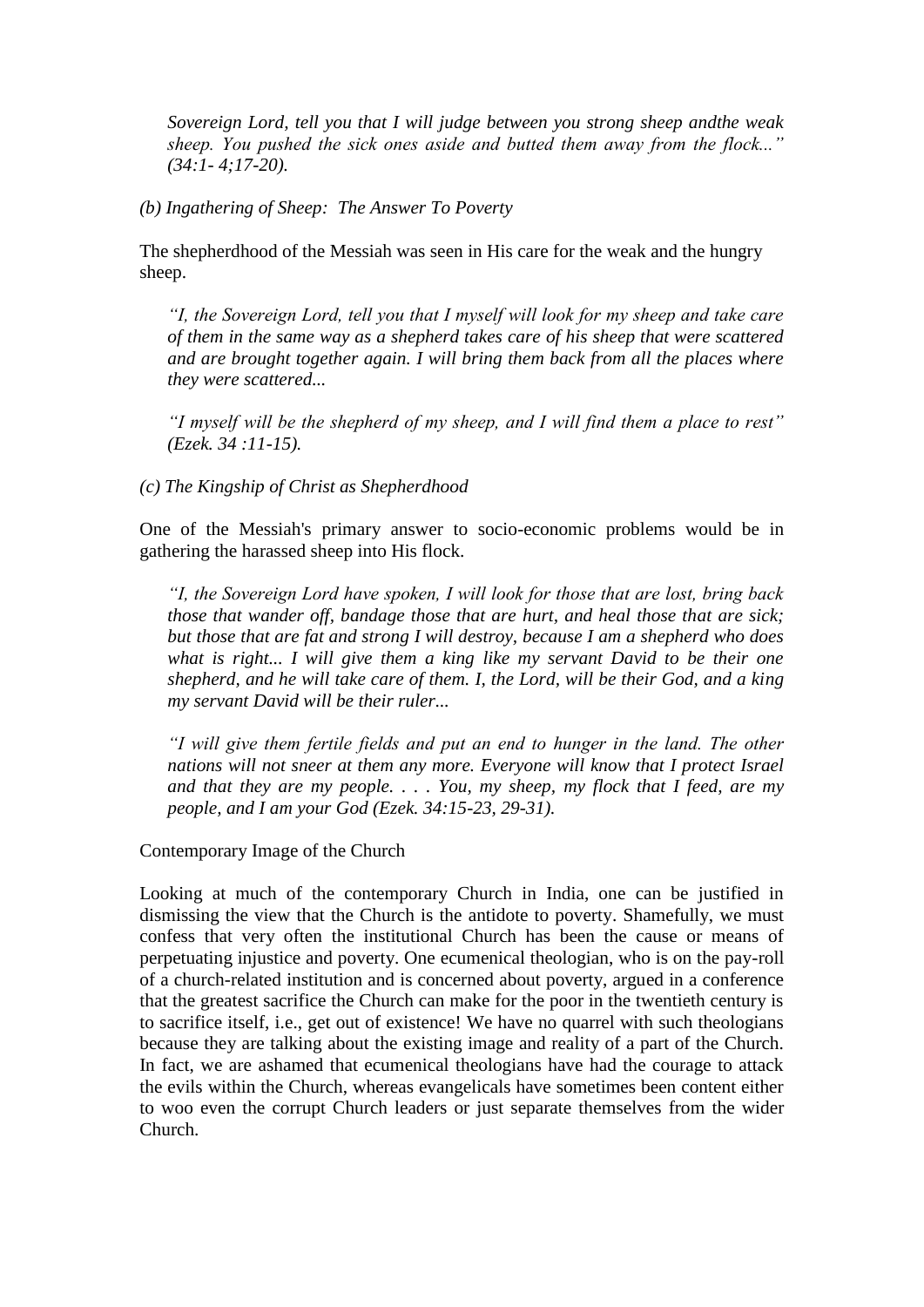The problem with these theologians begins when they seem to dismiss the very concept of Church as irrelevant to the struggle against injustice and the struggle for the weak. At that point it seems that the economists understand the need for human organisation to combat poverty better than the theologians. For example, C. T. Kurien, a leftist economist, in his book, *Poverty and Development*, say that development in India is possible only through conscious and deliberate mass movement. He said,

"a mass movement can be effected only through organising for action and through various forms of new institutions. . . .Such institutions also serve as new centres of power however limited their density may be to begin with. What is significant his that they form a new basis of power - the power of an informed and organised people as contrasted with property power, for instance. The building up of such a new power base is necessary to bring about a separation between property power and political power which so often tend to merge."\* {Insertion from text: C.T. Kurien, *Poverty and Development,* CLS, Madras, 1974, p. 24}

Many people fail to see the relevance of the Church to the question of social evils such as chronic poverty, because progress is judged in terms of quantity of production. Therefore, the problem of poverty is seen as a problem of technology lack of technical know-how, tools and material resources.

Knowledge, tools and resources are indeed important, but their lack is not the basic problem, certainly not in rural India. A Western agriculturist, who worked for years in India trying to fight poverty at the grass-roots level with appropriate technology, ultimately gave up in despair. He said to me, `If the problems were technological, we could have solved them, because we have all the technical answers. But the problem is different. My training and background do not enable me even to understand the problem of poverty in India.'

One of the basic causes of poverty is the concentration of political power in the hands of those who are also economically and socially powerful. Hinduism gives religious sanction to this concentration of power which his almost consistently used for oppression. The top leadership of the nation also uses (and thereby reinforces) the hold of the existing power structures for gathering votes. Much of the Church development also works to strengthen the existing leadership, but hardly anyone consciously stands up to empower the oppressed . . . though that is precisely what Jesus did.

From the Acts of the Apostles, we see that Jerusalem, like any other pilgrim centre, attracted the poor, orphans, widows, beggars, priests and others. These poor were attracted to the Church, because the Church was a centre of power which cared for the weak, in contrast to the Jewish temple. Once they came into the Church, they were no longer poor because the believers shared their wealth with each other very liberally. `There were no needy persons among them, `the New Testament says. `For from time to time those who owned lands or houses sold them, brought the money from the sales and put it at the apostles' feet, and it was distributed to anyone as he had need' (4:34- 5).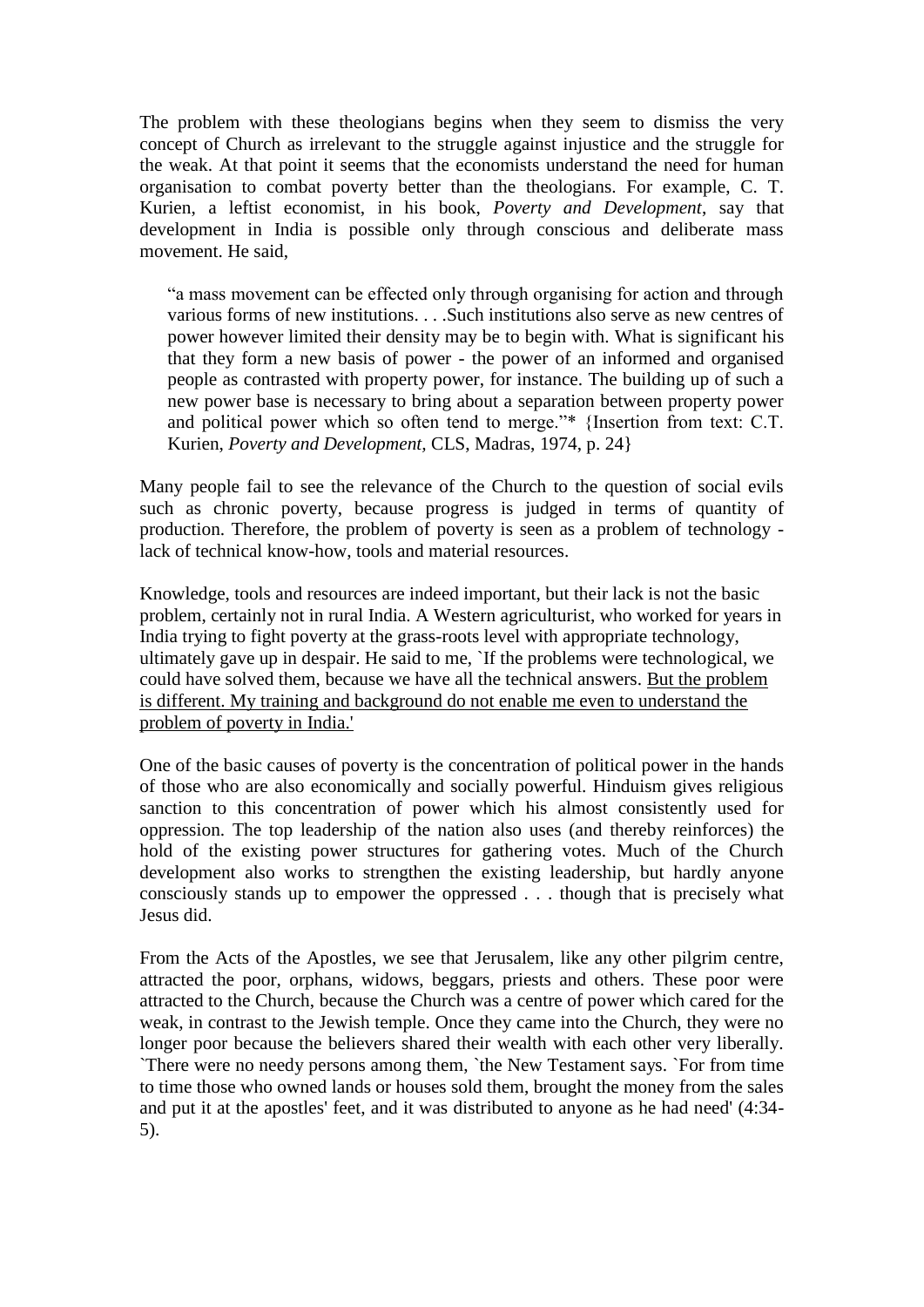This care for the powerless did not come about only after Pentecost. It was part of the ministry of Christ's *ecclesia* during His own life. It was not just the twelve apostles whose needs were met by the common purse of Christ's community. When blind beggars, such as the one at Jericho, received their sight, the Gospels say that `he received sight and followed Jesus' (Luke 18:35-42), i.e. the beggar no longer begged, but lived as a part of the community of disciples.

When Jesus called disciples to follow Him, He offered to look after their material needs, too. They did not need to go back to their jobs such as fishing. Even the rich young ruler was asked to give away all his wealth to the poor and follow Jesus (Luke 18:22), meaning that for his needs he must trust Jesus and his community, not his own material resources. The incident at the Lord's Supper makes it clear that care for the poor was a routine function of Christ's community. When Jesus told Judas, `What you are about to do, do quickly,' His disciples thought that, `Since Judas has charge of the money. . . Jesus was telling him. . . to give something to the poor' (John 13:27-9). Earlier, when Mary anointed Jesus's feet with expensive perfume, Judas asked, `Why wasn't this perfume sold and the money given to the poor?' (John 12:5).

This care of the poor continued after Christ's ascension. Paul says that the Church leadership had specifically asked him to take care of the poor, which he was doing anyway (Gal. 2:10). The Church was a power structure which was intended to care for the powerless. Jesus compared the Church to a small seed which grows into a mighty tree, `so that the birds of the air come and perch in its branches' (Matt. 13:32).

In contrast to the Jewish Establishment where political and economical power had become concentrated in the same hands, the New Testament Church was a counterbalancing centre of power. C. T. Kurien said that India needed `a new basis of power - the power of an informed and organised people as contrasted with property power.'\* To build up an ecclesia in poor societies, such as an Indian village where the present social organisation (caste) favours the powerful, is to build up a new power base which automatically threatens the concentration of political and economic power. However, it is important for us not to be carried away by the Marxist presuppositions of writers such as Mr. Kurien. The Church of Jesus Christ must welcome the rich as much as the poor. Before the wealth can be distributed, it has to be created. Those who create wealth and share it with others will have their reward in heaven (Matt. 19:21). {Insertion from text: C.T. Kurien, *Poverty and Development,* CLS, Madras, 1974, p. 24}

The evangelists who go out preaching the good news, in obedience to their Lord, are often unaware of the social implications of conversion and Church planting. Their opponents, however, understand much better the threat that the Church represents. That is why they oppose evangelism and Church planting. Today in India, the most serious opposition to evangelism, conversion and church planting comes from those Hindu organisations such as the RSS (Rashtriya Swayamsevak Sangh) and Vishwa Hindu Parishad, which are committed to re-establishing political control of the nation in the hands of the high-caste Hindus - those who already have the economic and social power. These organisationsunderstand the political threat a growing Church represents. The RSS is self-consciously built on the teachings of the German thinkers who created Nazism. These thinkers understood well the threat Christianity represents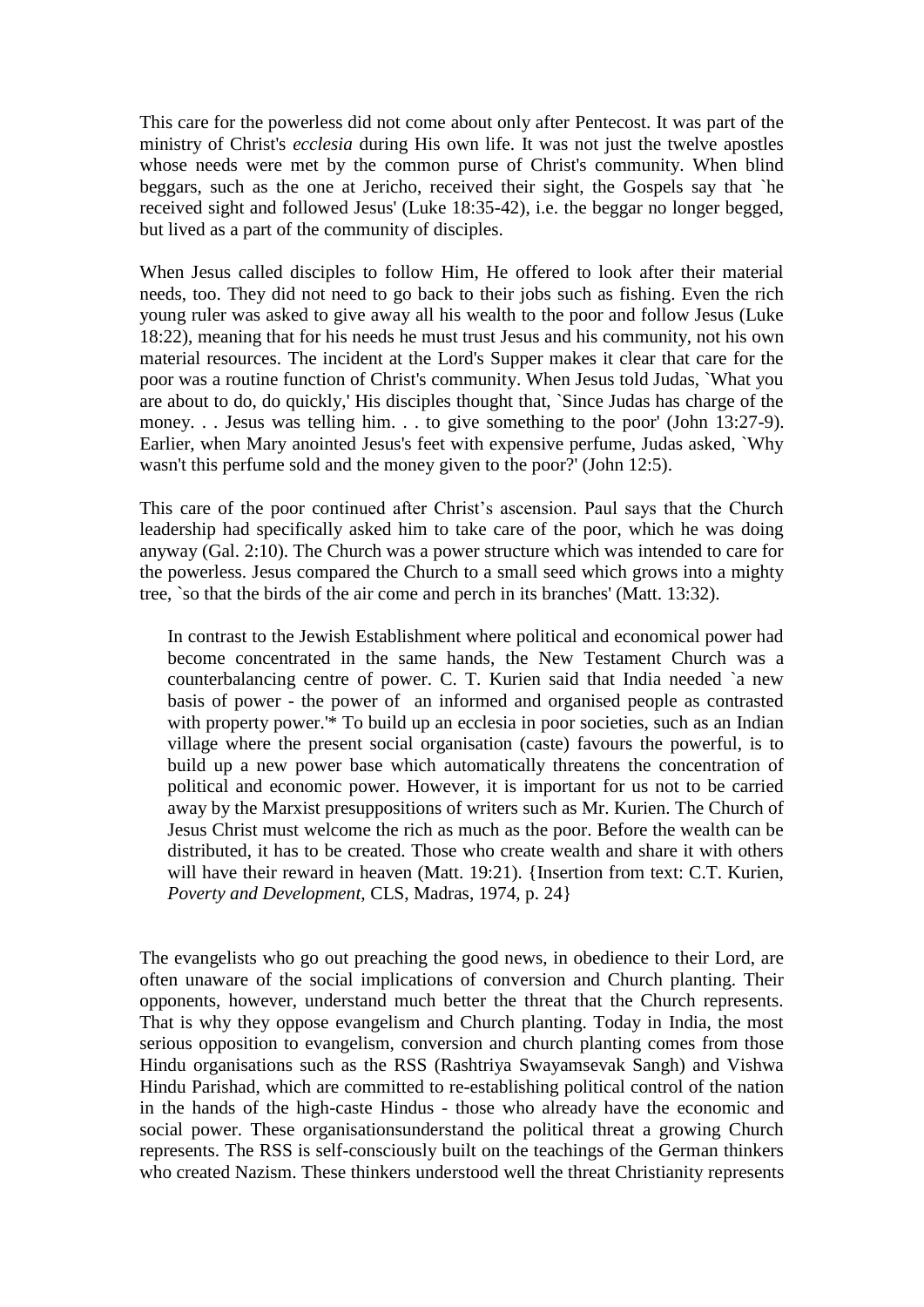to every ideology of domination of some by the others. For example, Freidric Nietzche, one of the most influential German thinkers wrote:

"Christianity sprang from Jewish roots and comprehensible only as a growth on this soil, represents the counter movement to any morality of breeding, of race, of privilege: it is the anti-Aryan religion par excellence."

To appreciate the breadth of Jesus" vision of ecclesia it will be helpful to look afresh at His statement in Matthew 16:18.

*―I tell you that you are Peter, and on this rock I will build my church and the gates of Hades will not overcome it.‖*

Church : A Community in Conflict with Forces of Death

We have already noticed the fact that Jesus implied in this statement that the Church will be a community in conflict with the forces of death because it will be a channel of life to the little lambs, which are harassed and helpless without a shepherd.

Church : A Community of Servants, not a Collection of Heroes.

Peter was one of those disciples who were dreaming of sitting next to Jesus at His left or right hand when He came to power. They dreamt of the day when the present political institution of darkness, under the authority of Satan, will be overthrown and the Kingship of Christ will be established. It was a great revolution for which they were planning to fight.

Therefore, when a few mothers brought their little children to Jesus so that he might bless them, the disciples got upset. `Why do you make our Master weary,' they probably said, `by these petty petitions of yours? Don't you see the great mission for which we need to conserve our energies?' Jesus rebuked the disciples. "Let the little children come to me," He said, "for the kingdom of heaven belongs to such as these" (Matt. 19:14).

The great people are already having good times in the kingdom of Satan. They don't need the Kingdom of God. If the Kingdom of God means nothing for these little ones, it means nothing at all.

After Peter"s confession of Jesus as Messiah in Matthew 16:16, Jesus began to teach His disciples `that He must go to Jerusalem and suffer many things at the hands of the elders, chief priests and teachers of the law, and that He must be killed. . . ' (Matt. 16:21).

At this, Peter was upset and began to rebuke Jesus. Peter may have said `what do you mean, you are going to die? Are we fools that we have left our wives and work to follow you and you want to end up on a cross? Our families have allowed us to follow you because one day they expect to see us on the throne with you. You can't desert us like that.'

Jesus responded to Peter with a severe rebuke: `Get behind me, Satan!' (v.23).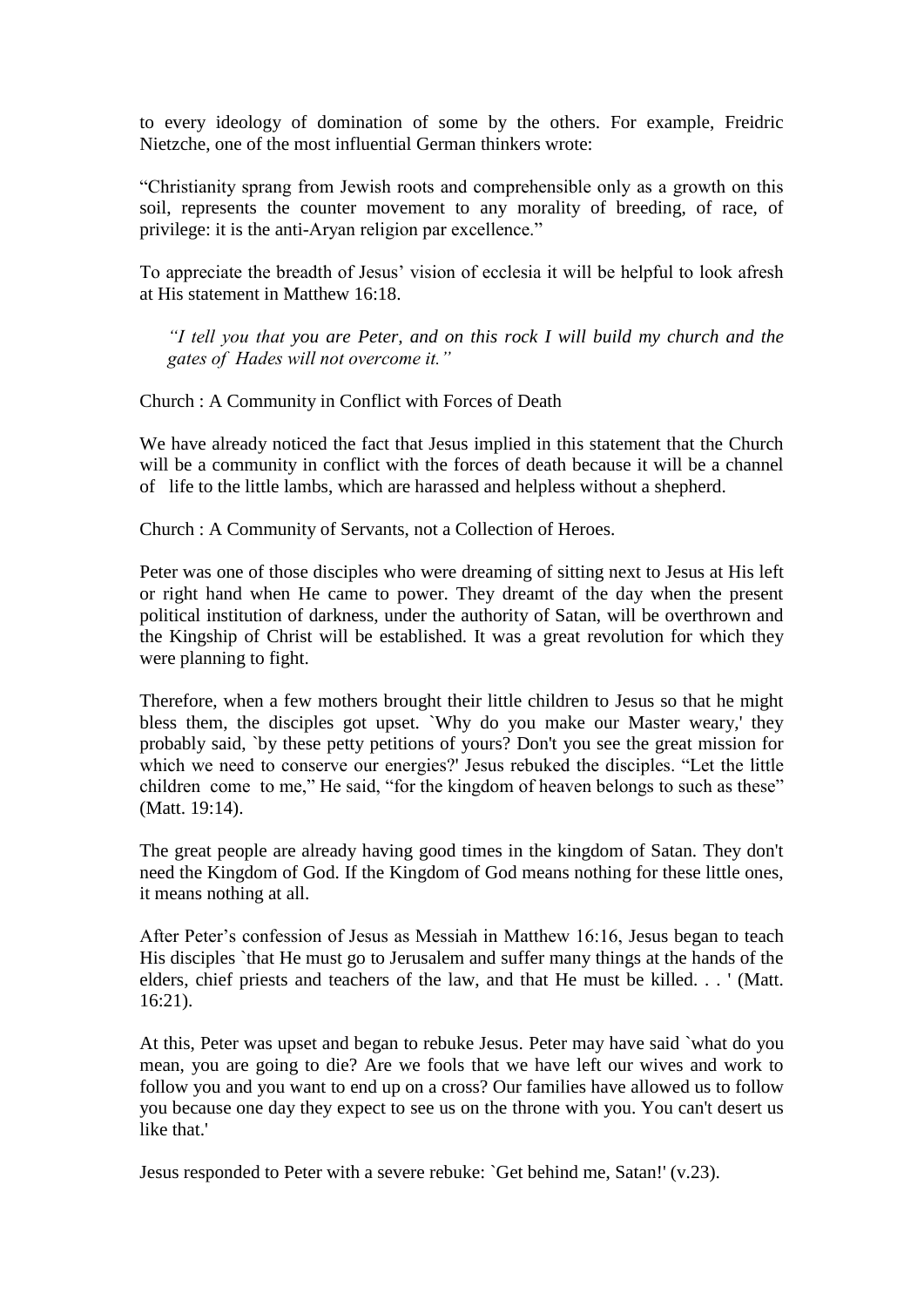Just because Peter acknowledged Jesus as King he did not qualify to become a hero in Christ's ecclesia. He was being called to become a servant, a shepherd to the helpless sheep and to lay down his life for the lambs.

Jesus said, `If anyone would come after me, he must deny himself and take up his cross and follow me. For whoever wants to save his life will lose it, but whoever loses his life for me will find it' (vv.24-5).

Jesus was saying that the structure which can withstand the force of death will not be a collection of heroes but a community of love, an ecclesia - where leaders are willing to lay down their lives for one another. That was Christ's vision of the Church.

The writers of the New Testament devote much space in their epistles, in exhorting us to be a church, a body, a temple in which God can dwell through His Spirit because there is a context of love and holiness which results in our mutual submission to one another.

Church: A Community Built on a Victorious Faith

`Upon this rock,' said Jesus, `I will build my church. . . I will give you the keys of the kingdom of heaven; whatever you bind on earth will be bound in heaven, and what ever you loose on earth, will be loosed in heaven' (Matt. 16:18-19).

Chairman Mao taught that political power comes from the barrel of a gun. Jesus said to Peter that his knowledge of the truth that Jesus is `Christ, the Son of the living God' (Matt. 16:16), and faith in this truth are together the rock upon which the victorious ecclesia would be built.

While the angel was describing the brutal power of the kingdom of Satan to Daniel, he conceded that strength of arm will not be able to withstand the power of wickedness. `But the people that do know their God', said the angel, `shall be strong and do exploits (Dan. 11:32 AV) or, as the New International Version puts it, `the people who know their God will firmly resist him [the evil ruler]".

The apostle John says, `This is the victory that has overcome the world, even our faith. Who is it that overcomes the world? Only he who believes that Jesus is the Son of God' (1 John 5:4-5).

The church is a community that cares for the weak, but it is built on a victorious faith in a supernatural universe. The battle for social reform requires a transcendental faith.

### Church: A Dwelling-Place of God

Jesus said, *`I will build my church'*. We have seen that the Bible teaches that the root cause of social evils is that the world has become Satan's kingdom. In contrast, Jesus is seeking to establish the Church as God's dwelling-place in the midst of the kingdom of Satan. The Church is God's new community in a fallen world, a channel of life and liberty. It is described as God's `temple', `household', `bride' or "the body", of which Christ is the head. It is created to be the showpiece of God's work of redemption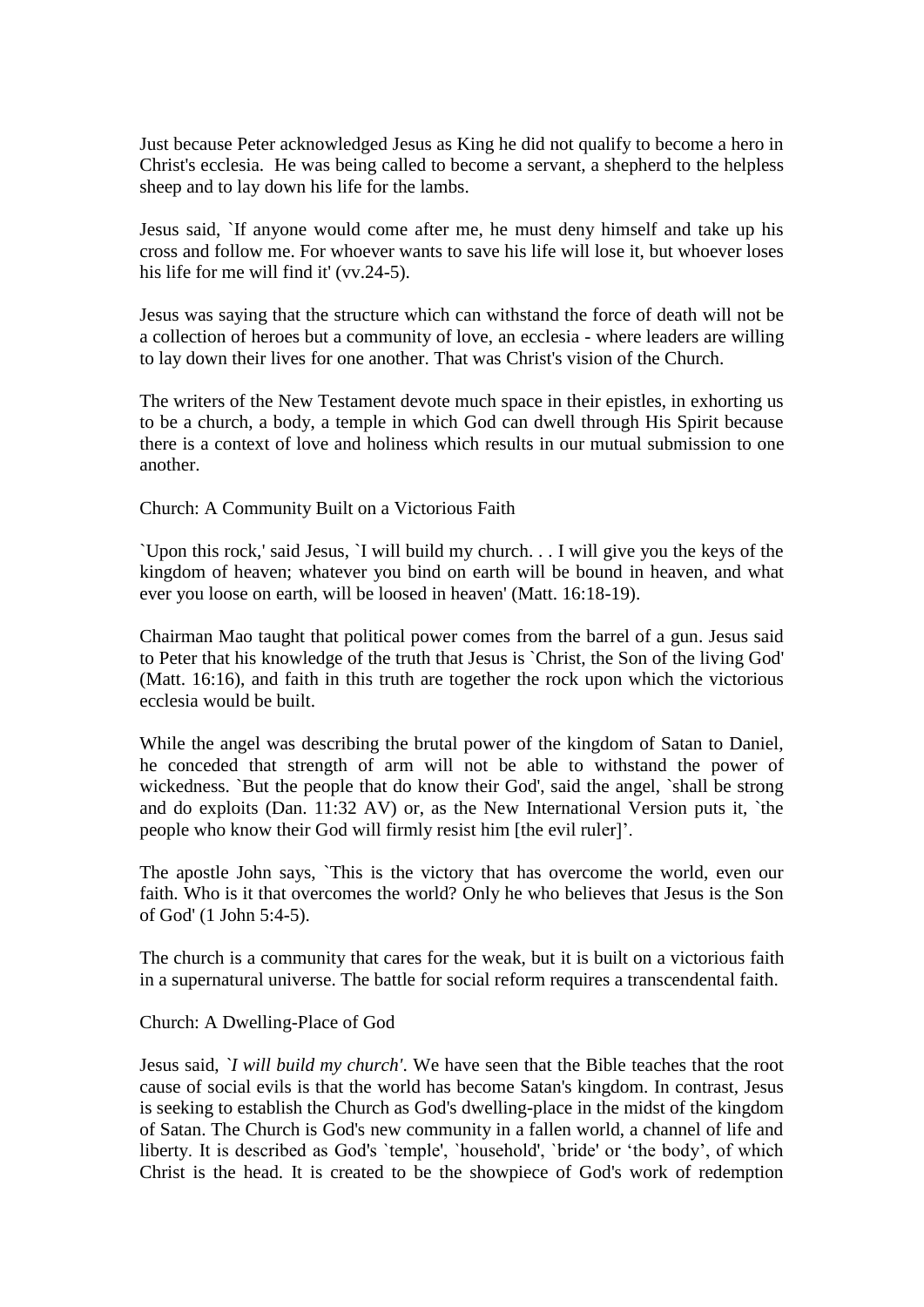through which the manifold wisdom of God could be exhibited to the rulers and authorities in the supernatural dimensions of the universe (Eph. 3:10)

Church: An Inseparable Part of the Good News

Upon this victorious faith . . . *`I will build my church, and the gates of Hades will not overcome it'* means that the creation of the Church is an intrinsic part of the hope, the Good News that Jesus offers. The Good News is a message of individual forgiveness for sin, freedom from captivity of enslaving beliefs - and it is also the creation of a new community, built on truth, which cares for others with self-sacrificing love - a community which overcomes sinful social barriers that alienate men such as Jews v. Gentiles, masters v. slaves, men v. women.

St. Paul says that the Church is:

*―the mystery of Christ, which was not made known to men in other generations as it has now been revealed by the Spirit to God's holy apostles and prophets. This mystery is that through the gospel the Gentiles are heirs together with Israel, members together of one body, and sharers together in the promise in Christ Jesus‖ (Eph. 3:4-6).*

St. Paul was excited about the Church, `the great mystery of God', because the Church is the `unsearchable riches of Christ... in God'.

The Church can become a matter of excitement in a country like India if it is seen to be uniting `untouchables' and the `high caste' into one body. The same applies to other countries where human beings are sharply divided according to race, colour, economic status, sex, etc. These alienations are the results of sin, features of the kingdom of Satan. Salvation includes becoming one body by overcoming the sin that separates.

An Unfinished Story

In 1980, as a result of the work of ACRA, three small worshipping congregations had sprung up, consisting exclusively of non-Christians who had put their trust in Christ. In one village five families, led by my father, used to meet for worship. `D' was one of them - a semi-literate man converted from an untouchable background. Some years ago, when he was a child, his family land had been forcibly taken by a high-caste Hindu. In 1974, while `D' was still a Hindu, he started a court case against the man who had grabbed his land. The case did not go far because no one in the village was willing to come forward as a witness in support of 'D'. This was because twenty-five families had grabbed the little plots that had been given to over 100 families. The twenty-five families were more powerful than the 100 families. Therefore, the poor could not even give witness for one another.

But the Church was a new factor in that oppressive situation. `D' shared his problem with other Christians and they prayed about it. They felt that the case should be reopened. After some time the Church discovered that legally the land still belonged to `D'; he just needed the courage to cultivate it. The prayer and moral support of the little church gave him the courage to venture out and repossess his land. Another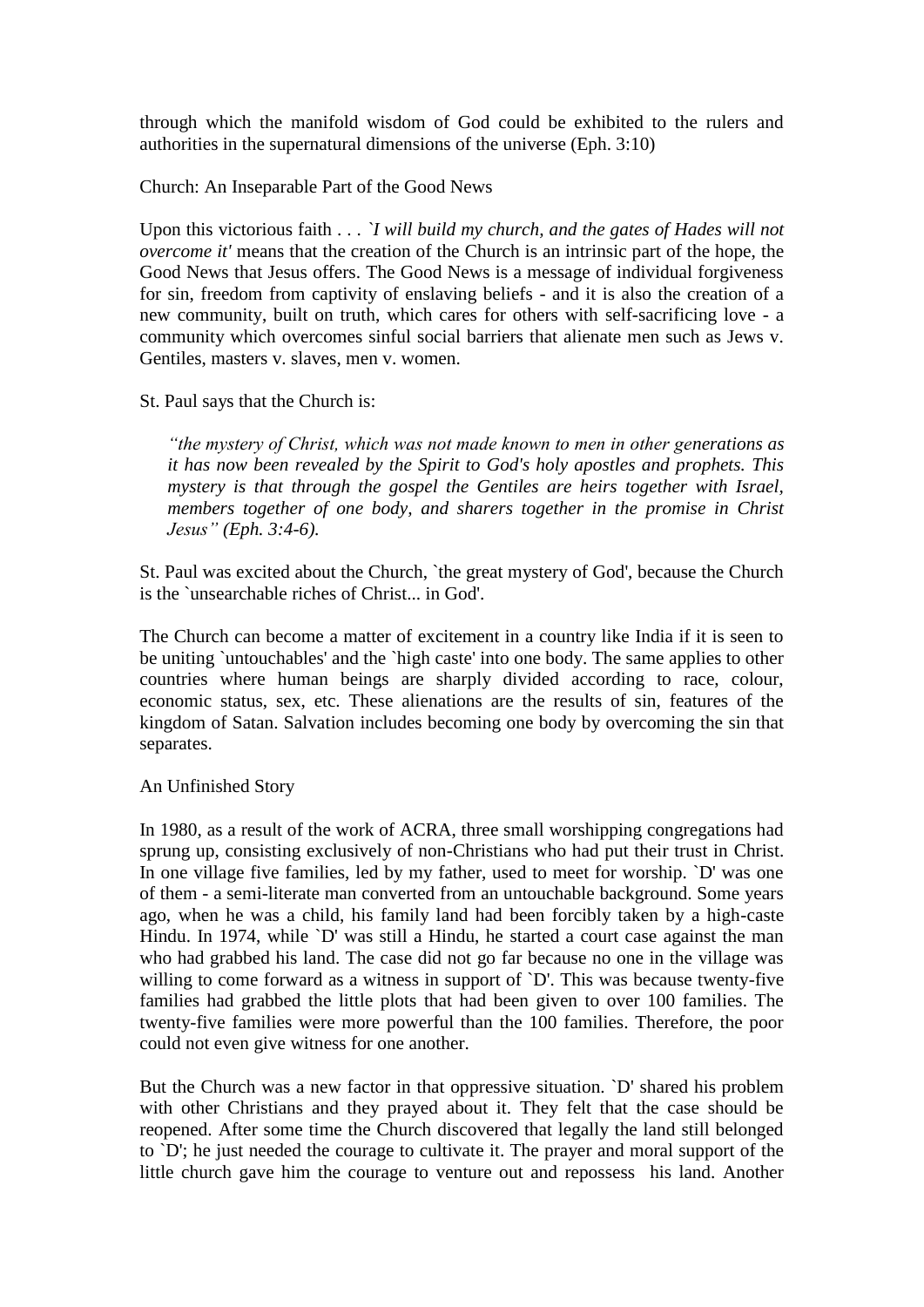believer, `S', from the same village offered to plough the land for `D' with our tractor. The high-caste man's family stood by with their axes, abusing us and threatening to murder `S'. However, because they feared that the other Church members would bear witness in court, they did not take any step. The next day they said, `You have ploughed the land, but we will sow it.' That night `S' took the tractor and sowed the field himself. The high-caste were infuriated.

They called a meeting of high-caste Hindus from nearly thirty villages to discuss what to do with these Christians. The high-caste man who had grabbed `D's land argued convincingly that it was not a matter of one man and his land, but of thousands of acres belonging to thousands of low-castes. He said, `If one of these untouchables succeeded in getting his land back, with the help of the Christians, you can be sure that thousands of them will become Christians and we shall lose our land'. Those who participated in the meeting vowed with `Ganga Jal' (water of the river Ganges) that they would chase the Christians away from their area. They understood the threat which the Church posed, merely by virtue of its commitment to stand with one of its weak members.

My father was threatened, `You tell your son not to meddle in our affairs, otherwise the consequences for you will be bad'. We prayed and felt that it was worth taking the consequences. If we failed, we failed. But if we succeeded then it could open up floodgates - thousands of oppressed and thousands of acres of land.

My wife and I were leaving for a lectures-cum-study trip to Europe for three months. The night before we left, three men entered my father's farmhouse. They beat him up as well as my step-mother and tied them up. They looted the house. Then one of them threatened to gouge out my father's eyes with a knife. He did not do so because my father promised to empty out his bank account the following day and give them all his life's savings.

My father came to see us in the morning. He was worried that the men might have come to us after leaving them. He did not say a word about the incident, but as we left for the airport, he excused himself and went to the bank to draw out the money for them.

My father had to flee from the village and take temporary shelter in the city. Thus he was shattered. Two days later, two Hindu neighbours of `S' were murdered over a land dispute. This shook `S'. Then `D' was threatened with murder. A little later my aunt and her husband were brutally murdered in their own home in Chattarpur where my father was staying. This last episode apparently did not have anything to do with our struggle, but the cumulative impact of it all was that the little church was thoroughly demoralised. Under pressure `D' agreed to `sell' the land to the high-caste man. The high-caste man's illegal possession was legalised for a paltry sum of three hundred rupees.

My father took a loan from ACRA and helped `D' to buy another plot of land in the same village. It was a witness to the Church's care and commitment to the oppressed, even though it was also an admission of powerlessness and failure. `D' is still there cultivating. For the moment the Church stands disintegrated. It is a reminder of Moses' abortive attempt in Egypt to free the Israelites. By himself he was too weak to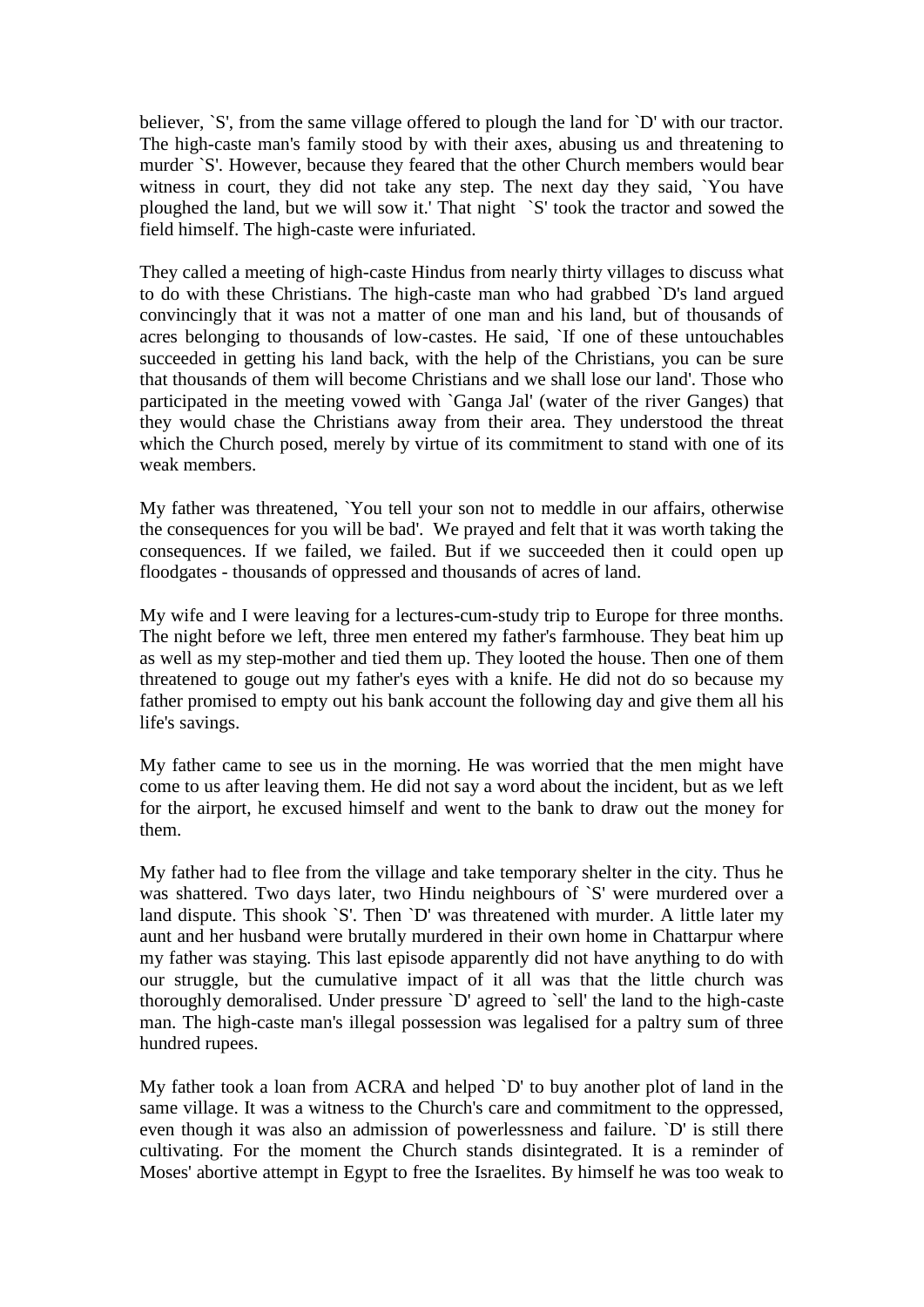stand against the forces of Hades. He was forced to flee. But that was not the end of the story. Moses met with God. He was transformed into a prophet and he returned and liberated the Jews in the power of God.

The above story has not ended yet. `D' has land of his own, with an irrigation well. The bank financed him to buy an electric pump. He worked hard, but could not feed his family. In 1983 his total product sold for less than four thousand rupees. He repaid two thousand to the bank for the pump, fertlisers, etc; twelve hundred were spent on seed, repairs and fencing. That left him with eight hundred for his annual wages, i.e., sixty-six rupees (\$6) per month for a family of six. His girls were getting free education in a Christian boarding-school. He couldn't pay their travel from home to school, so in disgust he withdrew them from the school. He sold firewood to make a little extra money, but he was still forced to borrow, just to eat.

The high-caste man who grabbed `D's land and had my father nearly killed, is our `friend' now. Recently, with `D' and `S' he spent a whole day in one of our spiritual retreats listening to the Gospel. He knows that even though we disapprove of what he did, we love him and are concerned about the fact that he, too, is enslaved and exploited by the politico-economic system in which he lives. He knows that we understand that he, too, is not making ends meet and is therefore forced to exploit his neighbours, labourers, cattle, land, forest and his own children. He now knows that the Christians are as much concerned for his salvation as for `D's.

The above experience contributed to my understanding that the problems of poverty, where they were rooted not in a lack of resources and skills, but in unjust relationships were dealt with better by God"s NGO (Non-Governmental Organization) than by our NGOs. The Church is a Non-Governmental Organization which God has built. While our NGOs bring people together for brief periods, for specific programmes, God"s NGO brings people together in a life-long relationship. In a Church people come together not because of economic interests but first of all as sinners, seeking to get right with God and with one another.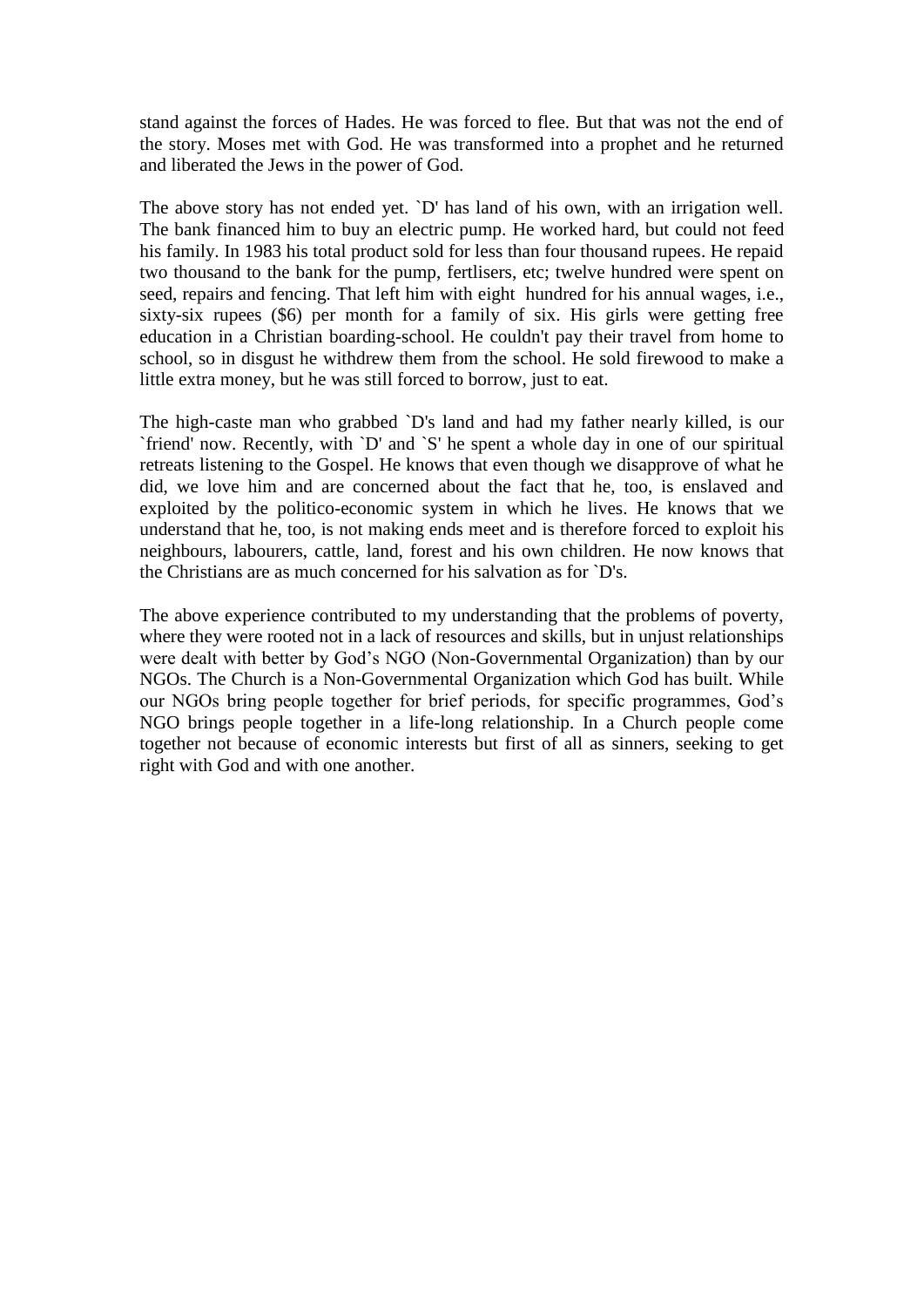## *CHRISTIAN HOPE AND SOCIAL REFORM:*

#### *A FAITH THAT OVERCOMES THE WORLD*

The Christians of William Carey's generation believed that the darkness would not overcome the light (John 1:5) and that a little leaven of the Gospel would transform the whole dough (Matt. 13:3). Therefore, they had the motivation to resist evils in their society. Today, however, much of the church suffers from an eschatological paralysis: we are robbed of all meaningful motivation to challenge evils, by the prevalent belief that darkness will continue to grow till the end of history, even though we continue to launch new multi-million rupees projects to spread the light.

The terrible `success' of Fascism, Nazism, and Communism in our century, and two world wars, have destroyed all secular hopes for the future of mankind as it is. Much of the Church has read the Scriptures with that pessimistic outlook of our age and baptised it with theological rationale. We simply mourn the coming destruction of `The Late Great Planet Earth' instead of seeking to redeem it.

The evangelicals of the earlier era had hope for man and his planet because they believed that far from abandoning this world, God, Who is faithful to His Word and His creation, had made a covenant with this planet. The eternal, infinite God had personally entered the finite, space-time world of fallen man with His salvation. The Kingdom of God had broken into the kingdoms of this world and the gates of Hades will not overcome it (Matt. 16:18). For them, Christian hope was not only beyond history, but also within it.

What exactly is the Biblical view of the future? Does the Bible give a valid basis for hope in history? What are the implications of the Christian view of the future?

#### A Realist's Case Against Hope

If you were to visit Bundelkhand, the area where I served, some of my critics will tell you `if Vishal is starting a project, it is bound to fail.' There is much substance in their assessment. My record of many failures is a very real reason for me to be pessimistic about my future efforts. Various factors are responsible for my failures and some of them lie outside my control. But some of the causes without question lie in my own limitations, ignorance and sinfulness. So, when my finiteness, foolishness and sinfulness have been conclusively established, how can I reasonably hope that my efforts or the efforts of other finite and sinful men will create a better future in our situation?

Some other critics will tell you that `Vishal is a good fellow, and reasonably capable, but he has not been able to find good co-workers. Everyone he trusts lets him down; so his rate of success is very little compared to his investment and efforts'. Correct again! Any number of resourceful and gifted people can testify that all their efforts have come to nothing because of the personal limitations or selfishness of their colleagues and successors. Given the quality of the material one has to work with, can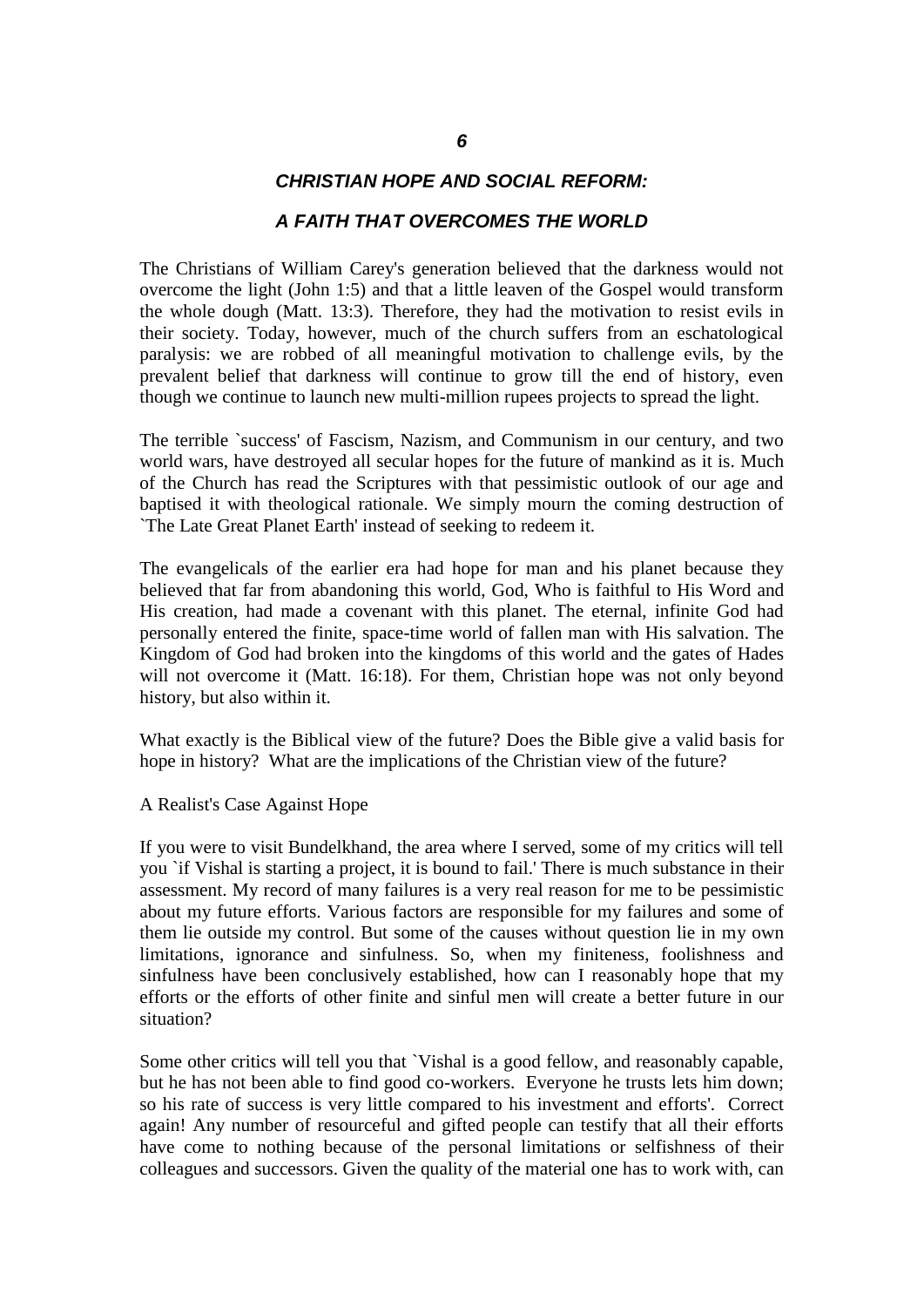I realistically have any hope for the future? `None - whatsoever', is the assessment of some who have observed our efforts.

Other of critics of mine, who are more sympathetic, will say to you, `The soil here is very bad, you can't do anything with it. Meaning: `The people you are seeking to serve have themselves become so bad that they will use their benefactors as long as they can and then they will abuse them. They will never support them at personal cost. And because benefactors cannot achieve much without the active, sacrificial support of the local people, there is no hope.' True again! Some soils produce much fruit, others nothing. The worst soils demand the best efforts, and yet tend to give you only disappointments. The cynics are not necessarily those who have not tried, but often those who have tried hard and failed.

My well-wishers in the area may say to you, `Vishal has done here what no one else has. But the powers that rule this area have a deeply entrenched vested interest in the status quo. They are cruel and well-armed. They will not allow a centre of power to emerge in their territory that changes the system to the advantage of "the weary and the heavy laden." The chief minister of the state himself depends on these powers and principalities. Therefore, in some of the villages the government itself has not been able to open schools for forty years, as education will undermine the present power equations. In many villages where schools have opened, the teachers survive only because they agree not to educate the children from low-caste families. So, where the government can do nothing, what can these unarmed social workers achieve? They have burnt down Vishal's community once and if he becomes a threat to the existing power structures, they will not hesitate in eliminating him'. What hope indeed can there be for a society where wickedness rules?

Even if I were not as foolish and sinful as I am: my co-workers were better than I in every respect; if the people I am seeking to serve were fearless, self-sacrificing participants in my efforts, and if the power structures at local, state and national level were supportive of actions for development - shall I succeed? Shall I then have a basis to be an optimist? Wouldn't an earthquake, a famine, an epidemic or a flood wipe away all that I create? Viewed from the macro-level, how can I have any confidence that the coming decades will not produce another Hitler or Idi Amin, or an enemy armed to the teeth with nuclear weapons? Wouldn't all our labours then be in vain? Isn't it foolish to be optimistic about the future, given the track record of mankind in recent and past history? Add to this list the new man-made environmental hazards from acid rain and deforestation, destroying the lungs of the world, to chlorofluorocarbons (CFCs) and the thinning of the ozone layer in the stratosphere, making organic life on this planet vulnerable to the sun's harmful ultraviolet radiation (the so-called `greenhouse effect'). You have an almost irrefutable case against hope.

#### The Christian Case for Hope

Peter had every right to be cynical that morning. He had laboured the whole night and caught no fish. He was irritated and tired. He wanted to go home and sleep, if possible without being seen by his family, who were waiting for the fish - so that one member could start cooking the day's meal, while another went to sell the rest. But Jesus enters the scene of failure and He asks Peter to lend Him the boat to serve as a pulpit for a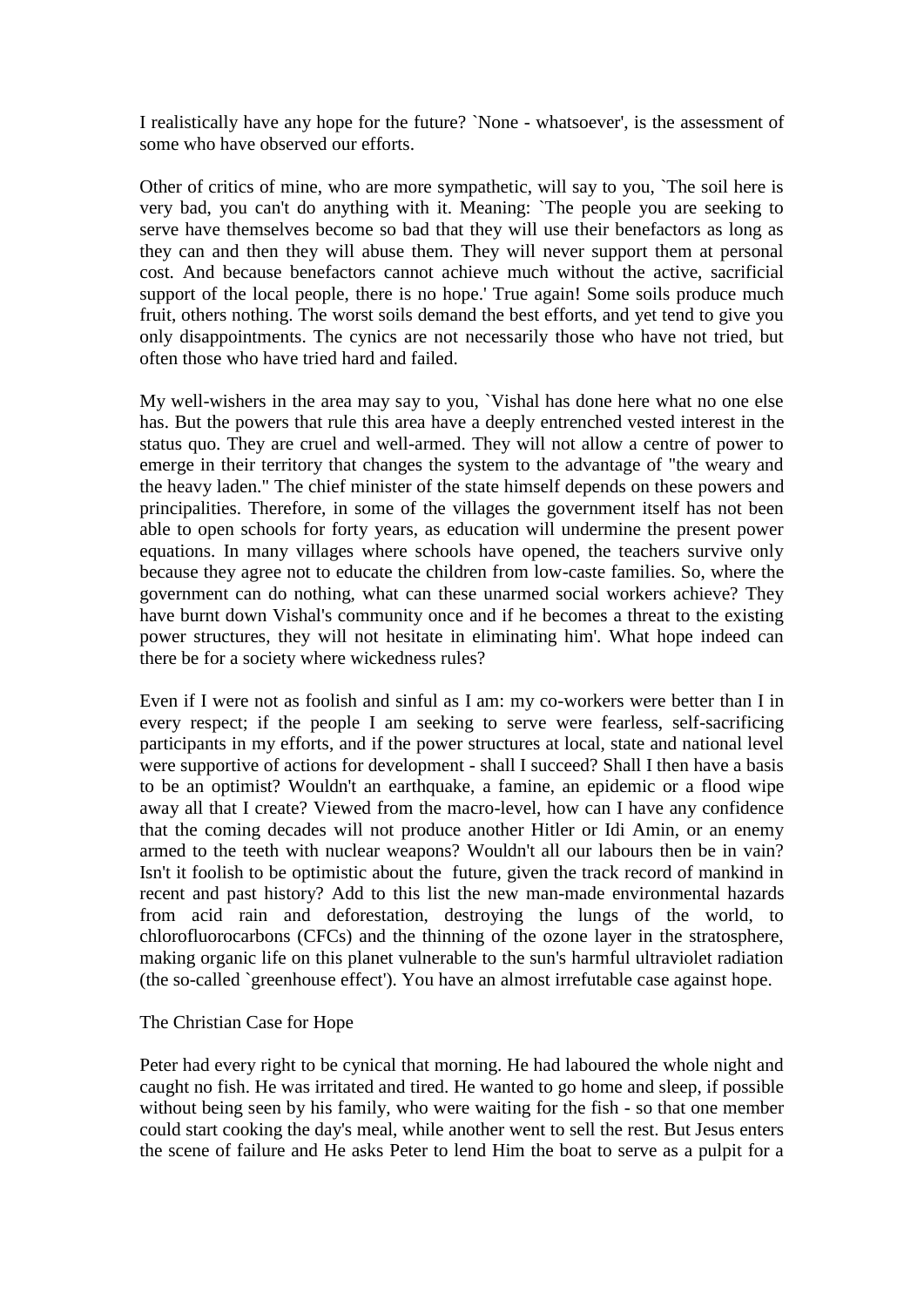while. Peter consents, partly because it gives him an excuse to delay the moment of embarrassment, of reaching his expectant family without fish.

After His sermon, Jesus asks Peter to take the boat into the deep and cast his net just once more. Perhaps Jesus wanted to pay for His use of the boat, but He also wanted to show that in spite of Peter's own failures, there was hope with God. `What does this carpenter-preacher know about fishing?' would have been the natural response of Peter's professional pride. Peter knew that the fish in this area only came to the surface at night, they could not be caught in the daylight. But Peter says, `Master, I have worked hard the whole night. I have failed repeatedly and therefore I have lost hope, but I will obey you.' In that single attempt of obedience Peter caught two boatloads of fish. Divine intervention gives success in a situation of repeated failure.

The crowd had been with Jesus for three days. Their food had gone, and they were hungry. Jesus asks His disciples to feed the 5,000 men, plus women and children. `How?' they wonder. A little boy then surrenders his five loaves and two fish to Jesus. They are blessed and broken. Multitudes are satisfied because divine intervention multiplies the meagre sacrifice that man can offer.

The master of the wedding banquet was panicking because the wine was finished what a disgrace it would be to send the guests away unsatisfied! Jesus's mother pleads for His intervention. The servants are told to obey Him. They fill the jars with water. Divine intervention transforms the water of human effort into a choice wine.

Jesus could have asked Peter to close his eyes for a moment and filled his boat with fish; He could have filled the disciples' baskets with a meal or the jars at Cana with wine; all miraculously materialised. But instead He required the physical efforts of casting the net again, a man's sacrifice of his own food, the human obedience of filling the jars with water. In a situation of hopelessness it was human efforts of obedience and faith that were blessed with success. Therefore, while it is right to look at my failures realistically, it is wrong not to trust and obey. With Jesus there is hope in spite of my failures.

Jesus knew He could not trust the crowd which said it trusted Him (John 2:23). But could He entrust His mission to His disciples? Weren't they totally selfish in their ambitions to sit at His right and His left? Weren't they worldly in their values when they rebuked the mothers who brought their children to Jesus for His blessings? Weren't they carnal when they debated who was the greatest among them? Weren't they too weak in their flesh to stay awake with Him in His moment of trial in Gethsemane? And too timid to confess Him before a girl in the High Priest's home? Didn't one of them betray Him for thirty pieces of silver while others fled to save their lives when he faced the cross? Indeed, the material He had to work with inspired no hope. Yet He knew that these same weak, good-for-nothing men could receive power when the Holy Ghost came upon them and then could turn the world upside-down. Because God's power is available for weak men, there is hope.

Jesus knew well that the sheep will not lay down their lives for their shepherd. It is the shepherd's responsibility to lay down his life for their sake. He knew that the sheep would all be scattered when the shepherd was slain (Matt. 26:31). Woe unto us if we seek to serve the sheep in the hope of some returns from them. The Scriptures say,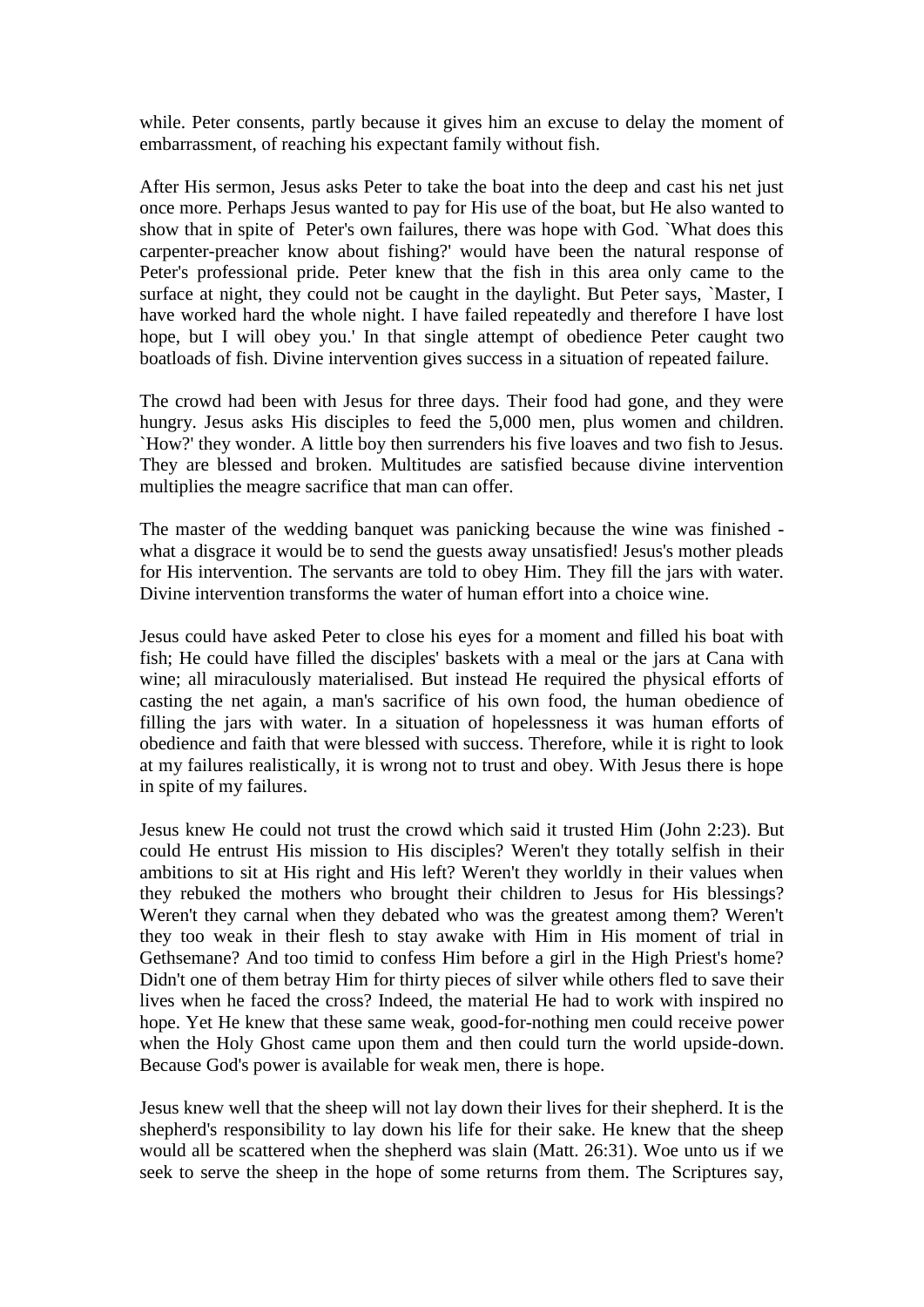`Cursed is the one who trusts in man' (Jer. 17:5). How can the sheep who cannot save themselves save the shepherd? Yet, if the shepherd truly loves them, and is willing to lay down his life for them, they will follow him (John 10:15). A grain of wheat will abide alone until it falls to the ground and dies. "But if it dies", Jesus said, "it will bring forth much fruit' (John 12:24). So while it is true that one cannot have hope if he looks to his co-workers or the beneficiaries of his service, yet faith in God and willingness to obey unto death provide solid foundation for hope.

In our conflicts with powers and principalities, I have lost many co-workers because they looked too closely at the power of the wickedness they were up against. The strength and cruelty of the enemy overwhelmed them and some chose to join what appeared to them to be the stronger side, while others left the battlefield.

These co-workers have always reminded me of Saruman in Tolkien's trilogy, *The Lord of the Rings*. He was a mighty wizard and knew that he should not look at the crystal ball Palantir, but he did and saw the evil eye. When he saw the awesome power of wickedness he became terrified, and joined the evil side. In contrast Gandalf, another wizard, refused to look at the stone. He kept his sight focused on the power of truth. The little hobbits have been my favourite heroes. Oblivious of the power of wickedness and the great perils that awaited them at every turn, their only concern was to obey their call, so they kept walking in the midst of fearsome dangers, protected by unseen forces. That is a beautiful picture of Christian warfare. A person who looks too closely at principalities and powers will be frightened. He will have no reasonable basis for hope just as ten of the twelve spies that Moses sent to scout the Promised Land concluded that they could not possibly win. It takes a Joshua to conquer the Promised Land because he looks not at the power of the enemy but at the commander of the armies of the Lord (Josh. 5:13-15); and therefore is willing just to walk around the impenetrable walls of Jericho; and raise the shouts of praise and victory by faith (Josh.6).

The inevitability of death, whether through old age or nuclear holocaust is the ultimate logical cause for pessimism. Death and decay make all human endeavours futile, even absurd. Fear of death is the ultimate weapon of the kingdom of Satan (Heb.2:14-15). If you threaten the rule of wickedness in a social system, the maximum it can do to protect itself is to eliminate you. By His death and resurrection, However, Jesus has destroyed Satan's final weapon. He was not only raised from the dead but was exalted to the highest position of authority in the universe. `All authority,' said Jesus, `is given unto me in heaven and on earth' (Matt.28:18). His victory over death in history is therefore the ultimate foundation of resurrection, the Bible says; God will destroy death - the last enemy (1 Cor.15:26). And we will rise with Him to eternal life. Not only human beings, but 'the creation itself will be liberated from its bondage to decay and brought into the glorious freedom of the children of God' (Rom.8:21).

Jesus who rose again bodily from the dead, who ascended into heaven and is exalted above all principalities and powers, is coming back to earth to judge and to rule. This gives the final basis for hope to a Christian.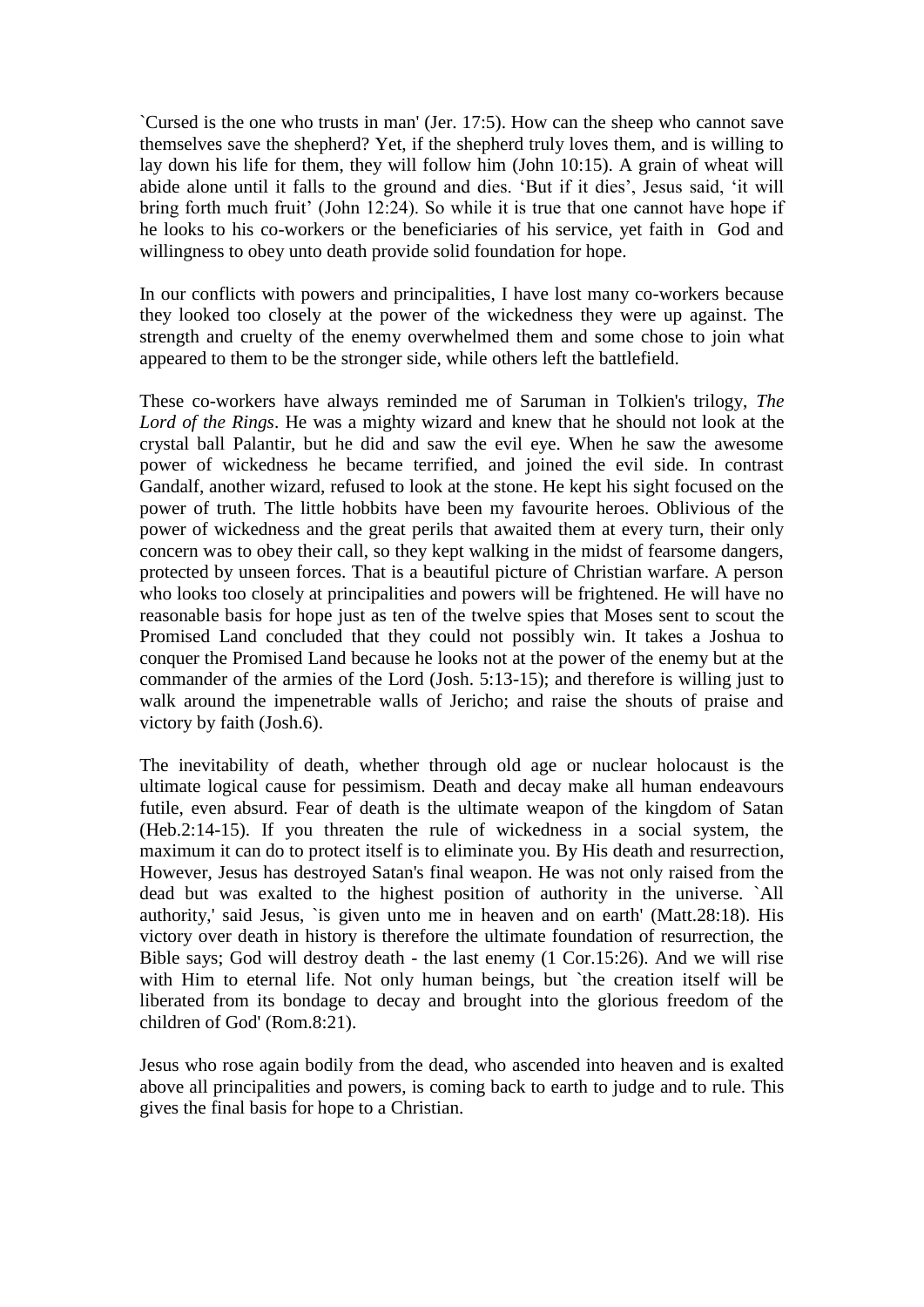But it is tragic that in our age, this doctrine of hope - the second coming of Christ -has been read with the pessimistic outlook of the secular world and turned into the final basis for 'Christian' pessimism.

A Hindu views God as Creator (Brahma), sustainer (Vishnu) and destroyer (Shiva). But the Bible presents God as the Creator, Saviour and judge - not destroyer. A judge, in the Bible, is someone who punishes the wicked and establishes justice on earth. That is a message of hope for a man who chooses to suffer for righteousness' sake in an age where wickedness is the way to prosper.

In Revelation chapter 6, John sees the souls of the martyrs who ask God, `How long. . . until you judge the inhabitants of the earth and avenge blood?' (v.10). Is it in vain, they ask, that we chose the path of righteousness, refused to compromise with evil, and lost our heads? Was it worth sacrificing our families, properties, pleasures and life for Truth? They are assured that it was all worth it because God will visit the earth in judgment.

The Scriptures say that Jesus will return with the fire of judgment.

*― . . . the present heavens and earth are reserved for fire, being kept for the day of judgment and destruction of ungodly men‖*

*― . . . the day of the Lord will come like a thief. The heavens will disappear with a roar; the elements will be destroyed by fire and the earth and everything in it will be laid bare [i.e. found]‖* 

*―. . . But in keeping with His promise we are looking forward to a new heaven and a new earth, the home of righteousness*" (2 Pet.3:7,10,13).

This passage, which is meant to give a warning to the wicked and hope to the saints, has been read by many Christians in such a way that it takes away all hope for the social and physical world in history.

We need to realise, first of all, that the background of Peter's teaching here is the prophesy of Malachi: `Then suddenly the Lord you are seeking will come to His temple . . .But who can endure the day of His coming? Who can stand when He appears? For He will be like a refiner's fire or a launderer's soap. He will sit as a refiner and purifier of silver" ( Mal. 3:1-3).

The fire this scripture is talking about is refiner's fire which burns up the dross and purifies the silver. The fire is for `the destruction of the ungodly men' and `the *elements'*. The word "*elements'* does not refer to the elements of physical earth which are the building blocks of our planet. The Greek for elements that Peter uses here is *stoicheia* which is also used in Galatians 4:3,9 where it is translated as `basic principles of the world' and `those weak and miserable principles,' and in Colossians 2:8, 20 where it is translated as `basic principles of the world' which are `hollow and deceptive philosophy, which depends on human tradition ' and enslaves people. The word `elements' thus refers not to the elements of modern chemistry but of Greek thought which even has a connotation of stars and spirits of astrology that control men. Thus, according to Peter, the fire of the Lord will burn up the `ungodly men' and their enslaving religious principles that result in wickedness and hostility to God.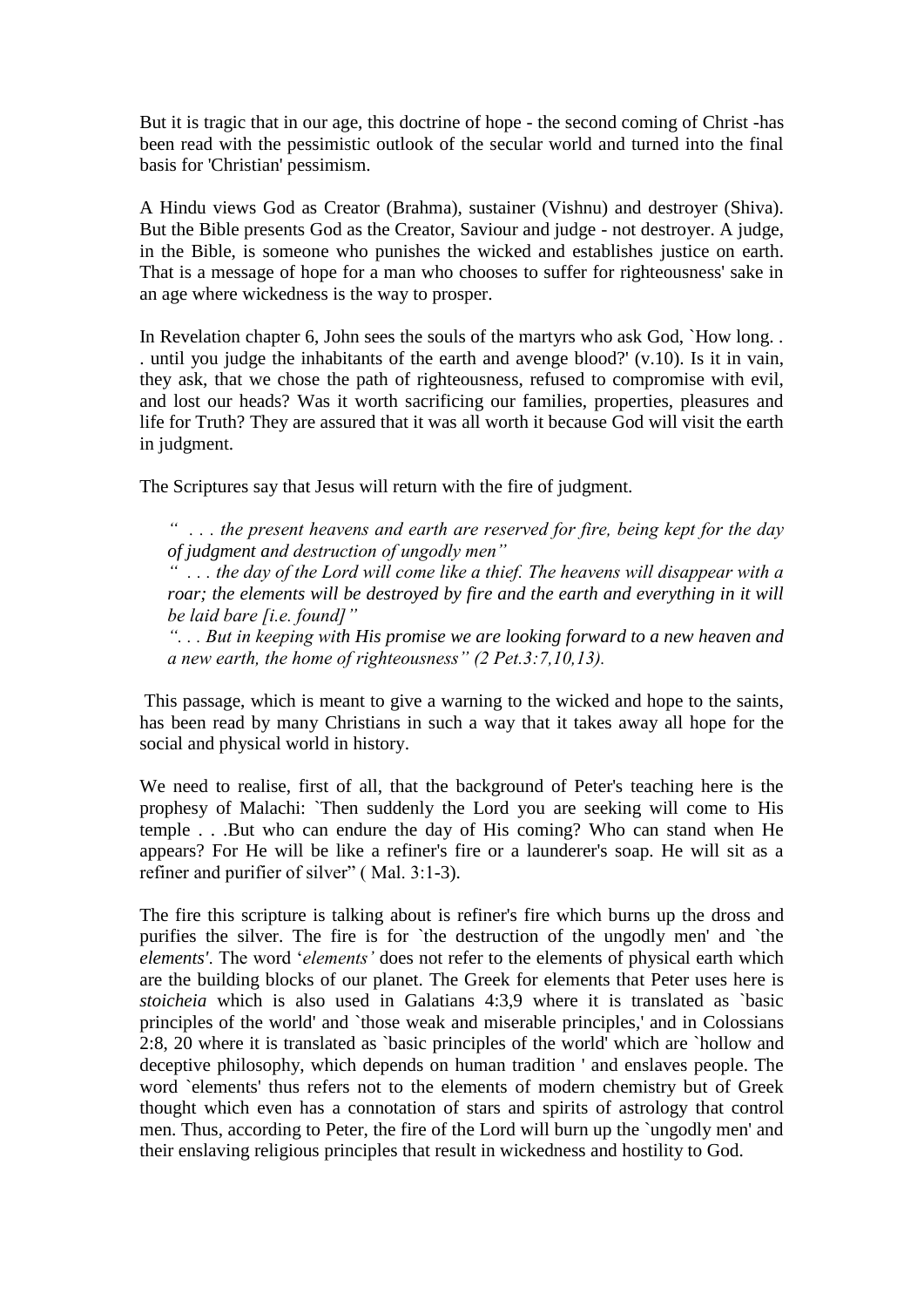Some versions do translate 2 Peter 3:10 as `the elements will be destroyed by fire, and the earth and everything in it will be *burned up*." Most modern translations of the Bible, however, correctly use the phrase `laid bare' or the more literal translation, `found' instead of burned up. Because `*found'* is the literal meaning of the Greek word *heuretesetai* which is the word used by Peter, according to the Sinaiticus and Vaticanus manuscripts of New Testament. The word *found* in the phrase `earth will be found' is the same joyous word used in the parable of the prodigal son, `my son was lost but is now found', or in the parable which says that the kingdom of God is like a man who *found* a pearl of great value. So what Peter is saying in 2 Peter 3:10 is not that the earth will be burnt up, but that the ungodly men and the basic teachings of the world that hold this world in captivity to sin and death, will be burnt up and the earth will be refined and restored to its original status.

This interpretation of 2 Peter 3:10 is the consistent way of interpreting the text in its context. In chapters 2 and 3 Peter relates the coming judgment with fire to the previous judgment with fire, which was not destruction of the world in the Hindu sense, but in the sense of judgment which purifies. Peter in concluding his teaching on this subject again uses the word `found' in the sense of refined and found.

"Since everything will be destroyed in this way, what kind of people ought you to be?... since you are looking forward to this [as a positive hope], make every effort to be found spotless, blameless and at peace with him" (2 Pet.3:11-14). This positive view of the future is also taught by Paul in Romans 8:19-21:

*―The creation waits in eager expectation for the sons of God to be revealed. For the creation was subjected to frustration, not by its own choice, but by the will of the one who subjected it, in hope that the creation itself will be liberated from its bondage to decay and brought into the glorious freedom of the children of God.*"

Peter does not contradict Paul's teachings in his second epistle, but confirms them. He says:

*―Bear in mind that our Lord's patience [in delaying judgment] means salvation, just as our dear brother Paul also wrote to you with the wisdom that God gave him. He writes the same way in all his letters, speaking in them of these matters. His letters contain some things that are hard to understand which ignorant and unstable people distort as they do the other Scriptures to their own destruction*  $\frac{7}{2}$ *Peter 3:15-16).*

This translation of 2 Peter 3:10b, that the earth will be `found', is also in harmony with verse 13 which says that we are looking forward to a *new earth*. The word *new* is not *neos* which means `brand new' but *Kainos* which means `*renewed'*. All that was created as `*good'* will be retained and restored.\* {Insertion from text: For a detailed Bible study on this subject please see Dr. Wim Rietkerk"s book, *The Future Great Planet Earth,* to be published by Nivedit Good Books Distributors (CP) Ltd, Landour, Mussourie, U.P., India}

This earth will not disappear, but will be given to the meek as their inheritance (Matt.5:5). We shall not live in heaven forever, but the mansions that Jesus is preparing in heaven (John 14:2) will come down to earth (Rev. 21:2). We shall not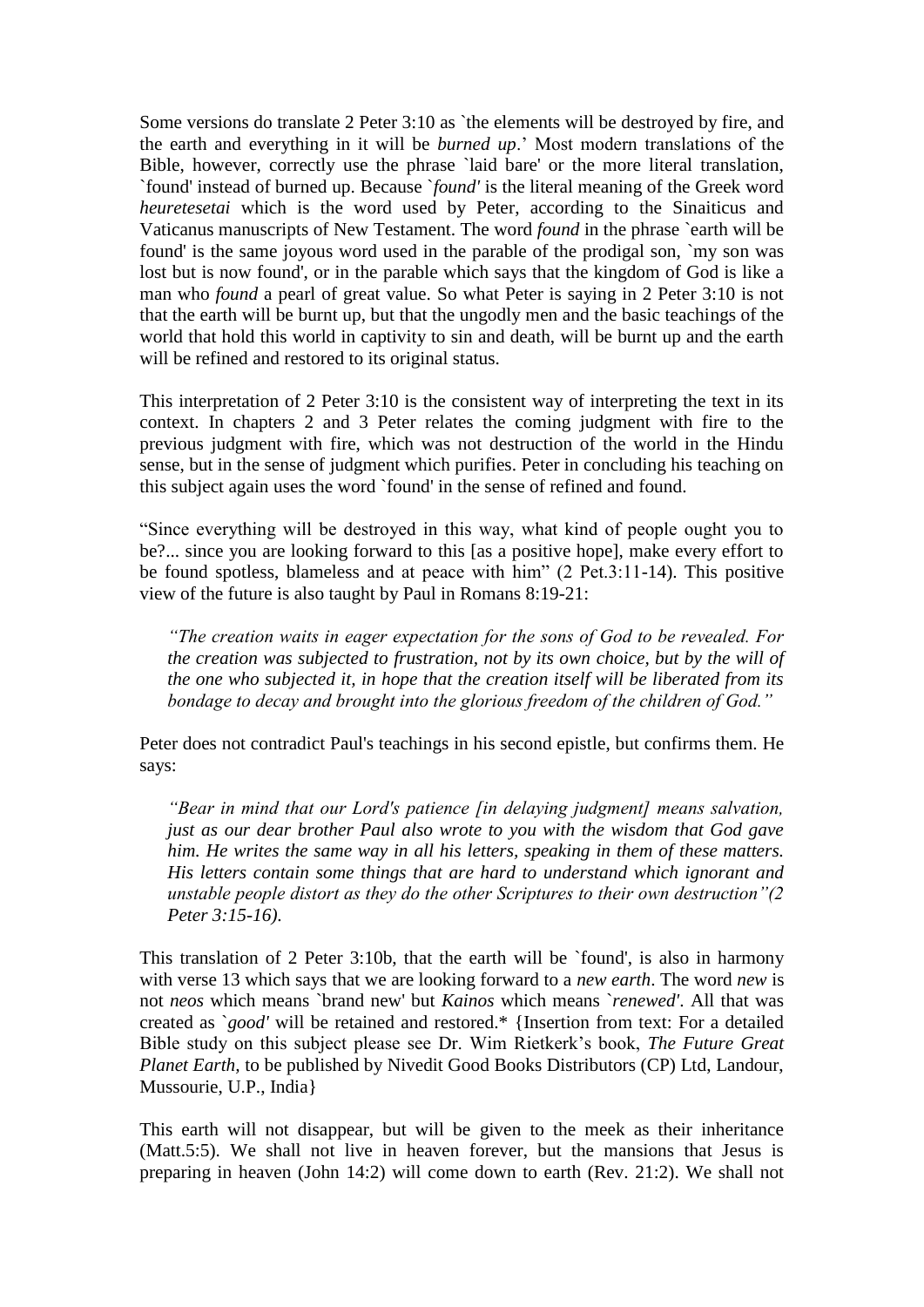live as disembodied spirits. But the dead shall rise again with glorified, non-perishable bodies (1 Cor. 15:51-5) and God Himself will dwell on earth with His saints (John 14:23; Rev. 21:3). The physical creation will not disappear, but:

*―The wilderness and dry land shall be glad, the desert shall rejoice and blossom; like the crocus it shall blossom abundantly, and rejoice with joy and singing*" *(Isa. 35:1-2 RSV).*

Nor will the animals be absent in the new earth:

*―The wolf shall dwell with the lamb, and the leopard shall lie down with the kid, and the calf and the lion and the fatling together, and a little child shall lead them... The sucking child shall play over the hole of the asp; and the weaned child shall put his hand on the adder's den" (Isa.11:6-9 RSV).* 

It is not souls of the saints that will live with Jesus, but the nations of this world:

*―He shall judge between the nations, and shall decide for many peoples; and they shall beat their swords into plowshares, and their spears into pruning hooks, nation shall not lift up sword against nation, neither shall they learn war any more*" (*Isa.* 2:4).

On the other hand, in the new earth:

*―The nations will walk by its [God's city's] light, and the kings of the earth will bring their splendour into it. On no day will its gates ever be shut, for there will be* no night there. The glory and honour of the nations will be brought into it" *(Rev.21:24-6).* 

The city of God will have a river of the water of life and on each side of the river there will be the tree of life.

*―And the leaves of the tree are for the healing of the nations. No longer will there be any curse*" (*Rev.22:2-3*).

There is hope for this planet, including for its deserts and trees, for its Creator is faithful to His creation. He remembers His covenant not to destroy it:

*Then God said to Noah and to his sons with him: "I now establish my covenant with you and with your descendants after you and with every living creature that was with you - the birds, the livestock and all the wild animals, all those that came out of the ark with you - every living creature on earth. I establish my covenant with you: Never again will all life be cut off by the waters of a flood; never again*  will there be a flood to destroy the earth" (Gen. 9:8-11).

The late Dr. Francis Schaeffer often used to say `man is lost but he is not zero.' Hinduism makes Self (God) the only reality and both man (self) and the physical world zero, i.e., Maya or a projection of universal consciousness; like a dream that can be both created and destroyed. Much of modern scientific thought also reduces man to zero - a mere machine or an animal. The behavioural school of psychology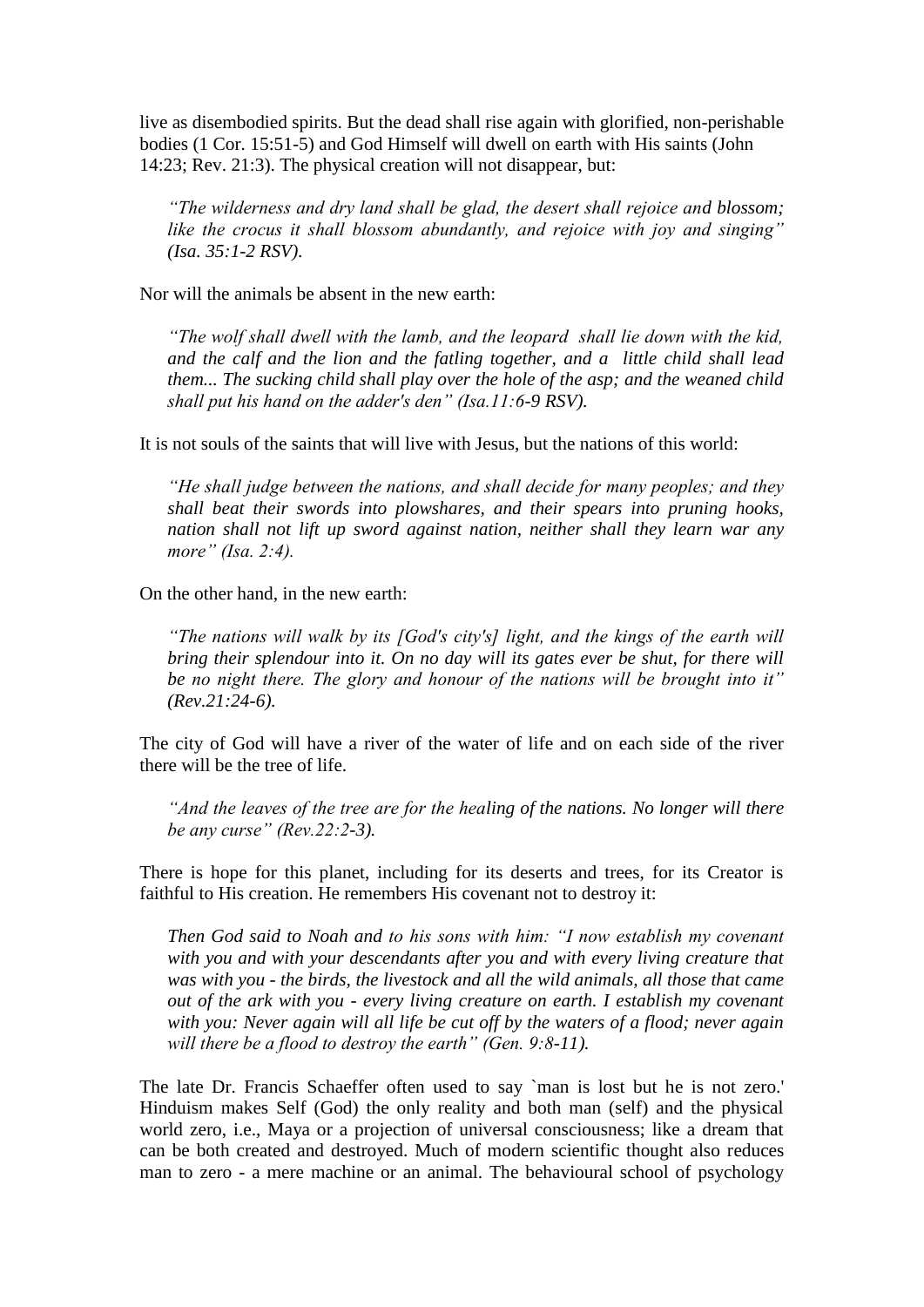denies that man is a person who makes real choices. He, according to them, is no different from a machine where everything is determined by external causes. Likewise, the view that the universe is not the work of a personal creator, but a product of random chance and impersonal energy make the physical world zero. The Christian view, on the other hand, is: the physical universe and man are both works of a personal creator who declared them to be good. He is faithful to His creation, and this fact puts great value on both man and the earth.

Man is not zero, but he is a sinner. The earth is not zero, but is cursed because of man's sin. God is not "Destroyer", but a judge who will punish sin and destroy all the consequences of sin, because He seeks to redeem His creation. This is a message of great hope for the future of this earth. Not only the earth, but Paul says that even believers will go through refiner's fire:

*―If any man builds on this foundation using gold, silver costly stones, wood, hay or straw, his work will be shown for what it is, because the Day will bring it to light. It will be revealed with fire, and the fire will test the quality of each man's work. If what he has built survives, he will receive his reward. If it is burned up, he will suffer loss; he himself will be saved, but only as one escaping through the flames‖ (1 Cor.3:12-15).*

That the fire of God will consume all that is sinful in me and in the world is not a message of doom, but of hope which should make us work to build things that will last for eternity. The fact that our works of beauty and value will be refined and will last, must cause us to thank God.

> *―We give thanks to you, Lord God Almighty, the One who is and who was, because you have taken your great power and have begun to reign. The nations were angry; and your wrath has come. The time has come for judging the dead, and for rewarding your servants the prophets and your saints and those who reverence your name, both small and great and for destroying those who destroy the earth*" (Rev. 11:17-18).

The Significance of Human Action

The Christian's hope for a better future rests not on his own record of success, but on Christ's victory in history over sin, Satan and death, and on His promise to return as judge and ruler.

Does that make human action insignificant and irrelevant? No because the purpose of God's saving action is to restore man's dominion on earth. The consequence of Adam's sin was that man who was meant to be the ruler became a slave on earth, not only to Satan and sin, but to nature as well. The earth began to grow thorns and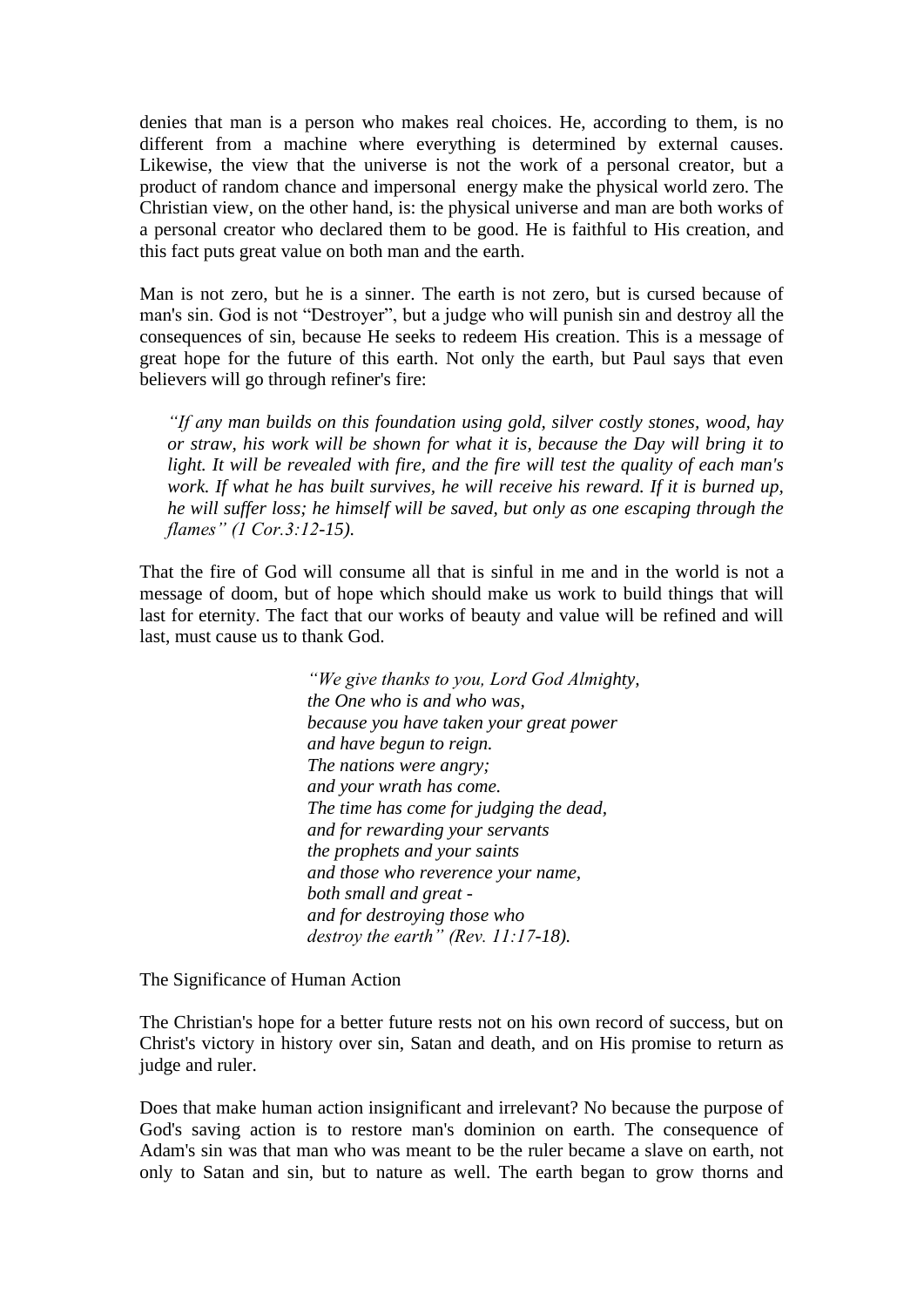thistles and he had to eat of the sweat of his brow. In his struggle with nature, man ultimately lost, died and became dust. Physical nature won over its ruler - man. Death became the master. But by defeating death and giving eternal life to those who repent and believe, God is restoring to man his authority over the world. Jesus did not come to take our souls to a non-material, eternal Heaven, but to restore the Kingdom to us. Saints do go to Heaven when they die. But they wait there to return with Christ to rule on this earth. Heaven is a waiting-room until the great restoration. The purpose of salvation is to make us kings and priests, or the `royal priesthood' as Peter puts it (1) Pet. 2:9). Man is given the task to rule. He had lost the kingdom and become a slave. Jesus saves us from sin and gives us His authority to rule.

As the elders and the heavenly creatures sing to the lamb of God:

 *―You are worthy to take the scroll and to open its seals, because you were slain, and with your blood you purchased men for God from every tribe and language and people and nation. You have made them to be a kingdom and priests to serve our God, and they will reign on earth*" (Rev.5:9-10).

The Christians' future is not to worship God in heaven through eternity, but to reign on earth. Paul says that we who were dead in trespasses and sins have already been raised to life and made to sit with Christ in a position of authority to do good works (Eph. 2:1-10). A believer, therefore, has the responsibility to exercise his authority in his situation. As my friend Chandrakant Shourie says, "When Israel stood before the Red Sea, the angel of the Lord who was going ahead of them, went behind them to protect them from Pharaoh's army. The angel in a pillar of fire would not let them go back, but in front of them was the sea. They were trapped. God did not ask the angel to divide the sea. The rod of authority was placed in man's hand. Moses was asked to raise the rod over the sea. Man has to act in obedience and faith. It could be that Moses had to hold the rod over the seas the whole night, for it says:

*―Then Moses stretched out his hand over the sea, and all that night the Lord drove the sea back with a strong east wind and turned it into dry land. The waters were divided, and the Israelites went through the sea on dry ground" (Exod. 14:21-22).*

God is the one who delivers us from slavery. But He has given the rod of authority to man. Man has to act in obedience of faith if he wants to see God's power to deliver.

Witnesses not Revolutionaries

If God is the deliverer then man is primarily a witness to divine deliverance, not the saviour Himself. To be a witness, however, does not mean to live on a `spiritual' plane, removed from the realities of daily life. To bear witness to the kingship of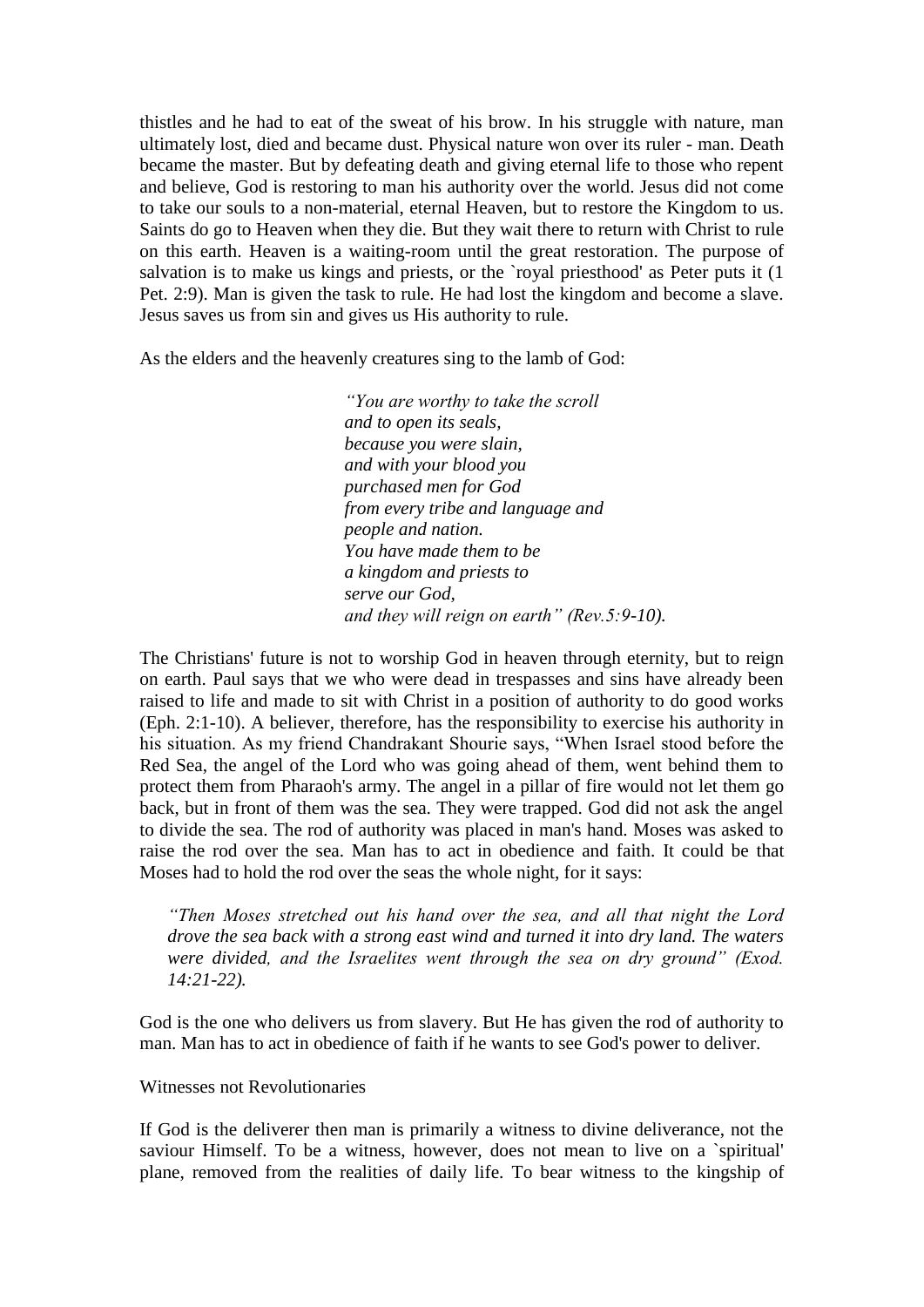Christ is to pick up a fight with the prince of death, who wishes to keep this world in bondage to decay.

After His resurrection the disciples asked Jesus, `Lord, are you at this time going to restore the kingdom to Israel? '(Acts 1:6). They had seen themselves as failures. Earlier they had promised to fight for His kingdom. Now they knew that they couldn't. So if the Kingdom had to come, it had to be God's action - `are *you* at this time going to restore the kingdom? It is tragic that often the Christians who take our future hope most seriously choose to spend their time in trying to figure out the time of His arrival, instead of seeking to become witnesses of His Kingship.

Jesus replies, `It is not your job to sit back and try to find out the timetable of my return. I know you do not have the power to challenge the kingdom of Satan. But you will receive power when the Holy Spirit has come upon you. Then you will have a role to play. You will go out with my authority to the uttermost parts of the world and bear witness to my kingship.'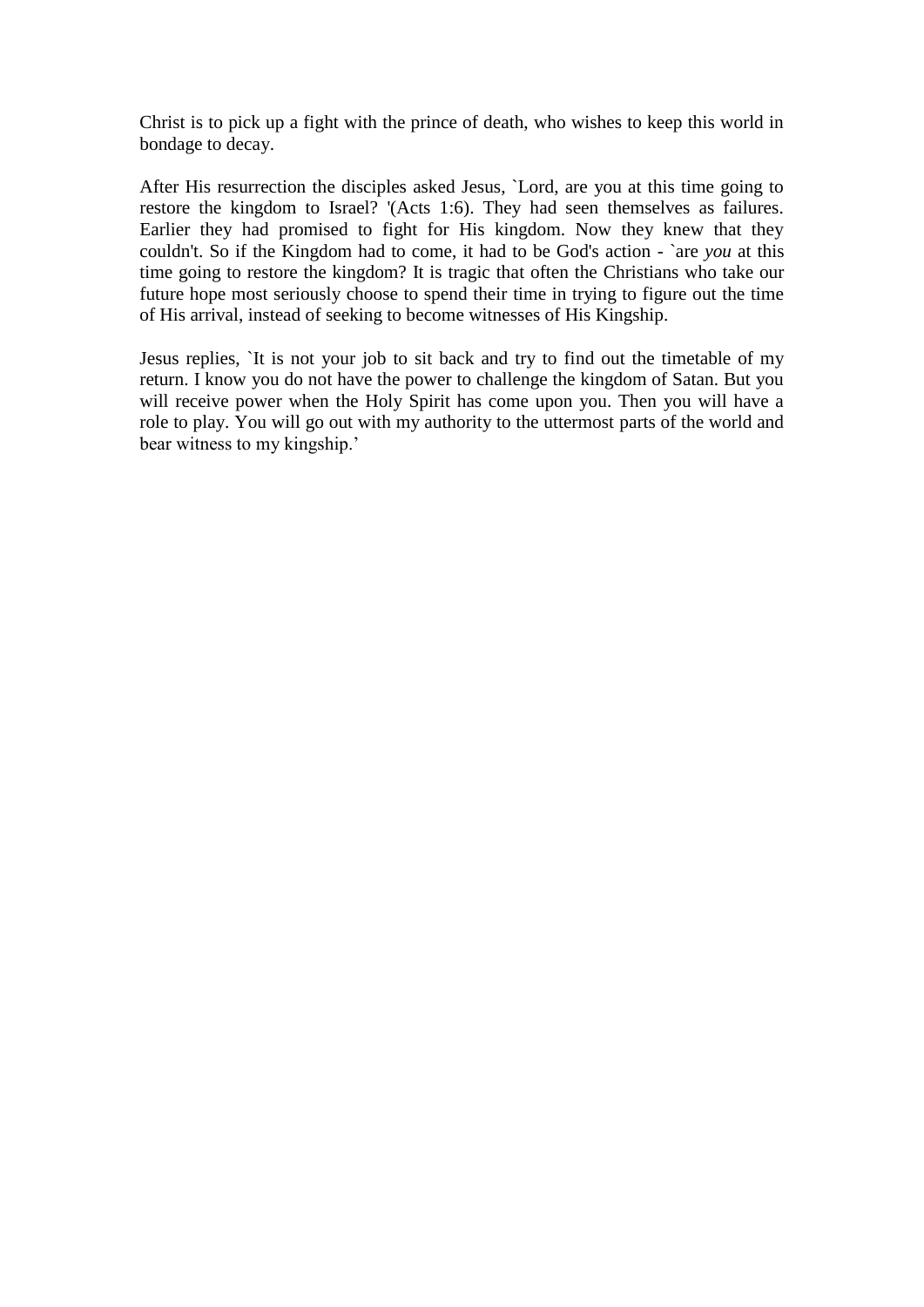# *APPENDIX ONE:*

## *YOU CAN SERVE THE POOR WITHOUT GIVING AWAY YOUR MONEY*

[NOTE : This appendix and the proposal that follows are reproduced from the first two editions of the book as an example only. For the current status of the project mentioned please see the note at the end of the proposal]

Deena was an untouchable, poverty-stricken landless man when he heard about Jesus a few years ago. He committed his life to Christ together with four others from his village. A little congregation was born and it helped him get a small plot of land. Gradually Deena was helped by other Christians to dig a well, borrow a pair of oxen and start farming.

On April 13<sup>th</sup>, 1984, he came to me and said, 'Brother, the Government has fixed the price of grain at 250 rupees per quintal [100 kg], but nobody in the market is prepared to give me more then 235 rupees. What should I do?'

"Don"t sell it,"I advised him.

"Brother," he said, "my wife has been asking me to get her a new sari, because the only one she has is torn to shreds. I therefore have to sell this grain, so that I can get her the sari. Though, in fact, I need to keep it for food and seed. If I don"t return home with the sari, she will be deeply hurt.'

'Well, listen to me,' I insisted. 'Don't sell the grain.'

A friend of mine took the bag of grain to the warehouse, and deposited it there. Then he took the warehouse receipt for the bag, and pledged it to the State Bank of India as security, and arranged with them to give Deena a loan of 237 rupees.

Three months later an excited Deena stopped me on the highway and said that the warehouse manager had advised him to sell his bag of grain as the price had now gone up from 235 to 450 rupees per quintal.

Deena had used 237 rupees so he could not release his bag. We had to advance the cash. After paying 11 rupees" interest to the bank, he earned 202 rupees extra on one bag of grain.

A village that sells 1,000 bags of grain would have earned 202x 1,000=202,000 rupees. The village would then need neither the donor agencies nor the Government to start a school, a health-care centre or a drinking-water project. It would have the money to purchase the services it needs and thus become self-sustaining.

In 1984, we were able to persuade the Agricultural Development branch of the State Bank of India to finance twenty other poor farmers like Deena. Soon some powerful people saw the enormous economic potential of this scheme in favour of the poor and so they exerted political pressure on the bank manager who stopped financing the scheme. The bank also felt that all small peasants would see the advantage of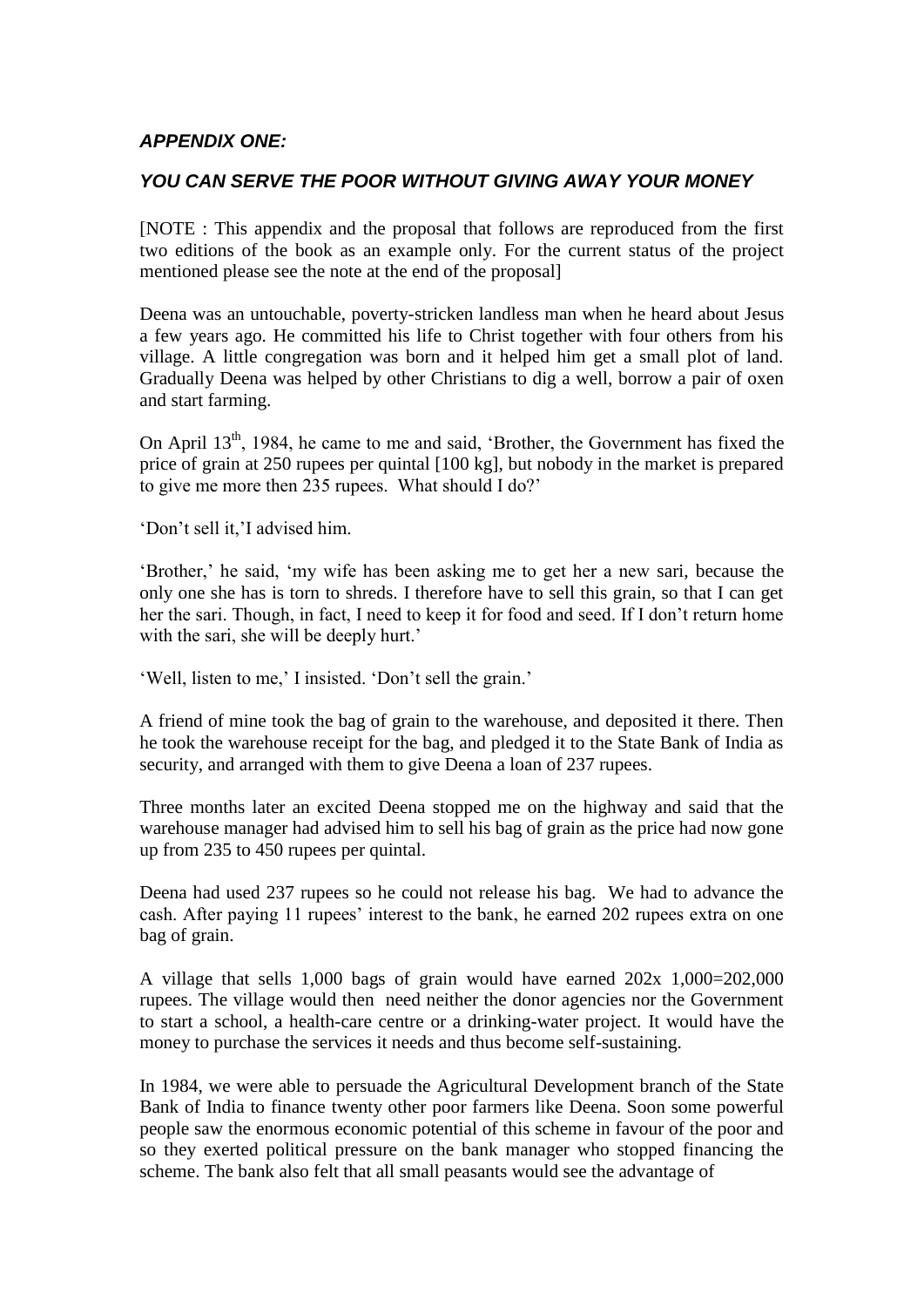the scheme and would flood them with applications for credit against their grain. The bank would not be able to cope with the paperwork required to lend to thousands of farmers.

In 1985 we persuaded another bank to finance the farmers; however, we are afraid that this bank" management will also give in to the political pressures (because it, too, is nationalised), bribes (which the merchants will no doubt offer), and just the pressure of increased work.

So we are now forced to build up our own revolving fund to finance the poor, and we want to do it without putting any burden on your budget, through the scheme.

Serve While You Save

Many agencies come to you with appeals for money for development projects, but we are inviting you to participate in a movement of service to the poor while you save for your future.

'Is that possible?' Our answer is an emphatic 'Yes!' Twelve years of direct involvement with the poor in India have convinced us.

Development Is an Issue of Justice Not of Charity

As the Bible says,"A poor man"s field may produce abundant food, but injustice sweeps it away' (Prov. 13:23).

The small farmer in India is poor and lives at or below the subsistence level because he rarely recovers his production cost. He is forced to sell his wheat (for example) at 162 rupees per bag (100 kg or 200lb), whereas the production cost is approximately 262 rupees per bag. The farmer makes no money and is therefore unable to pay the necessary minimum wages to the hired labourers. Yet the business community and the Government make anywhere between 50 to 200 rupees per bag of wheat. The farmer who cannot make ends meet is forced to exploit not only his laborers, but his land, forest, cattle, family and his own body also. During the British Raj, cotton produced by the Indian farmer was purchased at an extremely low price and taken to the mills in England. The mill-made cloth was then resold in India at a high profit, taking the wealth of India back to England at the expense of the poor primary producers in India. We called it injustice, exploitation and slavery; historians called it Pax Britannica!

National independence in 1947 changed the situation only slightly. The first planning commission was persuaded by the Russian example, that India could accumulate the capital for industrialisation only if it did not pay remunerative prices for agricultural produce, i.e., if it exploited 80 per cent of its population. This policy has continued to this day. Each harvest has been used to transfer money from the field to the factory, from the village to the city, from the poor to the rich. This is PAX INDIANA! During the decade of 1971-81 alone ,22,500 million (pounds) have been transferred from the agricultural to the non-agricultural sector. Because this transfer has taken place not through savings and investment, but through a socialistic strategy of force and fraud,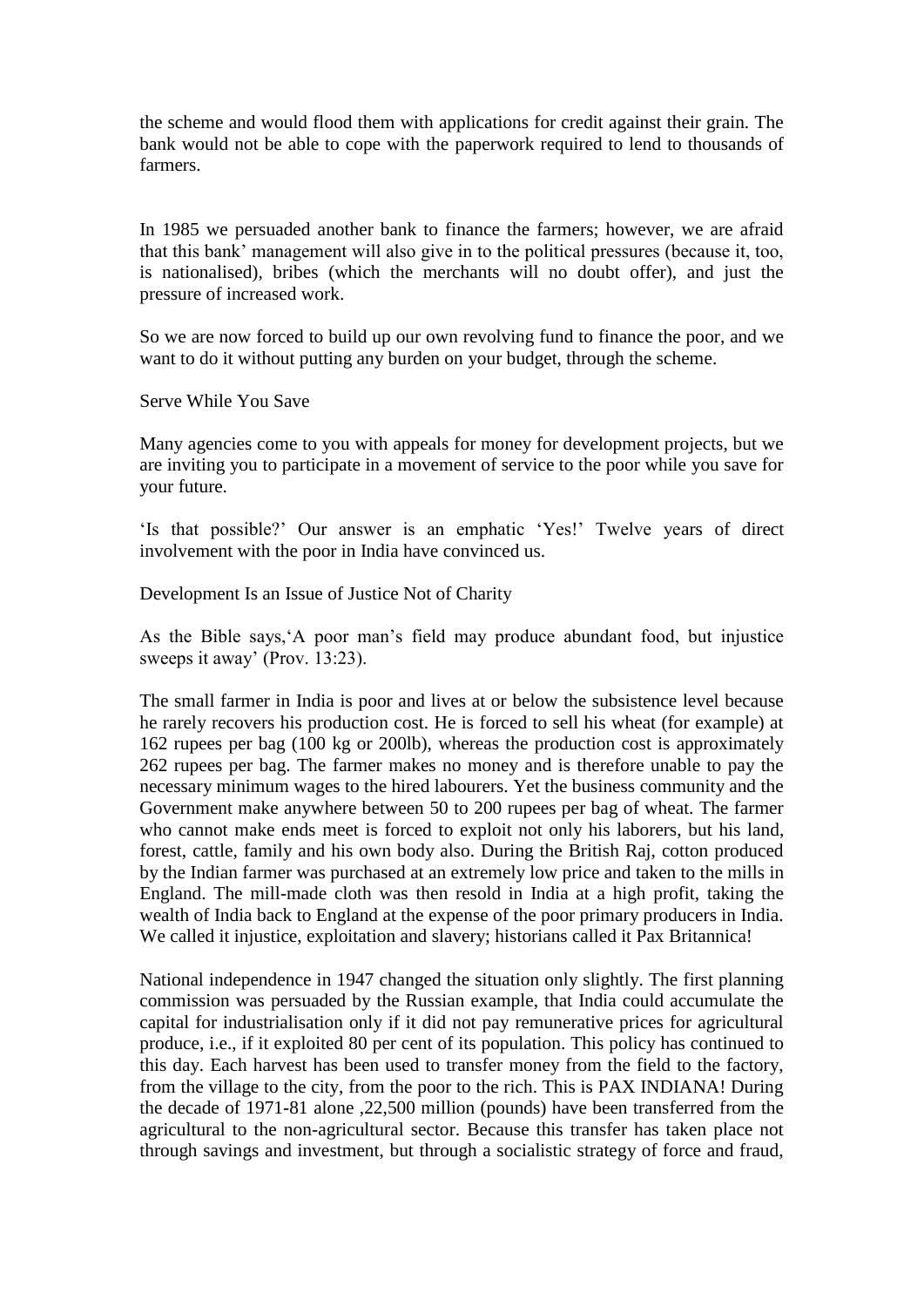the capital is gone, but the population has remained on the land. The peasants have simply become poorer.

The grip of the rich over the economic system has become so strong now that to break these chains of slavery and to liberate the poor from this unjust exploitation will require nothing less than a nationwide movement on the scale of the independence struggle. But let us first look at the microscopic level of 1,200 villages in Chatarpur district of Madhya Pradesh, where the writer has been directly involved with the poor since 1976.

The reason I insisted that Deena should not sell his grain after the harvest in 1984 was because of what I had seen happen the previous year. In 1983, the Government had announced the "support price" of

grain to be 235 rupees per bag. When the farmers brought the grain to the procurement centre during the day, they were usually told, "Sorry - the cash has not come yet." Instead of taking the grain back to the village, the farmers preferred to sell it to the merchants at 180 rupees per bag, because they could not be sure that they would get the 'support price' even if they returned the next day. In the evenings, the merchants passed on the grain to the procurement centre at 235 rupees per bag, sharing the profit of 55 rupees a bag with officials.

Later in the year, the Government sold the grain at the wholesale rate of 365-390 rupees per bag, making a further profit of 145 a bag. Then the merchants sold the same grain at 425-450 rupees a bag. A Government officer said to me, "The MP Government has earned hundreds of millions on grain". On a million bags, the total net profit of the Government and the merchants works out to be more than 200 million rupees. This is profit. What the farmers get is not even the production cost. Is there any wonder then that the city is now mushrooming with videos and TVs whereas so many villages have no drinking water, no roads, no school buildings or even first aid clinics? The village folk still drink contaminated water and wear rags.

This enslavement of the poor by the rich, of the village by the city, is as evil as any colonialism ever was. It makes us ashamed. It moves us to call for a new national struggle for justice to the poor. What can be done about this injustice? Distributing charity or technology is certainly no answer. Increasing productivity through development projects will not help. The need is to change the unjust system and oppressive ideology that under-girds the system. As the Bible says, God"s desire for us is "to loose the chains of injustice and untie the cords of the yoke, to set the oppressed free and break every yoke" (Isa. 58:6).

### AUTHOR"S POST-SCRIPT ON THE CURRENT STATUS OF THE PROJECT

As a result of this project and my other work with the peasants I was invited to serve as the National Convenor of the Peasant"s Commission of the Janata Party. That position enabled me to write the approach paper for India"s Agricultural Policy. After the Janata Dal formed the national Government in 1989 several of my proposals were incorporated into the national policy. The nationalized banks, for example, are now required to lend to all farmers who wish to avoid "distress selling" with the help of warehousing. The above project, therefore, has achieved its purpose and has been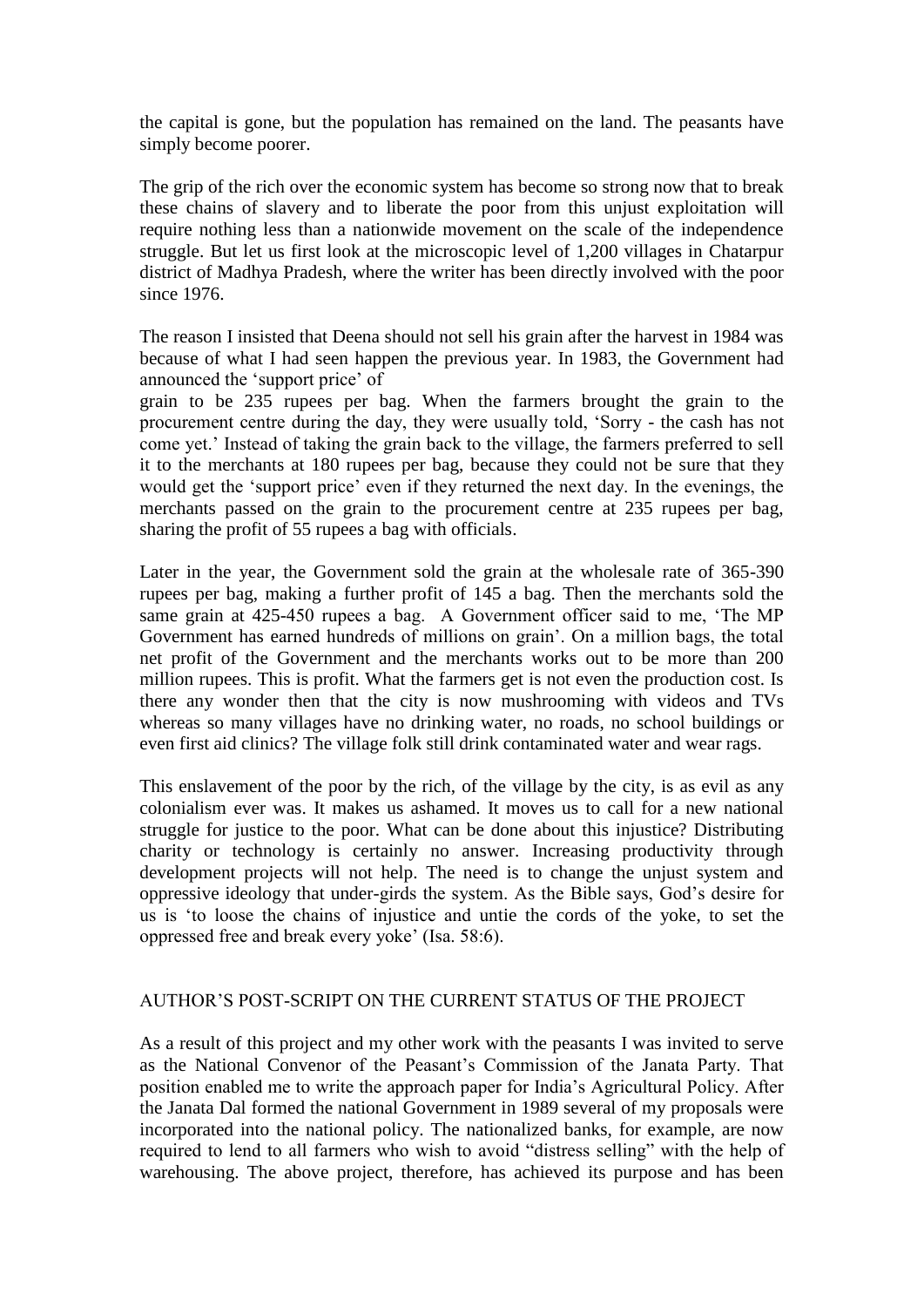wound up. The Indian Groundworks Trust, however, continues to support other initiatives in India. The appendix and the proposal have been retained in this edition mainly to serve as an illustration of what can be done for the poor.

Now that the interest in the thesis of this book has begun to create ripples in the minds of Christians in many nations, I would like to invite the reader"s prayerful involvement in the proposal contained in Appendix Two.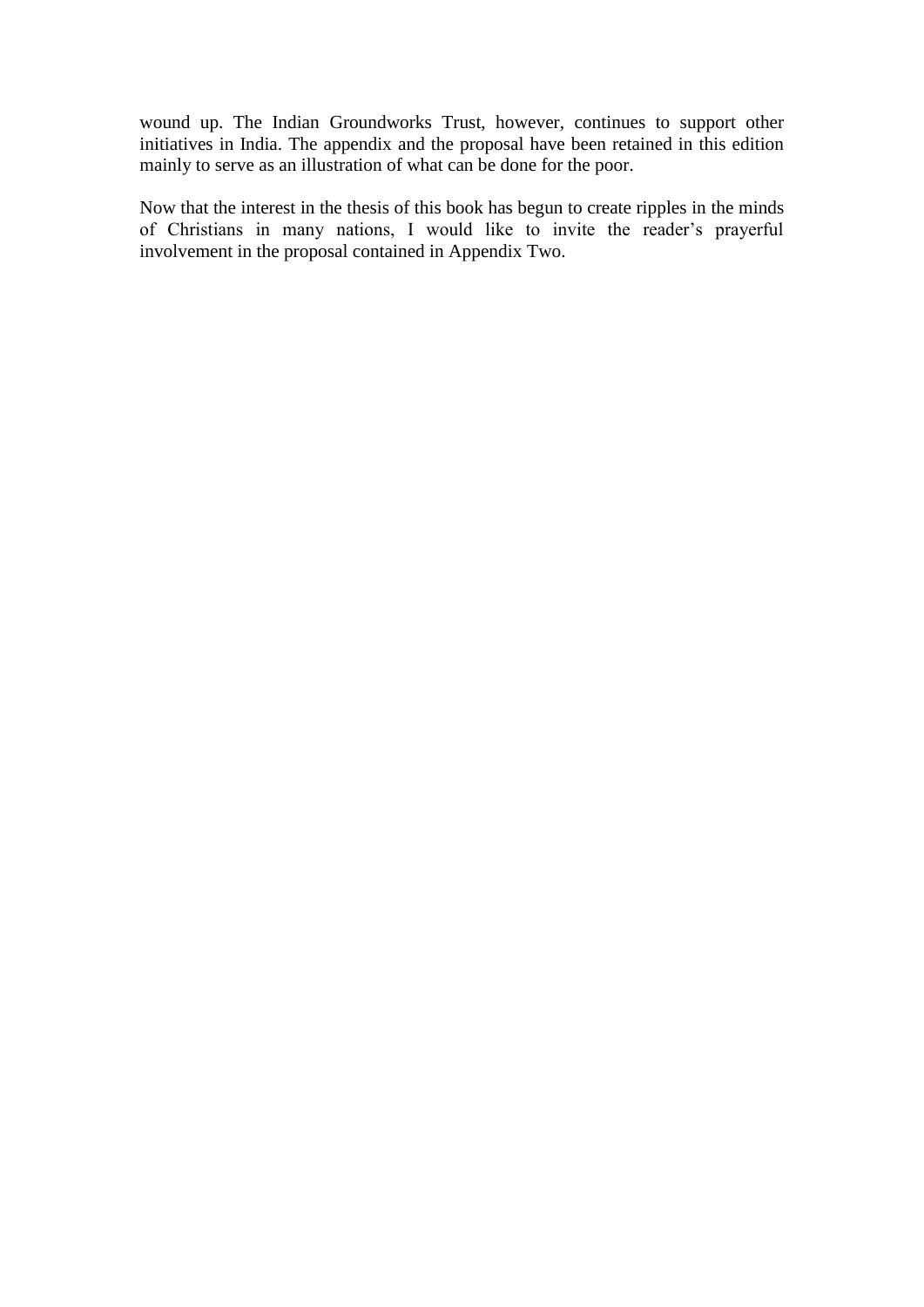## *APPENDIX TWO:*

A World View for World Healing: Conferences for Christian Students Concerned for APPLYING TRUTH TO SOCIAL REFORM

Inaugural Conference: January 1-4, 1998 (dates tentative) Phoenix

"I have frequently suggested that, at the edge of the Third Millennium, Christianity...is uniquely situated to be the culture-forming dynamic in world history. After the end of Marxism, Christianity provides the only coherent, comprehensive, compelling, and promising vision of the human future..."

---Richard John Neuhaus, *First Things* (October 1996), p. 74

"The 21st century will be religious or it will not be at all." ---Andre Malraux (French intellectual, 1986)

"...the problem of the school and the university is the most critical problem affecting Western civilization today...at the heart of the crisis in Western civilization lies the state of the mind and the spirit of the university...responsible Christians face two tasks---that of saving the soul and that of saving the mind."

---Charles Malik (former United Nations Secretary General), quoted by Alan Crippen

## *The Eve of the Third Millennium*

For Europeans, the second millennium was birthed in the secure womb of the Holy Roman Empire, with its vision of Christ triumphant over culture. Christianity was less than triumphant, not only because of theological flaws within Christendom but also because Confucius, Lord Krishna, Gautama Buddha, Allah, and millions of tribal gods and goddesses commanded allegiance outside of Christendom.

This same millennium ends in the afterglow of a once-secure liberal humanism, formerly confident in human reason as the basis for human culture, now flickering amidst the pessimistic breezes of post-modernism. For all its boast in the establishment of nation-states, of international forums (such as the UN), of technological and scientific achievements beyond all imagination, and of thousands of institutions for higher education, the humanists have failed to triumph just as had Christendom of a thousand years earlier.

So, at the doorstep of the third millennium there is no reigning paradigm, no triumphant voice beyond that of a militant Islam whose passion and purpose is largely a reaction against hollow Western secularism. Who will offer genuine hope to the nations, threatened by the demoralizing impact of almost universal corruption and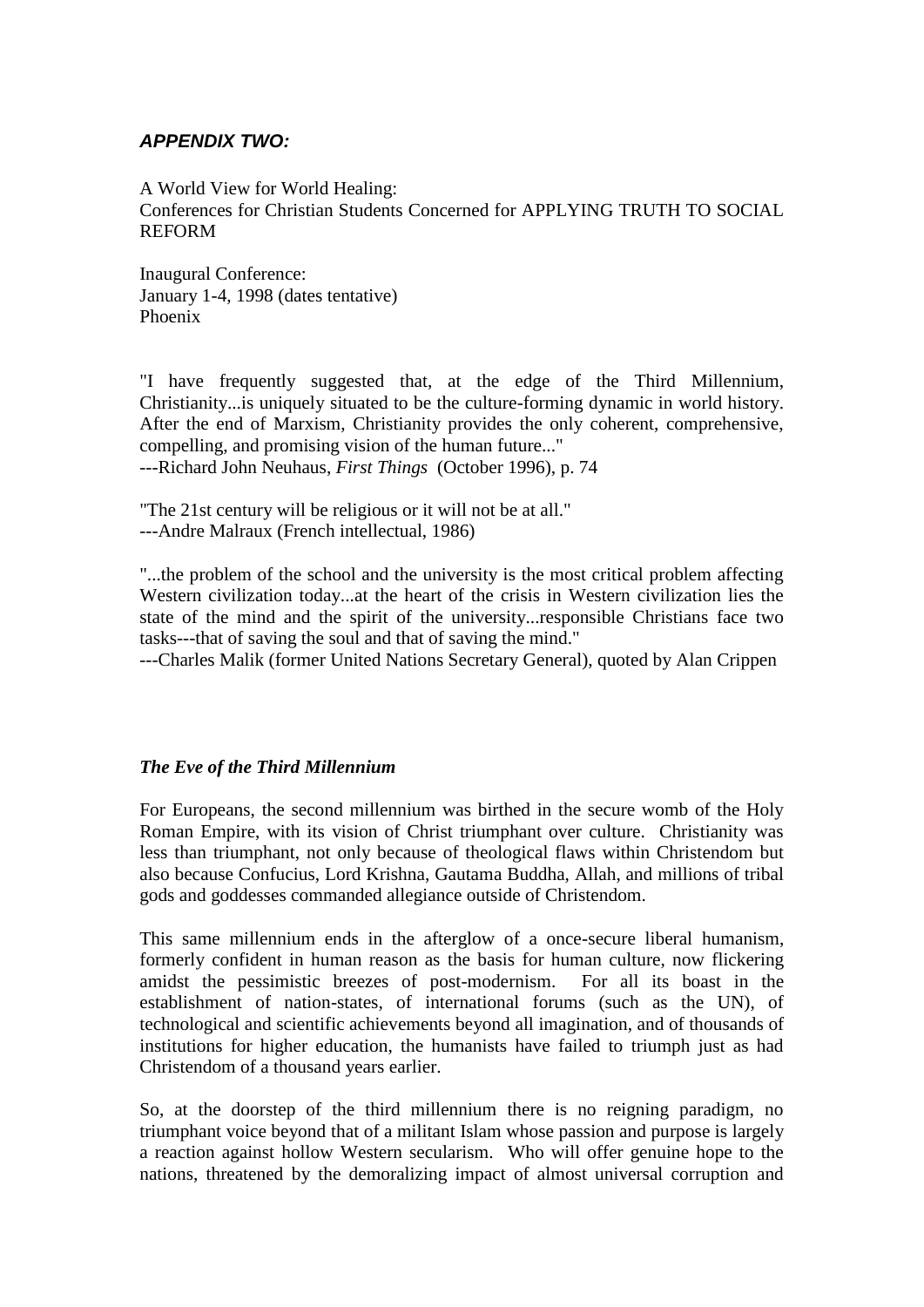bribery, the crumbling of national borders in the wake of the global exchange of goods and information, and the never-ending tragedy of billions in poverty? Is it possible that the hundreds of thousands of international students in the USA are the key to the transformation of the nations?

## *The Vision*

To capture the imagination of a new generation of students, by challenging them to creatively and courageously impact the destiny of their nations with the transforming power of Christ and the Christian world view.

## *Target Participants*

The conference is targeted at the estimated 40,000 Christian international students, scholars, and visiting faculty who populate our colleges, universities, and seminaries in North America. A second group that is invited are "serious seekers", people who are very open to a Christian worldview and who are prepared to explore together with us what it means to effect Christian transformation within the context of our societies. A third target are a small but select group of American Christian college and university students, signifying their global partnership for the healing of nations, including the USA. Projected attendance is 300 - 500 students, scholars, and visiting faculty.

### *Sponsorship*

By design, this conference will be undertaken and advertised as a collaborative effort. The MacLaurin Institute will serve by providing leadership and administrative direction, coordinating with members of the Garden Valley Fellowship and other likeminded groups and organizations.

Why is The Conference Strategic?

1. Today's students in US colleges and universities are strategically leveraged to influence the destiny of nations.

\* US universities and colleges breed and promote the ideas that directly impact

> the policies and practices of nations around the globe, via students and scholars who return

\* The US State Department estimates that, at any given time, 25% of the world's

future leaders are studying in the USA

\* Mark Rentz, a Christian at the Arizona State University, has extensively

documented the correlation between a US education and leadership back home. (see his "Diplomats in Our Backyard", Newsweek, February 16, 1987)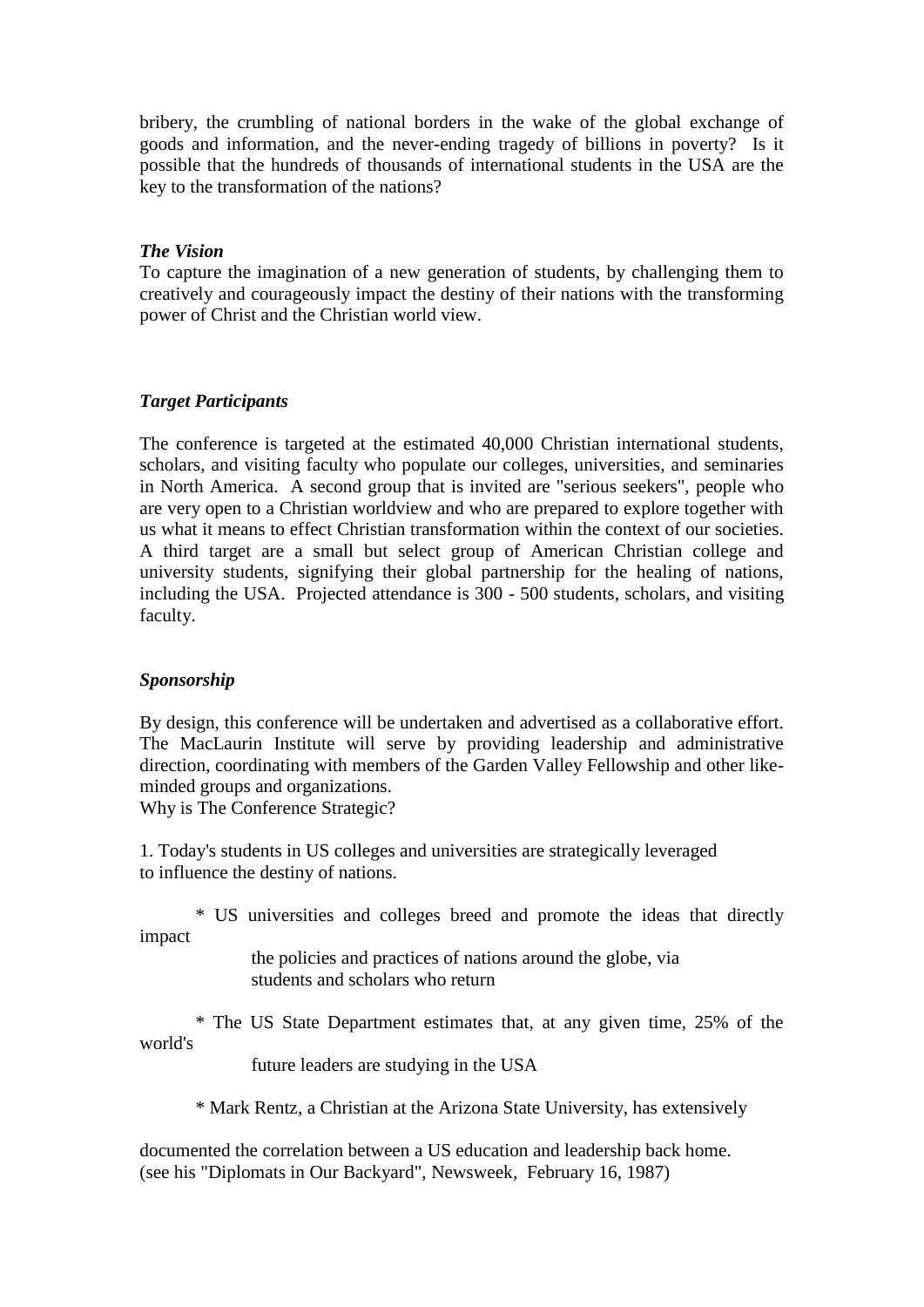\* The Polish government, for example, has four Fulbright scholarship recipients in its cabinet

\* It is estimated that at least 20% of the world's heads-of-state studied in the USA

2. The USA is the meeting ground for the nations.

\*Over 200 nations are represented in US colleges and universities, and most major universities host students from well over 100 different countries

\*As the world's meeting ground, the USA provides the context for critical Christian engagement on matters such as reconciliation (e.g., the public reconciliation between Korean and Japanese students at the 1994 Post-

Urbana

Conference for Internationals, sponsored by InterVarsity)

3. The scope and depth of global problems offers a window of opportunity for biblically-based solutions that honor Christ's lordship

\* See Robert Kaplan's cover article in the February 1995 Atlantic Monthly: "*The*

*Coming Anarchy"*

\* Post-modernism in Western higher education has yielded a pessimism concerning

the future

\* Many nations, particularly in Africa where a massive grassroots Christian revival is underway, are ripe for an infusion of thoughtful Christian leaders who may very well be able to directly transform the social and political institutions in their societies

\* Since 1989 (nominally understood to be the end of the Cold War), there have been 85 major conflicts globally, of which 35 were wars. Two-thirds of these conflicts were within national boundaries (Robert Seiple, World Vision). 4. There is a growing pool of Christian international students who need leadership training.

\*In the past ten years, it is estimated that ministry to international students and scholars has doubled, even as the international population has only grown by 25%; thus, the percentage of new international Christians needing leadership training has significantly increased

\*Virtually all international student ministries are focused on evangelism and discipleship, and are usually not equipped to offer advanced leadership training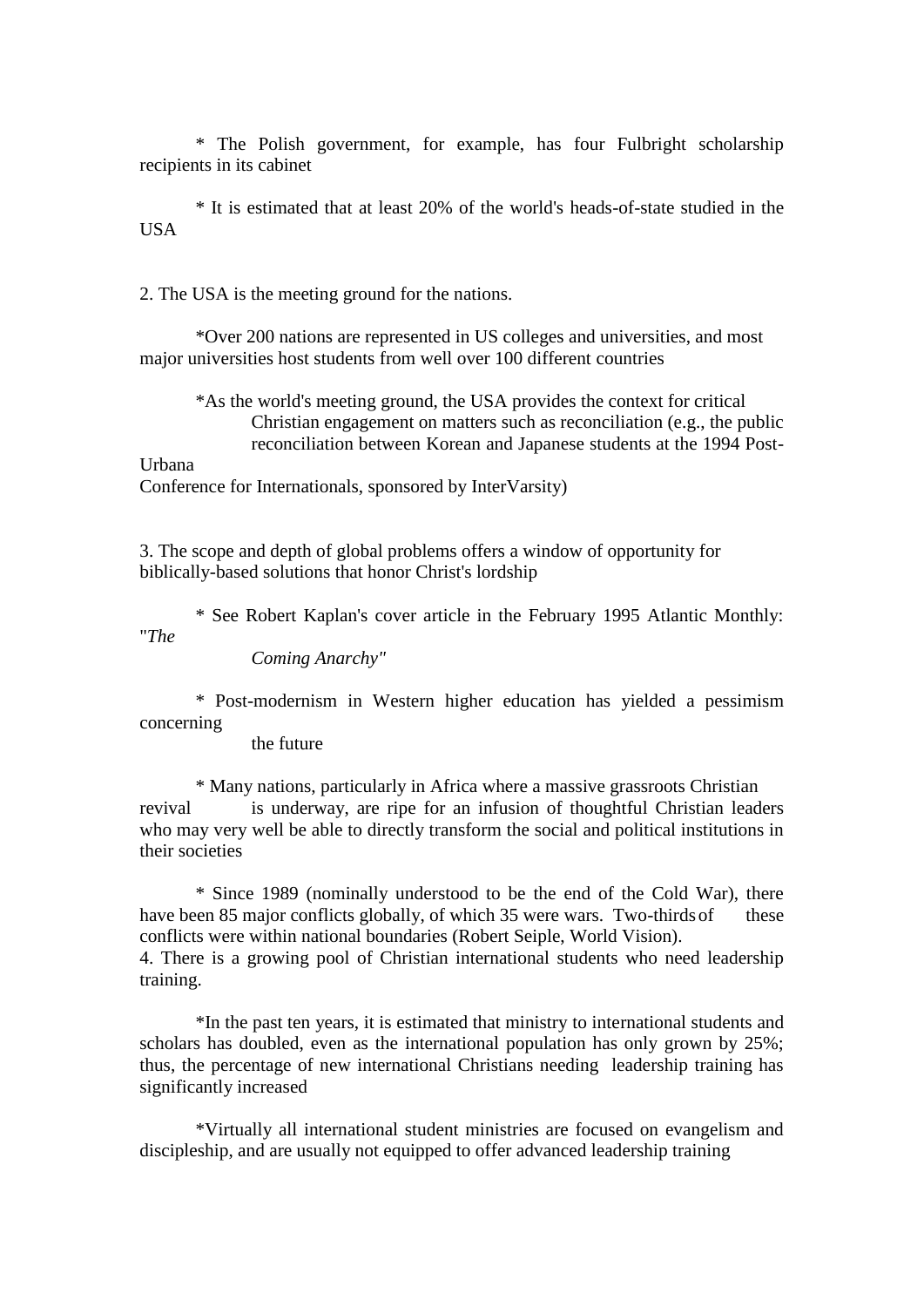5. Students need to see that Jesus practically influences the destiny of their nations.

\* The Reformation had a profound impact on Northern Europe

\* Lamin Sanneh's (professor at Yale) research on the culture-building impact of the Gospel (cf. *Encountering the West*)

\* Vishal Mangalwadi's research that shows the early missionaries positively impacted Indian society (cf. *William Carey: Tribute By An Indian Woman* and *Missionary Conspiracy: Letters To a Post-Modern Hindu*)

\* This wonderfully complements the historic Christian emphasis on personal conversion by demonstrating both the socio-cultural rationale and product of salvation

\* 1994 research among 118 Christian internationals at the Urbana Post-Conference for Internationals revealed very high interest in conferences and seminars on this topic, as well as those offering biblical and Christian perspectives on their vocations and academic disciplines

6. International student and American student ministries are, more than ever before, committed to large-scale collaboration.

\* This event will also include collaboration with relief and development agencies (such as Food for the Hungry, YWAM's Mercy Ships, and Harvest)

\* The Bedford Conversation (October 4-6, 1996) highlighted the collaborative vision of international student ministries

#### *Why is the Conference Unique?*

1. It brings together a truly international array of speakers who understand and address the impact of the Christian world view on the destiny of the nations.

2. It is a first-ever context for groups of Christian nationals to meet together to pray, to discuss, and to strategize a Christian vision for healing, blessing, and discipling their nations. In all likelihood, continuing groups will develop along national or regional lines

3. It brings together international and American college and university students and scholars as partners in the global Christian enterprise.

4. It serves as the catalyst for a variety of envisioned programmatic endeavors that will continue and enlarge the conversation:

Summer Institutes in Theology, Economics, and Community Development Internships for Future Change Agents Christian world view curriculum for use by trained campus staff ministers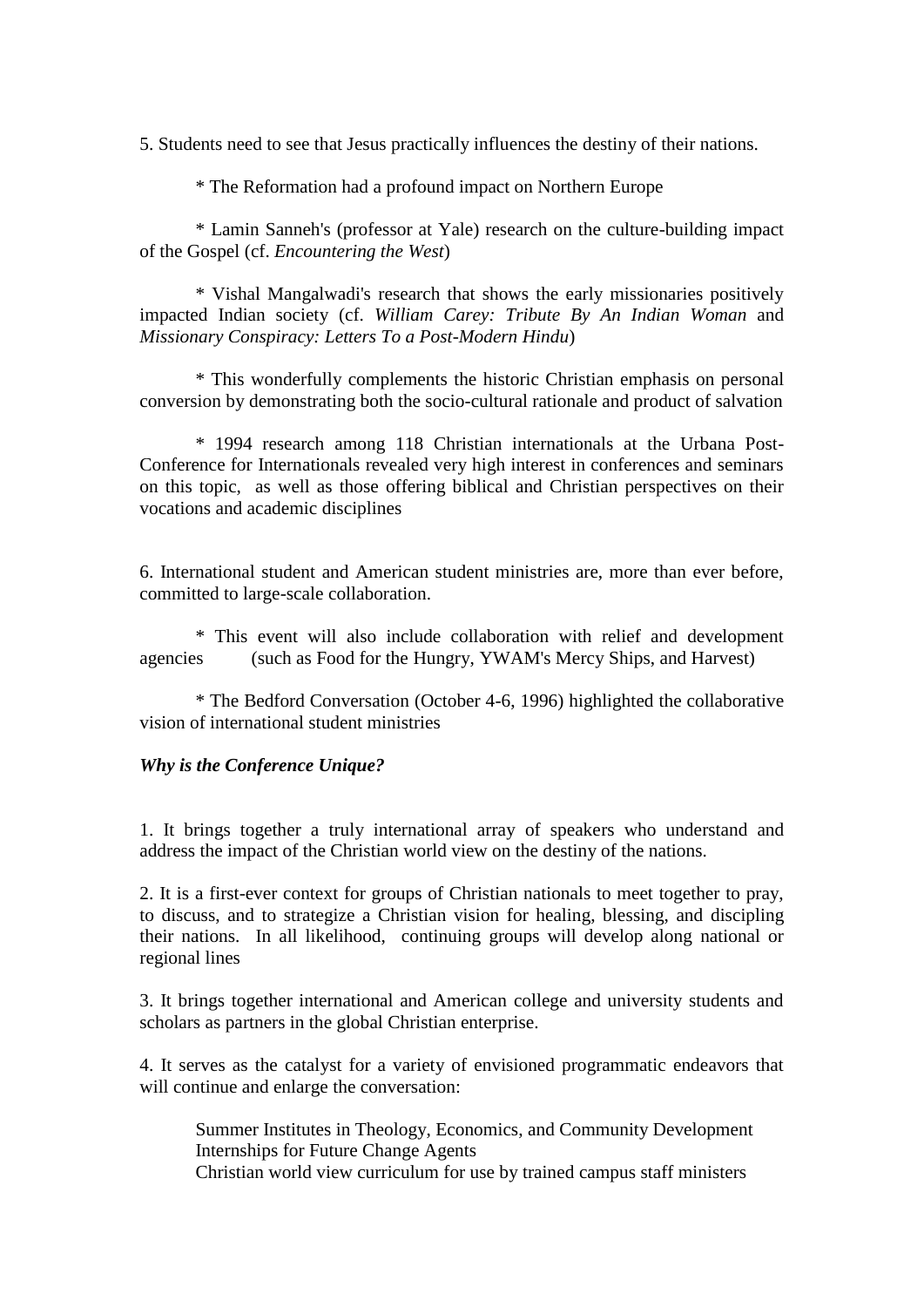Future regional and national "*A World View for World Healing*" conferences Regional international seminarian conferences.

Plans are already underway to begin training over the next five years, 10,000 churches in India in biblical worldview and wholistic discipleship, as it relates to the soul of India.

5. It demonstrates Christian engagement with the pressing problems of bribery and corruption, ethnic hatred, poverty and intolerance.

6. It aims to publish a set of papers from the conference.

\*These will be available with study guides

\*Published in English and several other major languages (such as Chinese, Japanese, Korean, Spanish, Russian and French)

7. By heavily recruiting in Christian colleges and seminaries, this conference enables future church leaders to interact with future business, political, and educational leaders concerning God's intentions for their societies.

Program

The program will include plenary sessions, workshops, and worship centered on God's intentions for our nations. Objectives:

i. Communicate the outlines of a biblical world view

ii. Identify God's purposes in the history and future of our nations

iii. Discover a deep sense of responsibility for the future of our nations

iv. Identify the central role of the church in the healing of nations

v. Learn how to be a Christian change agent within the context of one's vocational calling

vi. Enable students to meet with fellow countrymen to discuss and pray over the future of their nations. By the use of "worldview mapping", students will also identify cultural idolatries and cultural signposts of the Kingdom within their cultures, and begin identifying strategies for promoting

God's healing of their nations.

vii. Provide practical examples of Christians who have profoundly

affected

the destiny of their nations, especially stories of returnees

viii. Learn Biblical teaching concerning leadership, corruption, bribery,

reconciliation, and political and economic development, and discover some strategies for bringing resolution in these areas.

## *The MacLaurin Institute*

The MacLaurin Institute is named after Colin MacLaurin, a devout believer in Jesus Christ and Great Britain's finest scientist in the 18th century. As a Christian study center based at the University of Minnesota, the Institute's mission is "to present the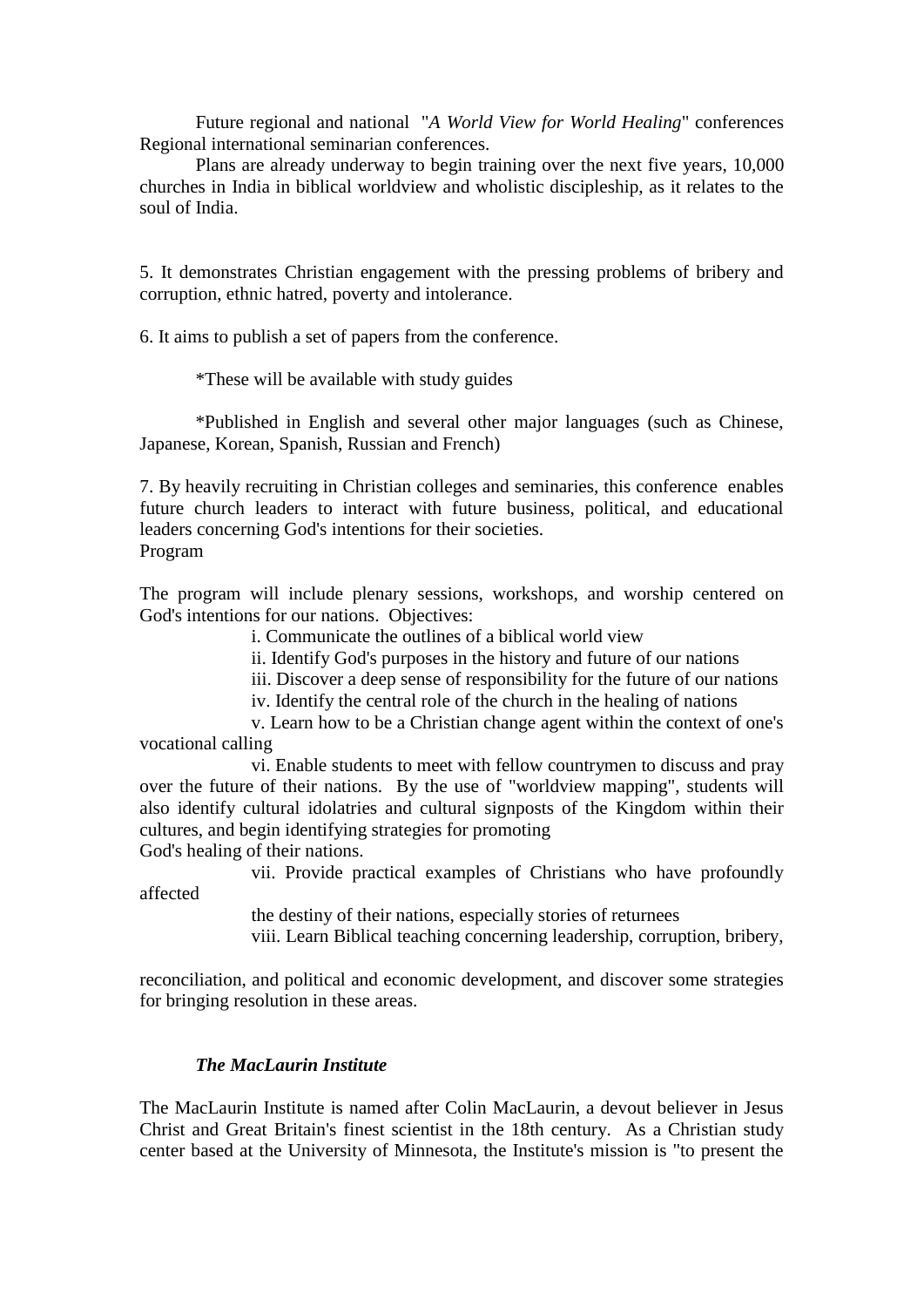Christian world view to university and international scholars so that they will bring Christ's transforming influence to their cultures and academic disciplines".

The founder is Dr. William Monsma, now serving as Director of Academic Programs. Robert Osburn serves as Director, along with his role as Director of International Programs. Several other staff and fellows are associated with the Institute. The board is composed of Dr. Chris Macosko (Professor, University of Minnesota), Dr. V. Elving Anderson (Professor Emeritus, University of Minnesota), Dr. Rutherford Aris (Professor Emeritus, University of Minnesota), Dr. Sandra Menssen (Professor, St. Thomas University), Fen Hiew (Management Team, Reliastar Financial Corporation), and the two staff directors.

The Institute is a 501 (c) (3) non-profit chartered under the laws of the State of Minnesota.

### *For further information and involvement contact:*

Bob Osburn, Director, The MacLaurin Institute 331 17th Ave SE, Minneapolis, MN 55414 (Phone:  $\frac{US + 1}{10}$  6123782159 [Call](javascript:void(0);) ;  $\frac{US + 1}{10}$  8005828541 Call ; Fax: 612-378-1935) Internet: osbur002@maroon.tc.umn.edu Website: www.maclaurin.org